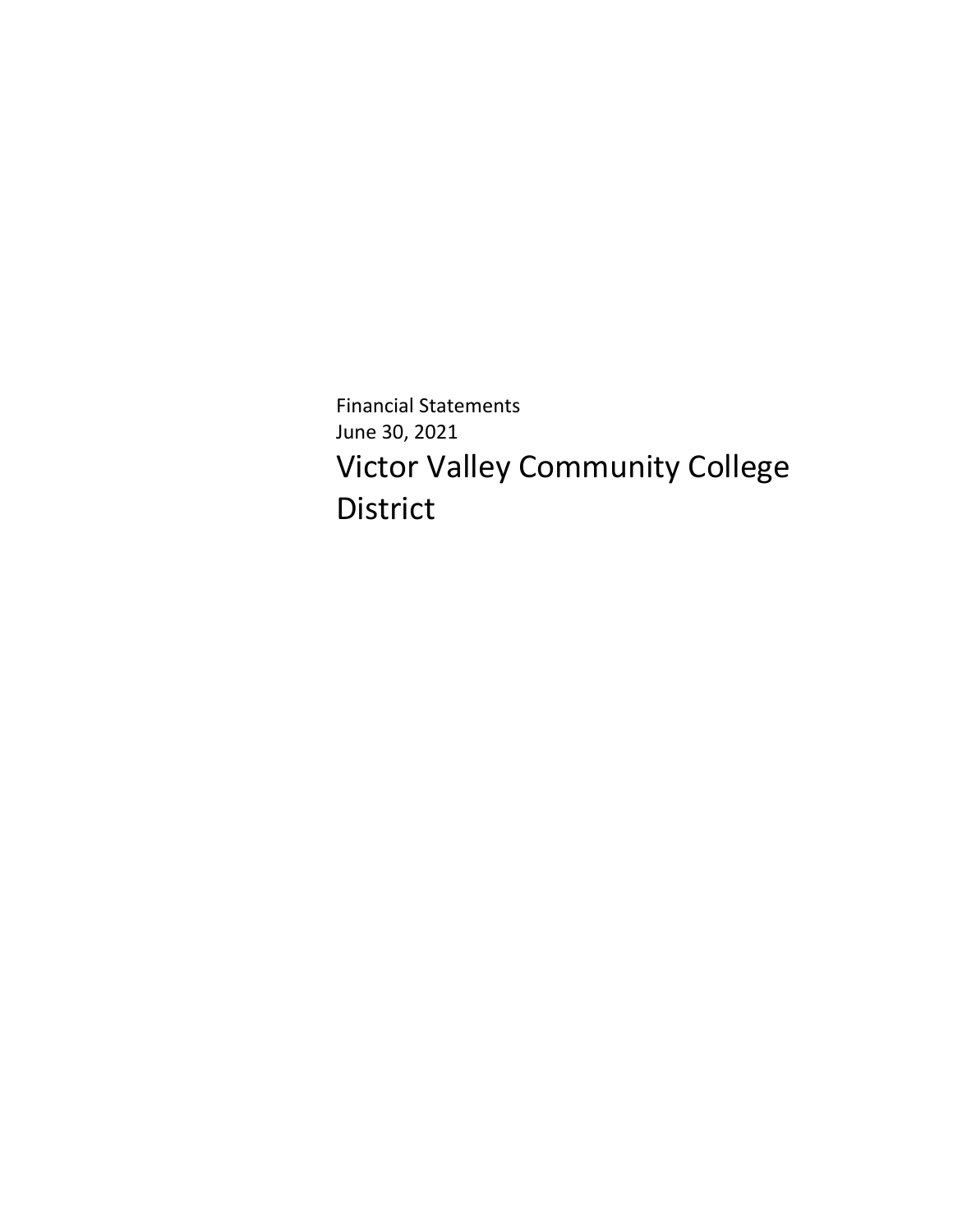| <b>Basic Financial Statements</b>                                                                                                                                                                           |  |
|-------------------------------------------------------------------------------------------------------------------------------------------------------------------------------------------------------------|--|
| <b>Primary Government</b>                                                                                                                                                                                   |  |
|                                                                                                                                                                                                             |  |
| <b>Fiduciary Fund</b>                                                                                                                                                                                       |  |
|                                                                                                                                                                                                             |  |
|                                                                                                                                                                                                             |  |
| Required Supplementary Information                                                                                                                                                                          |  |
|                                                                                                                                                                                                             |  |
| Supplementary Information                                                                                                                                                                                   |  |
| Schedule of Workload Measures for State General Apportionment Annual (Actual) Attendance72<br>Reconciliation of Annual Financial and Budget Report (CCFS-311) with Audited Financial Statements76           |  |
| Independent Auditor's Reports                                                                                                                                                                               |  |
| Independent Auditor's Report on Internal Control over Financial Reporting and on Compliance and Other<br>Matters Based on an Audit of Financial Statements Performed in Accordance with Government Auditing |  |
| Independent Auditor's Report on Compliance for Each Major Federal Program; Report on Internal Control over                                                                                                  |  |
|                                                                                                                                                                                                             |  |
|                                                                                                                                                                                                             |  |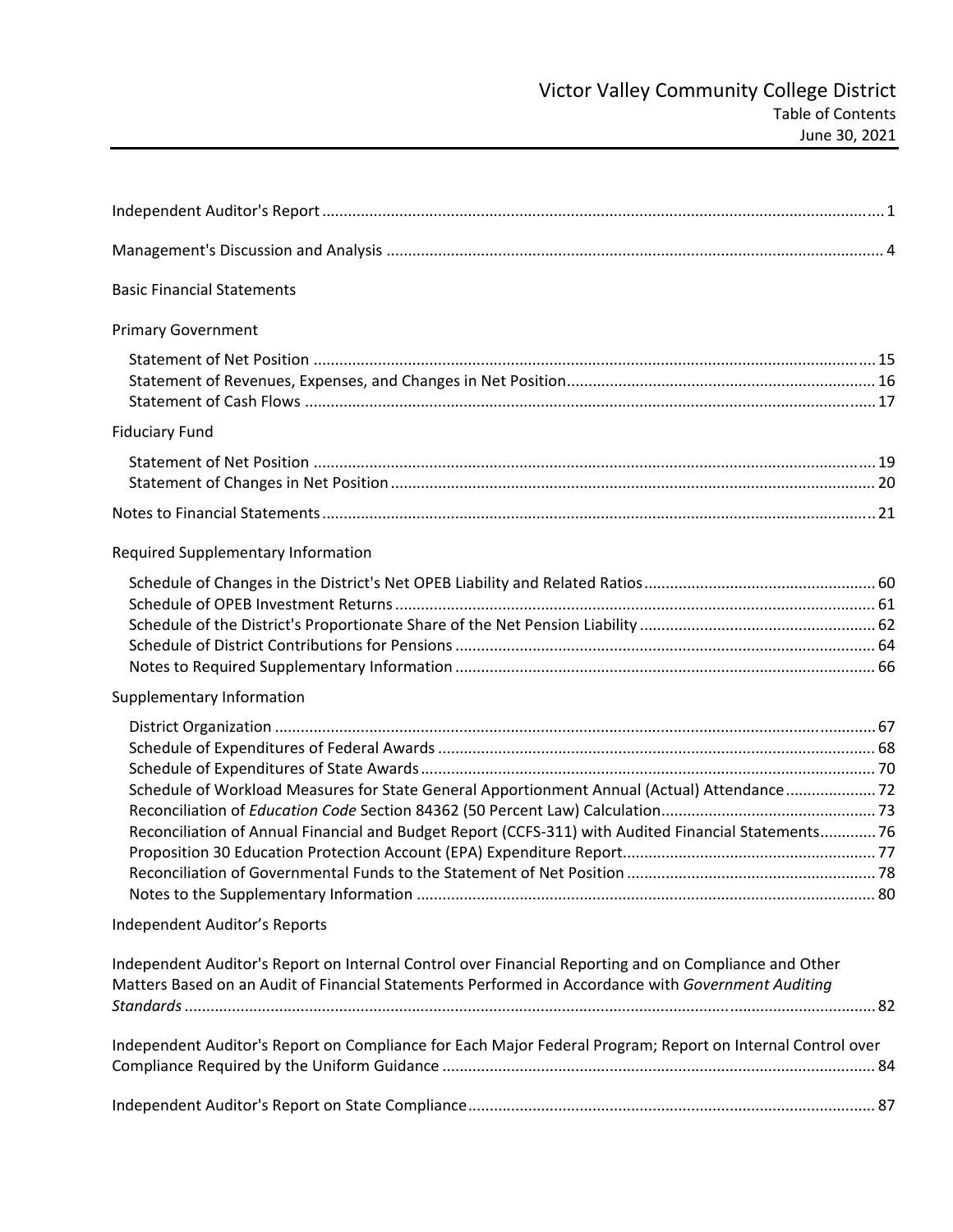Schedule of Findings and Questioned Costs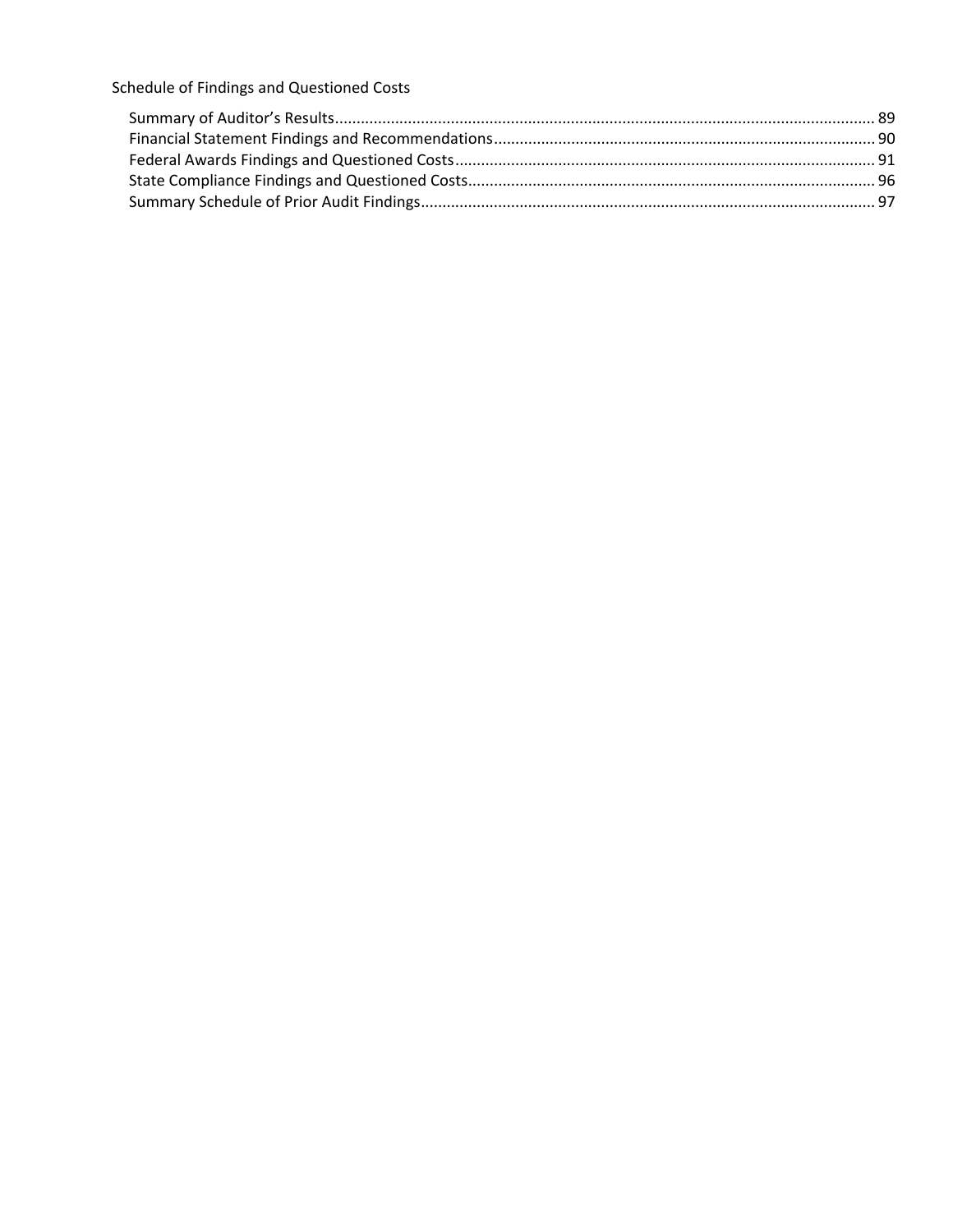

**CPAs & BUSINESS ADVISORS** 

#### **Independent Auditor's Report**

Board of Trustees Victor Valley Community College District Victorville, California

#### **Report on the Financial Statements**

We have audited the accompanying financial statements of the business-type activities and the remaining fund information of Victor Valley Community College District (the District) as of and for the year ended June 30, 2021, and the related notes to the financial statements, which collectively comprise the District's basic financial statements as listed in the table of contents.

#### **Management's Responsibility for the Financial Statements**

Management is responsible for the preparation and fair presentation of these financial statements in accordance with accounting principles generally accepted in the United States of America; this includes the design, implementation, and maintenance of internal control relevant to the preparation and fair presentation of financial statements that are free from material misstatements, whether due to fraud or error.

#### **Auditor's Responsibility**

Our responsibility is to express opinions on these financial statements based on our audit. We conducted our audit in accordance with auditing standards generally accepted in the United States of America and the standards applicable to financial audits contained in *Government Auditing Standards*, issued by the Comptroller General of the United States. Those standards require that we plan and perform the audit to obtain reasonable assurance about whether the financial statements are free from material misstatement.

An audit involves performing procedures to obtain audit evidence about the amounts and disclosures in the financial statements. The procedures selected depend on the auditor's judgment, including the assessment of the risks of material misstatement of the financial statements, whether due to fraud or error. In making those risk assessments, the auditor considers internal control relevant to the District's preparation and fair presentation of the financial statements in order to design audit procedures that are appropriate in the circumstances, but not for the purpose of expressing an opinion on the effectiveness of the District's internal control. Accordingly, we express no such opinion. An audit also includes evaluating the appropriateness of accounting policies used and the reasonableness of significant accounting estimates made by management, as well as evaluating the overall presentation of the financial statements.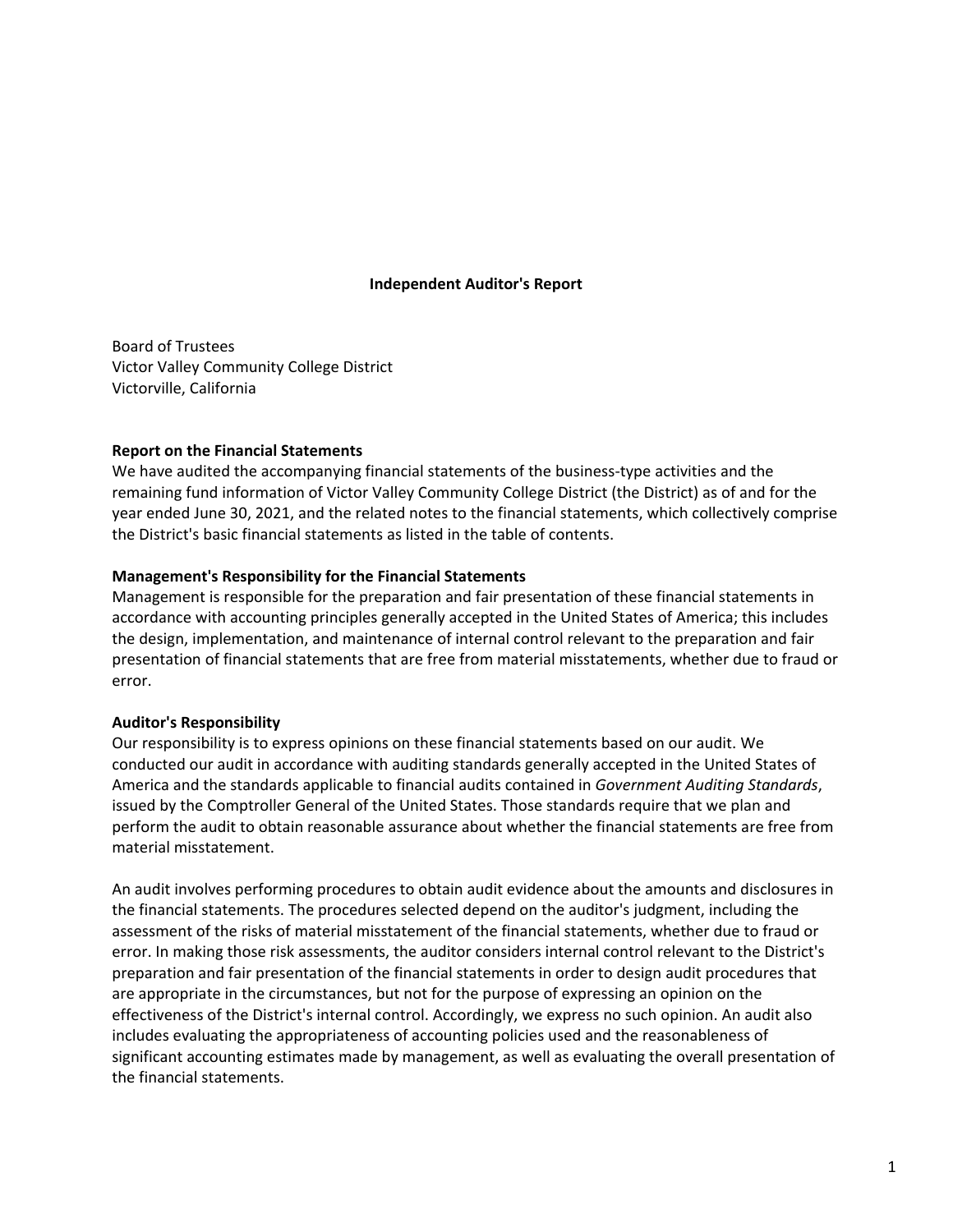We believe the audit evidence we have obtained is sufficient and appropriate to provide a basis for our audit opinions.

#### **Opinions**

In our opinion, the financial statements referred to above present fairly, in all material respects, the respective financial position of the business‐type activities and the remaining fund information of the District as of June 30, 2021, and the respective changes in financial position and, where applicable, cash flows thereof for the year then ended in accordance with accounting principles generally accepted in the United States of America.

#### **Emphasis of Matter – Change in Accounting Principle**

As discussed in Note 2 and Note 13 to the financial statements, the District adopted the provisions of GASB Statement No. 84, *Fiduciary Activities*, which resulted in a restatement of net position as of July 1, 2020. Our opinions are not modified with respect to this matter.

#### **Other Matters**

#### *Required Supplementary Information*

Accounting principles generally accepted in the United States of America require that the management's discussion and analysis on pages 4 through 14 and other required supplementary information on pages 60 through 65 be presented to supplement the basic financial statements. Such information, although not a part of the basic financial statements, is required by the Governmental Accounting Standards Board, who considers it to be an essential part of financial reporting for placing the basic financial statements in an appropriate operational, economic, or historical context. We have applied certain limited procedures to the required supplementary information in accordance with auditing standards generally accepted in the United States of America, which consisted of inquiries of management about the methods of preparing the information and comparing the information for consistency with management's responses to our inquiries, the basic financial statements, and other knowledge we obtained during our audit of the basic financial statements. We do not express an opinion or provide any assurance on the information because the limited procedures do not provide us with sufficient evidence to express an opinion or provide any assurance.

#### *Other Information*

Our audit was conducted for the purpose of forming opinions on the financial statements that collectively comprise the District's financial statements. The accompanying supplementary information, including the Schedule of Expenditures of Federal Awards, as required by the audit requirements of Title 2 U.S. *Code of Federal Regulations* (CFR) Part 200*, Uniform Administrative Requirements, Cost Principles, and Audit Requirements for Federal Awards* (Uniform Guidance), and other supplementary information listed in the table of contents are presented for purposes of additional analysis and are not a required part of the financial statements.

The Schedule of Expenditures of Federal Awards and other supplementary information listed in the table of contents are the responsibility of management and were derived from and relate directly to the underlying accounting and other records used to prepare the basic financial statements. Such information has been subjected to the auditing procedures applied in the audit of the basic financial statements and certain additional procedures, including comparing and reconciling such information directly to the underlying accounting and other records used to prepare the basic financial statements or to the basic financial statements themselves, and other additional procedures in accordance with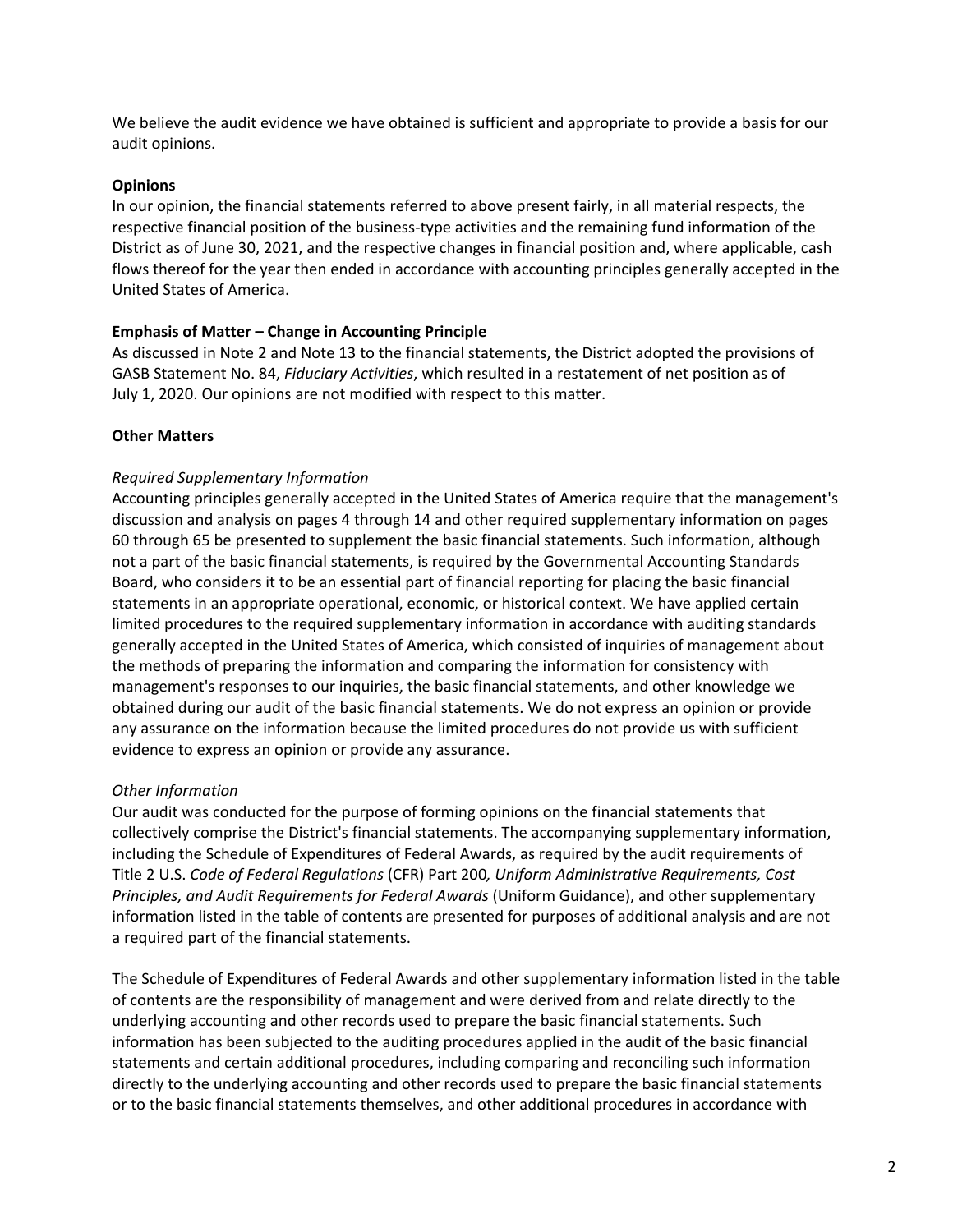auditing standards generally accepted in the United States of America. In our opinion, the Schedule of Expenditures of Federal Awards and other supplementary information listed in the table of contents are fairly stated, in all material respects, in relation to the basic financial statements as a whole.

#### **Other Reporting Required by** *Government Auditing Standards*

In accordance with *Government Auditing Standards*, we have also issued a report dated February 28, 2022 on our consideration of the District's internal control over financial reporting and on our tests of its compliance with certain provisions of laws, regulations, contracts, grant agreements, and other matters. The purpose of that report is solely to describe the scope of our testing of internal control over financial reporting and compliance and the results of that testing, and not to provide an opinion on the effectiveness of the District's internal control over financial reporting or on compliance. That report is an integral part of an audit performed in accordance with *Government Auditing Standards* in considering the District's internal control over financial reporting and compliance.

Ede Saelly LLP

Rancho Cucamonga, California February 28, 2022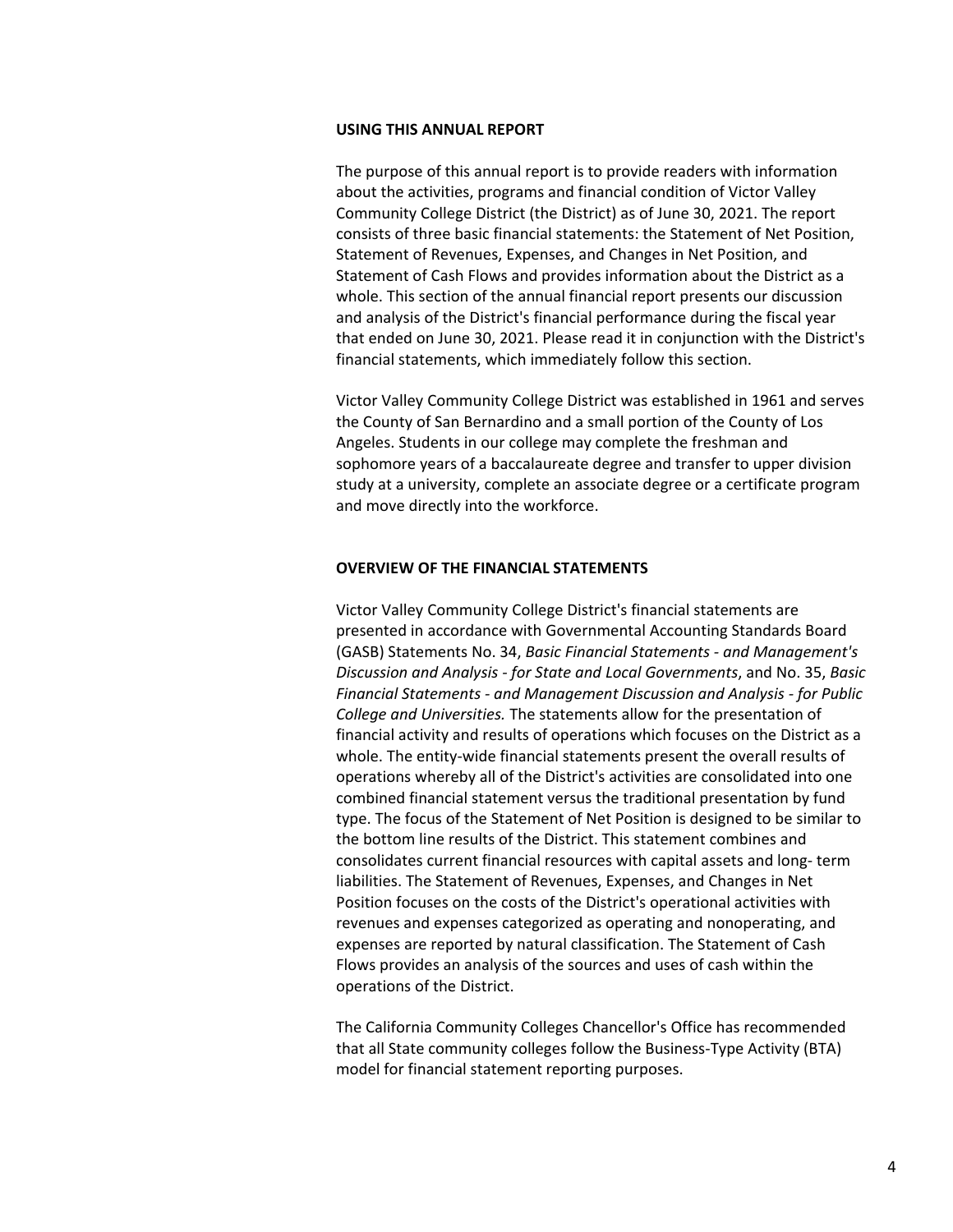## **FINANCIAL HIGHLIGHTS**

This section provides condensed information for each of the three basic financial statements, as well as illustrative charts and tables.

The District's Operating Revenue decrease reflected on page 9 was primarily due to the forced closure of the college due to the COVID‐19 Pandemic that resulted in a decrease in Tuition and Fees of \$331,194 and a decrease in Auxiliary Sales and Charges of \$926,709. The college maintained its basic allocation as a mid‐size college. The total funded workload (as of the 2020‐2021 Recalc Apportionment Report) was 7,876. The three‐ year average of 8,737 FTES was applied to the SCFF for the base allocation.

The District's primary funding is based upon an apportionment allocation made by the State of California Community Colleges Chancellor's Office. The primary basis for the Chancellor's apportionment calculation is the District's reporting of FTES. Below is the District's five‐year trend for FTES:

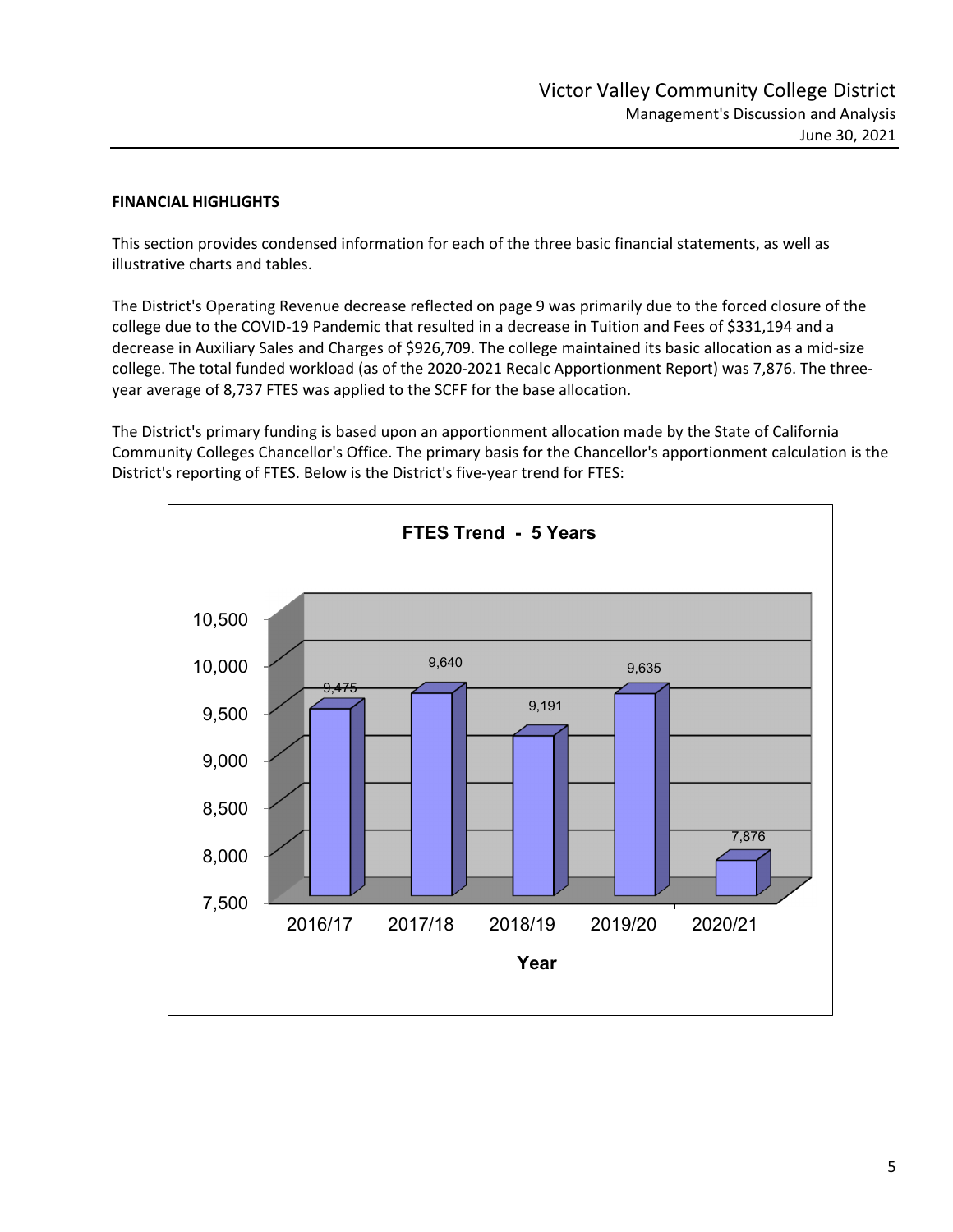Once the Chancellor's Office calculates the District's base apportionment, it reduces the net amount to be distributed by the amount of property taxes and enrollment fees expected to be paid directly to the District. The matrix below lists the three components and illustrates the net effect of the changes. Overall, total apportionment increased by \$2,891,665.

|                      | 2021       | 2020       | Change      |  |  |
|----------------------|------------|------------|-------------|--|--|
| Property tax revenue | 16,422,328 | 11,224,076 | 5,198,252   |  |  |
| Tuition and fees     | 3,431,726  | 3,762,920  | (331, 194)  |  |  |
| Apportionment        | 46,881,890 | 48,857,283 | (1,975,393) |  |  |
| Total                | 66,735,944 | 63,844,279 | 2,891,665   |  |  |

## **SELECTED HIGHLIGHTS**

At June 30, 2021, the value of the District's Other Postemployment Benefits (OPEB) irrevocable trust was \$16.5 million, and the District's GASB Statement No. 75 OPEB liability is 90% funded according to the District's most recent actuarial valuation report.

#### **Statement of Net Position**

From the data presented, readers of the Statement of Net Position are able to determine the assets available to continue operations of the District. Readers are also able to determine how much the District owes vendors and employees. Finally, the Statement of Net Position provides a picture of the net assets and their availability for expenditure by the District.

The Statement of Net Position presents the assets, liabilities, deferred outflows/inflows of resources, and net assets of the District as of the end of the fiscal year, and is prepared using the accrual basis of accounting, which is similar to the accounting basis used by most private‐sector organizations. The Statement of Net Position is a point in time financial statement whose purpose is to present to the readers a fiscal snapshot of the District.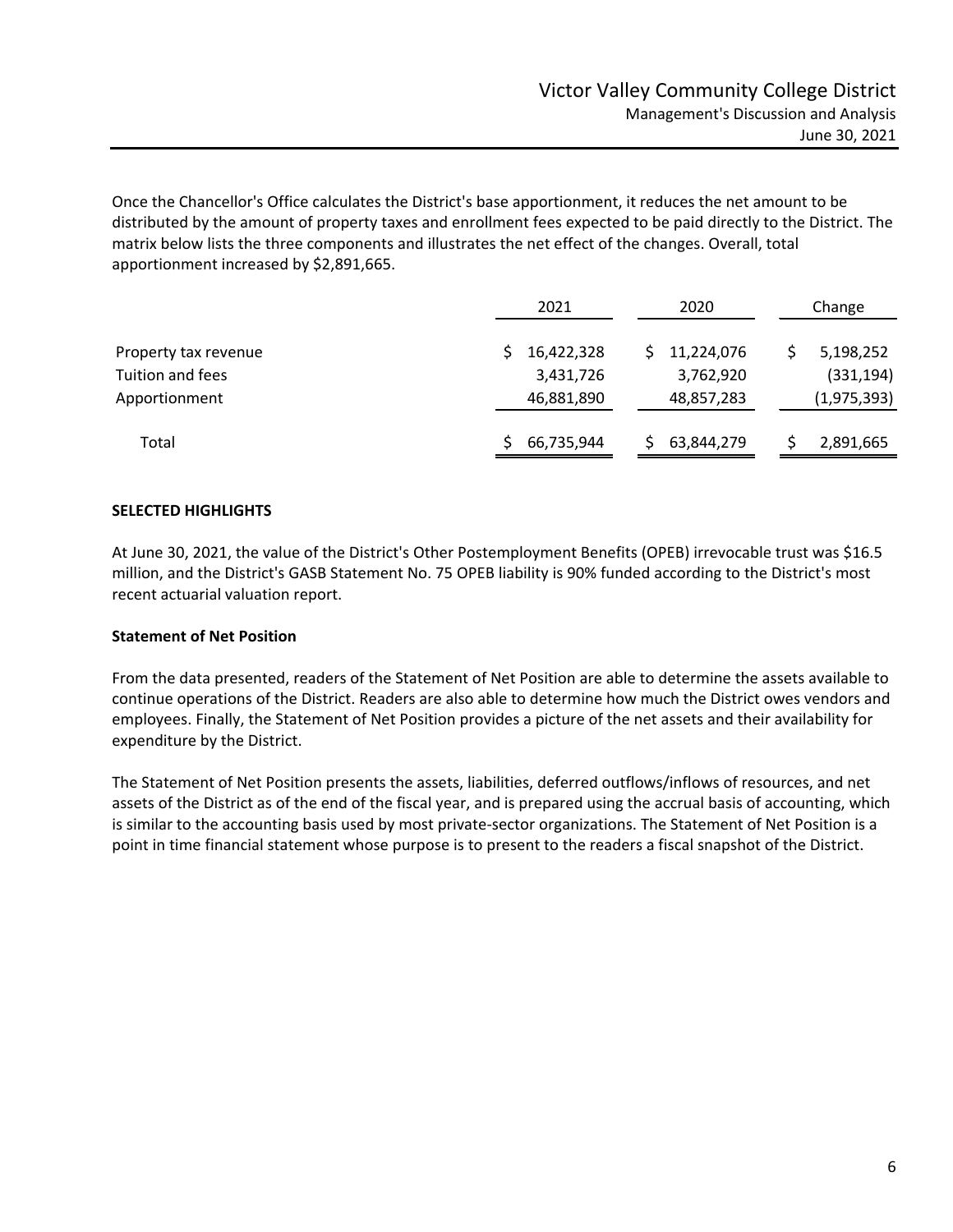# Victor Valley Community College District

Management's Discussion and Analysis

June 30, 2021

|                                             | 2021           | 2020,<br>as restated | Change          |
|---------------------------------------------|----------------|----------------------|-----------------|
| Assets                                      |                |                      |                 |
| Cash and investments                        | \$104,213,170  | 96,569,018<br>\$.    | \$<br>7,644,152 |
| Receivables                                 | 12,302,502     | 7,078,437            | 5,224,065       |
| Other current assets                        | 1,295,680      | 1,250,921            | 44,759          |
| Capital assets, net                         | 140,443,451    | 138,929,997          | 1,513,454       |
| <b>Total assets</b>                         | 258,254,803    | 243,828,373          | 14,426,430      |
| Deferred Outflows of Resources              | 36,776,522     | 38,465,044           | (1,688,522)     |
| Liabilities                                 |                |                      |                 |
| Accounts payable and accrued liabilities    | 26,950,206     | 18,533,565           | 8,416,641       |
| Current portion of long-term liabilities    | 6,145,533      | 4,234,915            | 1,910,618       |
| Noncurrent portion of long-term liabilities | 290,814,493    | 285,225,207          | 5,589,286       |
| <b>Total liabilities</b>                    | 323,910,232    | 307,993,687          | 15,916,545      |
| Deferred Inflows of Resources               | 3,683,495      | 5,877,089            | (2, 193, 594)   |
| <b>Net Position</b>                         |                |                      |                 |
| Net investment in capital assets            | 10,789,853     | 7,058,313            | 3,731,540       |
| Restricted                                  | 25,677,638     | 28,073,122           | (2,395,484)     |
| Unrestricted (deficit)                      | (69,029,893)   | (66,708,794)         | (2,321,099)     |
| Total net position (deficit)                | (32, 562, 402) | (31,577,359)<br>Ş.   | \$<br>(985,043) |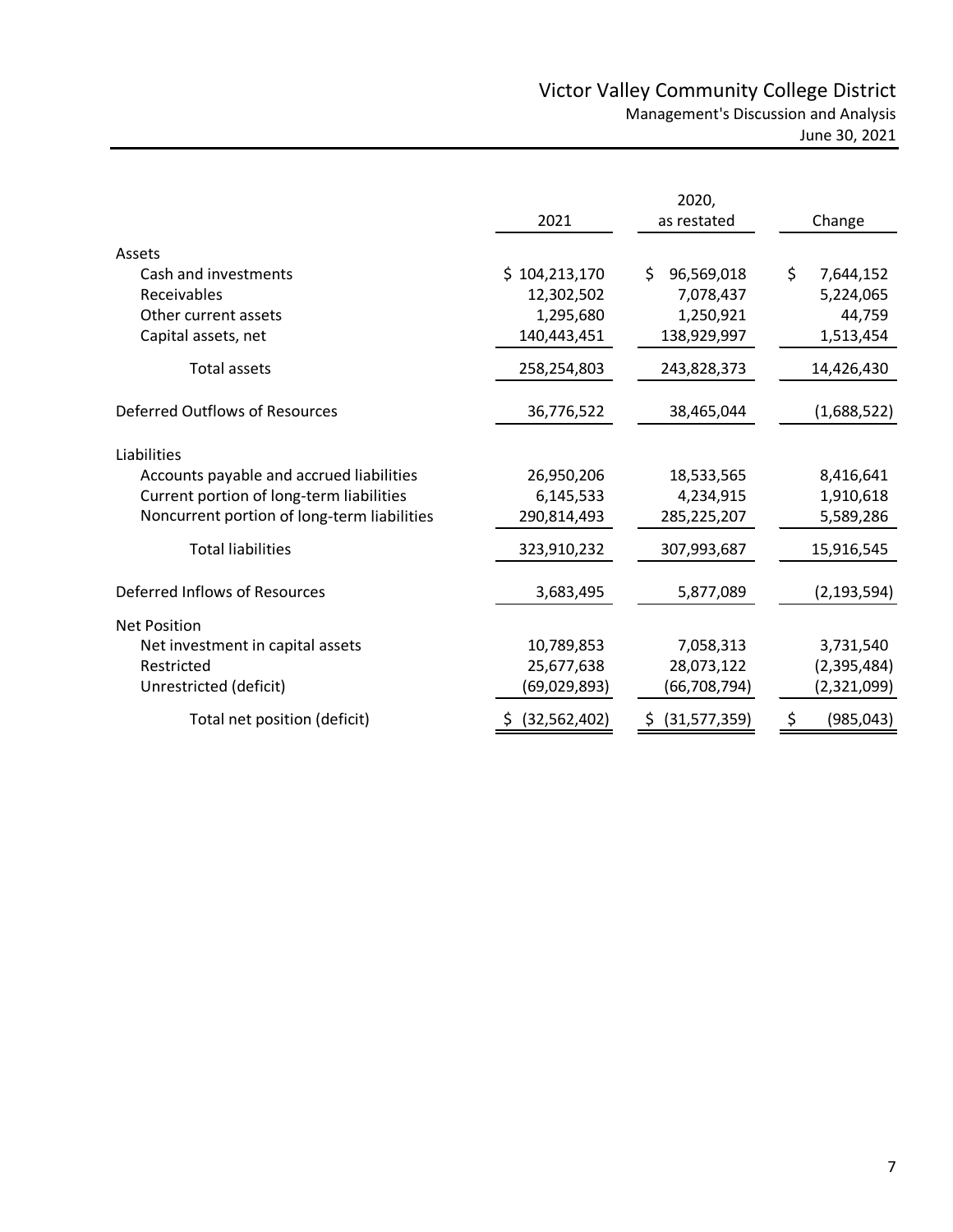The difference between total assets, deferred outflows of resources and total liabilities, deferred inflows of resources, is one indicator of the current financial condition of the District; the change in net position is an indicator of whether the overall financial condition has improved or worsened during the year. The District's net position decreased from last year by \$1 million for the fiscal year ending June 30, 2021. Assets and liabilities are generally measured using current values. One notable exception is capital assets, which are stated at historical cost less accumulated depreciation.

The net position is divided into three major categories. The first category, *net investment in capital assets*, provides the equity amount in the property, plant, and equipment owned by the District. The second category, *expendable restricted net position*, are net position available for expenditure by the District, but must be spent for purposes as determined by external entities and/or donors that have placed time or purpose restrictions on the use of the assets. The final category is *unrestricted net position* that is available to the District for any lawful purpose of the District.

- Approximately 72% of the cash and investments balance is cash deposited in the San Bernardino County Treasury Pool. All funds are invested in accordance with Board Policy, which emphasizes prudence, safety, liquidity, and the return on investment. The Statement of Cash Flows contained within these financial statements provides greater detail regarding the sources and uses of cash.
- Capital assets had a net balance of \$140.4 million. Depreciation expense of \$4.7 million was recognized during 2020‐2021.
- Accounts payable in the amount of \$13.2 million are amounts due as of the fiscal year-end for goods and services received as of June 30, 2021. Interest payable accruals total \$2.4 million. Other current liabilities in the amount of \$17.5 million related mainly to unearned revenues and the current portion of bonds payable, early retirement incentive, and capital leases; noncurrent liabilities in the amount of \$290.8 million include noncurrent portions for compensated absences, general obligation bonds, lease liabilities, the net OPEB liability and the aggregate net pension liability have been recognized for the year ended June 30, 2021.
- The District currently has \$207.8 million outstanding related to the issuance of general obligation debt. Additional information regarding long‐term debt is included in the Long‐Term Liabilities section of this discussion and analysis.
- As of June 30, 2021, the aggregate net pension liability was \$79.7 million.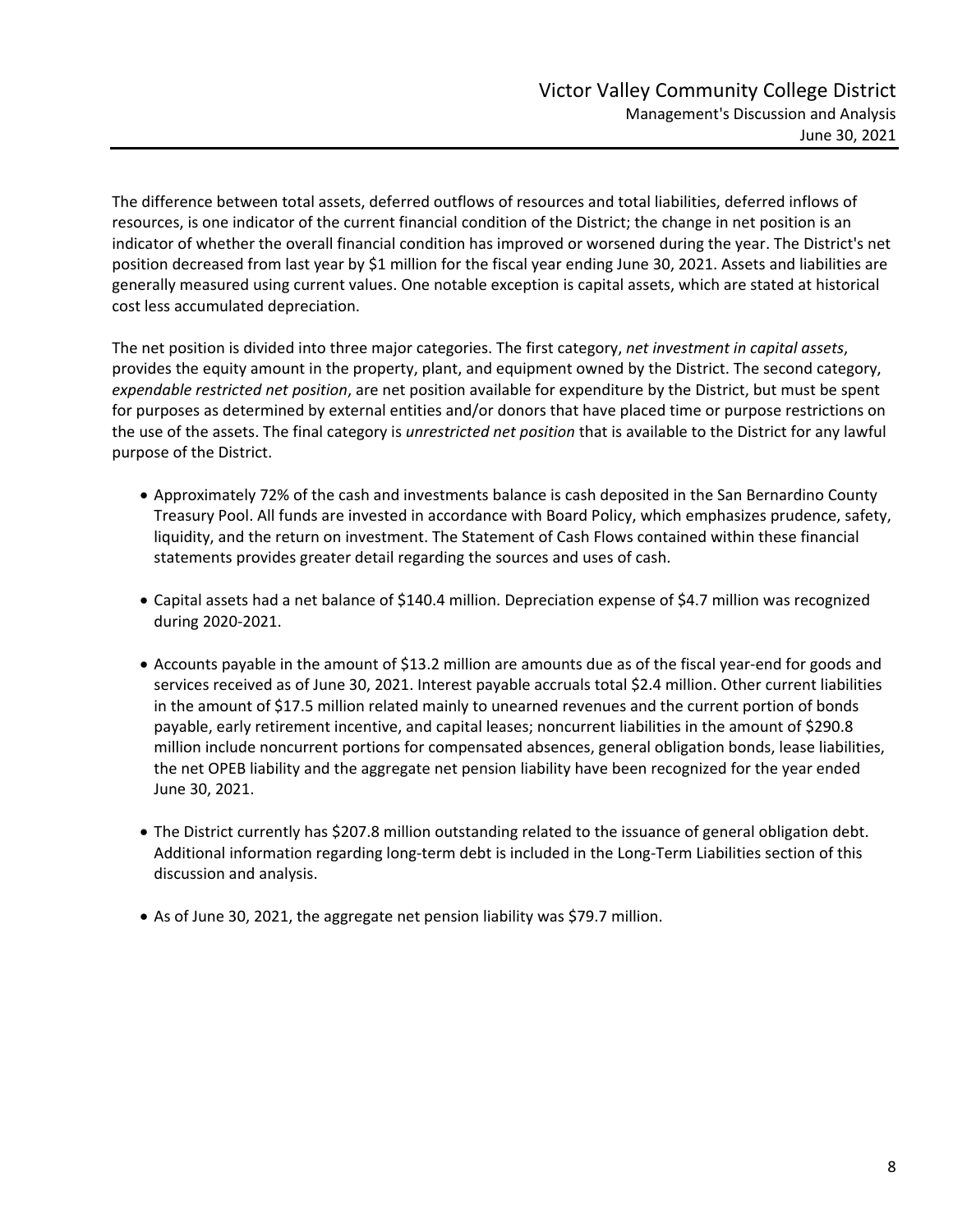#### **Statement of Revenues, Expenses, and Changes in Net Position**

Changes in total net position as presented in the Statement of Net Position are based on the activity presented in the Statement of Revenues, Expenses, and Changes in Net Position. The purpose of this statement is to present the operating and nonoperating revenues earned, whether received or not by the District, the operating and nonoperating expenses incurred, whether paid or not by the District, and any other revenues, expenses, gains and/or losses earned or incurred by the District. Thus, this Statement presents the District's results of operations.

|                                                                                                                                                                                                                 | 2021                                                                            | 2020,<br>as restated                                                            | Change                                                                    |
|-----------------------------------------------------------------------------------------------------------------------------------------------------------------------------------------------------------------|---------------------------------------------------------------------------------|---------------------------------------------------------------------------------|---------------------------------------------------------------------------|
|                                                                                                                                                                                                                 |                                                                                 |                                                                                 |                                                                           |
| <b>Operating Revenues</b><br>Tuition and fees, net<br>Grants and contracts, noncapital<br>Auxiliary sales and charges                                                                                           | \$<br>3,431,726<br>25,740,853<br>1,508,308                                      | \$<br>3,762,920<br>25,081,640<br>2,435,017                                      | \$<br>(331, 194)<br>659,213<br>(926, 709)                                 |
| Total operating revenues                                                                                                                                                                                        | 30,680,887                                                                      | 31,279,577                                                                      | (598, 690)                                                                |
| <b>Operating Expenses</b><br>Salaries and benefits<br>Supplies, services, equipment, and maintenance<br>Student financial aid<br>Depreciation                                                                   | 75,761,240<br>19,418,265<br>32,431,198<br>4,738,924                             | 80,113,094<br>21,181,589<br>35,460,351<br>4,402,082                             | (4,351,854)<br>(1,763,324)<br>(3,029,153)<br>336,842                      |
| Total operating expenses                                                                                                                                                                                        | 132,349,627                                                                     | 141, 157, 116                                                                   | (8,807,489)                                                               |
| <b>Operating loss</b>                                                                                                                                                                                           | (101, 668, 740)                                                                 | (109, 877, 539)                                                                 | 8,208,799                                                                 |
| Nonoperating Revenues (Expenses)<br>State apportionments, noncapital<br>Property taxes<br>Student financial aid grants<br>State taxes and other revenues<br>Net interest expense<br>Other nonoperating revenues | 46,881,890<br>23,854,595<br>27,644,771<br>2,930,502<br>(6,388,082)<br>5,006,405 | 48,857,283<br>17,767,502<br>33,552,174<br>2,313,714<br>(6,403,832)<br>2,592,231 | (1,975,393)<br>6,087,093<br>(5,907,403)<br>616,788<br>15,750<br>2,414,174 |
| Total nonoperating revenue                                                                                                                                                                                      | 99,930,081                                                                      | 98,679,072                                                                      | 1,251,009                                                                 |
| <b>Other Revenues</b><br>Local capital income                                                                                                                                                                   | 753,616                                                                         | 2,961,824                                                                       | (2,208,208)                                                               |
| Change in net position                                                                                                                                                                                          | (985, 043)<br>\$                                                                | \$<br>(8, 236, 643)                                                             | \$<br>7,251,600                                                           |

The schedule above has been prepared from the Statement of Revenues, Expenses, and Changes in Net Position. State general apportionment, while budgeted for operations, is considered nonoperating revenues, according to the Governmental Accounting Standards Board's prescribed reporting format.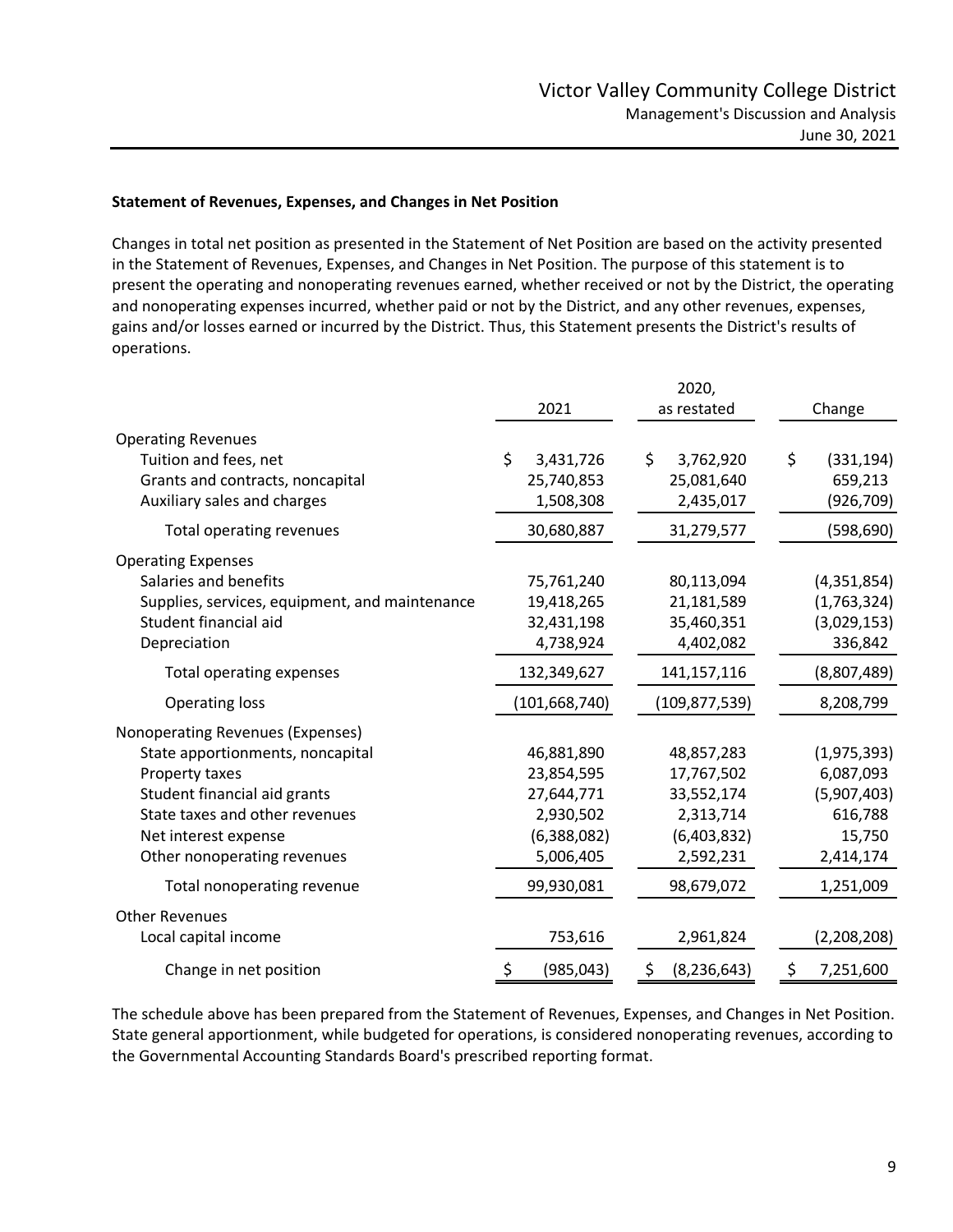Generally, operating revenues are earned for providing goods and services to the various customers and constituencies of the District. Operating expenses are those expenses incurred to acquire or produce the goods and services provided in return for operating revenues and to fulfill the mission of the District. Nonoperating revenues are those received or pledged for which goods and services are not provided; for example, State appropriations are nonoperating revenue because they are provided by the legislature to the District without the legislature directly receiving commensurate goods and services for those revenues.

- Tuition and fees are generated by the resident, non‐resident, and foreign student fees paid by the students attending Victor Valley Community College, including fees such as parking fees, community services classes, and other related fees.
- Non‐capital grants and contracts are primarily those received from Federal and State sources used in the instructional and non‐instruction programs of the District.
- State apportionment is generated based on the Student Centered Funding Formula (SCFF). The primary component for the SCFF for 2020‐2021 was workload measures reported to the State by the District. The District has experienced a decrease in FTES in the 2020‐2021 fiscal year of 18%.
- Local property taxes are received through the Auditor‐Controller's Office for San Bernardino and Los Angeles Counties. The amount received for property taxes is deducted from the total State general apportionment amount calculated by the State for the District.

Total operating expenses decreased by \$8.8 million. The net decrease is comprised of three parts:

- 1. Salaries and benefits decreased by \$4.4 million;
- 2. Supplies, maintenance, and other operating expenses decreased by \$1.4 million;
- 3. Payments to students decreased by \$3.0 million.

Operating expenses are 57.2% related to personnel costs. The balance of operating expenses is for supplies, materials, other operating expenses, financial aid, utilities, and depreciation expense.

# **Statement of Cash Flows**

The Statement of Cash Flows provides information about cash receipts and cash payments during the fiscal year. This statement also helps users assess the District's ability to generate positive cash flows, meet obligations as they come due, and the need for external financing.

The Statement of Cash Flows is divided into five parts. The first part reflects operating cash flows and shows the net cash used by the operating activities of the District. The second part details cash received for nonoperating, non‐investing, and non‐capital financing purposes. The third part shows cash flows from capital and related financing activities. This part deals with the cash used for the acquisition and construction of capital and related items. The fourth part provides information from investing activities and the amount of interest received.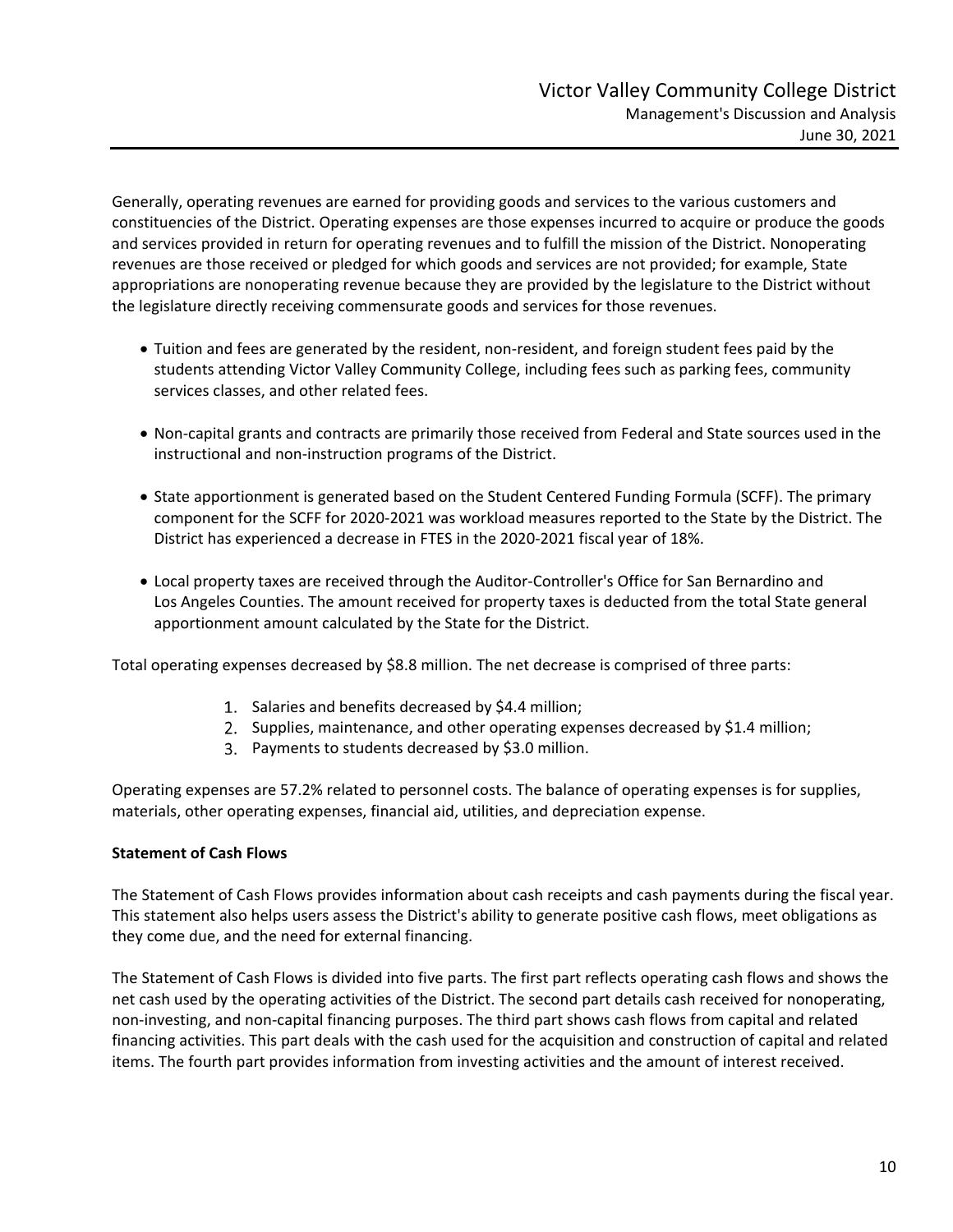The last section reconciles the net cash used by operating activities to the operating loss reflected on the Statement of Revenues, Expenses, and Changes in Net Position.

|                                 |                | 2020,            |                 |
|---------------------------------|----------------|------------------|-----------------|
|                                 | 2021           | as restated      | Change          |
| Net Cash Flows from             |                |                  |                 |
| Operating activities            | (85, 731, 644) | \$ (100,558,225) | Ś<br>14,826,581 |
| Noncapital financing activities | 96,151,101     | 97,141,732       | (990, 631)      |
| Capital financing activities    | (6,085,799)    | 25,938,163       | (32,023,962)    |
| Investing activities            | 1,138,326      | 16,813,362       | (15,675,036)    |
| Net Change in Cash              | 5,471,984      | 39,335,032       | (33,863,048)    |
| Cash, Beginning of Year         | 73,792,343     | 34,457,311       | 39,335,032      |
| Cash, End of Year               | 79,264,327     | 73,792,343       | 5,471,984       |

The primary operating activities contributing to cash flow are student tuition and fees, while the primary operating activity using cash flow throughout the year is the payment of salaries and benefits.

Even though State apportionment, property taxes, Federal, State, and local grants and contracts are the primary source of non-capital related revenue (and cash flow), GASB accounting standards require that these sources of revenue be shown as nonoperating revenue, since they come from general resources of the Federal and State government and not from the primary users of the college's programs and services (students). The District depends upon this funding as the primary source of funds to continue the current level of operations.

Cash flow used in operating activities decreased by \$14.2 million during fiscal year 2020‐2021.

Property tax revenue, State apportionment, and grants and contracts account for approximately 92% of the non‐ capital financing activities.

The primary use included in capital and related financing activities is the proceeds from capital debt and the purchase of capital assets (building improvements, construction in progress, equipment, etc.).

Cash from investing activities is mainly interest earned on cash in bank and cash invested through the San Bernardino County Investment Pool and the Guaranteed Investment Contract (GIC) with American General Life Insurance Company.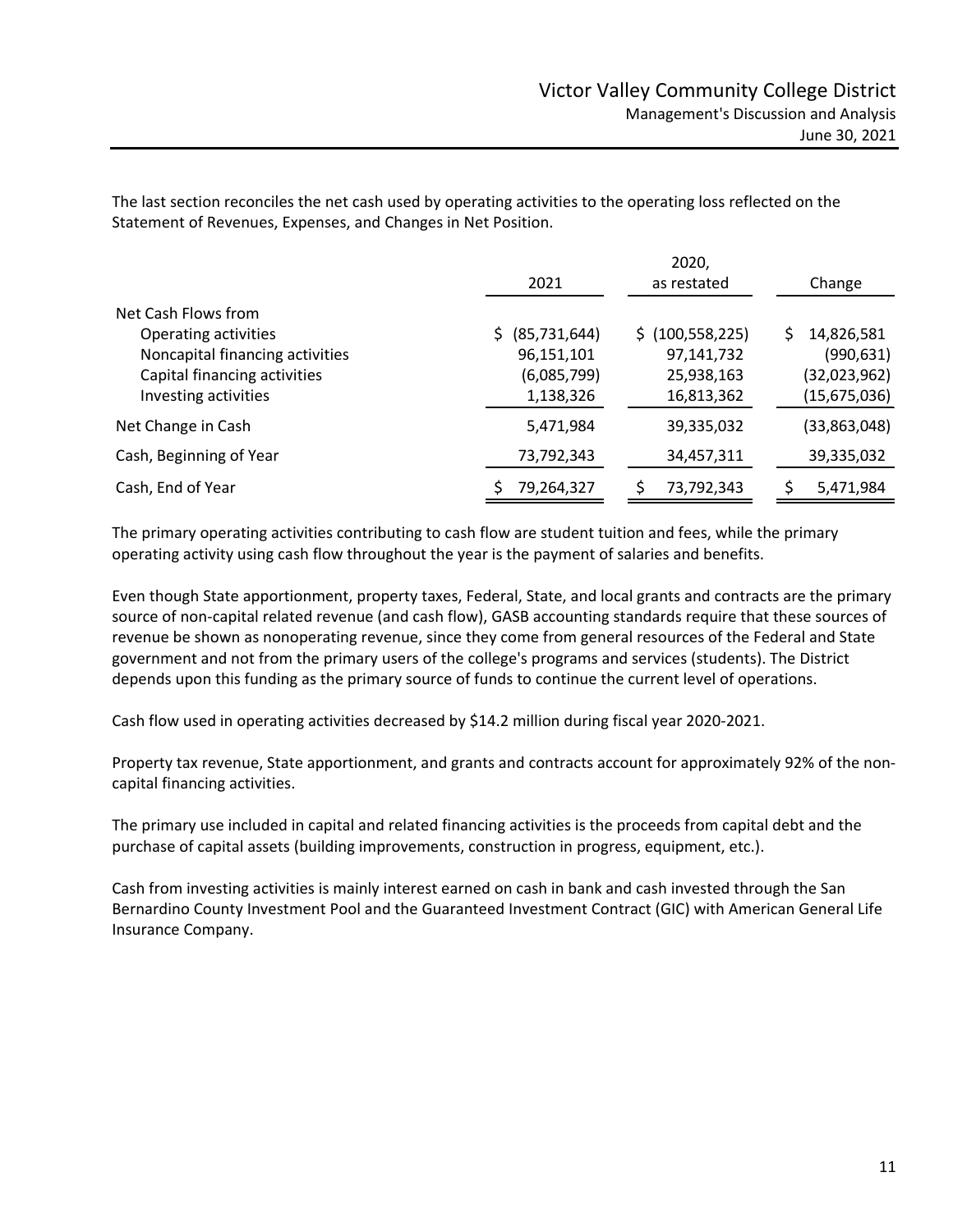## **Functional Expenses Classification**

In accordance with requirements set forth by the California Community Colleges Chancellor's Office, the District reports operating expenses by object code. Operating expenses by functional classification are as follows:

|                                | Salaries and<br>Employee<br><b>Benefits</b> |    | Supplies,<br>Material, and<br><b>Other Expenses</b><br>and Services | Student<br><b>Financial Aid</b> | Equipment,<br>Maintenance,<br>and Repairs | Depreciation             | Total            |
|--------------------------------|---------------------------------------------|----|---------------------------------------------------------------------|---------------------------------|-------------------------------------------|--------------------------|------------------|
| Instructional activities       | \$39,714,816                                | \$ | 1,343,065                                                           | \$                              | \$<br>371,984                             | \$                       | \$<br>41,429,865 |
| Academic support               | 4,659,000                                   |    | 288,788                                                             |                                 | 563                                       |                          | 4,948,351        |
| Student services               | 12,446,211                                  |    | 3,392,740                                                           |                                 | 55,276                                    | $\overline{\phantom{0}}$ | 15,894,227       |
| Plant operations and           |                                             |    |                                                                     |                                 |                                           |                          |                  |
| maintenance                    | 3,227,744                                   |    | 2,024,369                                                           |                                 | 263,926                                   |                          | 5,516,039        |
| Instructional support services | 13,811,063                                  |    | 7,799,651                                                           |                                 | 31,185                                    |                          | 21,641,899       |
| Community services and         |                                             |    |                                                                     |                                 |                                           |                          |                  |
| economic development           | 561,324                                     |    | 43,106                                                              |                                 |                                           |                          | 604,430          |
| Ancillary services and         |                                             |    |                                                                     |                                 |                                           |                          |                  |
| auxiliary operations           | 1,341,082                                   |    | 1,237,140                                                           |                                 |                                           |                          | 2,578,222        |
| Student aid                    |                                             |    |                                                                     | 32,431,198                      |                                           |                          | 32,431,198       |
| Physical property and related  |                                             |    |                                                                     |                                 |                                           |                          |                  |
| acquisitions                   |                                             |    | 1,236,630                                                           |                                 | 1,329,842                                 |                          | 2,566,472        |
| Unallocated depreciation       |                                             |    |                                                                     |                                 |                                           | 4,738,924                | 4,738,924        |
| Total                          | \$75,761,240                                | Ş  | 17,365,489                                                          | \$32,431,198                    | \$<br>2,052,776                           | \$4,738,924              | \$132,349,627    |

# **District's Fiduciary Responsibility**

The District is the trustee, or fiduciary, for certain amounts held on behalf of District retirees. The District's fiduciary activities are reported in separate Statements of Fiduciary Net Position and Changes in Fiduciary Net Position. These activities are excluded from the District's other financial statements because these assets cannot be used to finance operations. The District is responsible for ensuring that the assets reported in these funds are used for their intended purposes.

#### **Capital Assets**

At June 30, 2021, the District had total capital assets of \$220.9 million consisting of land, buildings and building improvements, construction in progress, vehicles, data processing equipment, and other office equipment. These assets have accumulated depreciation of \$80.5 million.

Capital additions consist primarily of replacement, renovation, and new construction of facilities, as well as significant investments in equipment, including information technology. Current year additions were funded with a combination of special categorical, unrestricted general fund dollars, and capital outlay appropriations.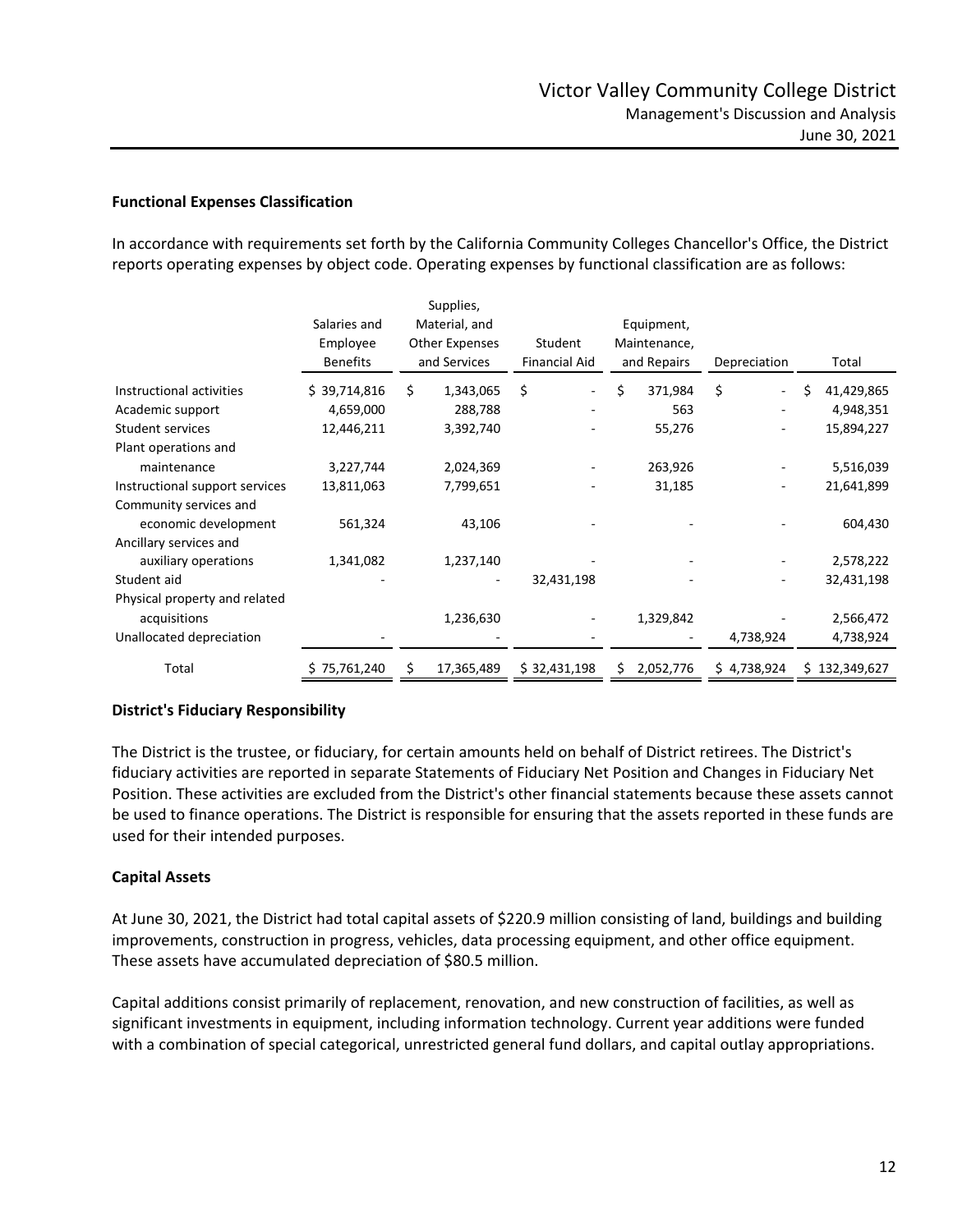Note 6 in the financial statements provides additional information on capital assets. A summary of capital assets is presented below.

|                                   | Balance,<br><b>Beginning</b><br>of Year |   | Additions<br><b>Deletions</b> |   | Balance,<br>End of Year |                   |
|-----------------------------------|-----------------------------------------|---|-------------------------------|---|-------------------------|-------------------|
| Land and construction in progress | 19,042,084<br>S                         | S | 3,829,359                     | S | (7, 153, 326)           | Ś<br>15,718,117   |
| <b>Buildings and improvements</b> | 181,032,841                             |   | 9,345,977                     |   |                         | 190,378,818       |
| Furniture and equipment           | 15,161,320                              |   | 230,368                       |   | (548, 234)              | 14,843,454        |
| Subtotal                          | 215,236,245                             |   | 13,405,704                    |   | (7,701,560)             | 220,940,389       |
| Accumulated depreciation          | (76,306,248)                            |   | (4,738,924)                   |   | 548,234                 | (80,496,938)      |
| Total                             | \$138,929,997                           |   | 8,666,780                     |   | (7, 153, 326)           | 140,443,451<br>S. |

## **Long‐Term Liabilities**

At June 30, 2021, the District had \$297.0 million in total long‐term liabilities. The District was successful in passing a bond measure before the voters in November 2008. The general obligation bond was used in part to retire the outstanding certificates of participation debt.

Notes 7‐8 and Note 10 of the financial statements provides additional information on long‐ term liabilities. A summary of long‐ term liabilities is presented below.

|                                                                                                        | <b>Balance</b><br>Beginning<br>of Year              | Additions                              | <b>Deletions</b>                 | <b>Balance</b><br>End of Year                         |
|--------------------------------------------------------------------------------------------------------|-----------------------------------------------------|----------------------------------------|----------------------------------|-------------------------------------------------------|
| General obligation bonds<br>Net OPEB liability<br>Aggregate net pension liability<br>Other liabilities | \$207,171,701<br>846,517<br>72,156,557<br>9,285,347 | Ś<br>4,086,397<br>572,049<br>7,581,030 | (3,419,767)<br>S.<br>(1,319,805) | \$207,838,331<br>1,418,566<br>79,737,587<br>7,965,542 |
| Total long-term liabilities                                                                            | \$289,460,122                                       | 12,239,476<br>Ś                        | (4,739,572)                      | \$296,960,026                                         |
| Amount due within one year                                                                             |                                                     |                                        |                                  | 6,145,533<br>S                                        |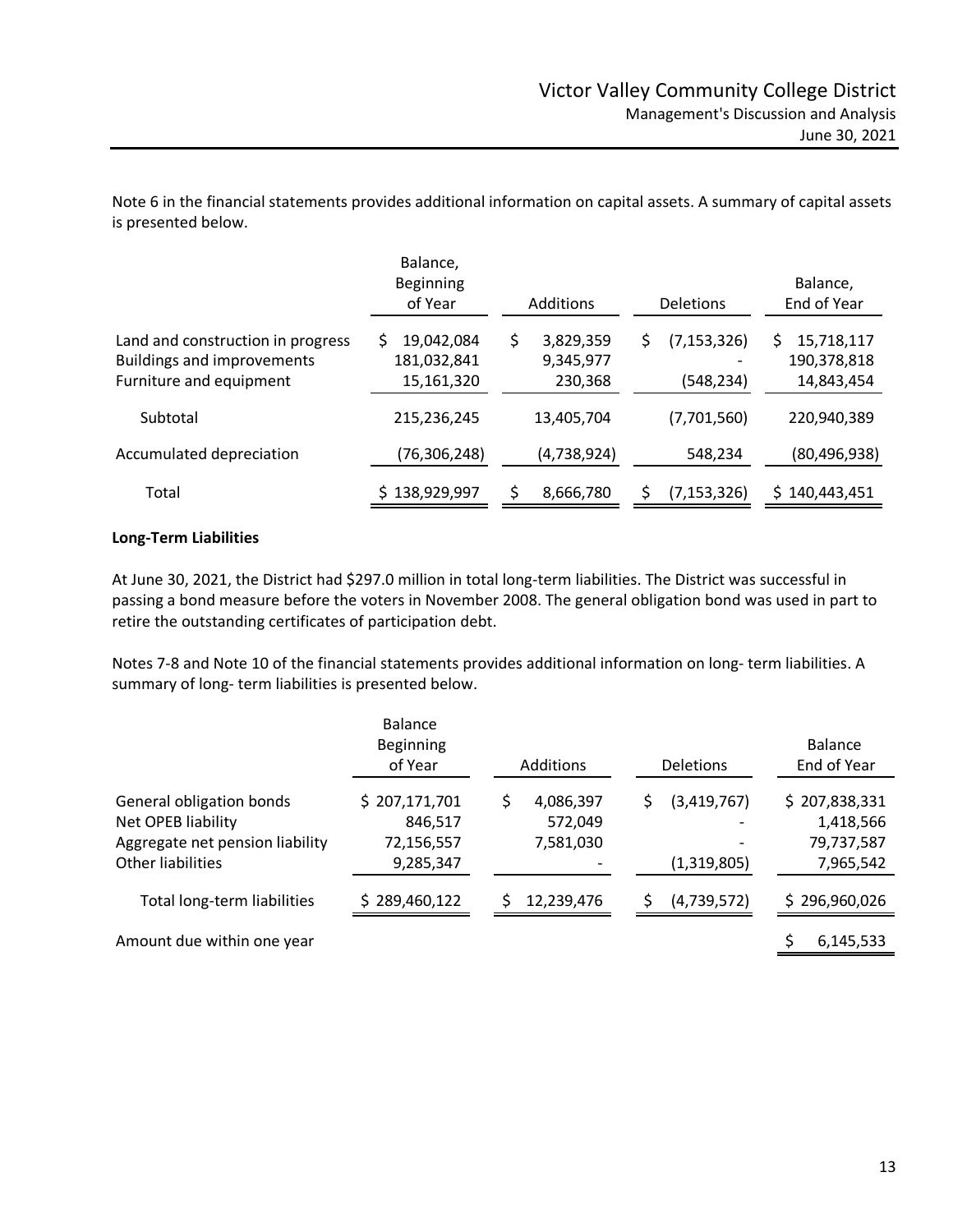#### **BUDGETARY HIGHLIGHTS**

At the time the 2020‐2021 budget was developed, the following assumptions were made:

- The 2020-2021 Budget was developed during the beginning of the COVID-19 Pandemic, at which time the State of California was projecting a very large revenue deficit due to the impact of the initial shut down of the State's economy.
- The 2020‐2021 State Budget did not include funding for a Cost of Living Allowance (COLA) increase.
- The District targeted Full‐Time Equivalent Students served was estimated at the previous years' level of 9,565.
- The District's budget was balanced without the need to use a portion of the 2019‐2020 unrestricted ending balance funds.
- In August of 2019 the Board of Trustees approved a modification to Board Policy 6200-Budget Preparation that increased the mandated minimum reserve for the unrestricted general fund to 10% and additionally established a 1% President's Contingency Reserve to be included in the annual budget.

#### **ECONOMIC FACTORS**

- The COVID‐19 Pandemic Emergency existed during the entire 2020‐2021 Fiscal Year. The District received additional funding from the State of California and the Federal Government that resulted in increased aid to students and institutional support to move the majority of the District's course offerings to an online modality and fund some of the additional operating costs associated with the pandemic.
- The financial position of the District is closely tied to that of the State of California. The District receives over 90% of its combined General Fund revenues through State apportionments, local property taxes including redevelopment agency allocations, and the Education Protection Account (EPA). These sources along with student paid enrollment fees essentially make up the District's general apportionment, the main funding support for California community colleges.
- Management continues to closely monitor the State budget information and operating costs of the District and will maintain a close watch over resources to ensure financial stability and retain reserve levels required by Board Policy and the State Chancellor's Office.

#### **CONTACTING THE DISTRICT'S FINANCIAL MANAGEMENT**

This financial report is designed to provide our citizens, taxpayers, and creditors with a general overview of the District's finances and to demonstrate the District's accountability for the money it receives. If you have questions about this report or need any additional financial information, contact the: Office of Fiscal Services, Victor Valley Community College District, 18422 Bear Valley Road, Victorville, California 92395‐5850.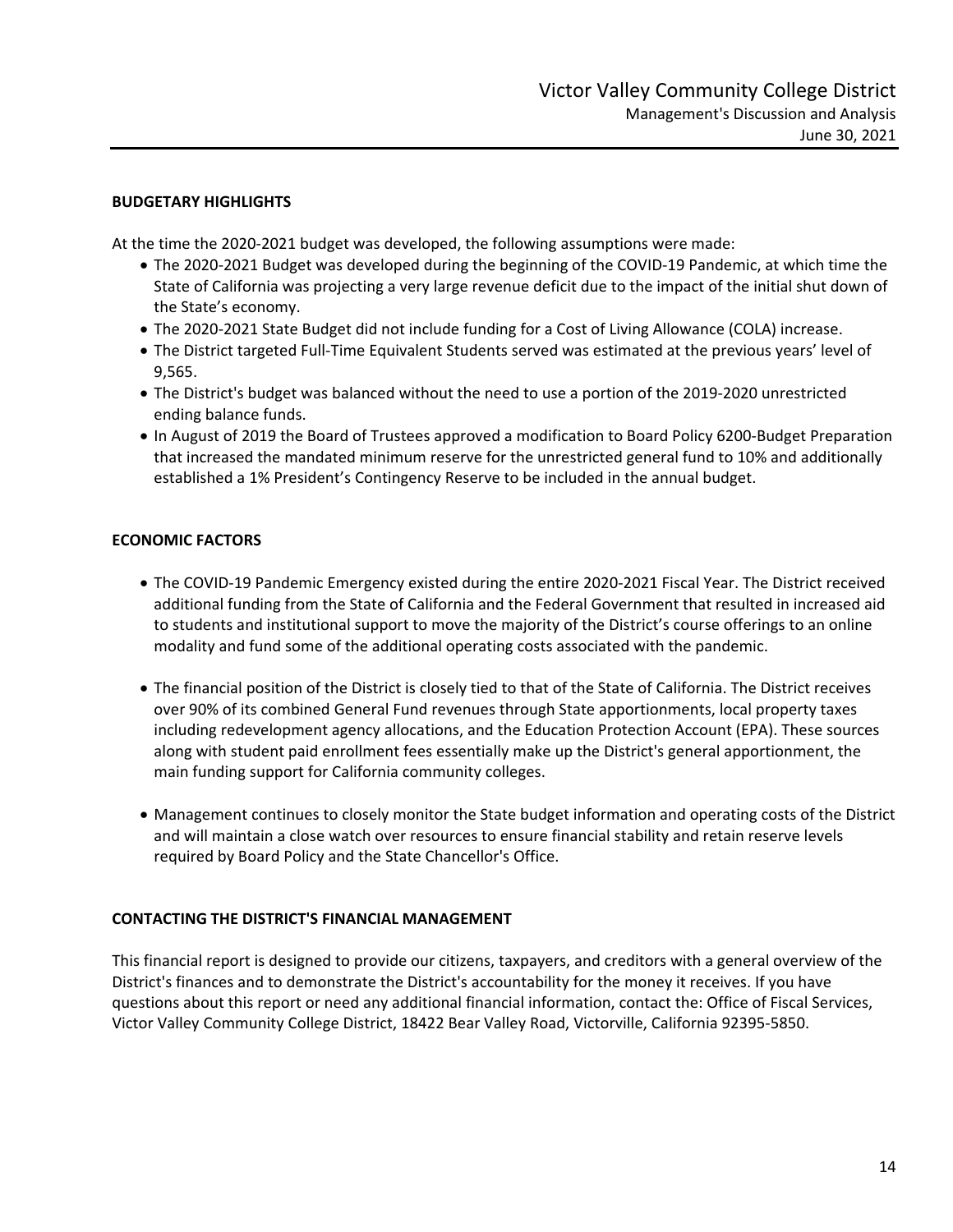| Assets                                                                        |                      |
|-------------------------------------------------------------------------------|----------------------|
| Cash and cash equivalents                                                     | \$<br>3,894,149      |
| Investments                                                                   | 100,319,021          |
| Accounts receivable                                                           | 11,119,642           |
| <b>Student receivables</b>                                                    | 1,182,860            |
| Prepaid expenses                                                              | 246,675              |
| Inventories                                                                   | 1,049,005            |
| Capital assets                                                                |                      |
| Nondepreciable capital assets                                                 | 15,718,117           |
| Depreciable capital assets, net of depreciation                               | 124,725,334          |
| Total capital assets                                                          | 140,443,451          |
| <b>Total assets</b>                                                           | 258,254,803          |
| <b>Deferred Outflows of Resources</b>                                         |                      |
| Deferred outflows of resources related to debt refunding                      | 11,757,460           |
| Deferred outflows of resources related to OPEB                                | 3,690,612            |
| Deferred outflows of resources related to pensions                            | 21,328,450           |
| Total deferred outflows of resources                                          | 36,776,522           |
| Liabilities                                                                   |                      |
| Accounts payable                                                              | 13,193,809           |
| Accrued interest payable                                                      | 2,357,554            |
| Unearned revenue                                                              | 11,398,843           |
| Long-term liabilities                                                         |                      |
| Long-term liabilities other than OPEB and pensions, due within one year       | 6,145,533            |
| Long-term liabilities other than OPEB and pensions, due in more than one year | 209,658,340          |
| Net other postemployment benefits (OPEB) liability                            | 1,418,566            |
| Aggregate net pension liability                                               | 79,737,587           |
| <b>Total liabilities</b>                                                      | 323,910,232          |
|                                                                               |                      |
| Deferred Inflows of Resources                                                 |                      |
| Deferred inflows of resources related to OPEB                                 | 663,821              |
| Deferred inflows of resources related to pensions                             | 3,019,674            |
| Total deferred inflows of resources                                           | 3,683,495            |
| <b>Net Position</b>                                                           |                      |
| Net investment in capital assets                                              | 10,789,853           |
| Restricted for                                                                |                      |
| Debt service                                                                  | 8,532,595            |
| Capital projects                                                              | 8,515,537            |
| <b>Educational programs</b>                                                   | 328,981              |
| Other activities                                                              | 8,300,525            |
| Unrestricted deficit                                                          | (69,029,893)         |
| <b>Total Net Position</b>                                                     | (32, 562, 402)<br>S. |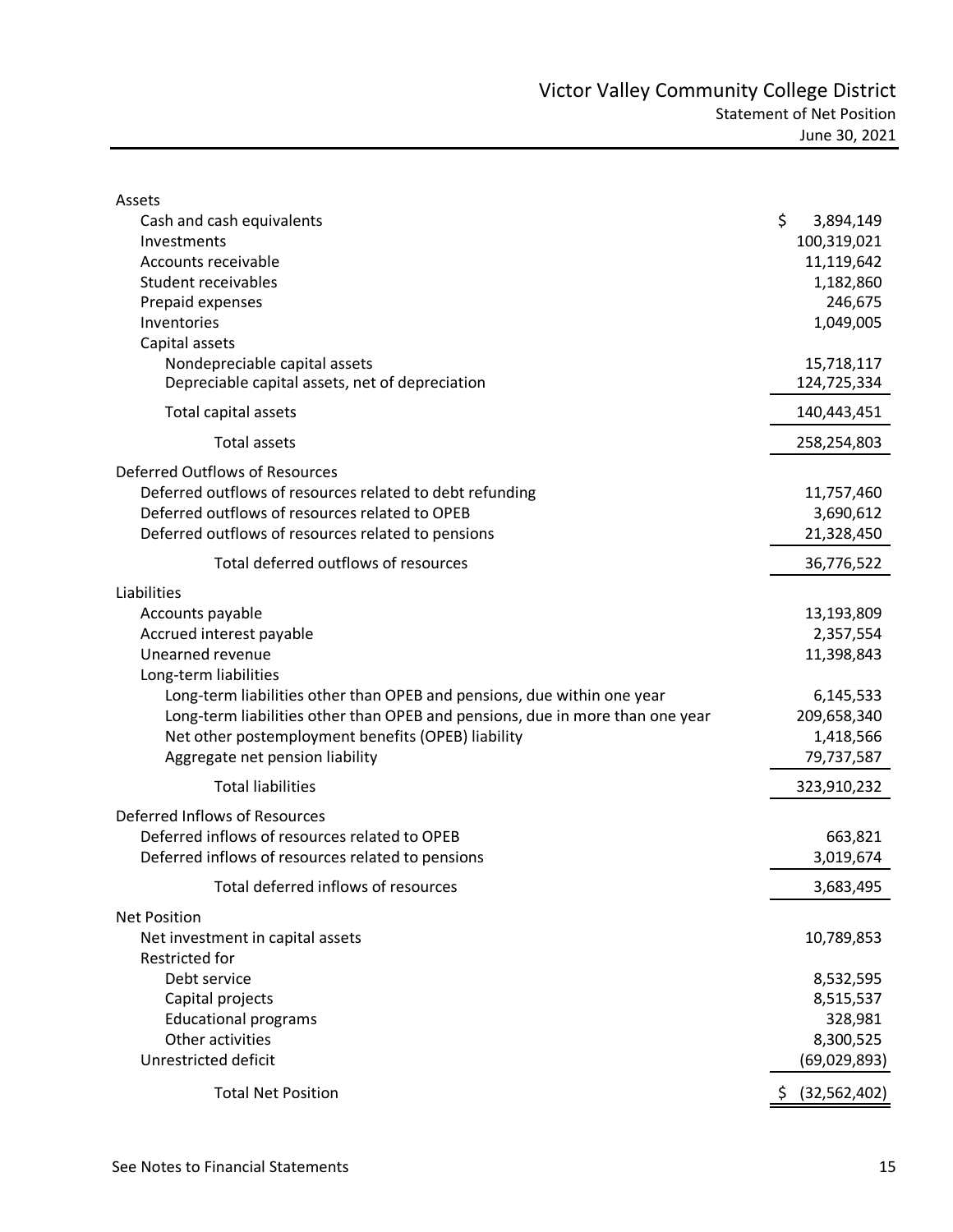Year Ended June 30, 2021

| <b>Operating Revenues</b>                                      |                      |
|----------------------------------------------------------------|----------------------|
| Tuition and fees                                               | \$<br>10,487,344     |
| Less: Scholarship discounts and allowances                     | (7,055,618)          |
| Net tuition and fees                                           | 3,431,726            |
| Grants and contracts, noncapital                               |                      |
| Federal                                                        | 6,758,990            |
| <b>State</b>                                                   | 18,713,678           |
| Local                                                          | 268,185              |
| Total grants and contracts, noncapital                         | 25,740,853           |
| Auxiliary enterprise sales and charges                         |                      |
| <b>Bookstore</b>                                               | 1,355,647            |
| Cafeteria                                                      | 152,661              |
| Total operating revenues                                       | 30,680,887           |
| <b>Operating Expenses</b>                                      |                      |
| <b>Salaries</b>                                                | 46,818,241           |
| <b>Employee benefits</b>                                       | 28,942,999           |
| Supplies, materials, and other operating expenses and services | 17,365,489           |
| Student financial aid                                          | 32,431,198           |
| Equipment, maintenance, and repairs                            | 2,052,776            |
| Depreciation                                                   | 4,738,924            |
| Total operating expenses                                       | 132,349,627          |
| <b>Operating Loss</b>                                          | (101, 668, 740)      |
| Nonoperating Revenues (Expenses)                               |                      |
| State apportionments, noncapital                               | 46,881,890           |
| Local property taxes, levied for general purposes              | 16,422,328           |
| Taxes levied for other specific purposes                       | 7,432,267            |
| Federal and State financial aid grants                         | 27,644,771           |
| State taxes and other revenues                                 | 2,930,502            |
| Investment income                                              | 3,335,463            |
| Interest expense on capital related debt                       | (9,908,300)          |
| Investment income on capital asset-related debt, net           | 184,755              |
| Other nonoperating revenue                                     | 5,006,405            |
| Total nonoperating revenues (expenses)                         | 99,930,081           |
| Loss Before Other Revenues                                     | (1,738,659)          |
| <b>Other Revenues</b>                                          |                      |
| Local revenues, capital                                        | 753,616              |
| Change In Net Position                                         | (985, 043)           |
| Net Position, Beginning of Year, as Restated                   | (31,577,359)         |
| Net Position, End of Year                                      | \$<br>(32, 562, 402) |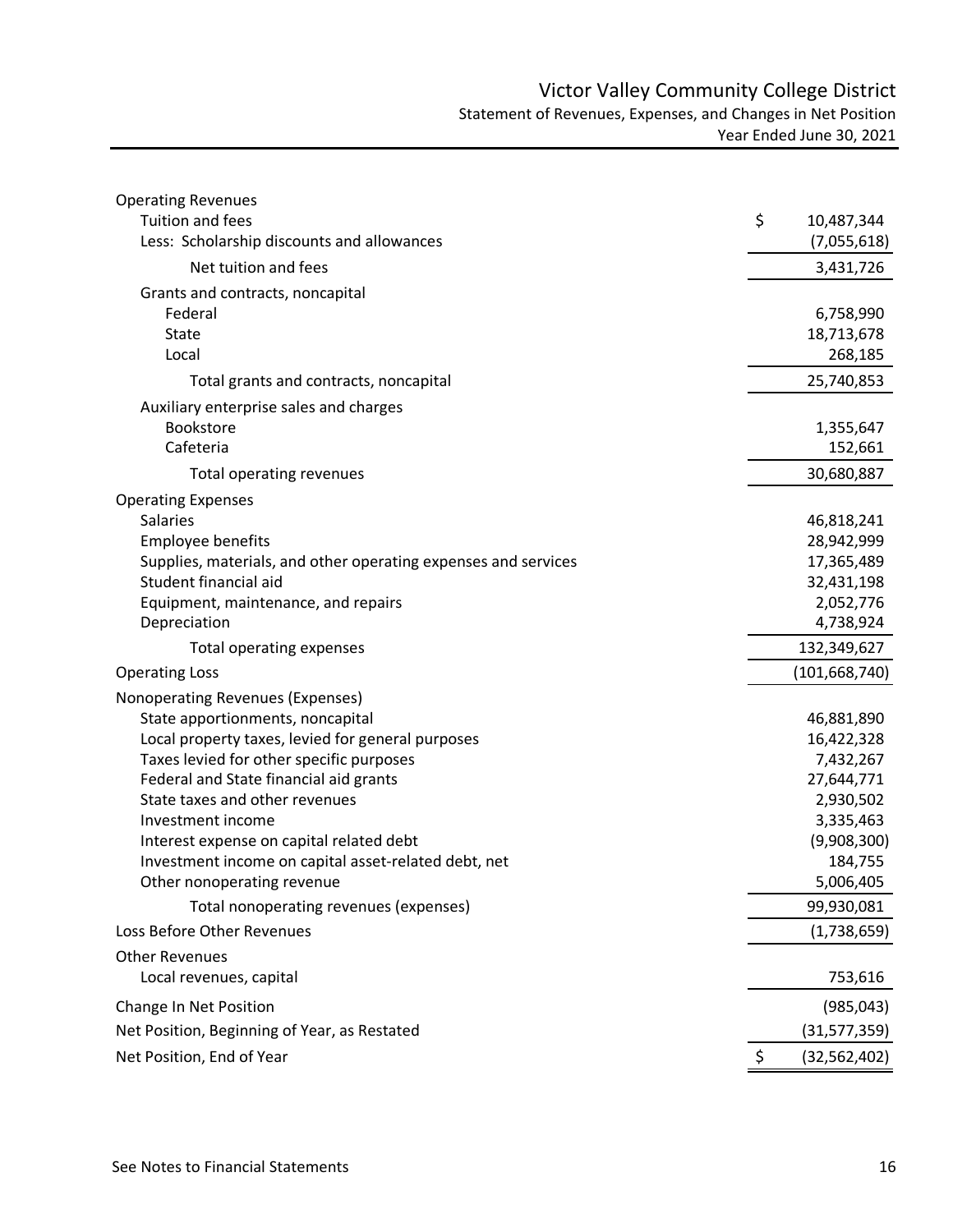| <b>Cash Flows from Operating Activities</b><br>Tuition and fees<br>Federal, state, and local grants and contracts, noncapital<br><b>Auxiliary sales</b><br>Payments to or on behalf of employees<br>Payments to vendors for supplies and services<br>Payments to students for scholarships and grants | \$<br>2,723,963<br>25,826,489<br>1,081,835<br>(69, 728, 087)<br>(13, 204, 646)<br>(32, 431, 198) |
|-------------------------------------------------------------------------------------------------------------------------------------------------------------------------------------------------------------------------------------------------------------------------------------------------------|--------------------------------------------------------------------------------------------------|
| Net cash flows from operating activities                                                                                                                                                                                                                                                              | (85, 731, 644)                                                                                   |
| Cash Flows from Noncapital Financing Activities<br>State apportionments<br>Federal and state financial aid grants<br>Property taxes - nondebt related<br>State taxes and other apportionments<br>Other nonoperating                                                                                   | 44,378,861<br>27,644,771<br>16,422,328<br>2,689,443<br>5,015,698                                 |
| Net cash flows from noncapital financing activities                                                                                                                                                                                                                                                   | 96,151,101                                                                                       |
| Cash Flows from Capital Financing Activities<br>Purchase of capital assets<br>Local revenue, capital<br>Property taxes - related to capital debt<br>Principal paid on capital debt<br>Interest paid on capital debt<br>Interest received on capital asset-related debt                                | (5,616,163)<br>753,616<br>7,432,267<br>(2,990,000)<br>(5,850,274)<br>184,755                     |
| Net cash flows from capital financing activities                                                                                                                                                                                                                                                      | (6,085,799)                                                                                      |
| Cash Flows from Investing Activities<br>Purchase of investments<br>Interest received from investments                                                                                                                                                                                                 | (2, 172, 168)<br>3,310,494                                                                       |
| Net cash flows from investing activities                                                                                                                                                                                                                                                              | 1,138,326                                                                                        |
| Change In Cash and Cash Equivalents                                                                                                                                                                                                                                                                   | 5,471,984                                                                                        |
| Cash and Cash Equivalents, Beginning of Year, as Restated                                                                                                                                                                                                                                             | 73,792,343                                                                                       |
| Cash and Cash Equivalents, End of Year                                                                                                                                                                                                                                                                | \$.<br>79,264,327                                                                                |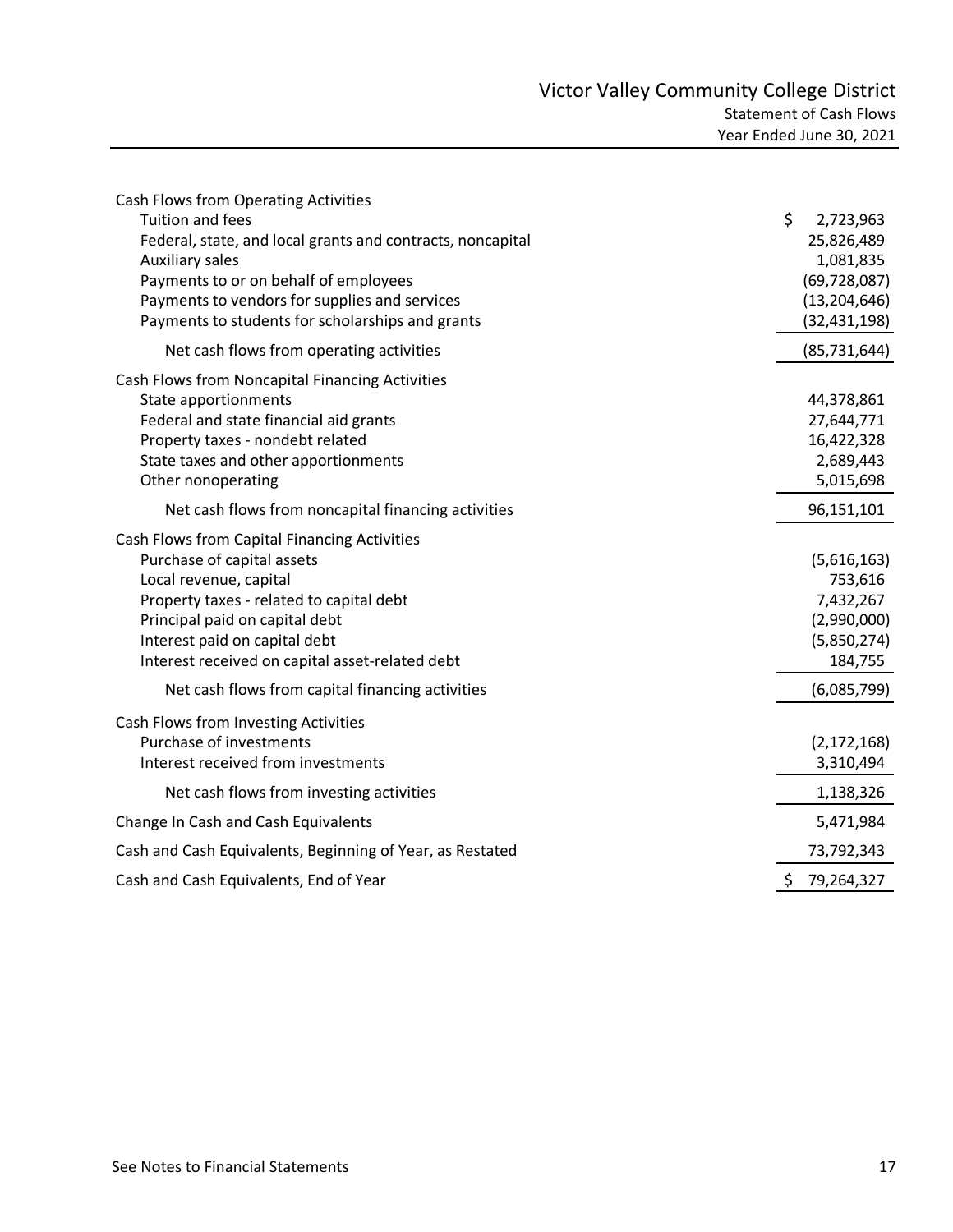| Reconciliation of Net Operating Loss to Net Cash Flows from Operating Activities |     |                 |
|----------------------------------------------------------------------------------|-----|-----------------|
| <b>Operating Loss</b>                                                            | \$. | (101, 668, 740) |
| Adjustments to reconcile operating loss to net cash flows from                   |     |                 |
| operating activities                                                             |     |                 |
| Depreciation expense                                                             |     | 4,738,924       |
| Changes in assets, deferred outflows of resources, liabilities,                  |     |                 |
| and deferred inflows of resources                                                |     |                 |
| Accounts receivable                                                              |     | (2,464,301)     |
| Inventories                                                                      |     | (11, 752)       |
| Prepaid expenses                                                                 |     | (33,007)        |
| Deferred outflows of resources related to OPEB                                   |     | (1, 133, 086)   |
| Deferred outflows of resources related to pensions                               |     | 2,312,259       |
| Accounts payable                                                                 |     | 5,952,121       |
| Unearned revenue                                                                 |     | 1,415,701       |
| <b>Compensated absences</b>                                                      |     | (74, 890)       |
| Early retirement incentive                                                       |     | (724, 358)      |
| Net OPEB liability                                                               |     | 572,049         |
| Aggregate net pension liability                                                  |     | 7,581,030       |
| Deferred inflows of resources related to OPEB                                    |     | 508,914         |
| Deferred inflows of resources related to pensions                                |     | (2,702,508)     |
|                                                                                  |     |                 |
| Total adjustments                                                                |     | 15,937,096      |
|                                                                                  |     |                 |
| Net cash flows from operating activities                                         | S   | (85, 731, 644)  |
| Cash and Cash Equivalents Consist of the Following:                              |     |                 |
| Cash on hand and in banks                                                        | \$  | 3,894,149       |
| Cash in county treasury                                                          |     | 75,370,178      |
|                                                                                  |     |                 |
| Total cash and cash equivalents                                                  | \$  | 79,264,327      |
| <b>Noncash Transactions</b>                                                      |     |                 |
|                                                                                  |     |                 |
| Amortization of deferred outflows of resources related to debt refunding         | \$  | 509,349         |
| Amortization of debt premiums                                                    | \$  | 429,767         |
| Accretion of interest on capital appreciation bonds                              | \$  | 4,086,397       |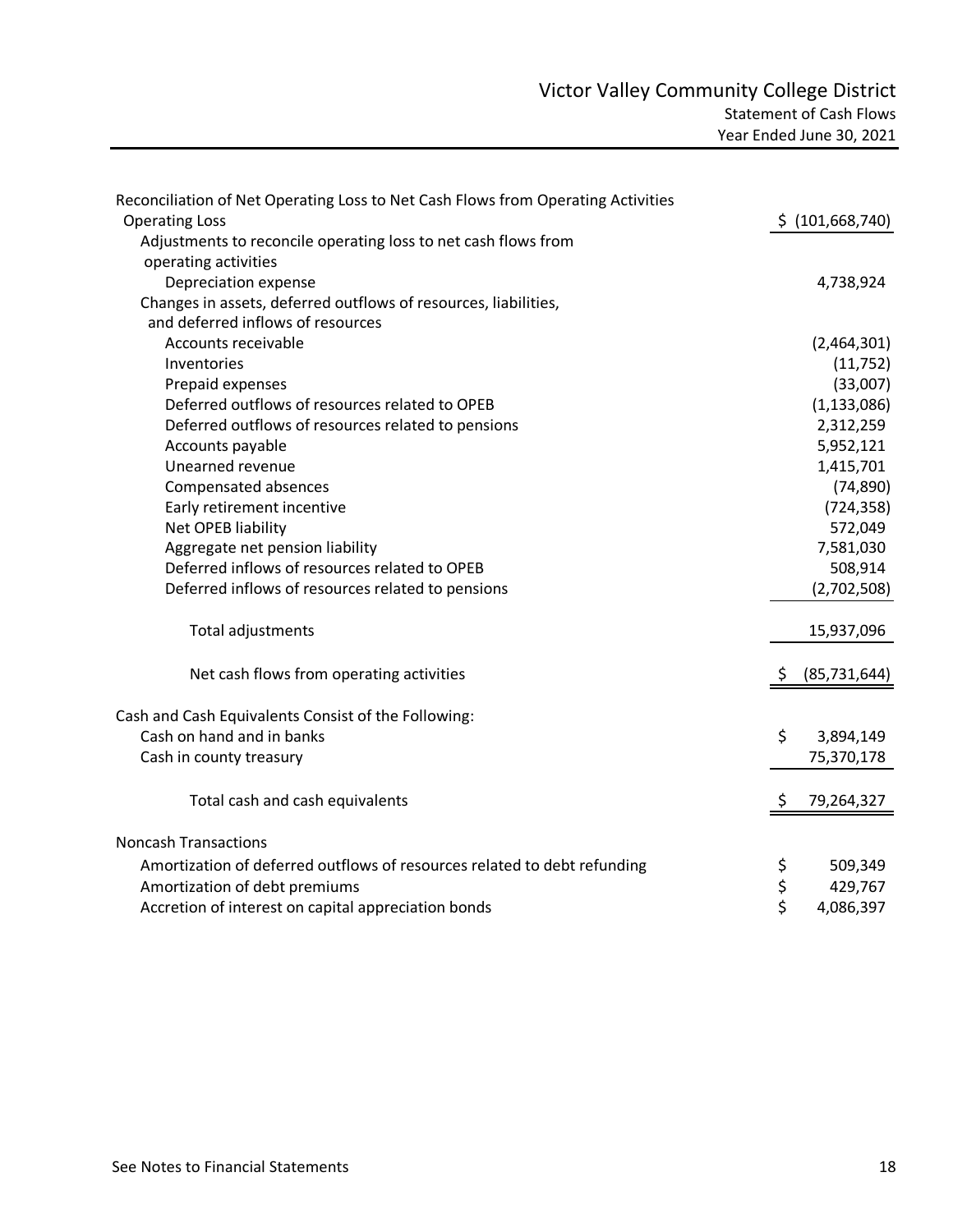Victor Valley Community College District Fiduciary Fund Statement of Net Position June 30, 2021

|                                                                                      | Retiree<br><b>OPEB</b><br>Trust |
|--------------------------------------------------------------------------------------|---------------------------------|
| Assets<br><b>Investments</b>                                                         | 16,451,071                      |
| <b>Net Position</b><br>Restricted for postemployment<br>benefits other than pensions | 16,451,071                      |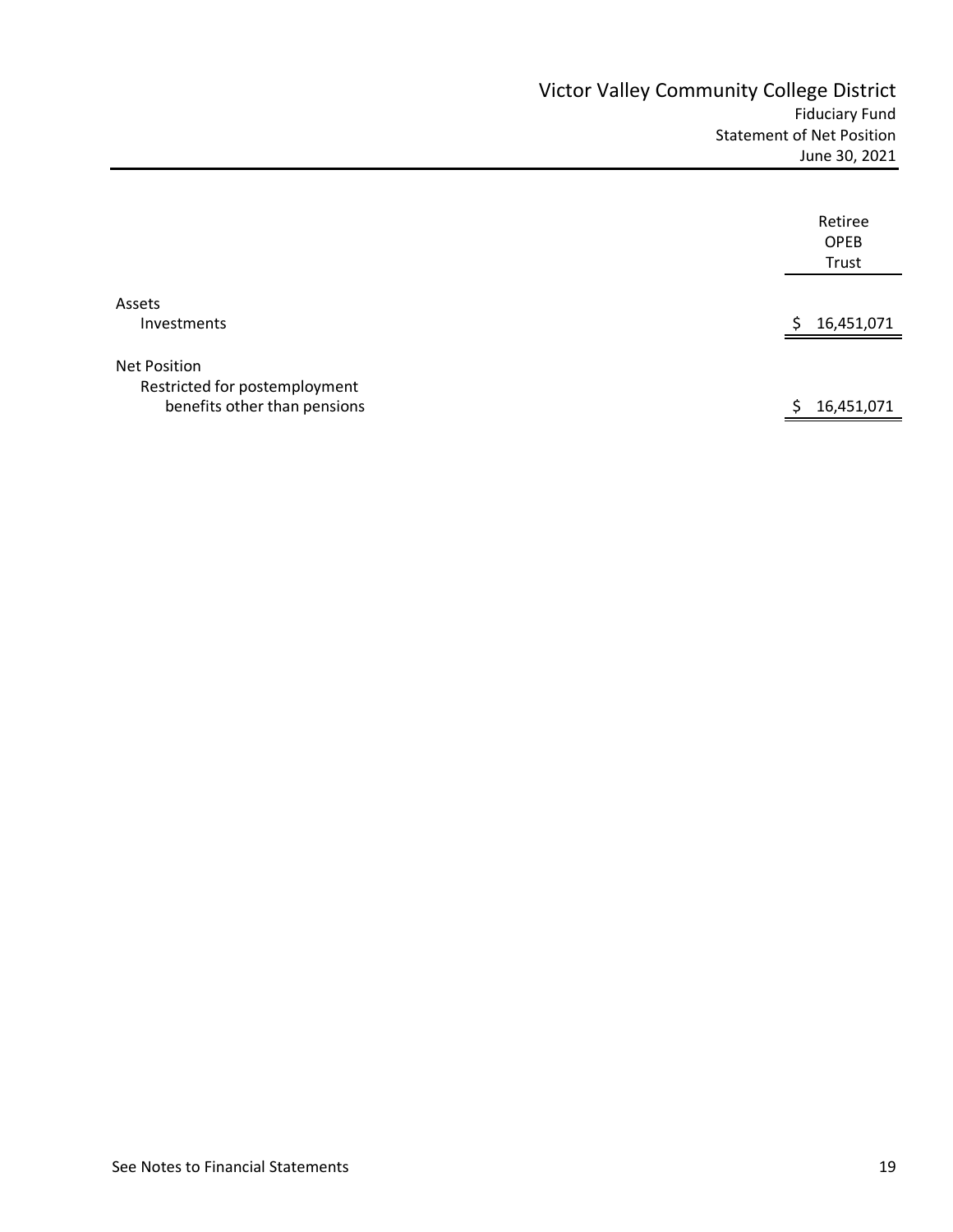|                                                                                                     |    | Retiree<br><b>OPEB</b><br>Trust   |
|-----------------------------------------------------------------------------------------------------|----|-----------------------------------|
| Additions                                                                                           |    |                                   |
| <b>District contributions</b><br>Interest and investment income<br>Net realized and unrealized gain | \$ | 1,552,338<br>539,786<br>2,519,605 |
| <b>Total additions</b>                                                                              |    | 4,611,729                         |
| Deductions                                                                                          |    |                                   |
| Benefit payments<br>Administrative expenses                                                         |    | 1,552,338<br>105,679              |
| <b>Total deductions</b>                                                                             |    | 1,658,017                         |
| Change in Net Position                                                                              |    | 2,953,712                         |
| Net Position - Beginning of Year, as Restated                                                       |    | 13,497,359                        |
| Net Position - End of Year                                                                          | Ş  | 16,451,071                        |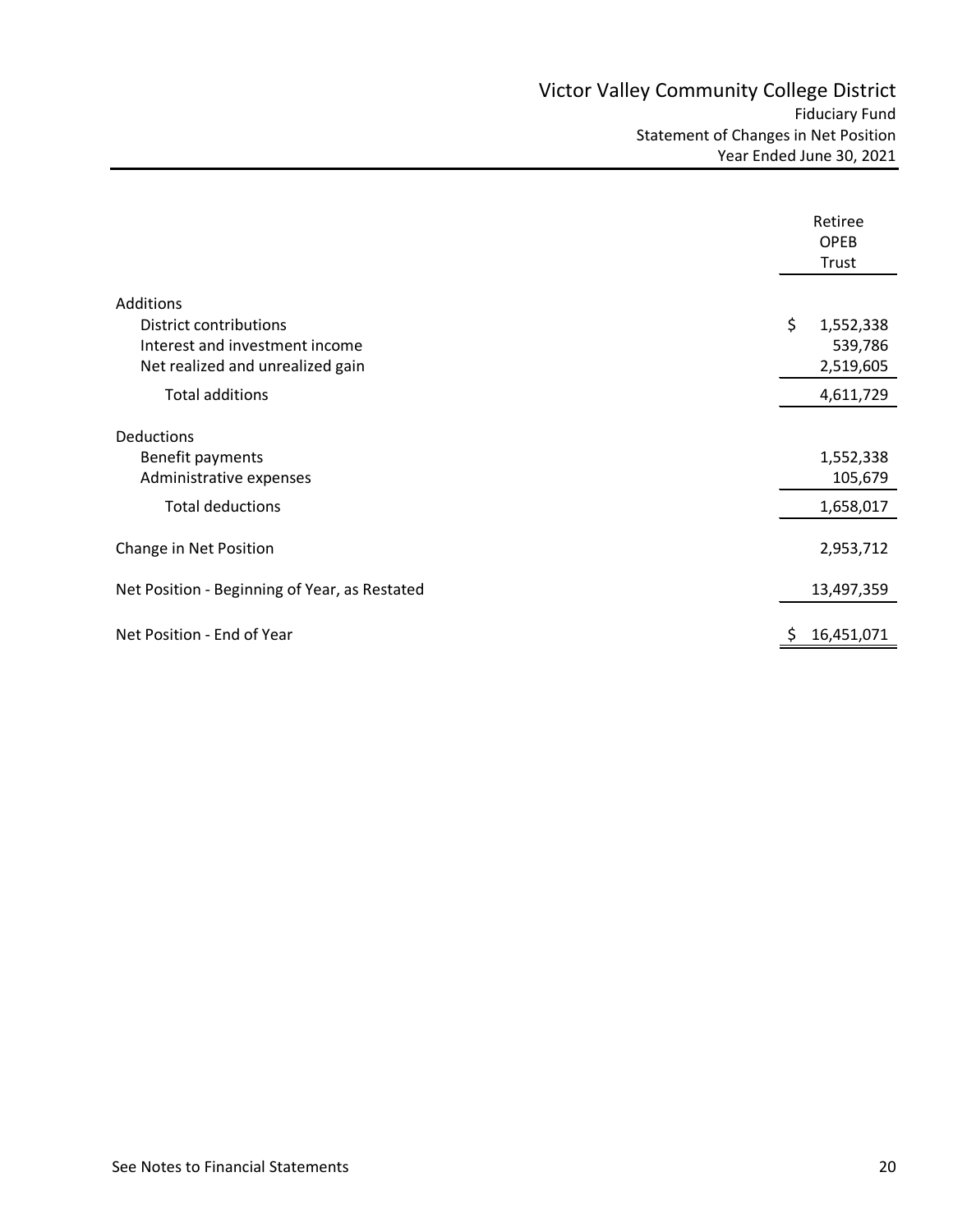# **Note 1 ‐ Organization**

Victor Valley Community College District (the District) was established in 1961 as a political subdivision of the State of California and is a comprehensive, public, two-year institution offering educational services to residents of the surrounding area. The District operates under a locally elected five‐member Board of Trustees form of government, which establishes the policies and procedures by which the District operates. The Board must approve the annual budgets for the General Funds, special revenue funds, and capital project funds, but these budgets are managed at the department level. Currently, the District operates one community college located in Victorville, California. While the District is a political subdivision of the State of California, it is legally separate and is independent of other State and local governments, and it is not a component unit of the State in accordance with the provision of Governmental Accounting Standards Board (GASB) Statement No. 61. The District is classified as a Public Educational Institution under Internal Revenue Code Section 115 and is, therefore, exempt from Federal taxes.

# **Note 2 ‐ Summary of Significant Accounting Policies**

# **Financial Reporting Entity**

The District has adopted accounting policies to determine whether certain organizations, for which the District is not financially accountable, should be reported as component units based on the nature and significance of their relationship with the District, as defined by accounting principles generally accepted in the United States of America and established by the Governmental Accounting Standards Board (GASB). The District has identified no component units.

# **Basis of Accounting**

For financial reporting purposes, the District is considered a special‐purpose government engaged only in business‐type activities as defined by GASB. This presentation provides a comprehensive government‐wide perspective of the District's assets, deferred outflows of resources, liabilities, deferred inflows of resources, activities, and cash flows and replaces the fund group perspective previously required. Fiduciary activities are excluded from the primary government financial statements. The District's financial statements have been presented using the economic resources measurement focus and the accrual basis of accounting. The significant accounting policies followed by the District in preparing these financial statements are in accordance with accounting principles generally accepted in the United States of America as promulgated by GASB. Additionally, the District's policies comply with the California Community Colleges Chancellor's Office *Budget and Accounting Manual*. Under the accrual basis, revenues are recognized when earned, and expenses are recorded when an obligation has been incurred. All material intra‐agency and intra‐fund transactions have been eliminated.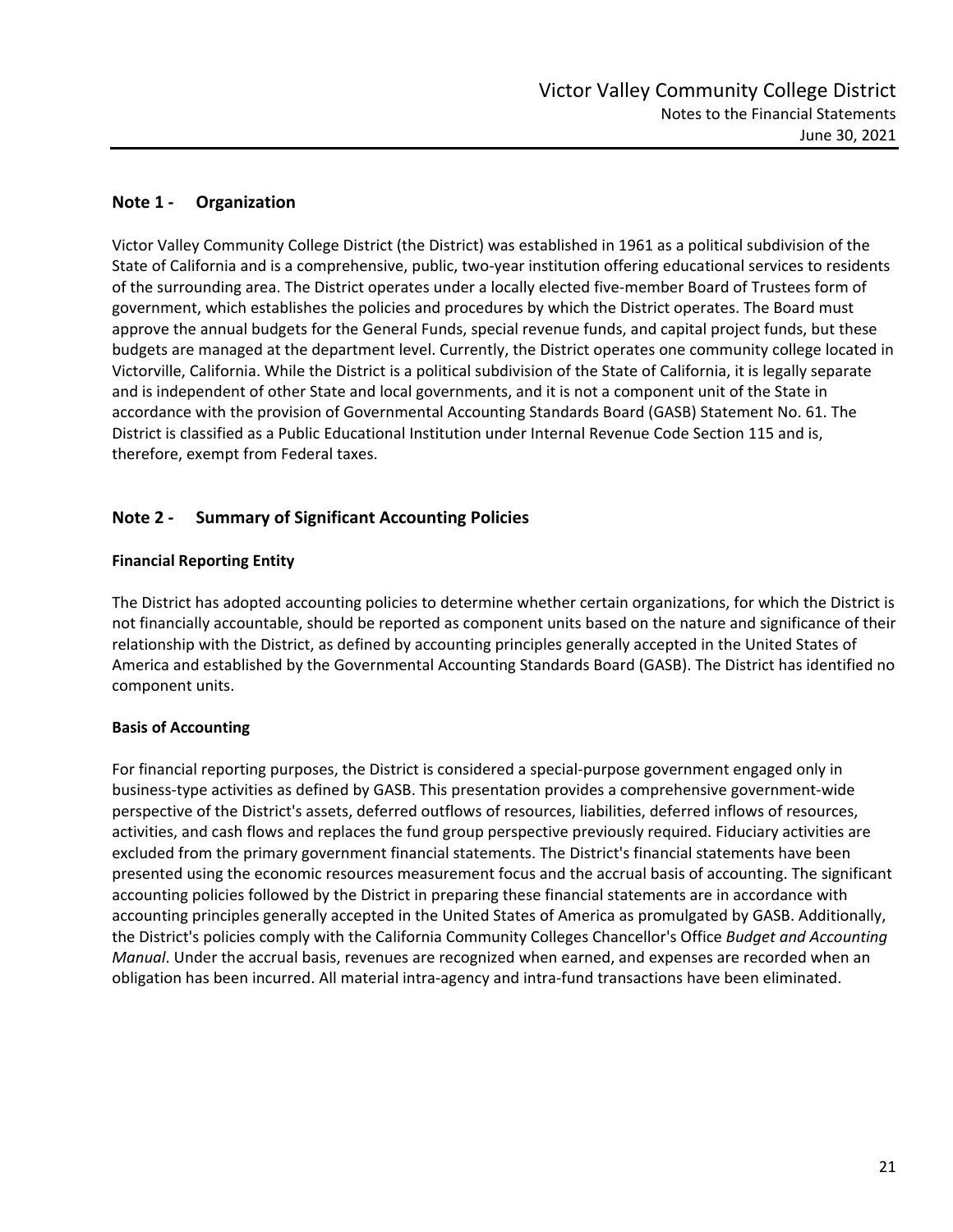Revenue resulting from exchange transactions, in which each party gives and receives essentially equal value, is recorded on the accrual basis when the exchange takes place. Nonexchange transactions, in which the District receives value without directly giving equal value in return, include State apportionments, property taxes, Federal and State grants, entitlements, and donations. Property tax revenue is recognized in the fiscal year received. State apportionment revenue is earned based upon criteria set forth from the Community Colleges Chancellor's Office and includes reporting of full‐time equivalent students (FTES) attendance. The corresponding apportionment revenue is recognized in the period the FTES are generated. Revenue from Federal and State grants and entitlements are recognized in the fiscal year in which all eligibility requirements have been satisfied. Eligibility requirements may include time and/or purpose requirements.

Expenses are recorded on the accrual basis as they are incurred, when goods are received, or services are rendered.

## **Cash and Cash Equivalents**

The District's cash and cash equivalents are considered to be cash on hand, demand deposits, and short‐term investments with original maturities of three months or less from the date of acquisition. Cash equivalents also include cash with county treasury for purposes of the Statement of Cash Flows.

#### **Investments**

Investments are stated at fair value. Fair value is estimated based on quoted market prices at year‐end. All investments not required to be reported at fair value, including money market investments and participating interest‐earning investment contracts with original maturities greater than one year, are stated at cost or amortized cost.

The District's investment in the County treasury is measured at fair value on a recurring basis, which is determined by the fair value per share of the underlying portfolio determined by the program sponsor. Positions in this investment pool is not required to be categorized within the fair value hierarchy.

#### **Accounts Receivable**

Accounts receivable include amounts due from the Federal, State and/or local governments, or private sources, in connection with reimbursement of allowable expenditures made pursuant to the District's grants and contracts. Accounts receivable also consist of tuition and fee charges to students and auxiliary enterprise services provided to students, faculty, and staff. The District does not record an allowance for uncollectible accounts because collectability of the receivables from such sources is probable. When receivables are determined to be uncollectible, a direct write‐off is recorded.

#### **Prepaid Expenses**

Certain payments to vendors reflect costs applicable to future accounting periods and are recorded as prepaid items in the financial statements. The cost of prepaid items is recorded as an expense when consumed rather than when purchased.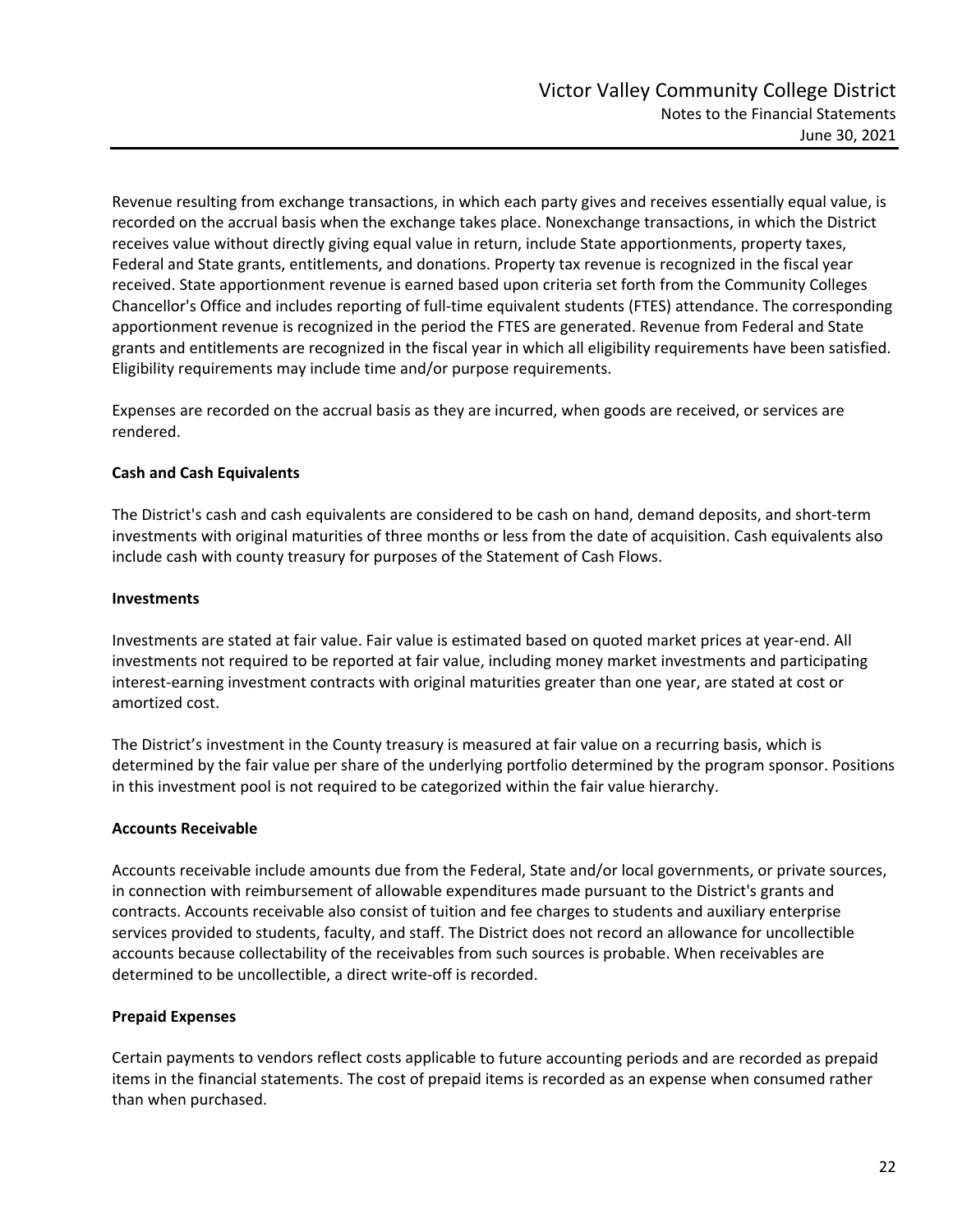#### **Inventories**

Inventories consist of bookstore merchandise held for resale to the students and faculty of the college. Inventories are stated at the lower of cost or market on an average basis. The cost is recorded as an expense as the inventory is consumed rather than when purchased.

# **Capital Assets and Depreciation**

Capital assets are long‐lived assets of the District as a whole and include land, construction in progress, buildings, building and land improvements, and equipment. The District maintains an initial unit cost capitalization threshold of \$5,000 and an estimated useful life greater than one year. Assets are recorded at historical cost, or estimated historical cost, when purchased or constructed. The District does not possess any infrastructure. Donated capital assets are recorded at acquisition value at the date of donation. Improvements to buildings and land that significantly increase the value or extend the useful life of the asset are capitalized; the costs of routine maintenance and repairs that do not add to the value of the asset or materially extend an asset's life are charged as an operating expense in the year in which the expense was incurred. Major outlays for capital improvements are capitalized as construction in progress as the projects are constructed.

Depreciation of capital assets is computed and recorded utilizing the straight‐line method. Estimated useful lives of the various classes of depreciable capital assets are as follows: buildings, 39 years; site improvements, 20 years; machinery and equipment, 5 to 20 years; vehicles, 8 years.

The District records impairments of capital assets when it becomes probable that the carrying value of the assets will not be fully recovered over their estimated useful life. Impairments are recorded to reduce the carrying value of the assets to their net realizable value based on facts and circumstances in existence at the time of the determination. No impairments were recorded during the year ended June 30, 2021.

# **Compensated Absences**

Accumulated unpaid employee vacation benefits are accrued as a liability as the benefits are earned. The entire compensated absence liability is reported on the government‐wide financial statements. The current portion of unpaid compensated absences is recognized upon the occurrence of relevant events such as employee resignation and retirements that occur prior to year‐end that have not yet been paid within the fund from which the employees who have accumulated the leave are paid.

Sick leave is accumulated without limit for each employee based upon negotiated contracts. Leave with pay is provided when employees are absent for health reasons; however, the employees do not gain a vested right to accumulated sick leave. Employees are never paid for any sick leave balance at termination of employment or any other time. Therefore, the value of accumulated sick leave is not recognized as a liability in the District's financial statements. However, retirement credit for unused sick leave is applicable to all classified school members who retire after January 1, 1999. At retirement, each member will receive 0.004 year of service credit for each day of unused sick leave. Retirement credit for unused sick leave is applicable to all academic employees and is determined by dividing the number of unused sick days by the number of base service days required to complete the last school year, if employed full time.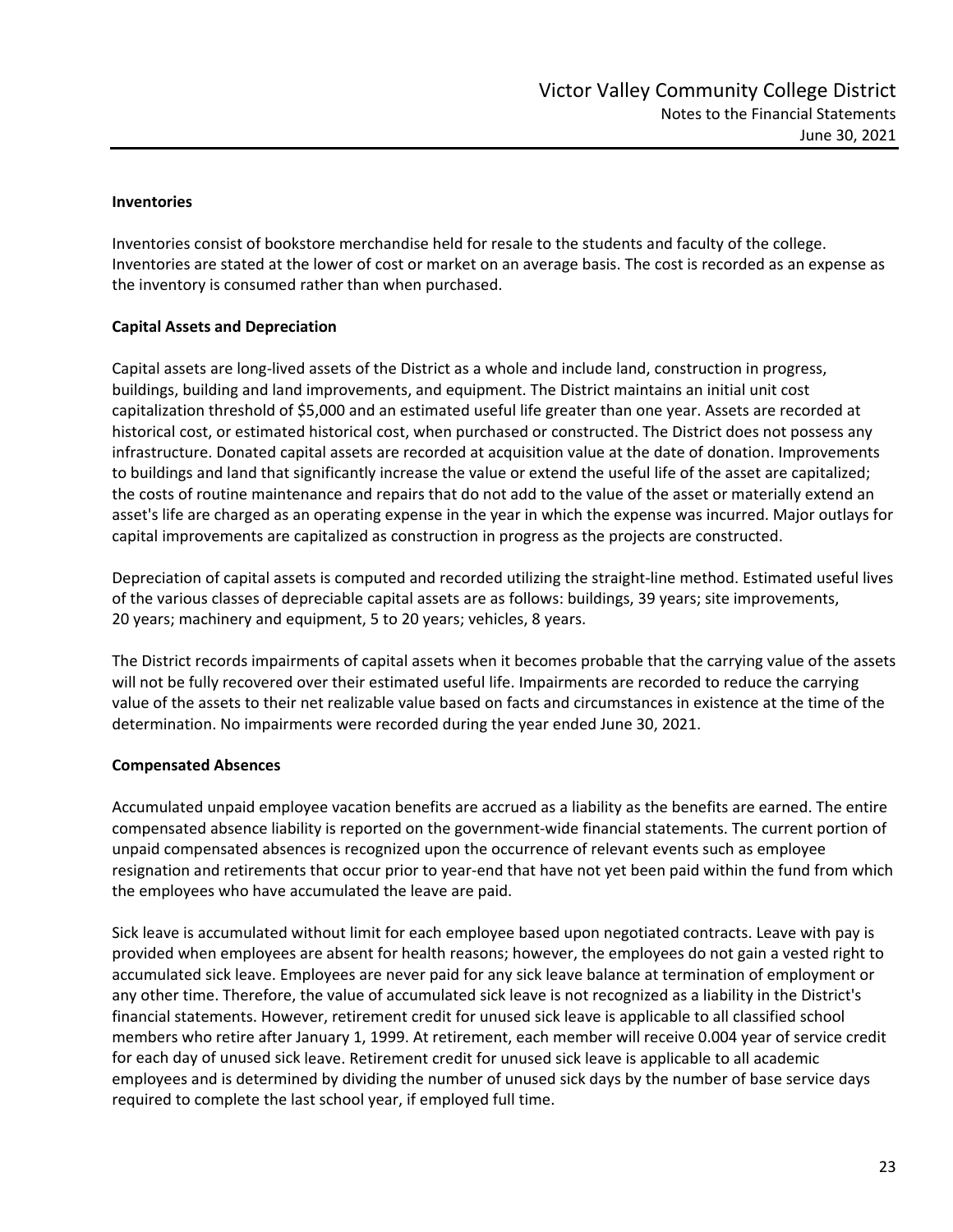#### **Debt Premiums**

Debt premiums are amortized over the life of the bonds using the straight‐line method, which approximates the effective interest method. All other bond issuance costs are expensed when incurred.

#### **Deferred Outflows of Resources and Deferred Inflows of Resources**

In addition to assets, the Statement of Net Position also reports deferred outflows of resources. This separate financial statement element represents a consumption of net position that applies to a future period and so will not be recognized as an expense until then. The District reports deferred outflows of resources related to debt refunding, for OPEB related items and for pension related items. The deferred outflows of resources related to debt refunding resulted from the difference between the carrying value of the refunded debt and its reacquisition price. The amount is deferred and amortized over the shorter of the life of the refunded or refunding debt.

In addition to liabilities, the Statement of Net Position reports a separate section for deferred inflows of resources. This separate financial statement element represents an acquisition of net position that applies to a future period and so will not be recognized as revenue until then. The District reports deferred inflows of resources for OPEB and pension related items.

#### **Pensions**

For purposes of measuring the net pension liability, deferred outflows/inflows of resources related to pensions and pension expense, information about the fiduciary net position of the California State Teachers' Retirement System (CalSTRS) and the California Public Employees' Retirement System (CalPERS) plan for schools (Plans) and additions to/deductions from the Plans' fiduciary net position have been determined on the same basis as they are reported by CalSTRS and CalPERS. For this purpose, benefit payments (including refunds of employee contributions) are recognized when due and payable in accordance with the benefit terms. Member contributions are recognized in the period in which they are earned. Investments are reported at fair value. The aggregate net pension liability attributable to the governmental activities will be paid by the fund in which the employee worked.

#### **Postemployment Benefits Other Than Pensions (OPEB)**

For purposes of measuring the net OPEB liability, deferred outflows/inflows of resources related to OPEB and OPEB expense, information about the fiduciary net position of the District Plan and additions to/deductions from fiduciary net position have been determined on the same basis as they are reported by the District Plan. For this purpose, the District Plan recognizes benefit payments when due and payable in accordance with the benefit terms. Investments are reported at fair value, except for money market investments and participating interest-earning investment contracts that have a maturity at the time of purchase of one year or less, which are reported at cost. The total OPEB liability attributable to the governmental activities will be paid primarily by the General Fund.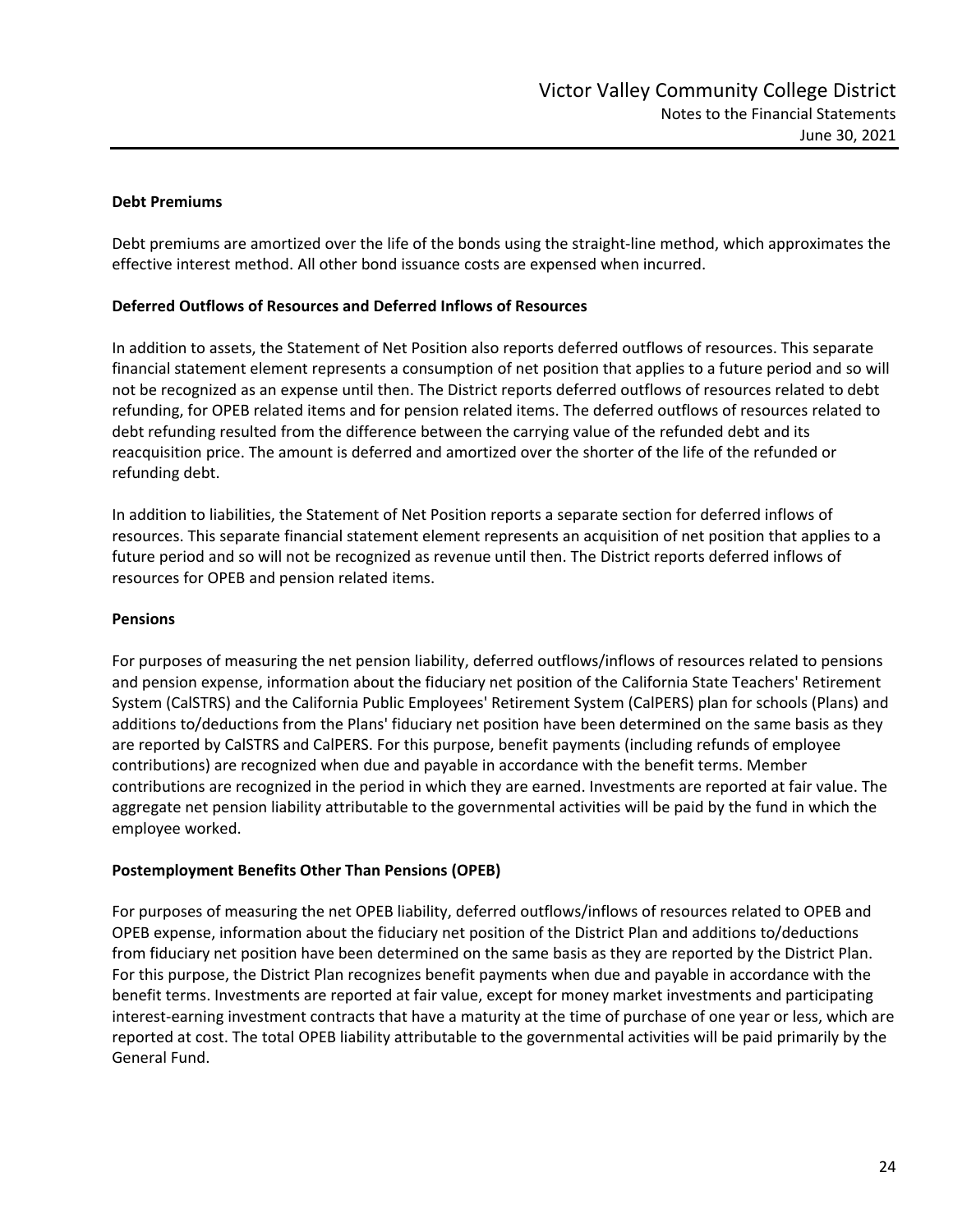#### **Unearned Revenue**

Unearned revenues arise when resources are received by the District before it has a legal claim to them, such as when certain grants are received prior to the occurrence of qualifying expenditures. In the subsequent periods, when the District has a legal claim to the resources, the liability for unearned revenue is removed from the balance sheet and the revenue is recognized. Unearned revenue is primarily composed of (1) amounts received for tuition and fees prior to the end of the fiscal year that are related to the subsequent fiscal year and (2) amounts received from Federal and State grants received before the eligibility requirements are met.

## **Noncurrent Liabilities**

Noncurrent liabilities include general obligation bonds payable, capital leases, compensated absences, early retirement incentive, the net OPEB liability, and the aggregate net pension liability with maturities greater than one year.

## **Net Position**

Net position represents the difference between assets and deferred outflows of resources, and liabilities and deferred inflows of resources. Net position related to net investment in capital assets consists of capital assets, net of accumulated depreciation, reduced by the outstanding balances of any borrowings used for the acquisition, construction, or improvement of those assets. Net position is reported as restricted when there are limitations imposed on its use either through the enabling legislation adopted by the District or through external restrictions imposed by creditors, grantors, or laws or regulations of other governments. The District first applies restricted resources when an expense is incurred for purposes for which both restricted and unrestricted net position is available. The government‐wide financial statements report \$25,677,638 of restricted net position and the fiduciary funds financial statements report \$16,451,071 of restricted net position.

#### **Operating and Nonoperating Revenues and Expenses**

**Classification of Revenues** ‐ The District has classified its revenues as either operating or nonoperating. Certain significant revenue streams relied upon for operation are classified as nonoperating as defined by GASB. Classifications are as follows:

- **Operating revenues** Operating revenues include activities that have the characteristics of exchange transactions such as tuition and fees, net of scholarship discounts and allowances, Federal, State, and local grants and contracts, and sales and services of auxiliary enterprises.
- **Nonoperating revenues** Nonoperating revenues include activities that have the characteristics of nonexchange transactions such as State apportionments, property taxes, investment income, and other revenue sources defined by GASB.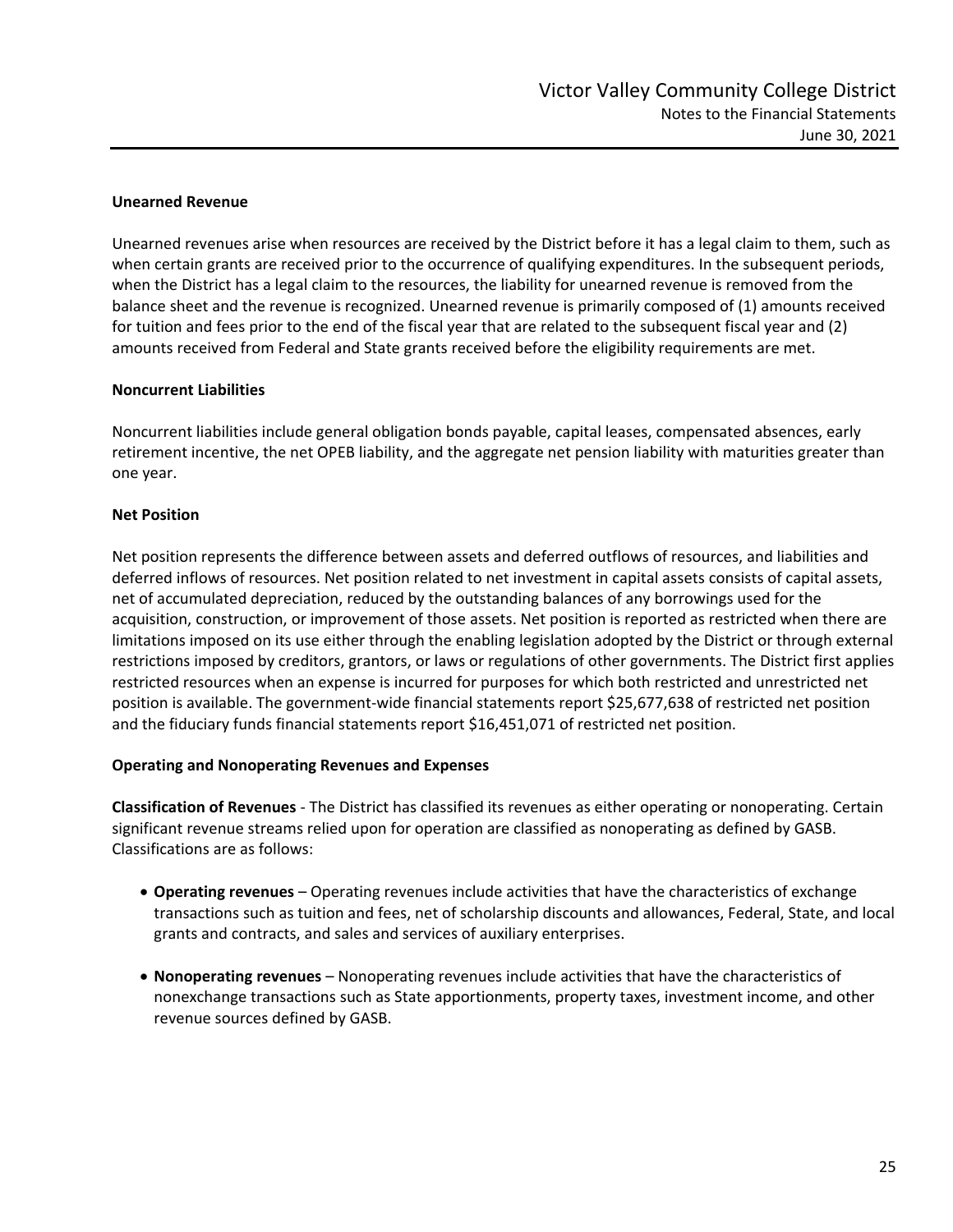**Classification of Expenses** ‐ Nearly all of the District's expenses are from exchange transactions and are classified as either operating or nonoperating according to the following criteria:

- **Operating expenses** Operating expenses are necessary costs to provide the services of the District and include employee salaries and benefits, supplies, operating expenses, and student financial aid.
- **Nonoperating expenses** Nonoperating expenses include interest expense and other expenses not directly related to the services of the District.

## **State Apportionments**

Certain current year apportionments from the State are based on financial and statistical information of the previous year. Any corrections due to the recalculation of the apportionment are made in February of the subsequent year. When known and measurable, these recalculations and corrections are accrued in the year in which the FTES are generated.

## **Property Taxes**

Secured property taxes attach as an enforceable lien on property as of January 1. The County Assessor is responsible for assessment of all taxable real property. Taxes are payable in two installments on November 1 and February 1 and become delinquent on December 10 and April 10, respectively. Unsecured property taxes are payable in one installment on or before August 31. The County of San Bernardino bills and collects the taxes on behalf of the District. Local property tax revenues are recorded when received.

The voters of the District passed a General Obligation Bond in 2008 for the acquisition, construction, and remodeling of certain District property. As a result of the passage of the Bond, property taxes are assessed on the property within the District specifically for the repayment of the debt incurred. The taxes are assessed, billed, and collected as noted above and remitted to the District when collected.

#### **Scholarship Discounts and Allowances**

Tuition and fee revenue is reported net of scholarship discounts and allowances. Fee waivers approved by the California Community College Board of Governors are included within the scholarship discounts and allowances in the Statement of Revenues, Expenses, and Changes in Net Position. Scholarship discounts and allowances represent the difference between stated charges for enrollment fees and the amount that is paid by students or third parties making payments on the students' behalf.

#### **Financial Assistance Programs**

The District participates in federally funded Pell Grants, Supplemental Educational Opportunity Grants (SEOG), and Federal Work‐Study programs, as well as other programs funded by the Federal government and State of California. Financial aid provided to the student in the form of cash is reported as an operating expense in the Statement of Revenues, Expenses, and Changes in Net Position. Federal financial assistance programs are audited in accordance with Title 2 U.S. Code of Federal Regulations (CFR) Part 200, *Uniform Administrative Requirements, Cost Principles, and Audit Requirements for Federal Awards*.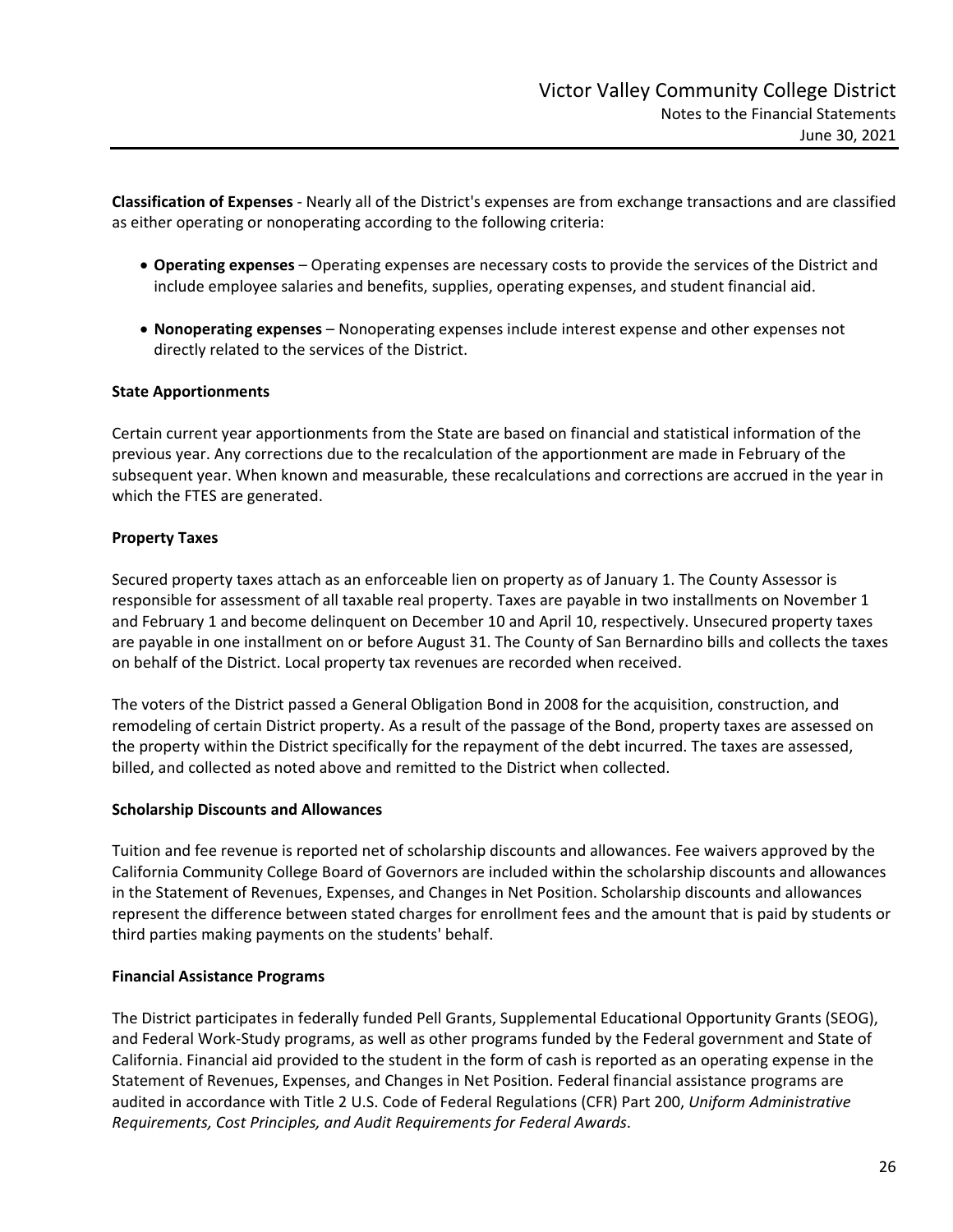## **Estimates**

The preparation of the financial statements in conformity with accounting principles generally accepted in the United States of America requires management to make estimates and assumptions that affect the amounts reported in the financial statements and accompanying notes. Actual results may differ from those estimates, and those difference could be material.

## **Interfund Activity**

Interfund receivable and payable balances arise from interfund transactions and are recorded by all funds affected in the period in which transactions are executed. Interfund activity within the primary government and fiduciary funds has been eliminated respectively in the consolidation process of the basic financial statements. Balances owing between the primary government and the fiduciary funds are not eliminated in the consolidation process.

Operating transfers between funds of the District are used to (1) move revenues from the fund that statute or budget requires to collect them to the fund that statute or budget requires to expend them, (2) move receipts restricted to debt service from the funds collecting the receipts to the debt service fund as debt service payments become due, and (3) use restricted revenues collected in the General Fund to finance various programs accounted for in other funds in accordance with budgetary authorizations. Operating transfers within the primary government and fiduciary funds have been eliminated respectively in the consolidation process of the basic financial statements. Balances transferred between the primary government and the fiduciary funds are not eliminated in the consolidation process.

#### **Change in Accounting Principles**

As of July 1, 2020, the District adopted GASB Statement No. 84, *Fiduciary Activities*. The objective of this Statement is to improve the identification of fiduciary activities for accounting and financial reporting purposes and how those activities should be reported. The requirements of this Statement will enhance consistency and comparability by (1) establishing specific criteria for identifying activities that should be reported as fiduciary activities and (2) clarifying whether and how business-type activities should report their fiduciary activities. Greater consistency and comparability enhance the value provided by the information reported in financial statements for assessing government accountability and stewardship. The impact to the District resulted in a reclassification of the District's other trust and agency funds from fiduciary to governmental. The effect of the implementation of this standard on beginning net position is disclosed in Note 13.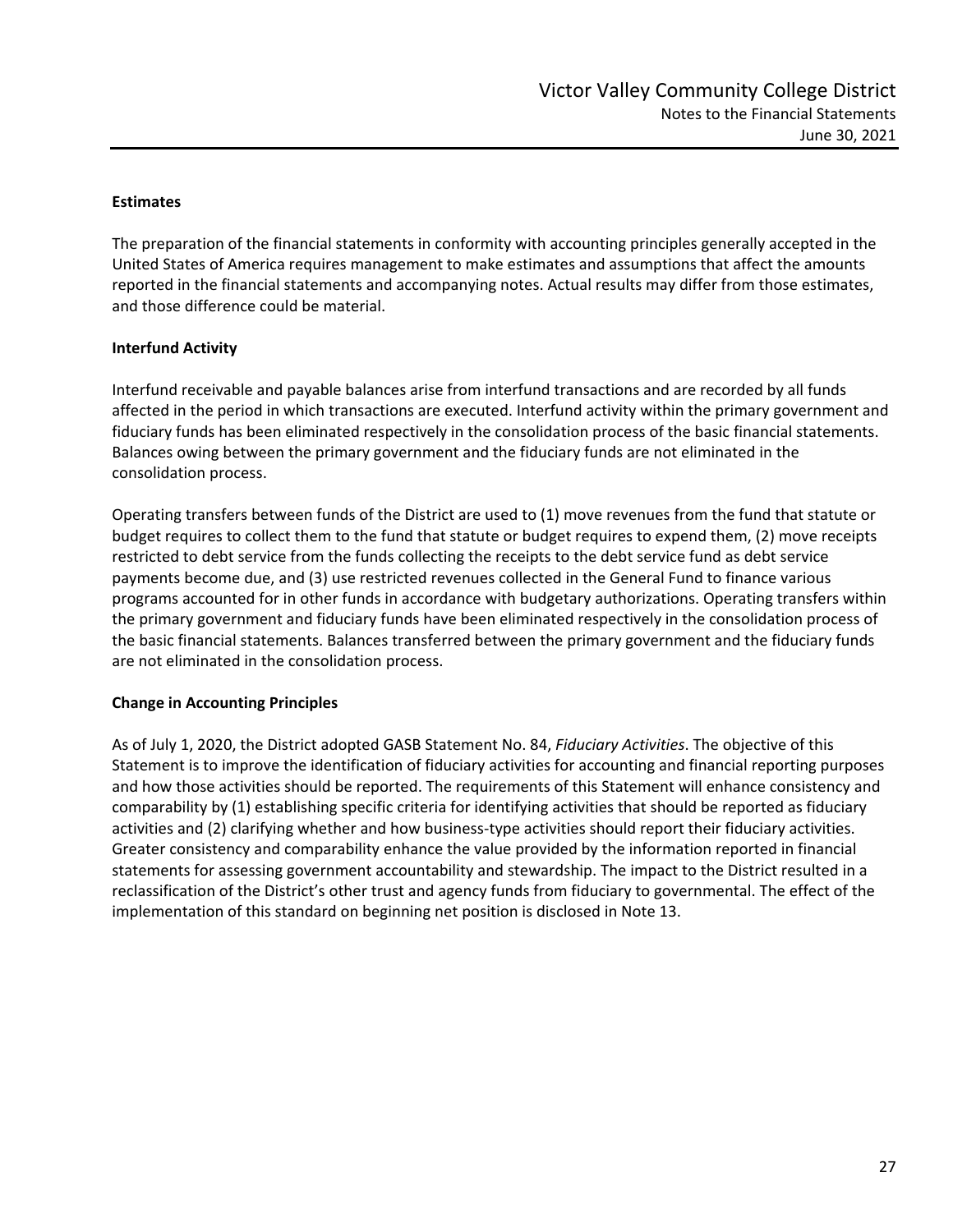#### **New Accounting Pronouncements**

In June 2017, the GASB issued Statement No. 87, *Leases*. The objective of this Statement is to better meet the information needs of financial statement users by improving accounting and financial reporting for leases by governments. This Statement increases the usefulness of governments' financial statements by requiring recognition of certain lease assets and liabilities for leases that previously were classified as operating leases and recognized as inflows of resources or outflows of resources based on the payment provisions of the contract. It establishes a single model for lease accounting based on the foundational principle that leases are financings of the right to use an underlying asset. Under this Statement, a lessee is required to recognize a lease liability and an intangible right‐to‐use lease asset, and a lessor is required to recognize a lease receivable and a deferred inflow of resources, thereby enhancing the relevance and consistency of information about governments' leasing activities.

The requirements for this Statement are effective for the reporting periods beginning after June 15, 2021. Early implementation is encouraged. The effects of this change on the District's financial statements have not yet been determined.

# **Note 3 ‐ Deposits and Investments**

#### **Policies and Practices**

The District is authorized under California *Government Code* to make direct investments in local agency bonds, notes, or warrants within the State; U.S. Treasury instruments; registered State warrants or treasury notes; securities of the U.S. Government, or its agencies; bankers acceptances; commercial paper; certificates of deposit placed with commercial banks and/or savings and loan companies; repurchase or reverse repurchase agreements; medium term corporate notes; shares of beneficial interest issued by diversified management companies, certificates of participation, obligations with first priority security; and collateralized mortgage obligations.

Investment in County Treasury – In accordance with the *Budget and Accounting Manual*, the District maintains substantially all of its cash in the County Treasury as part of the common investment pool. The District is considered to be an involuntary participant in the external investment pool. The fair value of the District's investment in the pool is reported in the accompanying financial statements at amounts based upon the District's pro‐rata share of the fair value provided by the County Treasurer for the entire portfolio (in relation to the amortized cost of that portfolio). The balance available for withdrawal is based on the accounting records maintained by the County Treasurer, which is recorded on the amortized cost basis.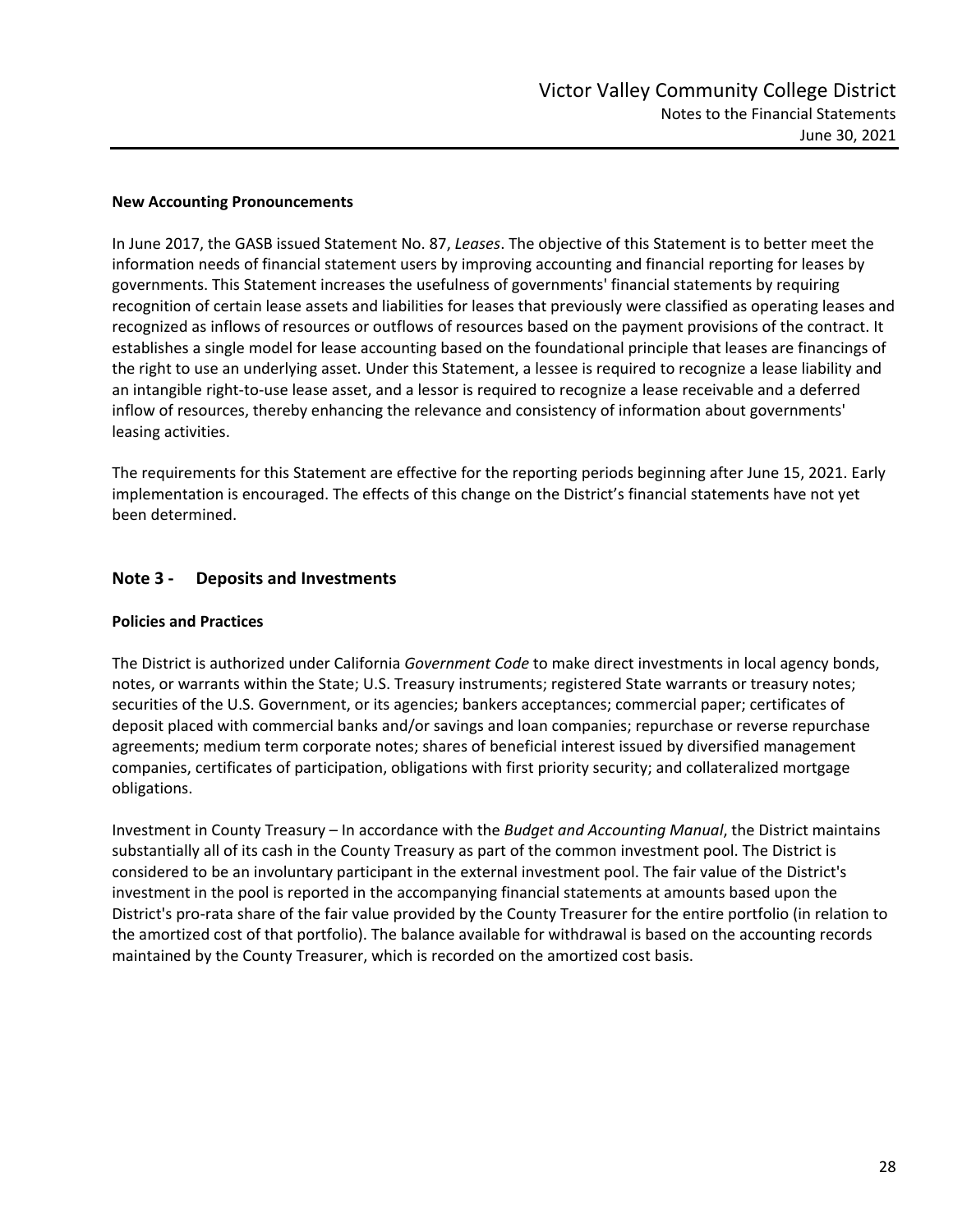#### **General Authorizations**

Limitations as they relate to interest rate risk, credit risk, and concentration of credit risk are indicated in the schedules below:

|                                         | Maximum   | Maximum      | Maximum       |
|-----------------------------------------|-----------|--------------|---------------|
| Authorized                              | Remaining | Percentage   | Investment    |
| <b>Investment Type</b>                  | Maturity  | of Portfolio | in One Issuer |
|                                         |           |              |               |
| Local Agency Bonds, Notes, Warrants     | 5 years   | None         | None          |
| Registered State Bonds, Notes, Warrants | 5 years   | None         | None          |
| U.S. Treasury Obligations               | 5 years   | None         | None          |
| U.S. Agency Securities                  | 5 years   | None         | None          |
| <b>Banker's Acceptance</b>              | 180 days  | 40%          | 30%           |
| <b>Commercial Paper</b>                 | 270 days  | 25%          | 10%           |
| Negotiable Certificates of Deposit      | 5 years   | 30%          | None          |
| Repurchase Agreements                   | 1 year    | None         | None          |
| Reverse Repurchase Agreements           | 92 days   | 20% of base  | None          |
| Medium-Term Corporate Notes             | 5 years   | 30%          | None          |
| <b>Mutual Funds</b>                     | N/A       | 20%          | 10%           |
| Money Market Mutual Funds               | N/A       | 20%          | 10%           |
| Mortgage Pass-Through Securities        | 5 years   | 20%          | None          |
| <b>County Pooled Investment Funds</b>   | N/A       | None         | None          |
| Local Agency Investment Fund (LAIF)     | N/A       | None         | None          |
| Joint Powers Authority Pools            | N/A       | None         | None          |

#### **Authorized Under Debt Agreements**

Investments of debt proceeds held by bond trustees are governed by provisions of the debt agreements rather than the general provisions of the California *Government Code*. These provisions allow for the acquisition of investment agreements with maturities of up to 30 years.

#### **Summary of Deposits and Investments**

Deposits and investments as of June 30, 2021, consist of the following:

|                                                               | Primary<br>Government               | Fiduciary<br>Funds |  |
|---------------------------------------------------------------|-------------------------------------|--------------------|--|
| Cash on hand and in banks<br>Cash in revolving<br>Investments | 3,768,899<br>125,250<br>100,319,021 | 16,451,071         |  |
| Total deposits and investments                                | \$104,213,170                       | 16,451,071         |  |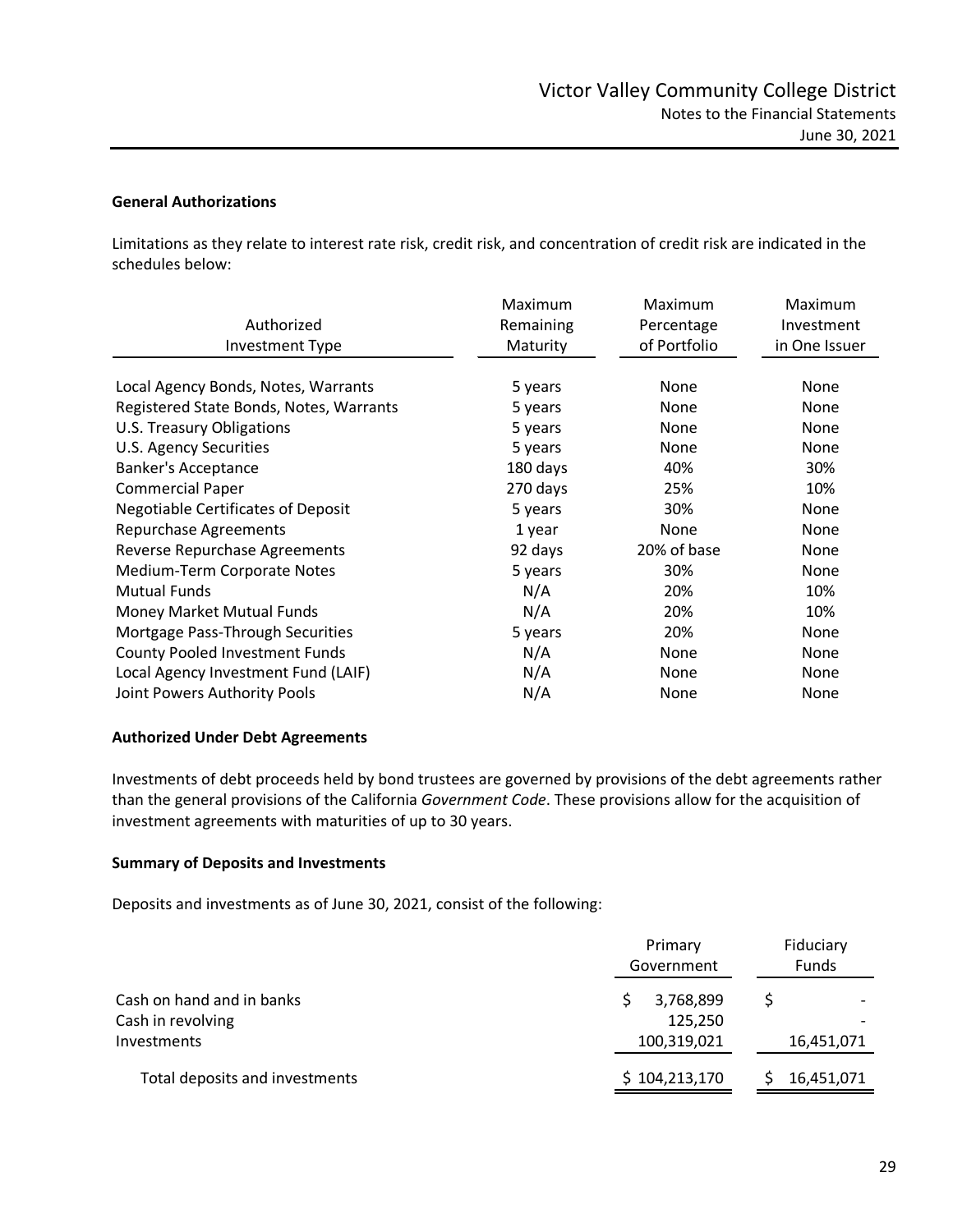#### **Interest Rate Risk**

Interest rate risk is the risk that changes in market interest rates will adversely affect the fair value of an investment. Generally, the longer the maturity of an investment, the greater the sensitivity of its fair value to changes in market interest rates. The District does not have a formal investment policy that limits investment maturities as a means of managing its exposure to fair value losses arising from increasing interest rates. The District manages its exposure to interest rate risk by investing in the San Bernardino County Investment Pool, American General Life Insurance (Guaranteed Investment Contract) and Mutual Funds.

## **Credit Risk**

Credit risk is the risk that an issuer of an investment will not fulfill its obligation to the holder of the investment. This is measured by the assignment of a rating by a nationally recognized statistical rating organization.

Information about the sensitivity of the fair values of the District's investments to interest rate risk and credit risk is provided by the following schedule that shows the distribution of the District's investment by maturity and credit rating:

|                                       | Fair          | Weighted<br>Average<br>Maturity | Credit    |
|---------------------------------------|---------------|---------------------------------|-----------|
| Investment Type                       | Value         | in Days                         | Rating    |
| San Bernardino County Investment Pool | 75,370,178    | 461                             | AAAf/S1   |
| Guaranteed Investment Contract (GIC)  | 18,430,296    | No maturity                     | Not rated |
| Mutual funds                          | 22,969,618    | No maturity                     | Not rated |
| Total                                 | \$116,770,092 |                                 |           |

#### **Concentration of Credit Risk**

The investment policy of the District contains no limitations on the amount that can be invested in any one issuer beyond the amount stipulated by the California *Government Code*. Investments in any one issuer that represent 5% or more of the total investments are the Guaranteed Investment Contract (GIC) with American General Life Insurance Company which represents 16%.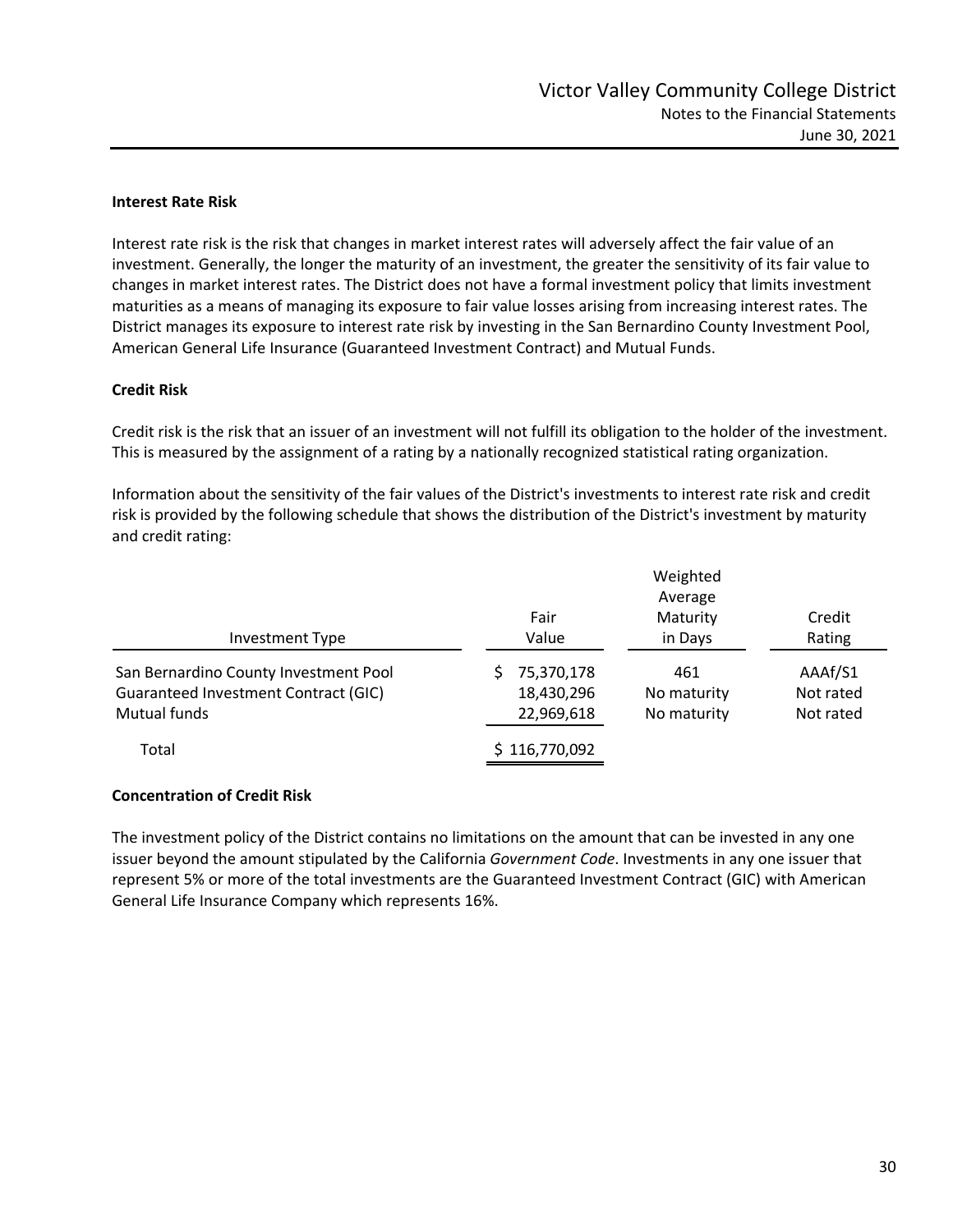## **Custodial Credit Risk**

#### **Deposits**

This is the risk that in the event of a bank failure, the District's deposits may not be returned to it. The District does not have a policy for custodial credit risk for deposits. However, the California *Government Code* requires that a financial institution secure deposits made by State or local governmental units by pledging securities in an undivided collateral pool held by a depository regulated under state law (unless so waived by the governmental unit). The market value of the pledged securities in the collateral pool must equal at least 110% of the total amount deposited by the public agency. California law also allows financial institutions to secure public deposits by pledging first trust deed mortgage notes having a value of 150% of the secured public deposits and letters of credit issued by the Federal Home Loan Bank of San Francisco having a value of 105% of the secured deposits. As of June 30, 2021, the District's bank balance was fully insured.

#### **Investments**

This is the risk that, in the event of the failure of the counterparty, the District will not be able to recover the value of its investments or collateral securities that are in possession of an outside party. As of June 30, 2021 the District's investment balance of \$41.4 million was exposed to custodial credit risk because it was uninsured, unregistered and held by the brokerage firm which is also the counterparty for these securities. The District does not have a policy limiting the amount of securities that can be held by counterparties.

# **Note 4 ‐ Fair Value Measurements**

The District categorizes the fair value measurements of its investments based on the hierarchy established by generally accepted accounting principles. The fair value hierarchy, which has three levels, is based on the valuation inputs used to measure an asset's fair value. The following provides a summary of the hierarchy used to measure fair value:

- Level 1 ‐ Quoted prices in active markets for identical assets that the District has the ability to access at the measurement date. Level 1 assets may include debt and equity securities that are traded in an active exchange market and that are highly liquid and are actively traded in over-the-counter markets.
- Level 2 ‐ Observable inputs, other than Level 1 prices, such as quoted prices for similar assets in active markets, quoted prices for identical or similar assets in markets that are not active, or other inputs that are observable, such as interest rates and curves observable at commonly quoted intervals, implied volatilities, and credit spreads. For financial reporting purposes, if an asset has a specified term, a Level 2 input is required to be observable for substantially the full term of the asset.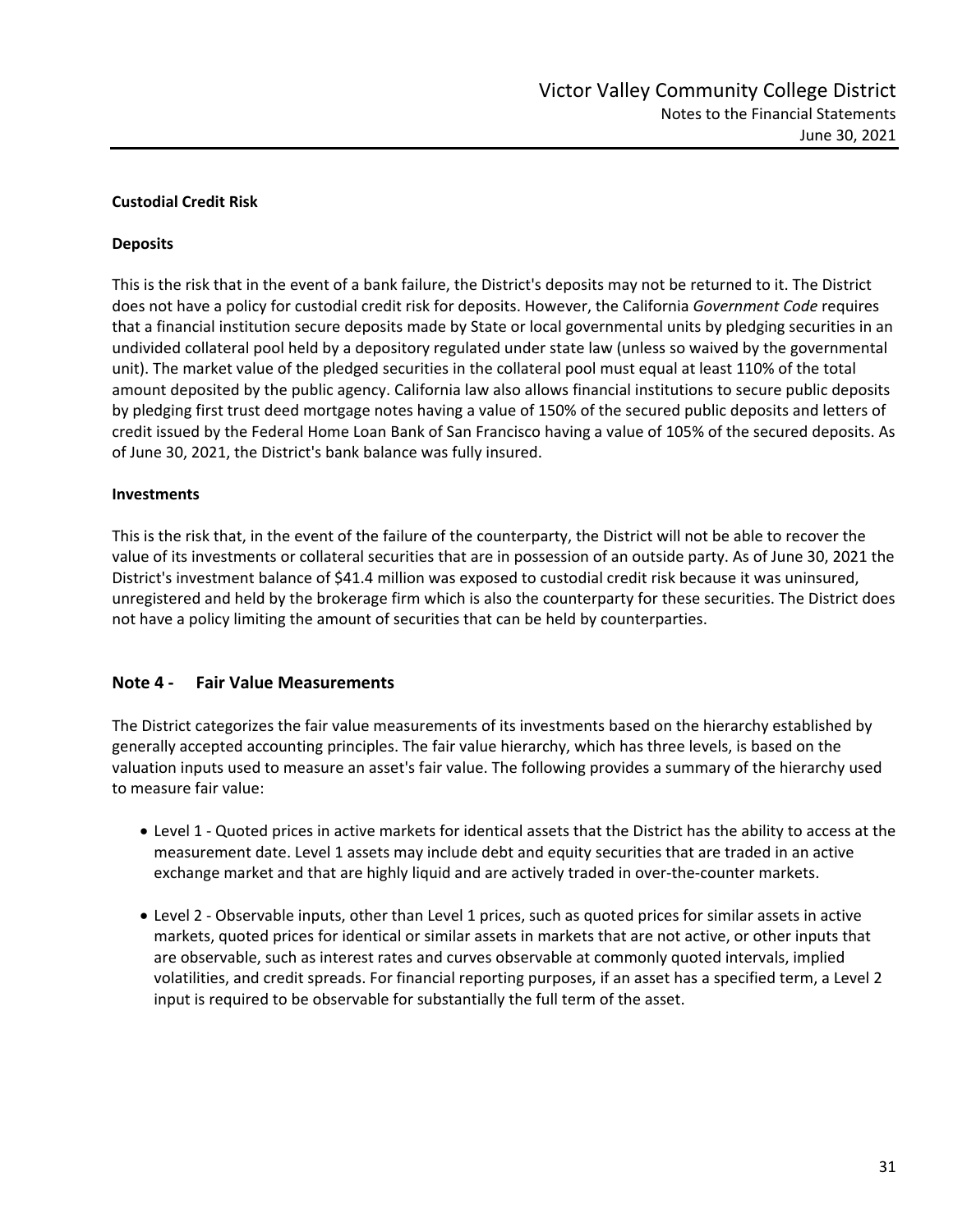Level 3 ‐ Unobservable inputs should be developed using the best information available under the circumstances, which might include the District's own data. The District should adjust that data if reasonably available information indicates that other market participants would use different data or certain circumstances specific to the District are not available to other market participants.

Uncategorized – Investments not measured using the input levels above because the District's transactions are based on a stable net asset value per share. All contributions and redemptions are transacted at \$1.00 net value per share.

The District's fair value measurements are as follows at June 30, 2021:

|                                                     |                          | <b>Fair Value</b><br><b>Measurements</b><br><b>Using</b> |               |
|-----------------------------------------------------|--------------------------|----------------------------------------------------------|---------------|
| Investment Type                                     | Fair<br>Value            | Level 1<br>Inputs                                        | Uncategorized |
| Guaranteed Invesment Contract (GIC)<br>Mutual funds | 18,430,296<br>22,969,618 | \$<br>$\overline{\phantom{a}}$<br>22,969,618             | \$18,430,296  |
| Total                                               | 41,399,914               | 22,969,618                                               | \$18,430,296  |

All assets have been valued using a market approach, which uses prices and other relevant information generated by market transactions involving identical or comparable assets or group of assets.

# **Note 5 ‐ Accounts Receivable**

Accounts receivable as of June 30, 2021 consisted of the following:

|                           | Primary    |            |
|---------------------------|------------|------------|
|                           | Government |            |
| <b>Federal Government</b> |            |            |
| Categorical aid           | \$         | 4,514,645  |
| <b>State Government</b>   |            |            |
| Apportionment             |            | 4,175,527  |
| Categorical aid           |            | 202,118    |
| Lottery                   |            | 659,216    |
| Local Sources             |            |            |
| Interest                  |            | 146,948    |
| Property taxes            |            | 504,862    |
| Other local sources       |            | 916,326    |
| Total                     |            | 11,119,642 |
| Student receivables       | \$         | 1,182,860  |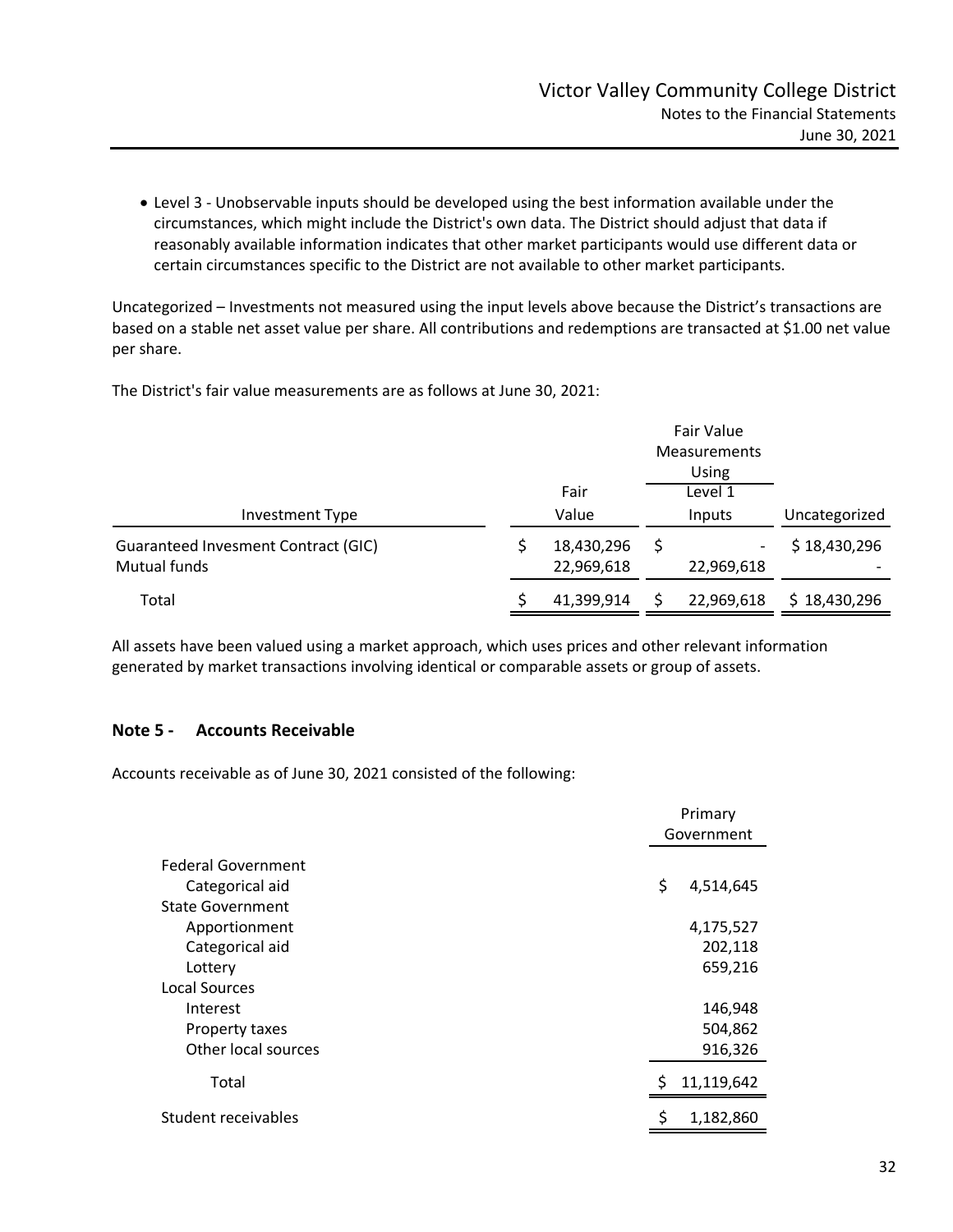# **Note 6 ‐ Capital Assets**

Capital asset activity for the District for the year ended June 30, 2021, was as follows:

|                                      | Balance,<br>Beginning<br>of Year | Additions   | Deductions          | Balance,<br>End of Year |
|--------------------------------------|----------------------------------|-------------|---------------------|-------------------------|
| Capital Assets Not Being Depreciated |                                  |             |                     |                         |
| Land                                 | \$<br>11,888,758                 | \$          | \$                  | Ś<br>11,888,758         |
| Construction in progress             | 7,153,326                        | 3,829,359   | (7, 153, 326)       | 3,829,359               |
| Total capital assets not             |                                  |             |                     |                         |
| being depreciated                    | 19,042,084                       | 3,829,359   | (7, 153, 326)       | 15,718,117              |
| Capital Assets Being Depreciated     |                                  |             |                     |                         |
| Land improvements                    | 15,034,685                       | 9,345,977   |                     | 24,380,662              |
| <b>Buildings and improvements</b>    | 165,998,156                      |             |                     | 165,998,156             |
| Furniture and equipment              | 15,161,320                       | 230,368     | (548, 234)          | 14,843,454              |
| Total capital assets                 |                                  |             |                     |                         |
| being depreciated                    | 196,194,161                      | 9,576,345   | (548, 234)          | 205,222,272             |
| Total capital assets                 | 215,236,245                      | 13,405,704  | (7,701,560)         | 220,940,389             |
| Less Accumulated Depreciation        |                                  |             |                     |                         |
| Land improvements                    | (8,891,109)                      | (783, 593)  |                     | (9,674,702)             |
| <b>Buildings and improvements</b>    | (53,962,885)                     | (3,568,672) |                     | (57, 531, 557)          |
| Furniture and equipment              | (13, 452, 254)                   | (386, 659)  | 548,234             | (13, 290, 679)          |
| <b>Total accumulated</b>             |                                  |             |                     |                         |
| depreciation                         | (76, 306, 248)                   | (4,738,924) | 548,234             | (80, 496, 938)          |
| Net capital assets                   | 138,929,997                      | 8,666,780   | \$<br>(7, 153, 326) | 140,443,451<br>S.       |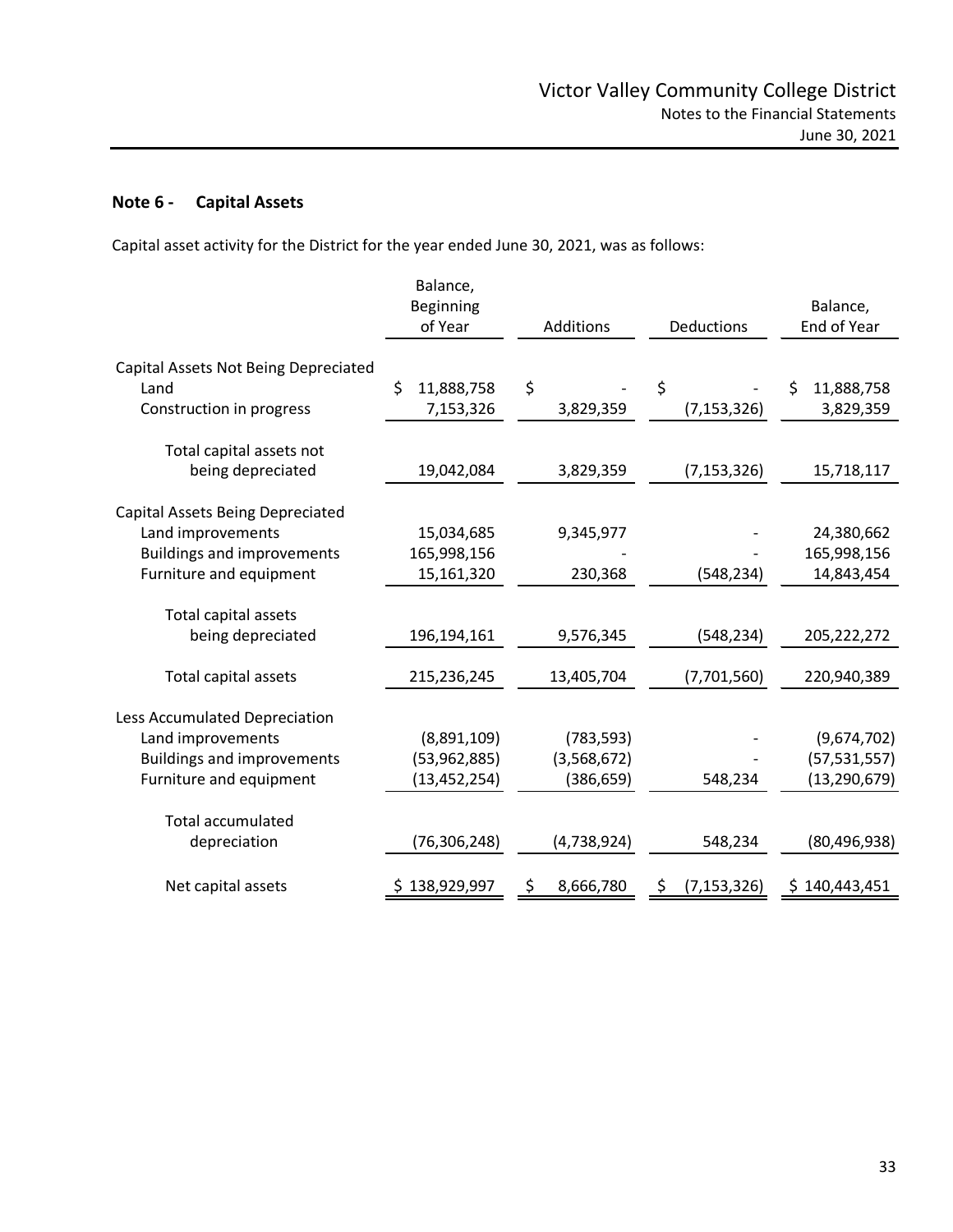## **Note 7 ‐ Long‐Term Liabilities other than OPEB and Pensions**

#### **Summary**

The changes in the District's long‐term liabilities other than OPEB and pensions during the year ended June 30, 2021 consisted of the following:

|                            | Balance,<br>Beginning<br>of Year | Additions | <b>Deductions</b> | Balance,<br>End<br>of Year | Due in<br>One Year |
|----------------------------|----------------------------------|-----------|-------------------|----------------------------|--------------------|
|                            |                                  |           |                   |                            |                    |
| General obligation bonds   | \$197,184,626                    | 4,086,397 | (2,990,000)<br>S. | \$198,281,023              | 4,875,000<br>S     |
| Bond premium               | 9,987,075                        | ۰         | (429, 767)        | 9,557,308                  |                    |
| Capital leases             | 3,695,035                        |           | (520, 557)        | 3,174,478                  | 546,175            |
| Compensated absences       | 1,968,522                        |           | (74,890)          | 1,893,632                  |                    |
| Early retirement incentive | 3,621,790                        |           | (724, 358)        | 2,897,432                  | 724,358            |
|                            |                                  |           |                   |                            |                    |
| Total                      | \$216,457,048                    | 4,086,397 | (4,739,572)<br>S. | \$215,803,873              | 6,145,533          |

#### **Description of Long‐Term Liabilities**

Payments on the general obligation bonds are made by the bond interest and redemption fund with local property tax revenues. The capital lease payments will be made by the unrestricted general fund. The compensated absences and early retirement incentive will be paid by the fund for which the employee worked.

#### **General Obligation Bonds**

#### **Measure JJ**

In November of 2008, the voters of the District approved Measure JJ, which allowed the District to issue \$297,500,000 of general obligation bonds to upgrade, expand, and construct school facilities.

#### **2008 General Obligation Bonds, Series C**

In June 2009, the District issued \$70,017,065 of the Victor Valley Community College District, 2008 General Obligation Bonds, Series C. The bonds issued included \$16,135,000 of current interest serial bonds, \$20,000,000 of current interest term bonds, \$6,600,646 of capital appreciation serial bonds, with the capital appreciation bonds accreting to \$27,000,000, \$21,177,379 of capital appreciation term bonds, with capital appreciation bonds accreting to \$248,200,000, and \$6,104,040 of convertible capital appreciation term bonds, with a conversion value of \$12,070,000. The bonds have a final maturity to occur on June 1, 2049, with interest rates from 3.17% to 7.20%. Proceeds from the sale of the bonds were used to finance the acquisition, construction, modernization and equipping of certain District property and facilities. At June 30, 2021, the principal balance outstanding was \$71,136,023.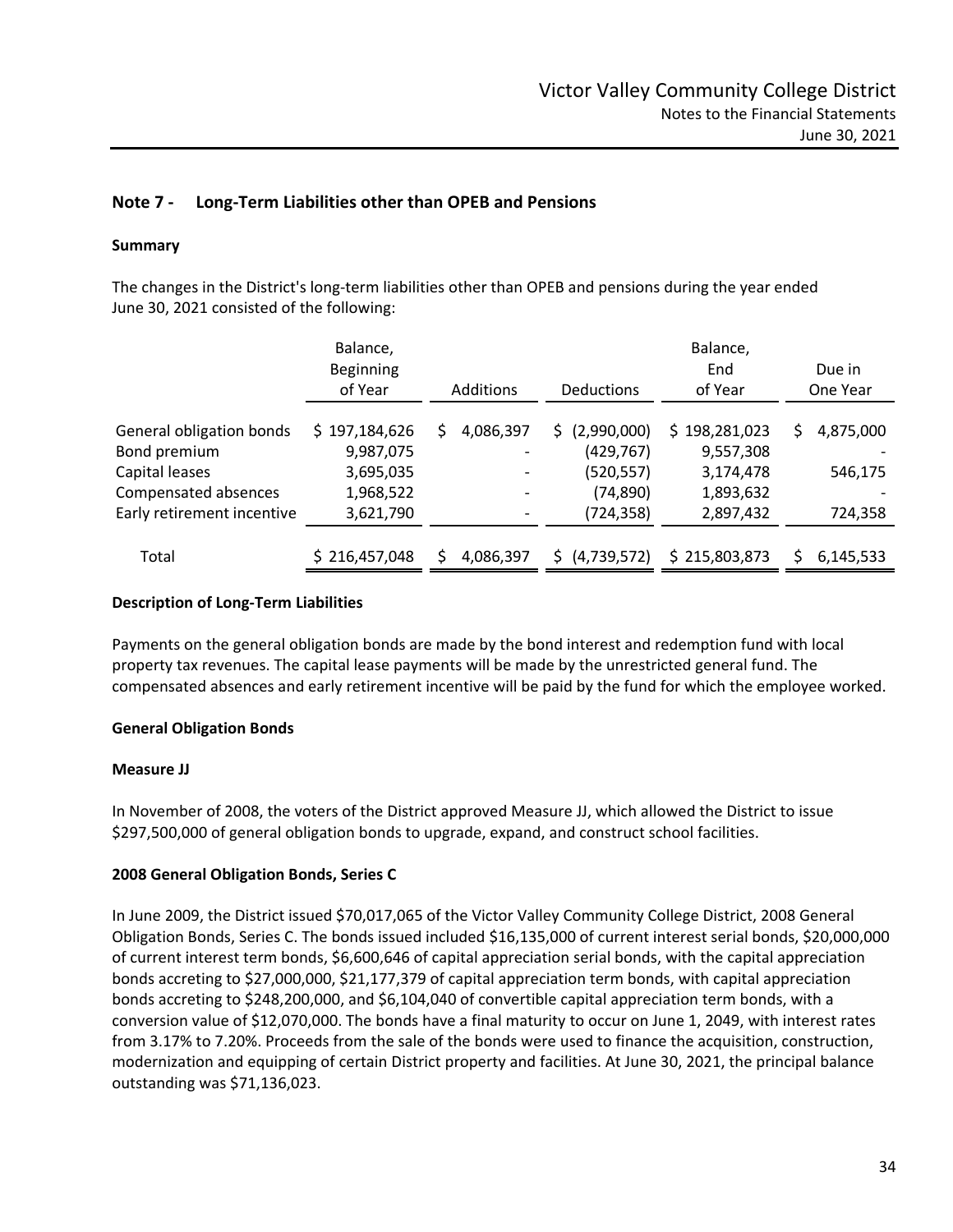#### **2016 General Obligation Refunding Bonds, Series A**

During April 2016, the District issued the 2016 General Obligation Refunding Bonds, Series A, in the amount of \$50,840,000. Amounts paid to the refunded bond escrow agent in excess of outstanding debt at the time of payment are recorded as deferred charges on refunding on the Statement of Net Position and are amortized to interest expense over the life of the liability.

The bonds have a final maturity to occur on August 1, 2044, with interest rates from 2.00% to 5.00%. The net proceeds of \$57,241,998 (representing the principal amount of \$50,840,000 plus premium on issuance of \$6,401,998) from the issuance were used to advance refund a portion of the District's outstanding 2008 General Obligation Bonds, Series A, advance refund a portion of the District's outstanding 2008 General Obligation Bonds, Series C, and pay the costs associated with the issuance of the Series A refunding bonds. At June 30, 2021, the principal balance outstanding was \$49,245,000. Unamortized premium received on issuance of the bonds amounted to \$5,215,745 as of June 30, 2021.

## **2016 General Obligation Refunding Bonds, Series B**

During April 2016, the District issued the 2016 General Obligation Refunding Bonds, Series B, in the amount of \$38,960,000. Amounts paid to the refunded bond escrow agent in excess of outstanding debt at the time of payment are recorded as deferred charges on refunding on the Statement of Net Position and are amortized to interest expense over the life of the liability.

The bonds have a final maturity to occur on August 1, 2031, with interest rates from 0.778% to 3.498%. The net proceeds of \$38,960,000 from the issuance were used to advance refund a portion of the District's outstanding 2008 General Obligation Bonds, Series A, and pay the costs associated with the issuance of the Series B refunding bonds. At June 30, 2021, the principal balance outstanding was \$34,645,000.

#### **2016 General Obligation Refunding Bonds, Series C**

During April 2016, the District issued the 2016 General Obligation Refunding Bonds, Series C, in the amount of \$11,765,000. Amounts paid to the refunded bond escrow agent in excess of outstanding debt at the time of payment are recorded as deferred charges on refunding on the Statement of Net Position and are amortized to interest expense over the life of the liability.

The bonds have a final maturity to occur on August 1, 2033, with an interest rate of 4.00%. The net proceeds of \$13,262,395 (representing the principal amount of \$11,765,000 plus premium on issuance of \$1,497,395) from the issuance were used to advance refund, on a crossover basis, the outstanding balance of the District's outstanding 2008 General Obligation Bonds, Series B, and pay the costs associated with the issuance of the Series C refunding bonds. At June 30, 2021, the principal balance outstanding was \$11,765,000. Unamortized premium received on issuance of the bonds amounted to \$1,043,857 as of June 30, 2021.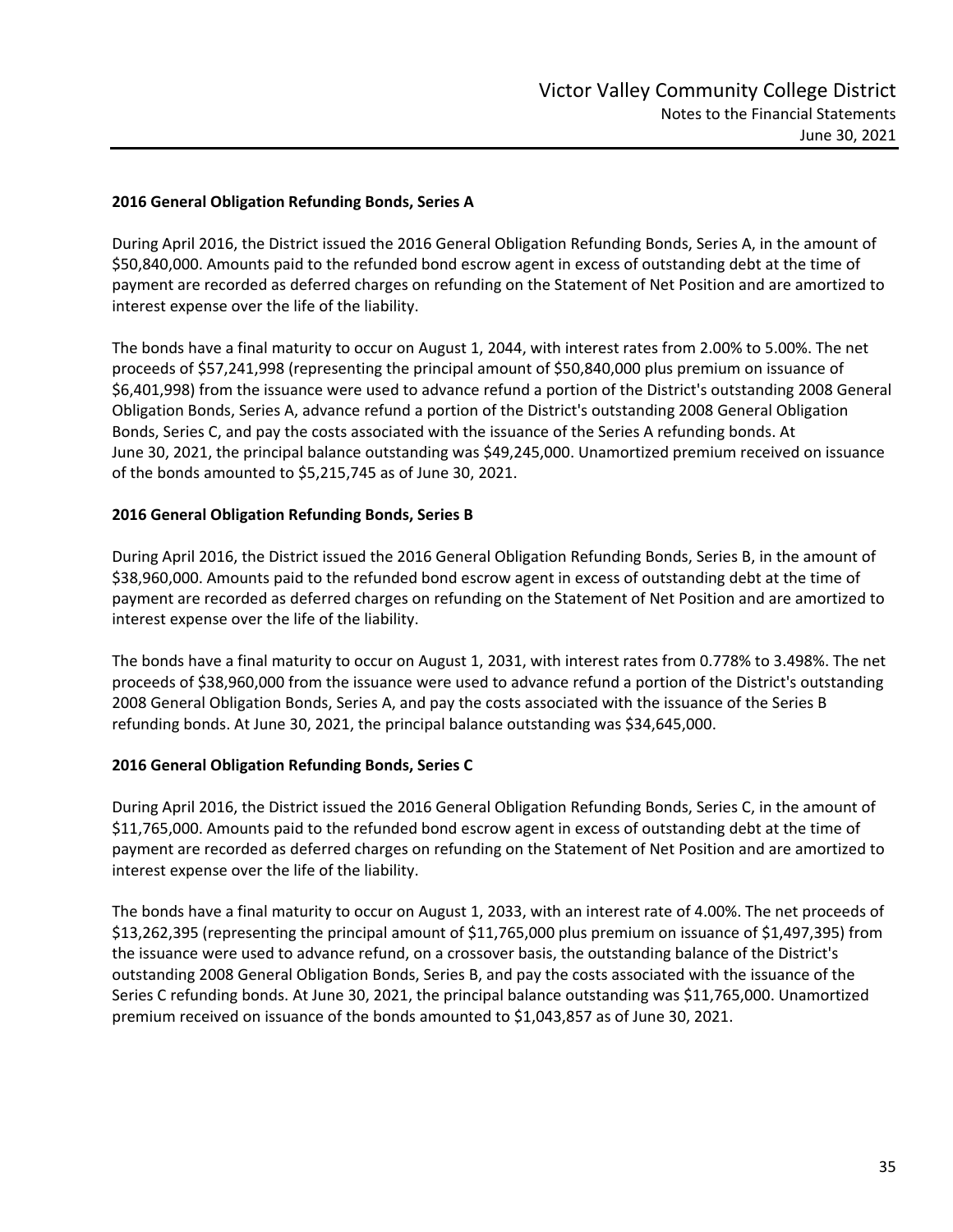#### **2008 General Obligation Bonds, Series D**

In May 2020 the District issued \$31,490,000 of the Victor Valley Community College District, 2008 General Obligation Bonds, Series D. The bonds issued included \$31,490,000 of current interest serial bonds. The bonds have a final maturity to occur on August 1, 2050, with interest rates from 3.00% to 4.00%. Proceeds from the sale of the bonds were used to finance the acquisition, construction, modernization and equipping of certain District sites and facilities, and pay the costs associated with the issuance of the Series D bonds. At June 30, 2021 the principal balance outstanding was \$31,490,000. Unamortized premium received on issuance of the bonds amounted to \$3,297,706 as of June 30, 2021.

#### **Debt Maturity**

#### **General Obligation Bonds**

The outstanding general obligation bonded debt is as follows:

|       |          |               |    |                                     |   | <b>Bonds</b>     |   |           |   |               |          |              |  |             |
|-------|----------|---------------|----|-------------------------------------|---|------------------|---|-----------|---|---------------|----------|--------------|--|-------------|
|       |          |               |    |                                     |   | Outstanding      |   |           |   |               |          | <b>Bonds</b> |  |             |
| Issue | Maturity | Interest      |    | Original                            |   | <b>Beginning</b> |   | Accreted  |   |               |          | Outstanding  |  |             |
| Date  | Date     | Rate          |    | of Year<br>Interest<br><b>Issue</b> |   |                  |   |           |   |               | Redeemed |              |  | End of Year |
|       |          |               |    |                                     |   |                  |   |           |   |               |          |              |  |             |
| 2009  | 06/01/49 | 3.17%-7.20%   | Ś. | 70,017,065                          | Ś | 67,254,626       | Ś | 4,086,397 | Ś | (205,000)     | Ś        | 71,136,023   |  |             |
| 2016  | 08/01/44 | 2.00%-5.00%   |    | 50,840,000                          |   | 49.920.000       |   |           |   | (675,000)     |          | 49,245,000   |  |             |
| 2016  | 08/01/31 | 0.778%-3.498% |    | 38,960,000                          |   | 36,755,000       |   |           |   | (2, 110, 000) |          | 34,645,000   |  |             |
| 2016  | 08/01/33 | 4.00%         |    | 11,765,000                          |   | 11,765,000       |   |           |   |               |          | 11,765,000   |  |             |
| 2020  | 08/01/50 | 3.00%-4.00%   |    | 31,490,000                          |   | 31,490,000       |   |           |   |               |          | 31,490,000   |  |             |
|       |          |               |    |                                     |   |                  |   |           |   |               |          |              |  |             |
|       |          |               |    |                                     |   | 197,184,626      |   | 4,086,397 |   | (2,990,000)   |          | 198,281,023  |  |             |

The 2008 General Obligation Bonds, Series C mature through 2049 as follows:

|                    | Principal                                |    |                      | Current                 |                 |
|--------------------|------------------------------------------|----|----------------------|-------------------------|-----------------|
| <b>Fiscal Year</b> | (Including accreted<br>interest to date) |    | Accreted<br>Interest | Interest to<br>Maturity | Total           |
|                    |                                          |    |                      |                         |                 |
| 2022               | \$<br>312,046                            | \$ | 17,954               | \$<br>829,813           | \$<br>1,159,813 |
| 2023               | 384,730                                  |    | 70,270               | 829,813                 | 1,284,813       |
| 2024               | 442,334                                  |    | 142,666              | 829,813                 | 1,414,813       |
| 2025               | 483,438                                  |    | 231,562              | 829,813                 | 1,544,813       |
| 2026               | 519,936                                  |    | 340,064              | 829,813                 | 1,689,813       |
| 2027-2031          | 3,555,500                                |    | 3,034,500            | 4,149,062               | 10,739,062      |
| 2032-2036          | 14,021,489                               |    | 20,393,021           | 4,149,062               | 38,563,572      |
| 2037-2041          | 22,562,163                               |    | 24,610,411           | 1,244,718               | 48,417,292      |
| 2042-2046          | 19,054,432                               |    | 74,941,698           |                         | 93,996,130      |
| 2047-2049          | 9,799,955                                |    | 56,905,171           |                         | 66,705,126      |
| Total              | 71,136,023                               |    | \$180,687,317        | 13,691,907              | \$265,515,247   |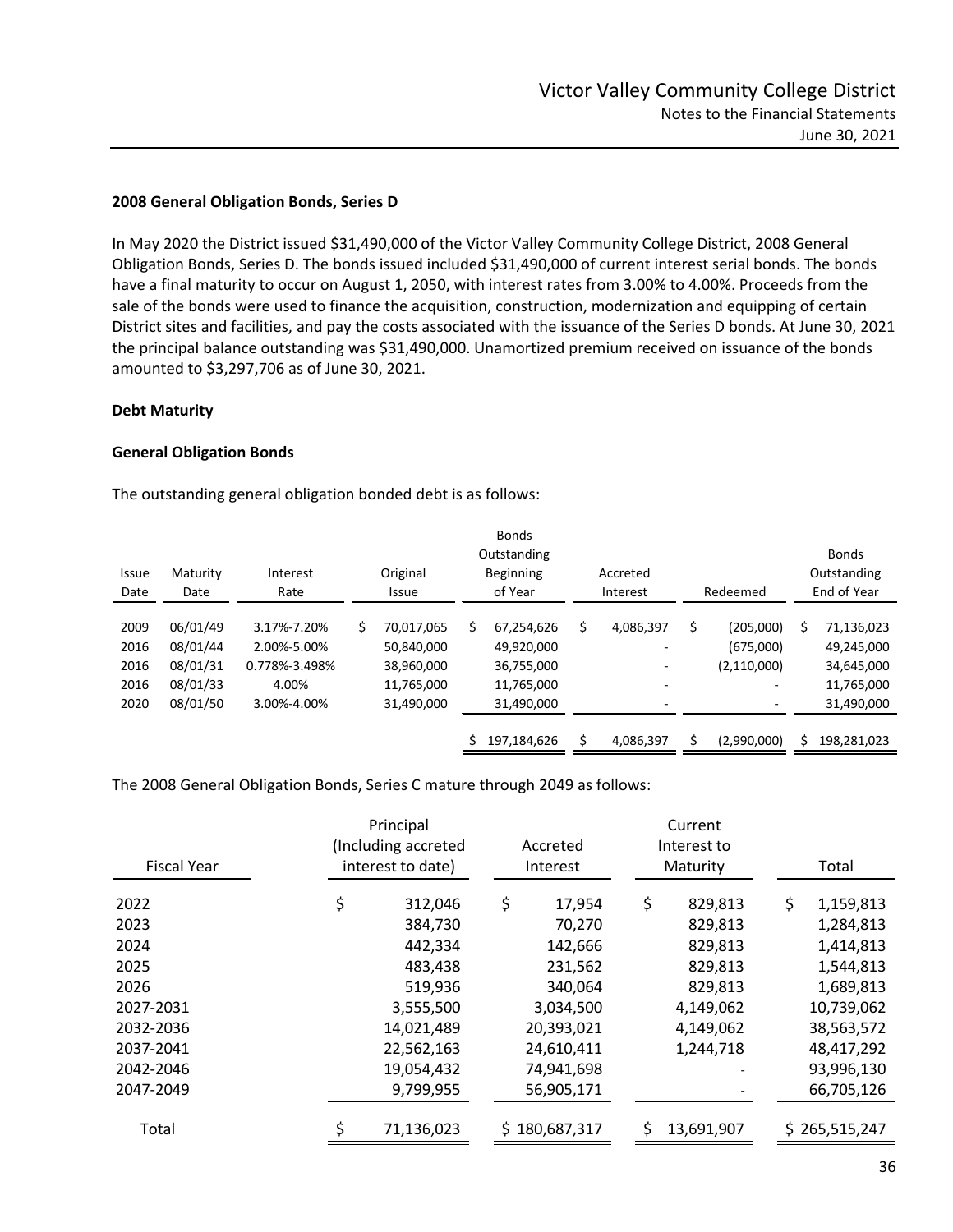The 2016 General Obligation Refunding Bonds, Series A mature through 2045 as follows:

|                    | Current<br>Interest to |                 |                 |  |  |  |  |  |
|--------------------|------------------------|-----------------|-----------------|--|--|--|--|--|
| <b>Fiscal Year</b> | Principal              | Maturity        | Total           |  |  |  |  |  |
| 2022               | \$<br>755,000          | \$<br>2,056,175 | \$<br>2,811,175 |  |  |  |  |  |
| 2023               | 845,000                | 2,016,175       | 2,861,175       |  |  |  |  |  |
| 2024               | 935,000                | 1,971,675       | 2,906,675       |  |  |  |  |  |
| 2025               | 1,040,000              | 1,922,300       | 2,962,300       |  |  |  |  |  |
| 2026               | 1,145,000              | 1,867,675       | 3,012,675       |  |  |  |  |  |
| 2027-2031          | 7,605,000              | 8,320,875       | 15,925,875      |  |  |  |  |  |
| 2032-2036          | 930,000                | 7,216,600       | 8,146,600       |  |  |  |  |  |
| 2037-2041          | 20,130,000             | 5,758,000       | 25,888,000      |  |  |  |  |  |
| 2042-2045          | 15,860,000             | 2,220,400       | 18,080,400      |  |  |  |  |  |
| Total              | 49,245,000             | 33,349,875      | Ś<br>82,594,875 |  |  |  |  |  |

The 2016 General Obligation Refunding Bonds, Series B mature through 2032 as follows:

| <b>Fiscal Year</b> | Principal       | Current<br>Interest to<br>Maturity | Total           |
|--------------------|-----------------|------------------------------------|-----------------|
| 2022               | \$<br>2,275,000 | \$<br>1,002,452                    | \$<br>3,277,452 |
| 2023               | 2,450,000       | 955,098                            | 3,405,098       |
| 2024               | 2,645,000       | 898,829                            | 3,543,829       |
| 2025               | 2,845,000       | 831,958                            | 3,676,958       |
| 2026               | 3,065,000       | 753,763                            | 3,818,763       |
| 2027-2031          | 19,275,000      | 2,119,605                          | 21,394,605      |
| 2032               | 2,090,000       | 36,554                             | 2,126,554       |
| Total              | 34,645,000      | 6,598,259                          | ς<br>41,243,259 |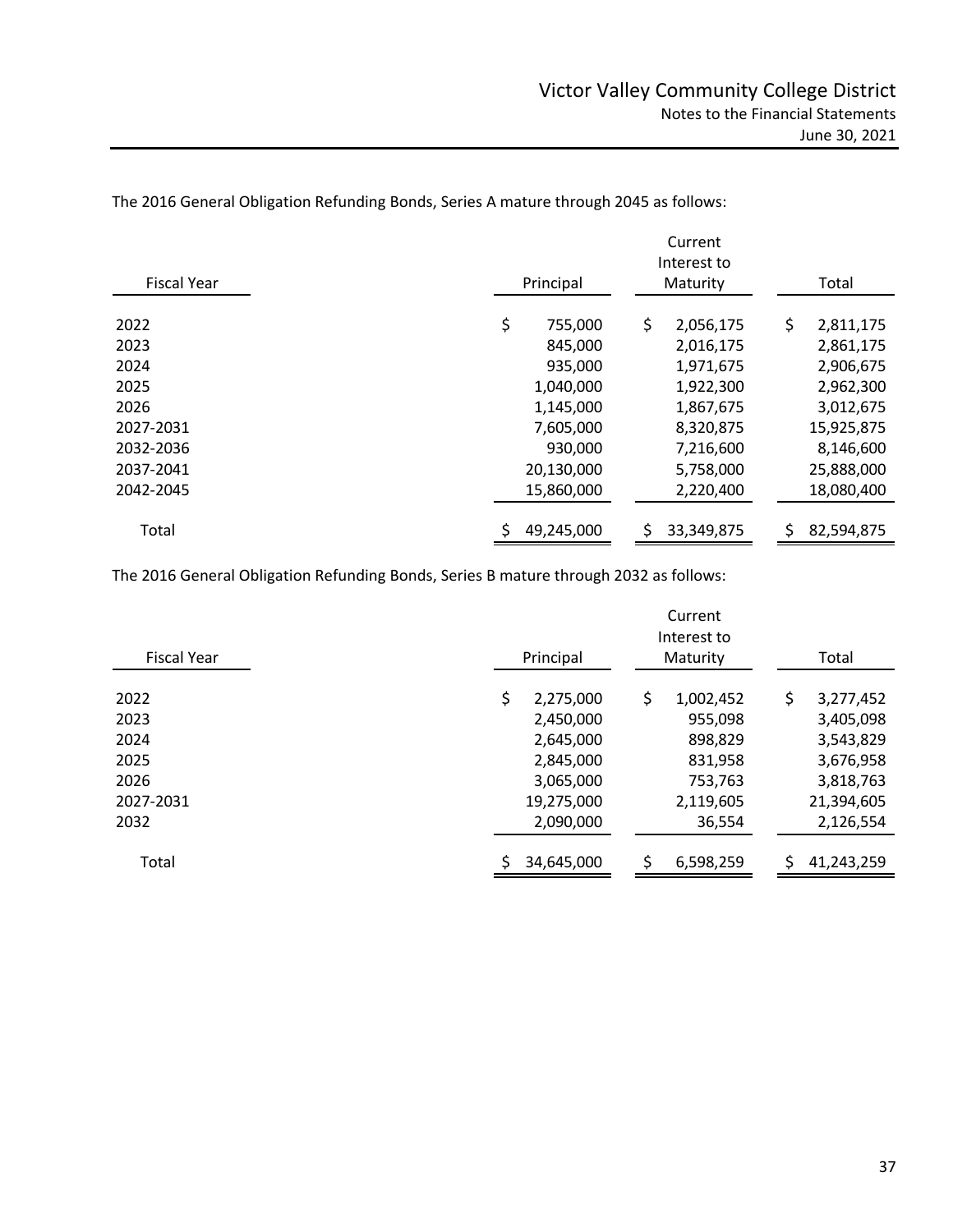Current Interest to Principal Maturity Total  $\begin{matrix} 5 & 170,600 & 5 & 470,600 \end{matrix}$  $-$  470,600 470,600  $- 470,600$   $470,600$ - 470,600 470,600 - 470,600 470,600 2027‐2031 ‐ 2,353,000 2,353,000 2032‐2034 11,765,000 595,300 12,360,300 Total 11,765,000 \$ \$ 5,301,300 \$ 17,066,300 2024 2025 2026 Fiscal Year 2022 2023

The 2016 General Obligation Refunding Bonds, Series C mature through 2034 as follows:

The 2008 General Obligation Bonds, Series D mature through 2051 as follows:

| <b>Fiscal Year</b> | Principal       | Current<br>Interest to<br>Maturity | Total           |
|--------------------|-----------------|------------------------------------|-----------------|
|                    |                 |                                    |                 |
| 2022               | \$<br>1,515,000 | \$<br>1,228,350                    | \$<br>2,743,350 |
| 2023               | 310,000         | 1,191,850                          | 1,501,850       |
| 2024               | 405,000         | 1,177,550                          | 1,582,550       |
| 2025               | ٠               | 1,169,450                          | 1,169,450       |
| 2026               |                 | 1,169,450                          | 1,169,450       |
| 2027-2031          | 375,000         | 5,826,950                          | 6,201,950       |
| 2032-2036          | 1,105,000       | 5,649,150                          | 6,754,150       |
| 2037-2041          | 1,985,000       | 5,339,825                          | 7,324,825       |
| 2042-2046          | 525,000         | 5,097,500                          | 5,622,500       |
| 2047-2051          | 25,270,000      | 4,492,800                          | 29,762,800      |
| Total              | 31,490,000      | 32,342,875                         | ς<br>63,832,875 |

#### **Capital Leases**

The District has entered into agreements to lease equipment. Such agreements are, in substance, purchases (capital leases) and are reported as a capital lease liability. The District's liability on lease agreements with option to purchase is summarized below:

|                                   | Equipment |                         |  |
|-----------------------------------|-----------|-------------------------|--|
| Balance, July 1, 2020<br>Payments |           | 3,935,742<br>(587, 625) |  |
| Balance, June 30, 2021            |           | 3,348,117               |  |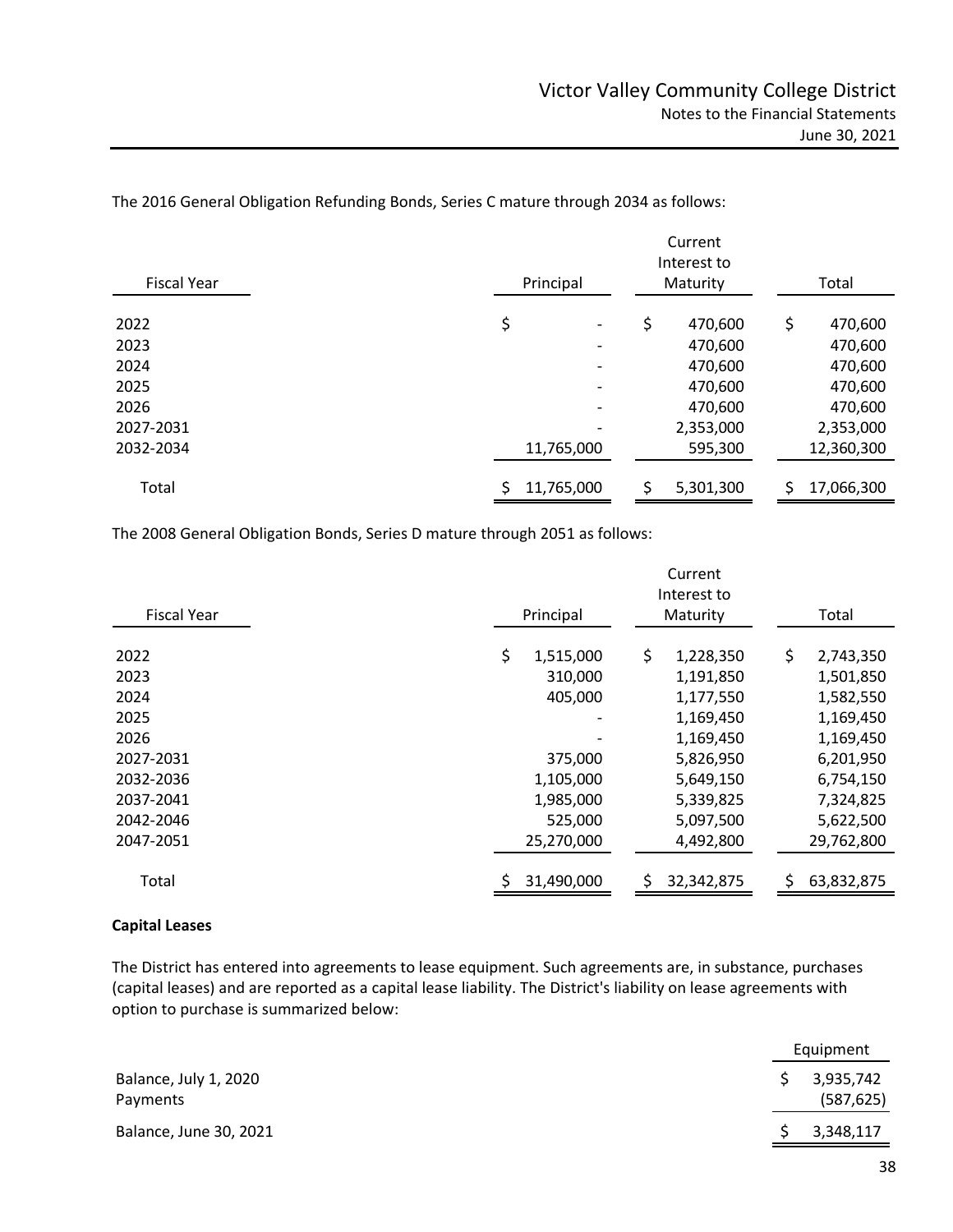The capital leases have minimum lease payments as follows:

| Year Ending<br>June 30,                      | Lease<br>Payment                                                     |
|----------------------------------------------|----------------------------------------------------------------------|
| 2022<br>2023<br>2024<br>2025<br>2026<br>2027 | \$<br>603,092<br>619,025<br>635,437<br>652,336<br>669,708<br>168,519 |
| Total<br>Less: Amount representing interest  | 3,348,117<br>(173, 639)                                              |
| Present value of minimum lease payments      | \$<br>3,174,478                                                      |

The equipment purchased through capital lease arrangements has been capitalized and is being depreciated over the estimated useful lives.

| Equipment<br>Less: Accumulated depreciation | 6,880,519<br>(6,880,519) |
|---------------------------------------------|--------------------------|
| Total                                       | $\overline{\phantom{0}}$ |

Amortization of the leased equipment under capital lease is included in depreciation expense.

#### **Early Retirement Incentive**

In June 2020, the District entered into a Supplementary Retirement Plan (SRP) to provide certain benefits to employees participating in the early retirement incentive program. The District will pay \$2,897,432 on behalf of the retirees through 2025 in accordance with the following schedule:

| <b>Year Ending</b><br>June 30, |    |           |
|--------------------------------|----|-----------|
| 2022                           | \$ | 724,358   |
| 2023                           |    | 724,358   |
| 2024                           |    | 724,358   |
| 2025                           |    | 724,358   |
|                                |    |           |
| Total                          | Ś  | 2,897,432 |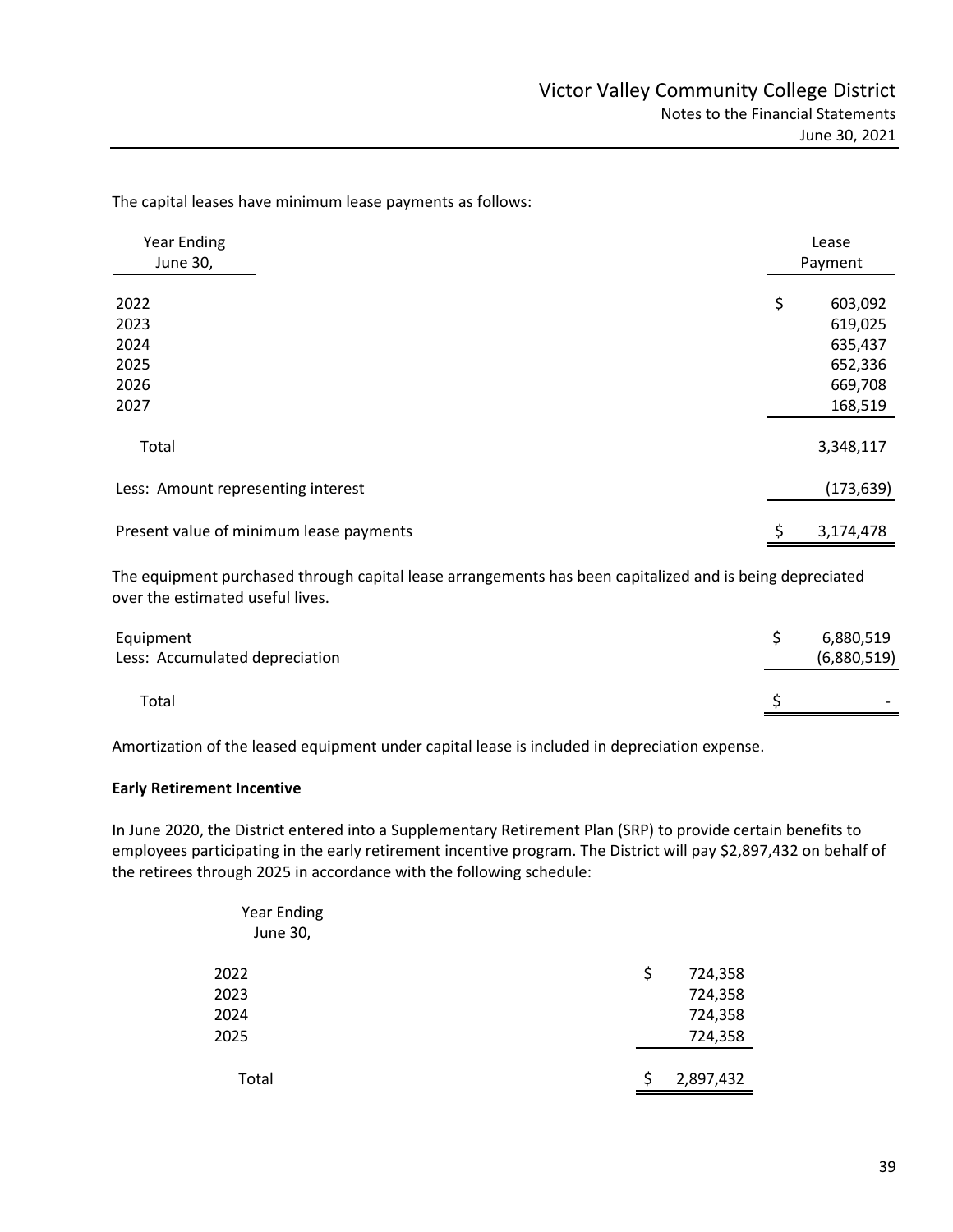## **Note 8 ‐ Net Other Postemployment Benefits (OPEB) Liability**

For the year ended June 30, 2021, the District reported a net OPEB liability, deferred outflows of resources, deferred inflows of resources, and OPEB expense for the following plan:

| OPEB Plan     | Net<br><b>OPEB Liability</b> | Deferred Outflows<br>of Resources |           | Deferred Inflows<br>of Resources | OPEB<br>Expense |          |  |
|---------------|------------------------------|-----------------------------------|-----------|----------------------------------|-----------------|----------|--|
| District Plan | 1,418,566                    |                                   | 3,690,612 | 663,821                          |                 | (52,123) |  |

The details of the plan are as follows:

#### **District Plan**

#### **Plan Administration**

The District's governing board administers the Postemployment Benefits Plan (the Plan). The Plan is a single‐ employer defined benefit plan that is used to provide postemployment benefits other than pensions (OPEB) for eligible retirees and their spouses.

Management of the plan is vested in the District management. Management of the trustee assets is vested with the Benefit Trust Company.

#### **Plan Membership**

At June 30, 2020, the Plan membership consisted of the following:

| Inactive employees or beneficiaries currently receiving benefits payments |     |
|---------------------------------------------------------------------------|-----|
| Active employees                                                          | 293 |
| Total                                                                     | 365 |

#### **Retiree Health Benefit OPEB Trust**

The Retiree Health Benefit OPEB Trust (the Trust) is an irrevocable governmental trust pursuant to Section 115 of the IRC for the purpose of funding certain postemployment benefits other than pensions. The Trust is administered by the Victor Valley Community College District Retirement Board of Authority as directed by the investment alternative choice selected by the District. The District retains the responsibility to oversee the management of the Trust, including the requirement that investments and assets held within the Trust continually adhere to the requirements of the California *Government Code* Section 53600.5 which specifies that the trustee's primary role is to preserve capital, to maintain investment liquidity, and to protect investment yield. As such, the District acts as the fiduciary of the Trust. The financial activity of the Trust has been discretely presented. Separate financial statements are not prepared for the Trust.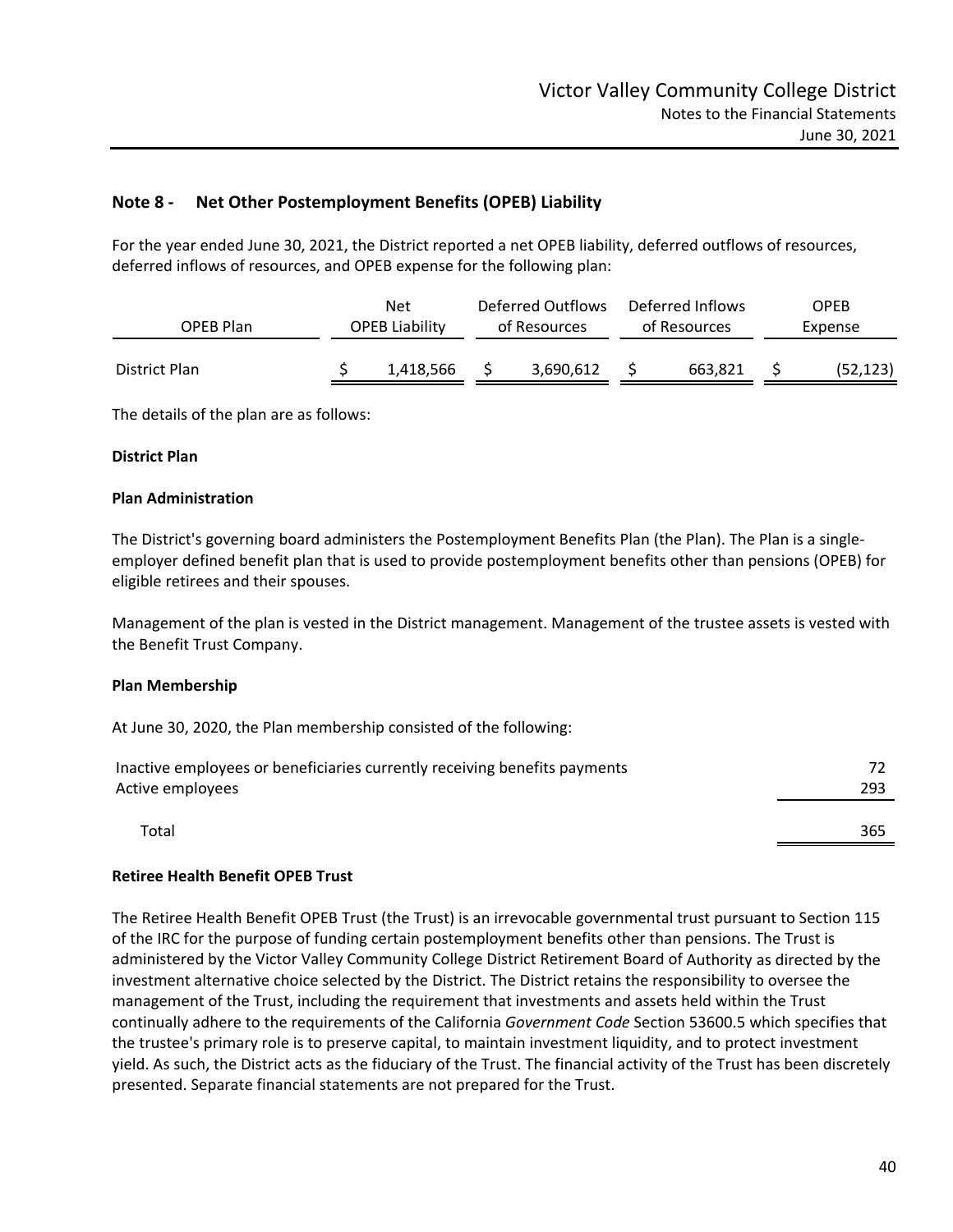## **Benefits Provided**

The Plan provides medical and dental insurance benefits to eligible retirees and their spouses. Benefits are provided through a third‐party insurer, and the full cost of benefits is covered by the Plan. The District's governing board has the authority to establish and amend the benefit terms as contained within the negotiated labor agreements.

## **Contributions**

The contribution requirements of the Plan members and the District are established and may be amended by the District, the California Teachers Association (CTA), the local California School Employees Association (CSEA), and unrepresented groups. Voluntary contributions based on projected pay‐as‐you‐go financing requirements, and any additional amounts to prefund benefits with the District, CTA, CSEA, and the unrepresented groups are based on availability of funds. For the measurement period of June 30, 2020, the District contributed \$1,299,453 to the Plan, all of which was used for current premiums.

#### **Investment**

#### **Investment Policy**

The Plan's policy in regard to the allocation of invested assets is established and may be amended by the governing board by a majority vote of its members. It is the policy of the District to pursue an investment strategy that reduces risks through the prudent diversification for the portfolio across a broad selection of distinct asset classes. The Plan's investment policy discourages the use of cash equivalents, expect for liquidity purposes, and aims to refrain from dramatically shifting asset class allocation over short time spans. The following was the governing board's adopted asset allocation policy as of June 30, 2020:

| <b>Asset Class</b>   | <b>Target Allocation</b> |
|----------------------|--------------------------|
|                      |                          |
| Domestic equity      | 22%                      |
| Fixed income         | 55%                      |
| International equity | 19%                      |
| Real estate          | 4%                       |
|                      |                          |

#### **Rate of Return**

For the year ended June 30, 2020, the annual money‐weighed rate of return on investments, net of investment expense, was 4.53%. The money-weighted rate of return expresses investment performance, net of investment expense, adjusted for the changing amounts actually invested.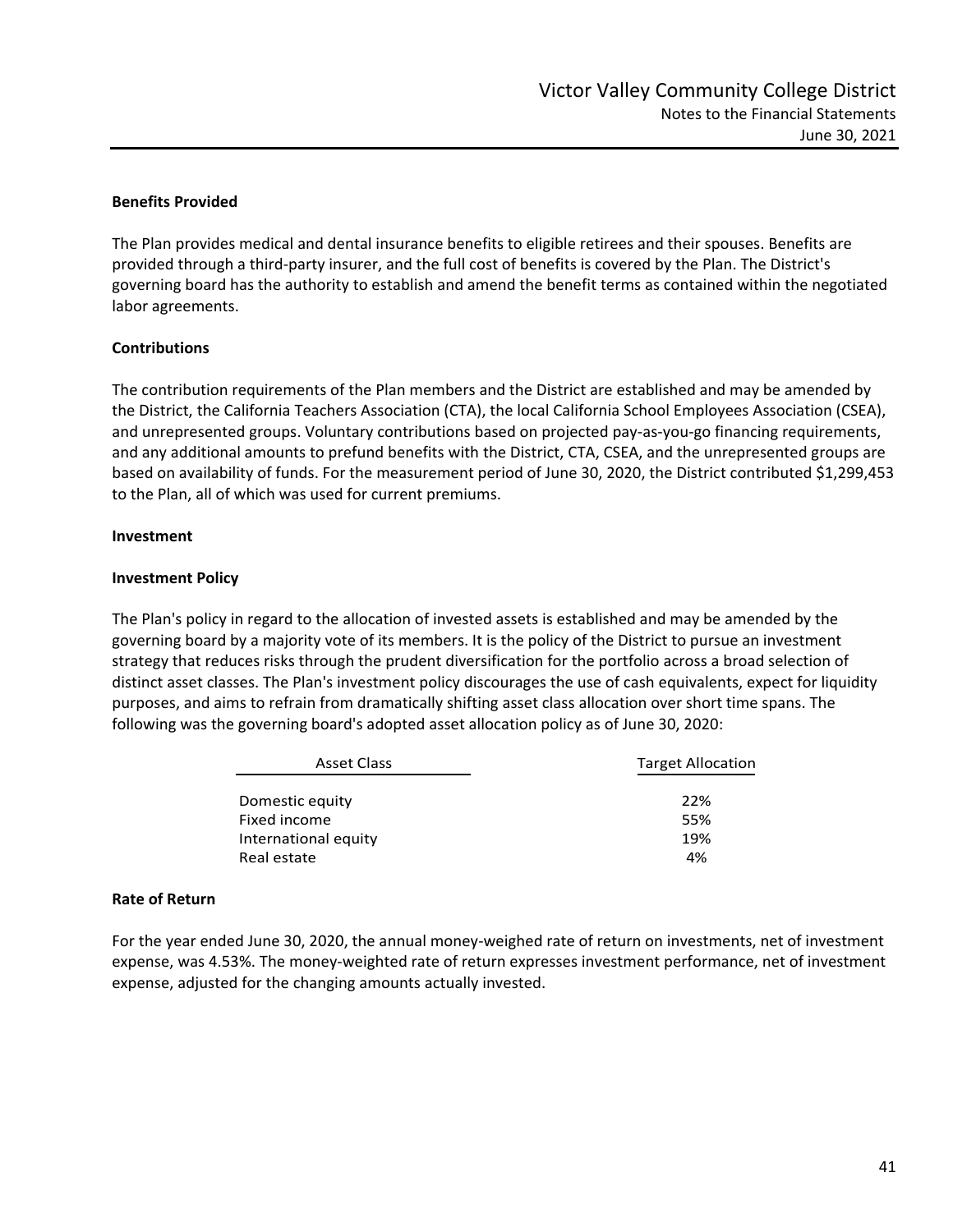#### **Net OPEB Liability of the District**

The District's net OPEB liability of \$1,418,566 was measured as of June 30, 2020, and the total OPEB liability used to calculate the net OPEB liability was determined by an actuarial valuation as of June 30, 2020. The components of the net OPEB liability of the District at June 30, 2020 were as follows:

| <b>Total OPEB liability</b><br>Plan fiduciary net position              | 14,915,925<br>(13, 497, 359) |
|-------------------------------------------------------------------------|------------------------------|
| Net OPEB liability                                                      | 1,418,566                    |
| Plan fiduciary net position as a percentage of the total OPEB liability | 90.49%                       |

#### **Actuarial Assumptions**

The total OPEB liability in the June 30, 2020 actuarial valuation was determined using the following assumptions, applied to all periods included in the measurement, unless otherwise specified:

| Inflation                   | 2.63%                                                           |
|-----------------------------|-----------------------------------------------------------------|
| Salary increases            | 2.75%, average, including inflation                             |
| Discount rate               | 5.85%                                                           |
| Investment rate of return   | 5.85%, net of OPEB plan investment expense, including inflation |
| Healthcare cost trend rates | 4.00% per year                                                  |

The discount rate was based on assumed long‐term return on employer assets.

Mortality rates were based on the 2020 CalSTRS Mortality Table for certificated employees and the 2017 CalPERS Mortality for Miscellaneous and Schools Employees Table for classified employees. Mortality rates vary by age and sex. (Unisex mortality rates are not often used as individual OPEB benefits do not depend on the mortality table used.) If employees die prior to retirement, past contributions are available to fund benefits for employees who live to retirement. After retirement, death results in benefit termination or reduction. Although higher mortality rates reduce service costs, the mortality assumption is not likely to vary from employer to employer.

The actuarial assumptions used in the June 30, 2020 valuation were based on the results of an actual experience study as of June 30, 2020.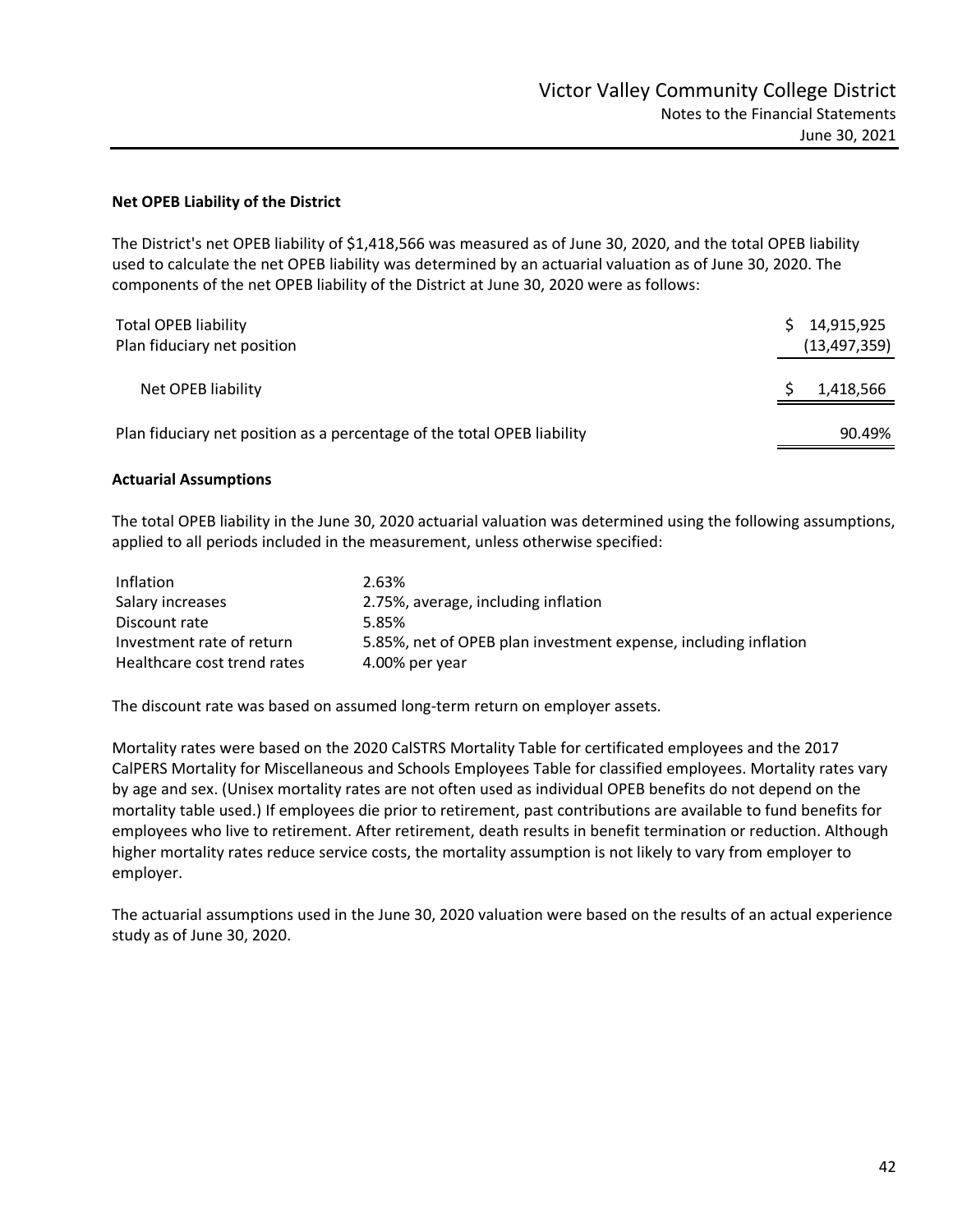The long‐term expected rate of return on OPEB plan investments was determined using a building‐block method in which best-estimate ranges of expected future real rates of return (expected returns, net of investment expense and inflation) are developed for each major asset class. These ranges are combined to produce the long-term expected rate of return by weighting the expected future real rates of return by the target asset allocation percentage and by adding expected inflation. Best estimates of arithmetic real rates of return for each major asset class included in the target asset allocation as of June 30, 2020, (see the discussion of the Plan's investment policy) are summarized in the following table:

| Asset Class                     | Long-Term Expected<br><b>Real Rate of Return</b> |
|---------------------------------|--------------------------------------------------|
|                                 | 7.38%                                            |
| Domestic equity<br>Fixed income | 4.38%                                            |
| International equity            | 7.38%                                            |
| Real estate                     | 7.38%                                            |

## **Discount Rate**

The discount rate used to measure the total OPEB liability was 5.85%. The projection of cash flows used to determine the discount rate assumed that the District contributions will be made at rates equal to the actuarially determined contribution rates. Based on those assumptions, the OPEB plan's fiduciary net position was projected to be available to make all projected OPEB payments for current active and inactive employees. Therefore, the long‐term expected rate of return on OPEB plan investments was applied to all periods of projected benefit payments to determine the total OPEB liability.

#### **Changes in the Net OPEB Liability**

|                                    | Increase (Decrease) |                     |                |  |
|------------------------------------|---------------------|---------------------|----------------|--|
|                                    | Total OPEB          | Plan Fiduciary      | Net OPEB       |  |
|                                    | Liability           | <b>Net Position</b> | Liability      |  |
|                                    | (a)                 | (b)                 | $(a) - (b)$    |  |
| Balance, June 30, 2019             | 14,222,068          | 13,375,551<br>\$    | 846,517<br>\$  |  |
| Service cost                       | 808,988             |                     | 808,988        |  |
| Interest                           | 817,192             | 620,725             | 196,467        |  |
| Difference between expected and    |                     |                     |                |  |
| actual experience                  | 1,097,366           |                     | 1,097,366      |  |
| Contributions - employer           |                     | 899,453             | (899,453)      |  |
| Changes of assumptions             | (730, 236)          |                     | (730,236)      |  |
| Benefit payments                   | (1,299,453)         | (1,299,453)         |                |  |
| Administrative expense             |                     | (98,917)            | 98,917         |  |
| Net change in total OPEB liability | 693,857             | 121,808             | 572,049        |  |
| Balance, June 30, 2020             | 14,915,925          | 13,497,359<br>S     | 1,418,566<br>Ş |  |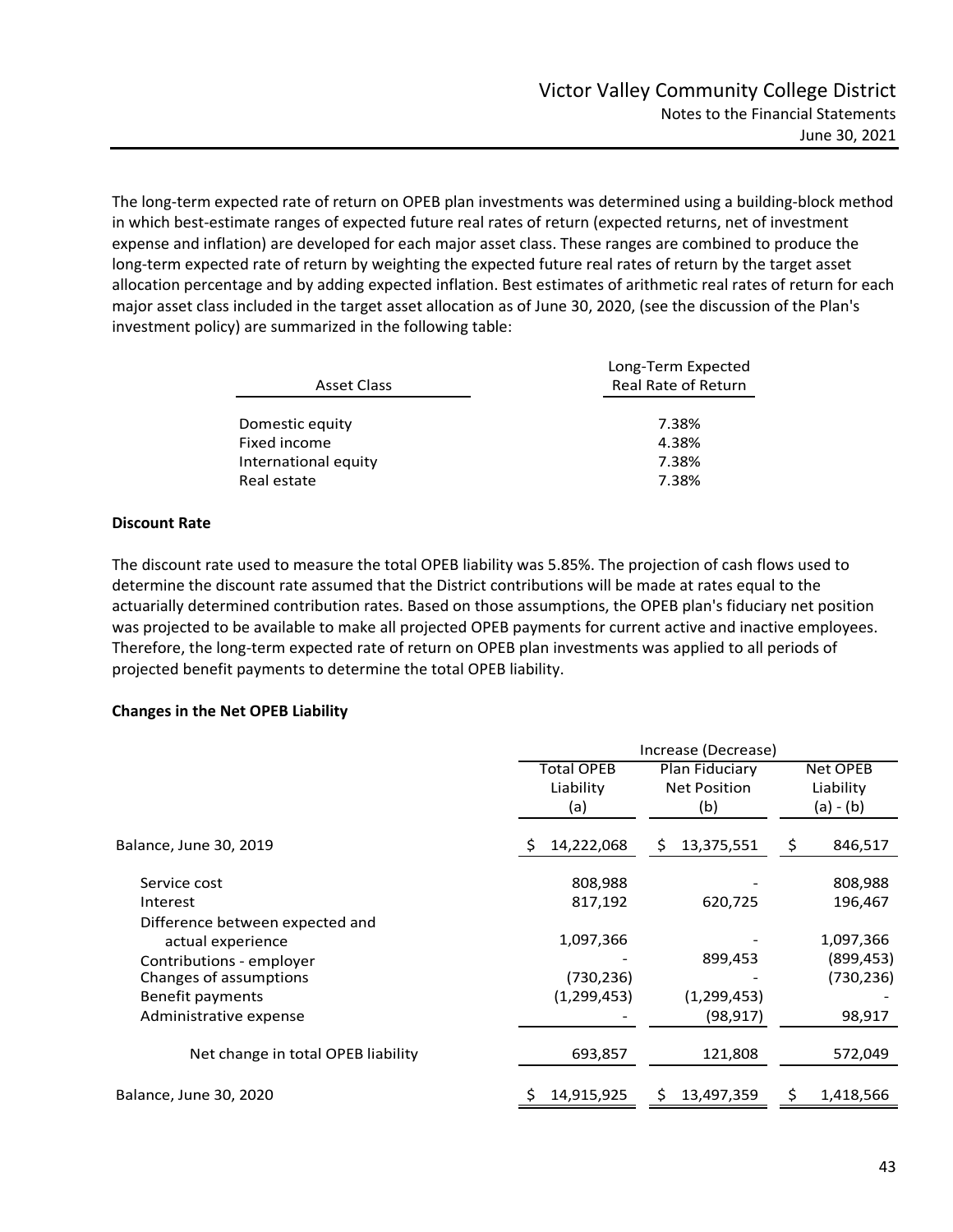There were no changes to benefit terms since the previous valuation. Changes of assumptions reflect a change in the inflation rate from 2.75% to 2.63% since the previous valuation.

#### **Sensitivity of the Net OPEB Liability to Changes in the Discount Rate**

The following presents the net OPEB liability of the District, as well as what the District's net OPEB liability would be if it were calculated using a discount rate that is one percent lower or higher than the current rate:

|                               | Net OPEB  |
|-------------------------------|-----------|
| Discount Rate                 | Liability |
|                               |           |
| 1% decrease (4.85%)           | 2.198.897 |
| Current discount rate (5.85%) | 1,418,566 |
| 1% increase (6.85%)           | 685,726   |

#### **Sensitivity of the Net OPEB Liability to Changes in the Healthcare Cost Trend Rate**

The following presents the net OPEB liability of the District, as well as what the District's net OPEB liability would be if it were calculated using a healthcare cost trend rate that is one percent lower or higher than the current healthcare cost trend rate:

|                                            | Net OPEB  |  |  |
|--------------------------------------------|-----------|--|--|
| <b>Healthcare Cost Trend Rate</b>          | Liability |  |  |
|                                            |           |  |  |
| 1% decrease (3.00%)                        | 372.274   |  |  |
| Current healthcare cost trend rate (4.00%) | 1,418,566 |  |  |
| 1% increase (5.00%)                        | 2,608,799 |  |  |

#### **Deferred Outflows/Inflows of Resources Related to OPEB**

At June 30, 2021, the District reported deferred outflows of resources and deferred inflows of resources related to OPEB for the following:

|   |           | Deferred Inflows<br>of Resources  |         |
|---|-----------|-----------------------------------|---------|
| S | 1,552,338 | \$                                |         |
|   | 1,985,618 |                                   | 6,609   |
|   | 96,032    |                                   | 657,212 |
|   |           |                                   |         |
|   | 56,624    |                                   |         |
|   | 3,690,612 |                                   | 663,821 |
|   |           | Deferred Outflows<br>of Resources |         |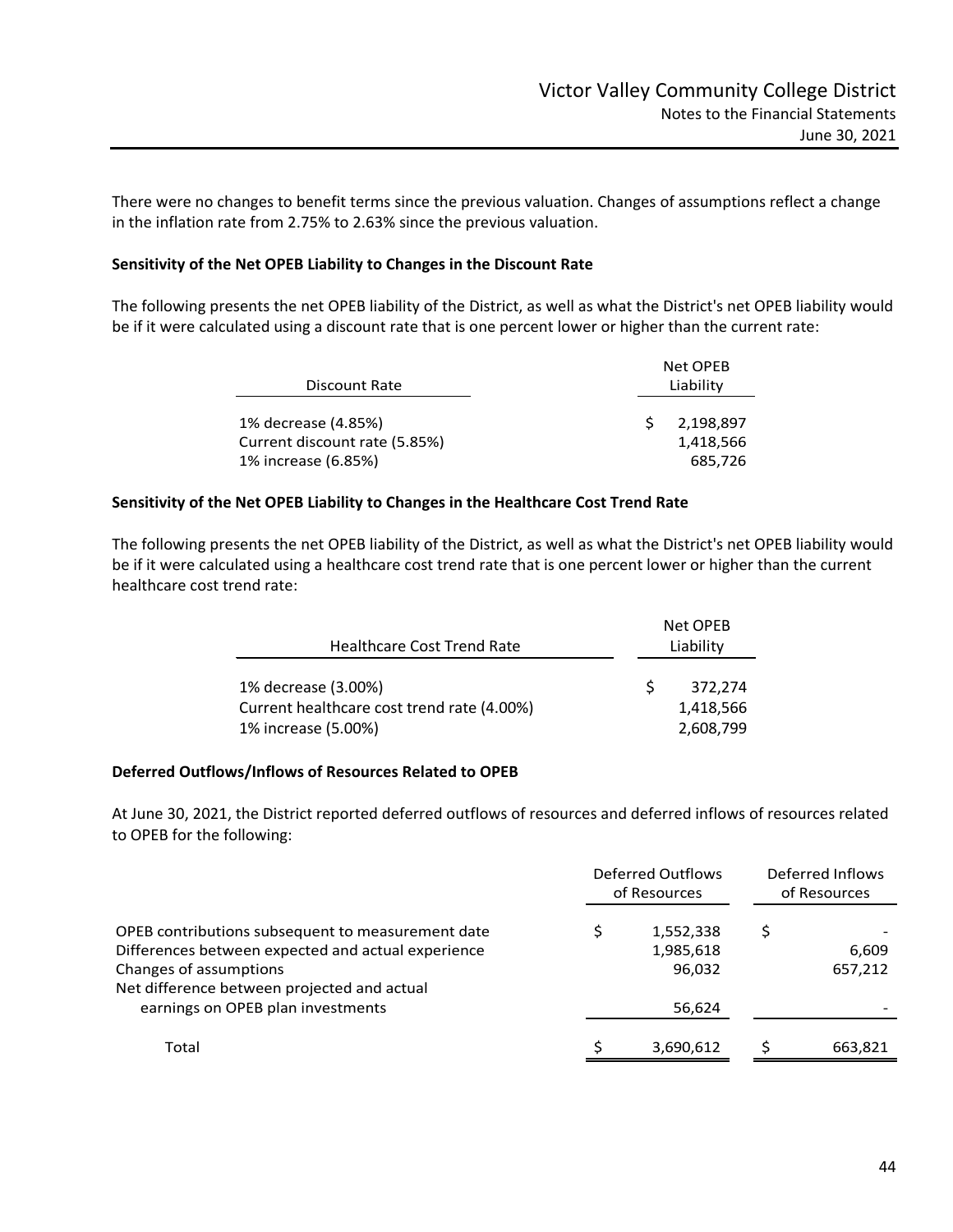The deferred outflows of resources related to OPEB resulting from the District's contributions subsequent to the measurement date will be recognized as a reduction of the total OPEB liability in the subsequent fiscal year.

The deferred outflows/(inflows) of resources related to the difference between projected and actual earnings on OPEB plan investments will be amortized over a closed five‐year period and will be recognized in OPEB expense as follows:

| Year Ended<br>June 30,       |    | Deferred<br>Outflows/(Inflows)<br>of Resources |
|------------------------------|----|------------------------------------------------|
| 2022<br>2023<br>2024<br>2025 | \$ | (64, 380)<br>43,530<br>48,047<br>29,427        |
| Total                        | Ś  | 56,624                                         |

 The deferred outflows/(inflows) of resources related to differences between expected and actual experience in the measurement of the total OPEB liability and changes of assumptions will be amortized over the Expected Average Remaining Service Life (EARSL) of all members that are provided benefits as of the beginning of the measurement period. The EARSL for the measurement period is 10 years and will be recognized in OPEB expense as follows:

| Year Ended<br>June 30, | Deferred<br>Outflows/(Inflows)<br>of Resources |  |  |
|------------------------|------------------------------------------------|--|--|
| 2022                   | \$<br>207,374                                  |  |  |
| 2023                   | 207,374                                        |  |  |
| 2024                   | 207,374                                        |  |  |
| 2025                   | 207,374                                        |  |  |
| 2026                   | 207,374                                        |  |  |
| Thereafter             | 380,959                                        |  |  |
| Total                  |                                                |  |  |
|                        | 1,417,829                                      |  |  |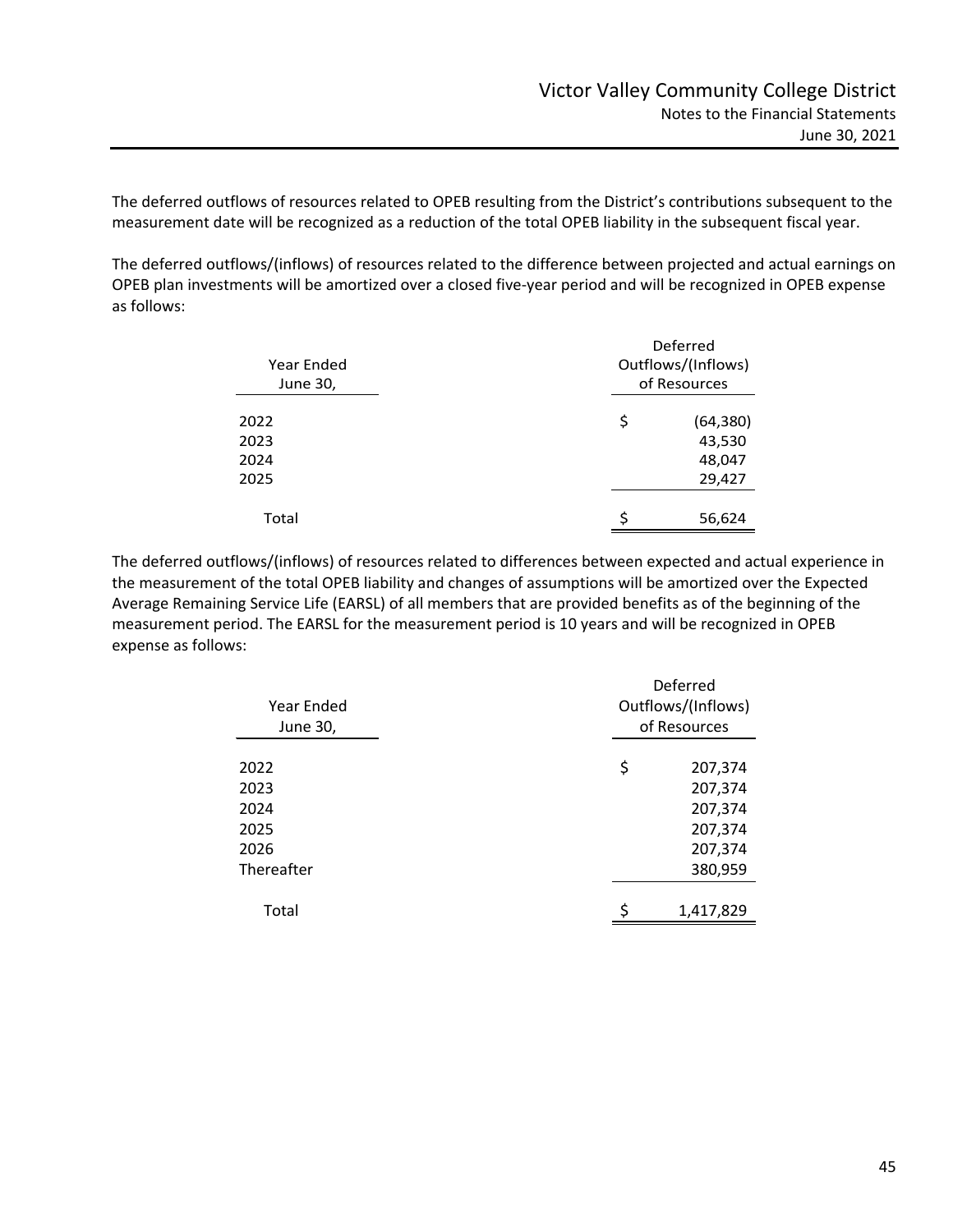## **Note 9 ‐ Risk Management**

## **Property and Liability Insurance Coverages**

The District is exposed to various risks of loss related to torts; theft of, damage to, and destruction of assets; errors and omissions; injuries to employees; and natural disasters. The District purchases commercial insurance for property with coverages of \$250,000,000 per occurrence, subject to various policy limits. The District also purchases commercial insurance for general liability claims with coverage up to \$1 million per occurrence, all subject to various deductibles.

## **Joint Powers Authority Risk Pools**

During fiscal year ended June 30, 2021, the District contracted with the Statewide Association of Community Colleges Joint Powers Authority (JPA) for property and liability insurance coverage. Settled claims have not exceeded this commercial coverage in any of the past three years. There has not been a significant reduction in coverage from the prior year.

## **Workers' Compensation**

For fiscal year 2020‐2021, the District participated in the Protected Insurance Program for Schools and Colleges (PIPS) Joint Powers Authority (JPA), an insurance purchasing pool. The intent of the JPA is to achieve the benefit of a reduced premium for the District by virtue of its grouping and representation with other participants in the JPA. The workers' compensation experience of the participating districts is calculated as one experience, and a common premium rate is applied to all districts in the JPA. Each participant pays its workers' compensation premium based on its individual rate. Total savings are then calculated and each participant's individual performance is compared to the overall saving. A participant will then either receive money from or be required to contribute to the "equity‐pooling fund." This "equity pooling" arrangement ensures that each participant shares equally in the overall performance of the JPA. Participation in the JPA is limited to K‐12 and community college districts that can meet the JPA's selection criteria.

#### **Employee Medical Benefits**

The District has contracted with California Schools Employee Benefit Association (CSEBA) to provide employee medical benefits. CSEBA is a shared risk pool comprised of community colleges and school districts in California. Rates are set through an annual calculation process. The District pays a monthly contribution which is placed in a common fund from which claim payments are made for all participating districts. Claims are paid for all participants regardless of the claim's flow. The Board of Directors has the right to return monies to a district subsequent to the settlement of all expenses and claims if a district withdraws from the pool.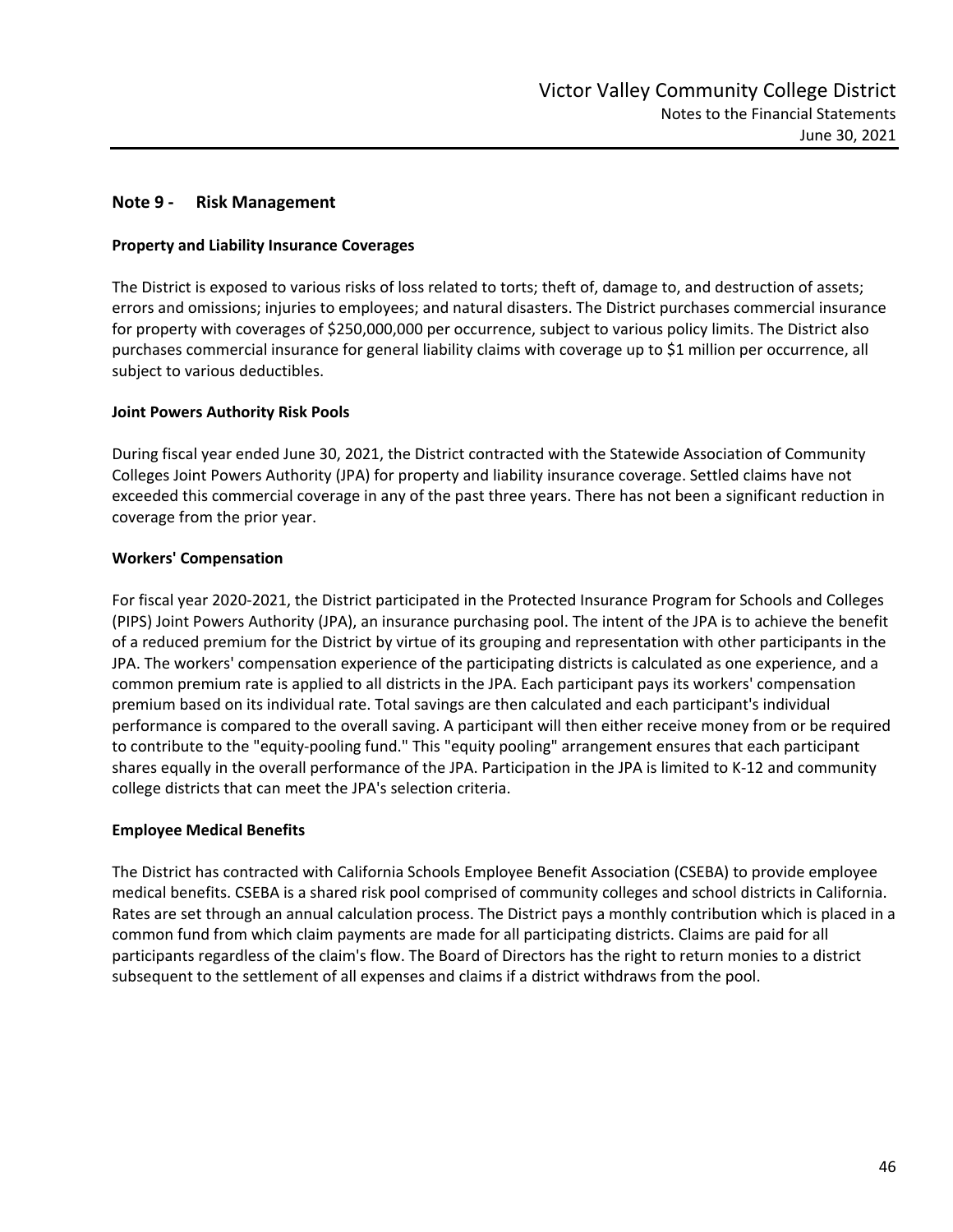## **Note 10 ‐ Employee Retirement Systems**

Qualified employees are covered under multiple‐employer defined benefit pension plans maintained by agencies of the State of California. Academic employees are members of the California State Teachers' Retirement System (CalSTRS) and classified employees are members of the California Public Employees' Retirement System (CalPERS).

For the fiscal year ended June 30, 2021, the District reported its proportionate share of net pension liabilities, deferred outflows of resources, deferred inflows of resources, and pension expense for each of the above plans as follows:

| Pension Plan                     | Aggregate Net<br>Pension Liability |  | Deferred Outflows<br>of Resources |  | Deferred Inflows<br>of Resources      |   | Pension Expense        |
|----------------------------------|------------------------------------|--|-----------------------------------|--|---------------------------------------|---|------------------------|
| <b>CalSTRS</b><br><b>CalPERS</b> | 45,574,993<br>34,162,594           |  | 13,869,313<br>7,459,137           |  | 3,019,674<br>$\overline{\phantom{0}}$ | S | 6,842,165<br>7,767,101 |
| Total                            | 79,737,587                         |  | 21,328,450                        |  | 3,019,674                             |   | 14,609,266             |

The details of each plan are as follows:

## **California State Teachers' Retirement System (CalSTRS)**

#### **Plan Description**

The District contributes to the State Teachers' Retirement Plan (STRP) administered by CalSTRS. STRP is a cost‐ sharing multiple‐employer public employee retirement system defined benefit pension plan. Benefit provisions are established by State statutes, as legislatively amended, within the State Teachers' Retirement Law.

A full description of the pension plan regarding benefit provisions, assumptions (for funding, but not accounting purposes), and membership information is listed in the June 30, 2019, annual actuarial valuation report, Defined Benefit Program Actuarial Valuation. This report and CalSTRS audited financial information are publicly available reports that can be found on the CalSTRS website under Publications at: http://www.calstrs.com/member‐publications.

## **Benefits Provided**

The STRP provides retirement, disability, and survivor benefits to beneficiaries. Benefits are based on members' final compensation, age, and years of service credit. Members hired on or before December 31, 2012, with five years of credited service are eligible for the normal retirement benefit at age 60. Members hired on or after January 1, 2013, with five years of credited service are eligible for the normal retirement benefit at age 62. The normal retirement benefit is equal to 2.0% of final compensation for each year of credited service.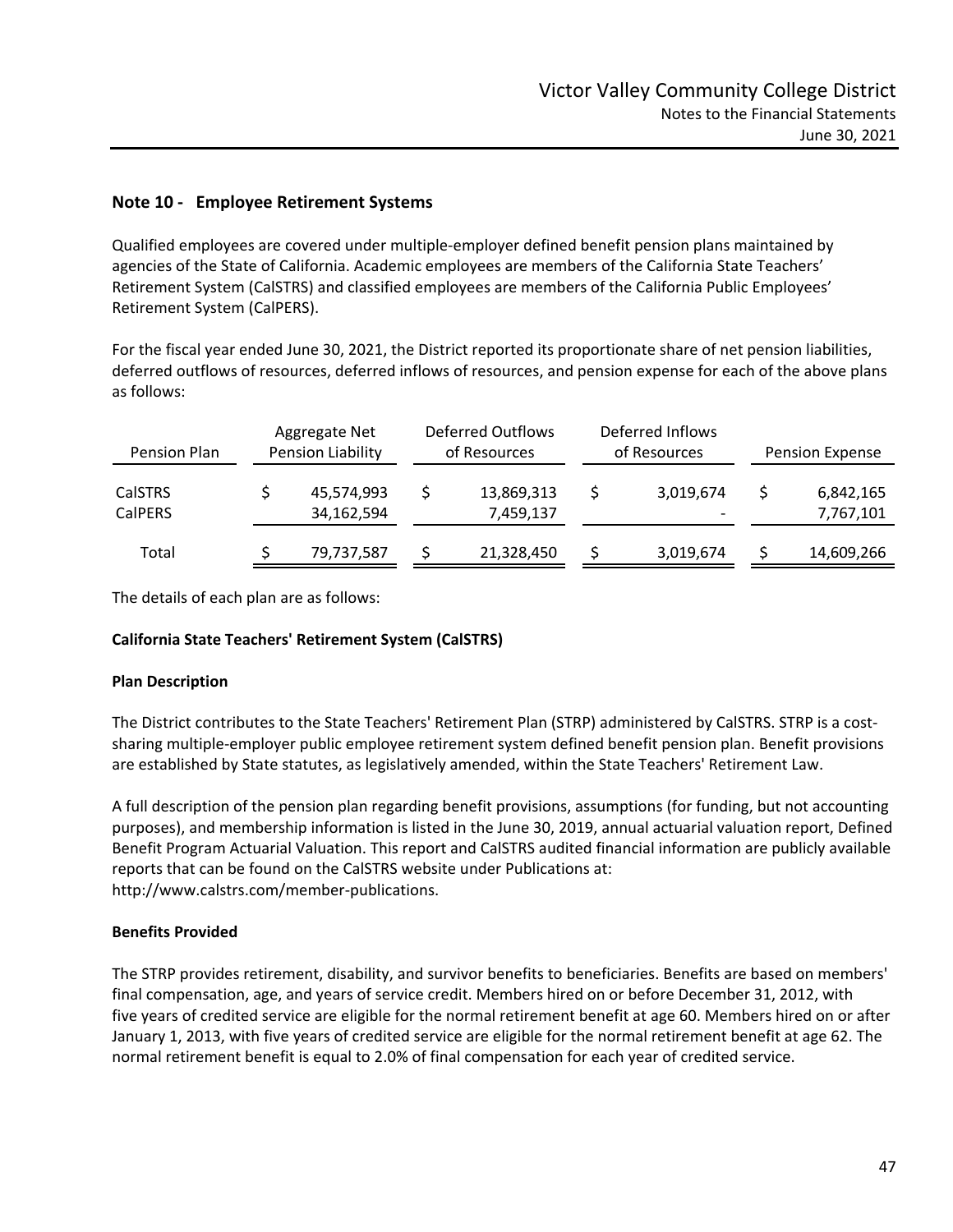The STRP is comprised of four programs: Defined Benefit Program, Defined Benefit Supplement Program, Cash Balance Benefit Program, and Replacement Benefits Program. The STRP holds assets for the exclusive purpose of providing benefits to members and beneficiaries of these programs. CalSTRS also uses plan assets to defray reasonable expenses of administering the STRP. Although CalSTRS is the administrator of the STRP, the State is the sponsor of the STRP and obligor of the trust. In addition, the State is both an employer and nonemployer contributing entity to the STRP.

The District contributes exclusively to the STRP Defined Benefit Program, thus disclosures are not included for the other plans.

The STRP Defined Benefit Program provisions and benefits in effect at June 30, 2021, are summarized as follows:

|                                                           | On or before       | On or after        |
|-----------------------------------------------------------|--------------------|--------------------|
| Hire date                                                 | December 31, 2012  | January 1, 2013    |
| Benefit formula                                           | 2% at 60           | 2% at 62           |
| Benefit vesting schedule                                  | 5 years of service | 5 years of service |
| Benefit payments                                          | Monthly for life   | Monthly for life   |
| Retirement age                                            | 60                 | 62                 |
| Monthly benefits as a percentage of eligible compensation | $2.0\% - 2.4\%$    | $2.0\% - 2.4\%$    |
| Required employee contribution rate                       | 10.25%             | 10.205%            |
| Required employer contribution rate                       | 16.15%             | 16.15%             |
| Required State contribution rate                          | 10.328%            | 10.328%            |

#### **Contributions**

Required member, District, and State of California contribution rates are set by the California Legislature and Governor and are detailed in Teachers' Retirement Law. The contribution rates are expressed as a level percentage of payroll using the entry age normal actuarial method. In accordance with California Assembly Bill 1469, employer contributions into CalSTRS will be increasing to a total of 19.1% of applicable member earnings phased over a seven‐year period. The contribution rates for each plan for the year ended June 30, 2021, are presented above, and the District's total contributions were \$4,352,802.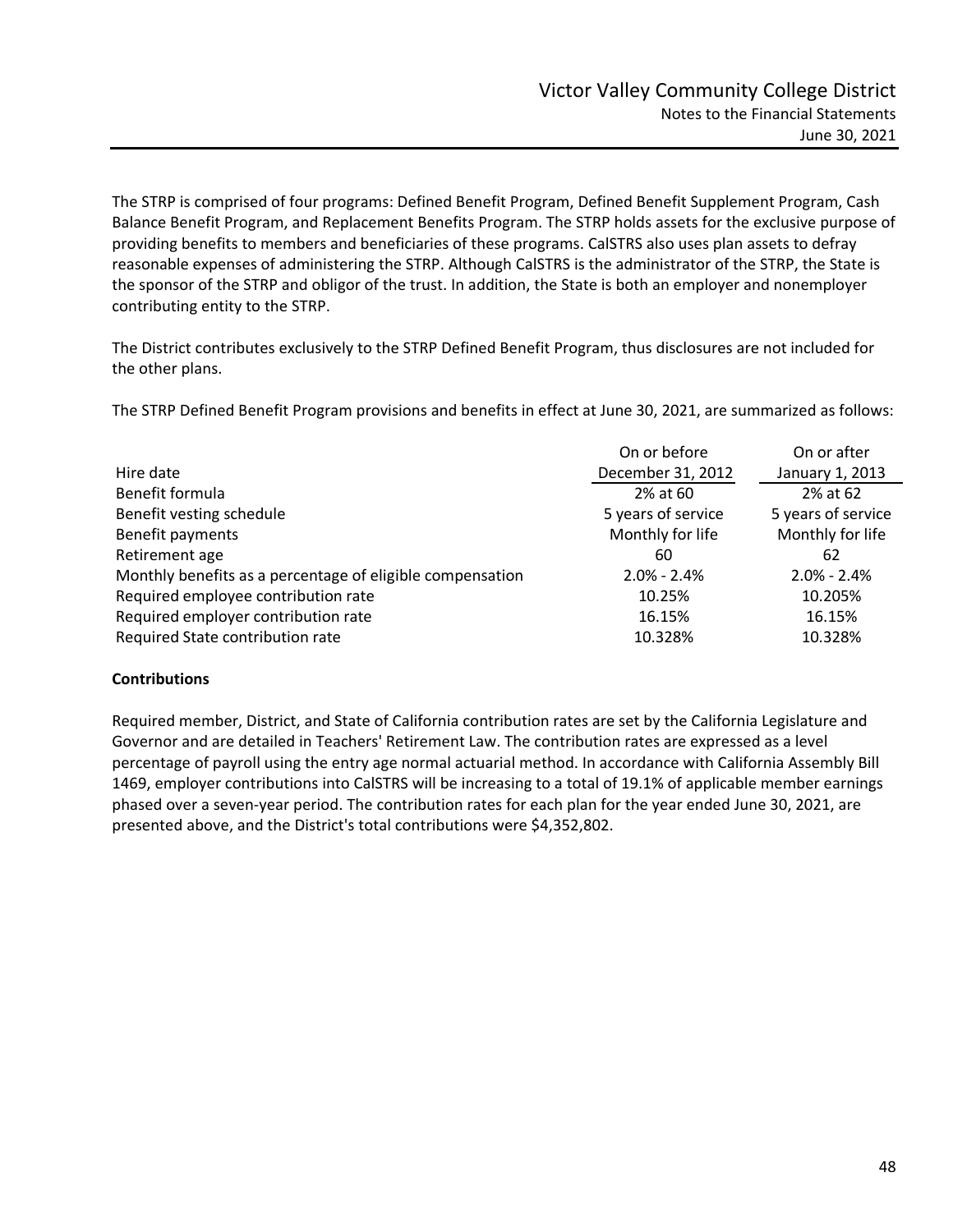## **Pension Liabilities, Pension Expense, Deferred Outflows of Resources, and Deferred Inflows of Resources Related to Pensions**

At June 30, 2021, the District reported a liability for its proportionate share of the net pension liability that reflected a reduction for State pension support provided to the District. The amount recognized by the District as its proportionate share of the net pension liability, the related State support, and the total portion of the net pension liability that was associated with the District were as follows:

Total net pension liability, including State share:

| District's proportionate share of net pension liability                           | \$45,574,993 |
|-----------------------------------------------------------------------------------|--------------|
| State's proportionate share of net pension liability associated with the District | 23,493,914   |
| Total                                                                             | 69,068,907   |

The net pension liability was measured as of June 30, 2020. The District's proportion of the net pension liability was based on a projection of the District's long-term share of contributions to the pension plan relative to the projected contributions of all participating college districts and the State, actuarially determined. The District's proportionate share for the measurement periods of June 30, 2020 and June 30, 2019, was 0.0470% and 0.0457%, respectively, resulting in a net increase in the proportionate share of 0.0013%.

For the year ended June 30, 2021, the District recognized pension expense of \$6,842,165. In addition, the District recognized pension expense and revenue of \$3,291,267 for support provided by the State. At June 30, 2021, the District reported deferred outflows of resources and deferred inflows of resources related to pensions from the following sources:

|                                                                                                                  |   | Deferred Outflows<br>of Resources |   | Deferred Inflows<br>of Resources |
|------------------------------------------------------------------------------------------------------------------|---|-----------------------------------|---|----------------------------------|
| Pension contributions subsequent to measurement date                                                             | S | 4,352,802                         | S |                                  |
| Change in proportion and differences between contributions                                                       |   |                                   |   |                                  |
| made and District's proportionate share of contributions<br>Differences between projected and actual earnings on |   | 3,909,284                         |   | 1,734,381                        |
| pension plan investments<br>Differences between expected and actual experience in                                |   | 1,082,600                         |   |                                  |
| the measurement of the total pension liability                                                                   |   | 80,419                            |   | 1,285,293                        |
| Changes of assumptions                                                                                           |   | 4,444,208                         |   |                                  |
| Total                                                                                                            |   | 13,869,313                        |   | 3,019,674                        |

The deferred outflows of resources related to pensions resulting from District contributions subsequent to the measurement date will be recognized as a reduction of the net pension liability in the subsequent fiscal year.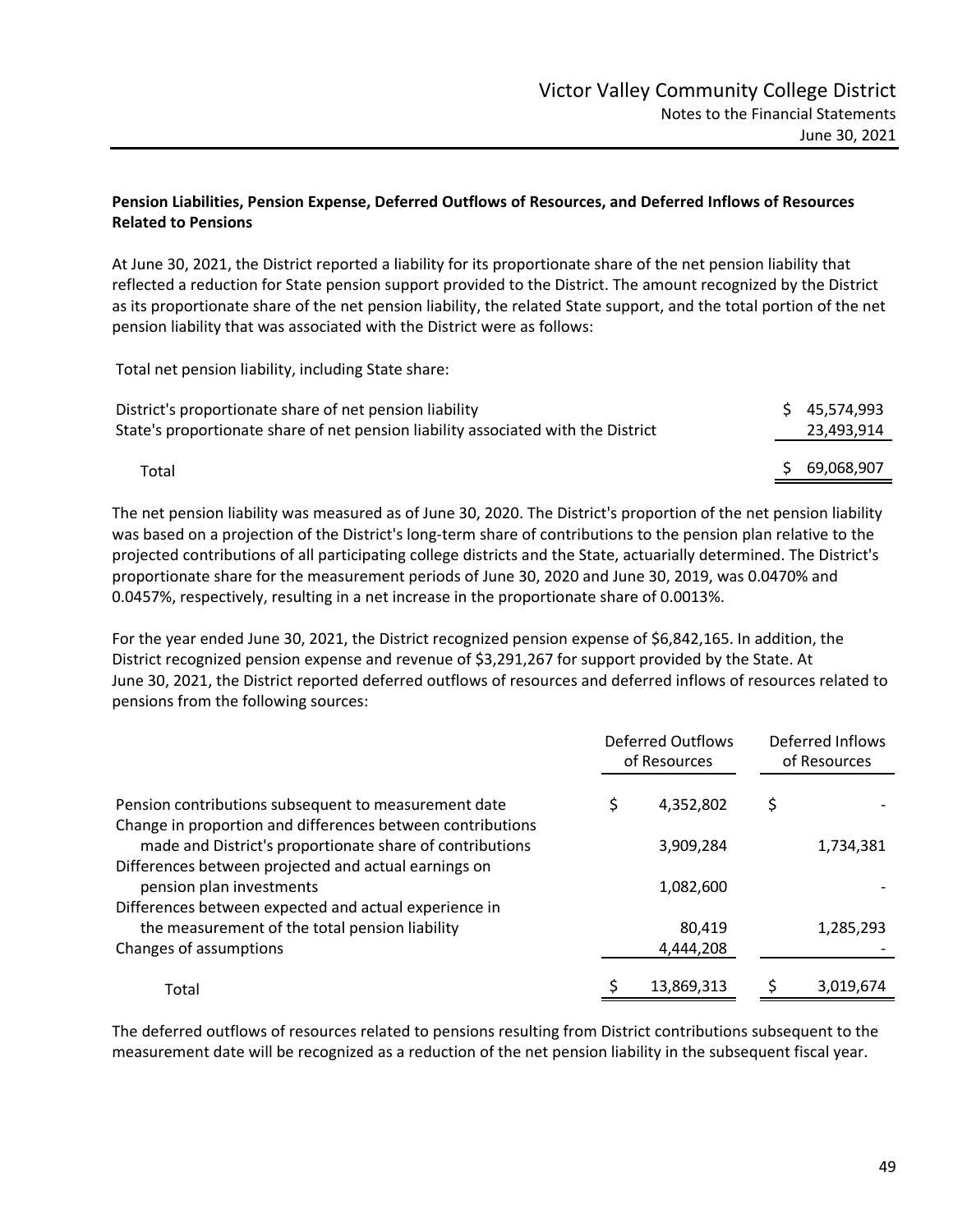The deferred outflows/(inflows) of resources related to the difference between projected and actual earnings on pension plan investments will be amortized over a closed five‐year period and will be recognized in pension expense as follows:

| Year Ended<br>June 30, |    | Deferred<br>Outflows/(Inflows)<br>of Resources |  |
|------------------------|----|------------------------------------------------|--|
| 2022                   | \$ | (660, 596)                                     |  |
| 2023                   |    | 368,862                                        |  |
| 2024                   |    | 735,920                                        |  |
| 2025                   |    | 638,414                                        |  |
| Total                  | Ś  | 1,082,600                                      |  |

The deferred outflows/(inflows) of resources related to the change in proportion and differences between contributions made and District's proportionate share of contributions, differences between expected and actual experience in the measurement of the total pension liability, and changes of assumptions will be amortized over the Expected Average Remaining Service Life (EARSL) of all members that are provided benefits (active, inactive, and retirees) as of the beginning of the measurement period. The EARSL for the measurement period is seven years and will be recognized in pension expense as follows:

| Year Ended<br>June 30,               | Deferred<br>Outflows/(Inflows)<br>of Resources                |
|--------------------------------------|---------------------------------------------------------------|
| 2022<br>2023<br>2024<br>2025<br>2026 | \$<br>1,887,079<br>856,656<br>1,804,737<br>372,737<br>272,505 |
| Thereafter<br>Total                  | 220,523<br>c<br>5,414,237                                     |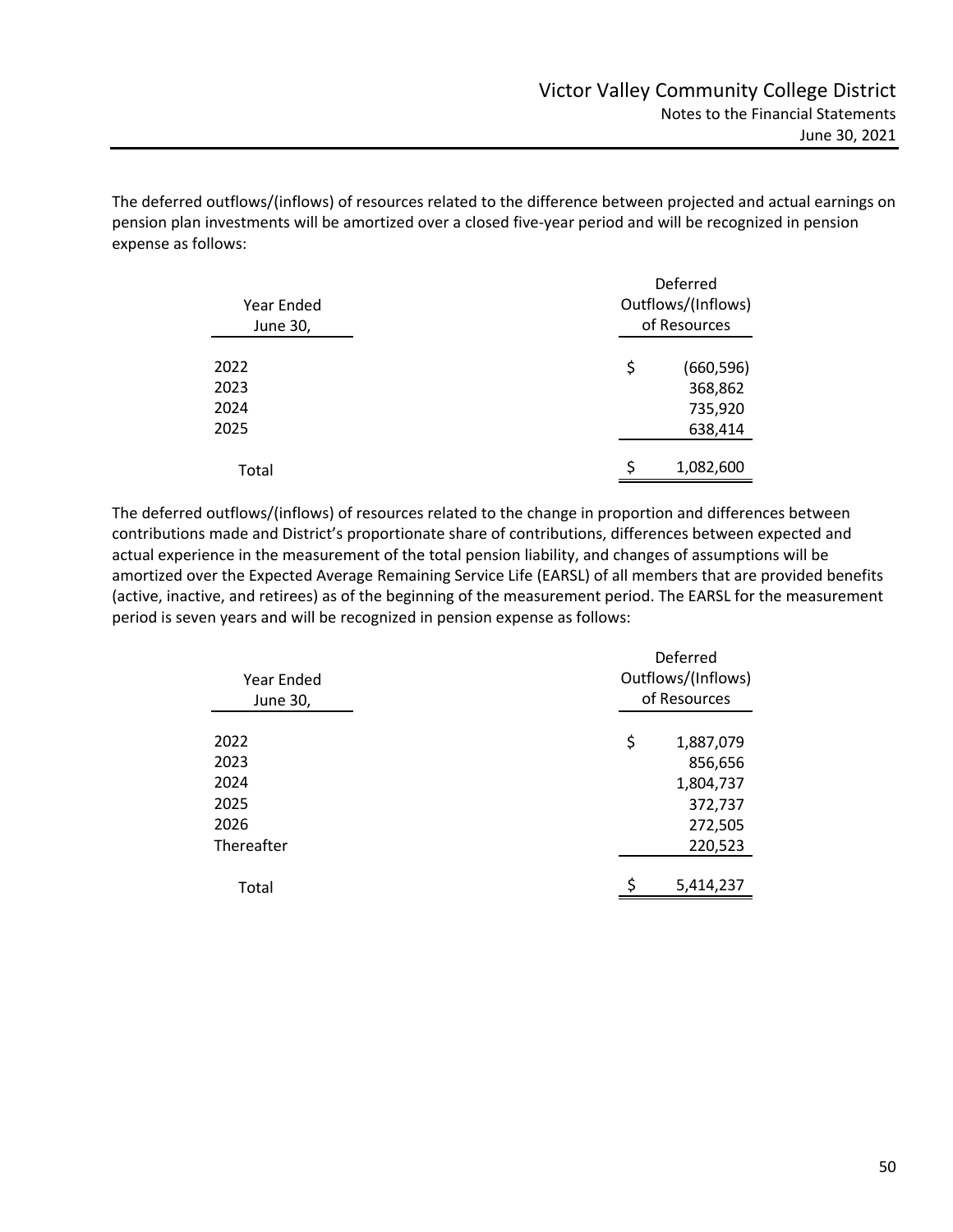#### **Actuarial Methods and Assumptions**

Total pension liability for STRP was determined by applying updated procedures to the financial reporting actuarial valuation as of June 30, 2019, and rolling forward the total pension liability to June 30, 2020. The financial reporting actuarial valuation as of June 30, 2019, used the following methods and assumptions, applied to all prior periods included in the measurement:

| Valuation date            | June 30, 2019                      |  |
|---------------------------|------------------------------------|--|
| Measurement date          | June 30, 2020                      |  |
| Experience study          | July 1, 2015 through June 30, 2018 |  |
| Actuarial cost method     | Entry age normal                   |  |
| Discount rate             | 7.10%                              |  |
| Investment rate of return | 7.10%                              |  |
| Consumer price inflation  | 2.75%                              |  |
| Wage growth               | 3.50%                              |  |

CalSTRS uses a generational mortality assumption, which involves the use of a base mortality table and projection scales to reflect expected annual reductions in mortality rates at each age, resulting in increases in life expectancies each year into the future. The base mortality tables are CalSTRS custom tables derived to best fit the patterns of mortality among its members. The projection scale was set equal to 110% of the ultimate improvement factor from the Mortality Improvement Scale (MP‐2019) table, issued by the Society of Actuaries.

The long‐term expected rate of return on pension plan investments was determined using a building‐block method in which best estimate ranges of expected future real rates of return (expected returns, net of pension plan investment expense and inflation) are developed for each major asset class. The best estimate ranges were developed using capital market assumptions from CalSTRS general investment consultant (Pension Consulting Alliance‐PCA) as an input to the process. The actuarial investment rate of return assumption was adopted by the board in January 2020 in conjunction with the most recent experience study. For each future valuation, CalSTRS consulting actuary (Milliman) reviews the return assumption for reasonableness based on the most current capital market assumptions. Best estimates of 20‐year geometrically‐linked real rates of return and the assumed asset allocation for each major asset class for the year ended June 30, 2020, are summarized in the following table:

|                            |                      | Long-Term            |
|----------------------------|----------------------|----------------------|
|                            | <b>Assumed Asset</b> | <b>Expected Real</b> |
| <b>Asset Class</b>         | Allocation           | Rate of Return       |
|                            |                      |                      |
| Public equity              | 42.0%                | 4.8%                 |
| Private equity             | 13.0%                | 6.3%                 |
| Real estate                | 15.0%                | 3.6%                 |
| Inflation sensitive        | $6.0\%$              | 3.3%                 |
| Fixed income               | 12.0%                | 1.3%                 |
| Risk mitigating strategies | 10.0%                | 1.8%                 |
| Cash/liquidity             | 2.0%                 | $-0.4%$              |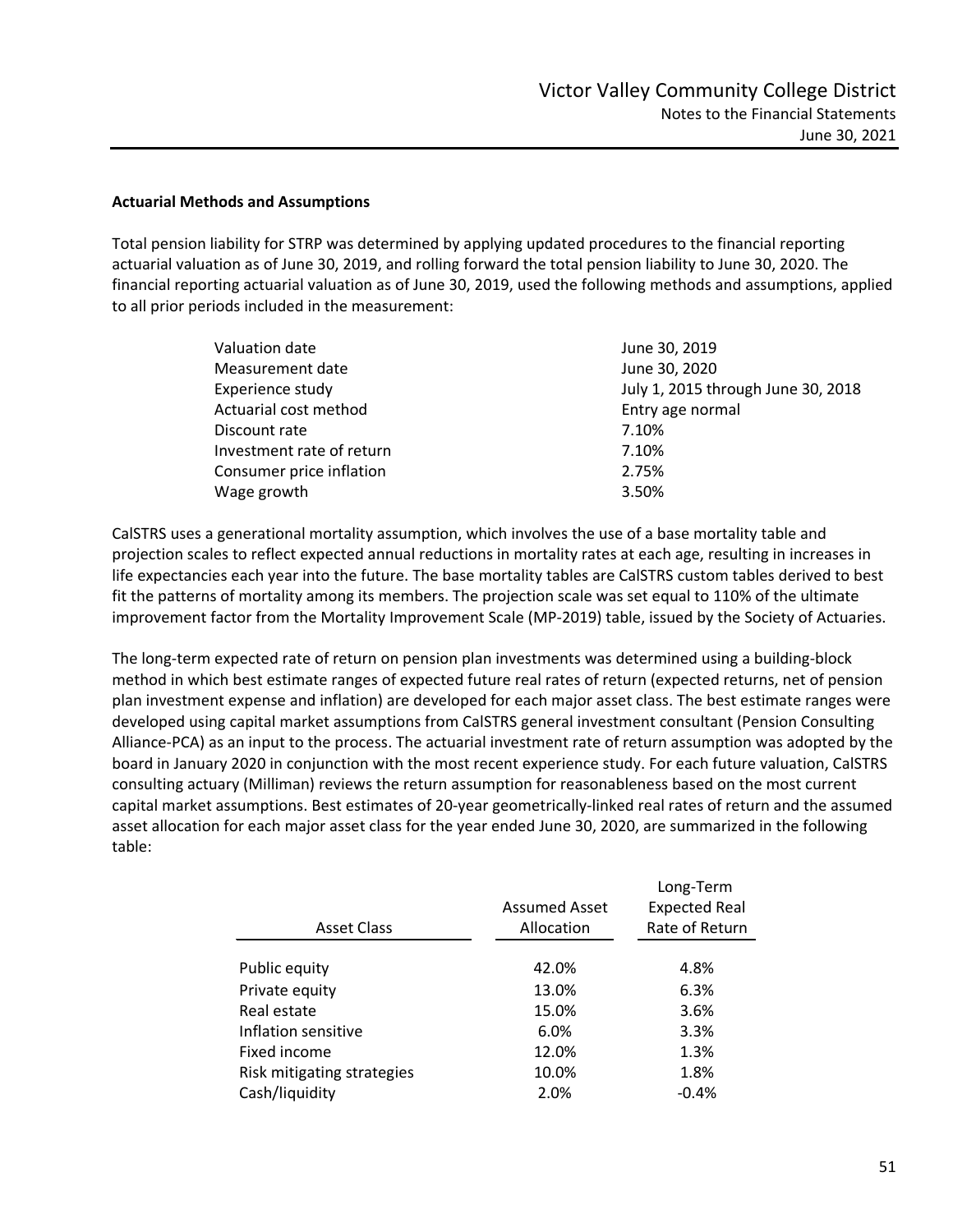## **Discount Rate**

The discount rate used to measure the total pension liability was 7.10%. The projection of cash flows used to determine the discount rate assumed the contributions from plan members and employers will be made at statutory contribution rates. Projected inflows from investment earnings were calculated using the long‐term assumed investment rate of return (7.10%) and assuming that contributions, benefit payments, and administrative expense occurred midyear. Based on these assumptions, the STRP's fiduciary net position was projected to be available to make all projected future benefit payments to current plan members. Therefore, the long‐term assumed investment rate of return was applied to all periods of projected benefit payments to determine total pension liability.

The following presents the District's proportionate share of the net pension liability calculated using the current discount rate, as well as what the net pension liability would be if it were calculated using a discount rate that is one percent lower or higher than the current rate:

| Discount Rate                 |    | <b>Net Pension</b><br>Liability |  |
|-------------------------------|----|---------------------------------|--|
| 1% decrease (6.10%)           | S. | 68,857,466                      |  |
| Current discount rate (7.10%) |    | 45.574.993                      |  |
| 1% increase (8.10%)           |    | 26,352,033                      |  |

## **California Public Employees' Retirement System (CalPERS)**

#### **Plan Description**

Qualified employees are eligible to participate in the School Employer Pool (SEP) under CalPERS, a cost‐sharing multiple‐employer public employee retirement system defined benefit pension plan administered by CalPERS. Benefit provisions are established by State statutes, as legislatively amended, within the Public Employees' Retirement Law.

A full description of the pension plan regarding benefit provisions, assumptions (for funding, but not accounting purposes), and membership information is listed in the June 30, 2019, annual actuarial valuation report, Schools Pool Actuarial Valuation. This report and CalPERS audited financial information are publicly available reports that can be found on the CalPERS website under Forms and Publications at: https://www.calpers.ca.gov/page/forms‐publications.

#### **Benefits Provided**

CalPERS provides service retirement and disability benefits, annual cost of living adjustments, and death benefits to plan members who must be public employees and beneficiaries. Benefits are based on years of service credit, a benefit factor, and the member's final compensation. Members hired on or before December 31, 2012, with five years of total service are eligible to retire at age 50 with statutorily reduced benefits. Members hired on or after January 1, 2013, with five years of total service are eligible to retire at age 52 with statutorily reduced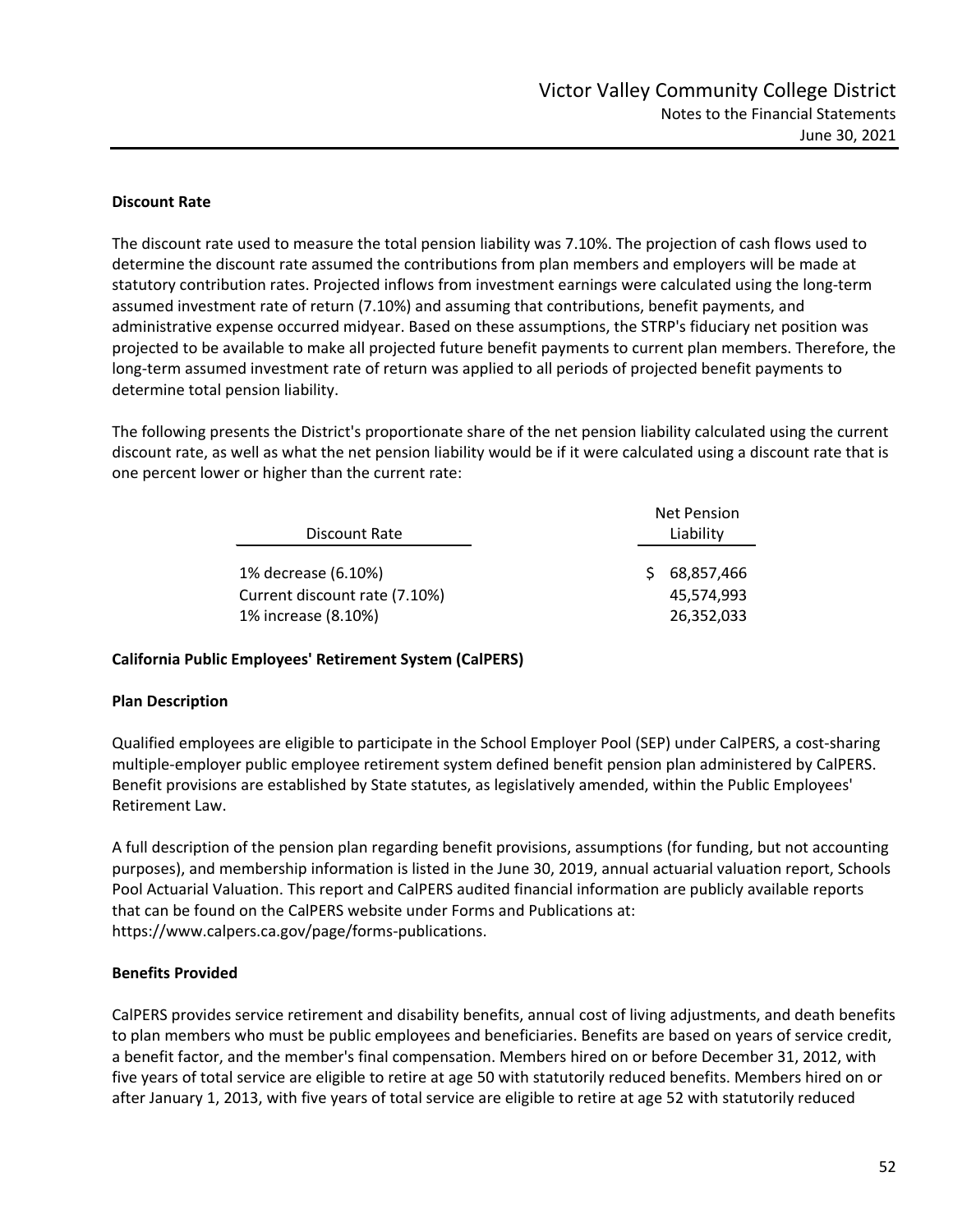benefits. All members are eligible for non‐duty disability benefits after five years of service. The Basic Death Benefit is paid to any member's beneficiary if the member dies while actively employed. An employee's eligible survivor may receive the 1957 Survivor Benefit if the member dies while actively employed, is at least age 50 (or age 52 for members hired on or after January 1, 2013), and has at least five years of credited service. The cost of living adjustments for each plan are applied as specified by the Public Employees' Retirement Law.

The CalPERS School Employer Pool provisions and benefits in effect at June 30, 2021, are summarized as follows:

| Hire date                                                 | On or before<br>December 31, 2012 | On or after<br>January 1, 2013 |
|-----------------------------------------------------------|-----------------------------------|--------------------------------|
| Benefit formula                                           | 2% at 55                          | 2% at 62                       |
| Benefit vesting schedule                                  | 5 years of service                | 5 years of service             |
| Benefit payments                                          | Monthly for life                  | Monthly for life               |
| Retirement age                                            | 55                                | 62                             |
| Monthly benefits as a percentage of eligible compensation | $1.1\% - 2.5\%$                   | $1.0\% - 2.5\%$                |
| Required employee contribution rate                       | 7.00%                             | 7.00%                          |
| Required employer contribution rate                       | 20.70%                            | 20.70%                         |

## **Contributions**

Section 20814(c) of the California Public Employees' Retirement Law requires that the employer contribution rates for all public employers be determined on an annual basis by the actuary and shall be effective on July 1 following notice of a change in the rate. Total plan contributions are calculated through the CalPERS annual actuarial valuation process. The actuarially determined rate is the estimated amount necessary to finance the costs of benefits earned by employees during the year, with an additional amount to finance any unfunded accrued liability. The District is required to contribute the difference between the actuarially determined rate and the contribution rate of employees. The contribution rates are expressed as a percentage of annual payroll. The contribution rates for each plan for the year ended June 30, 2021, are presented above, and the total District contributions were \$3,065,683.

## **Pension Liabilities, Pension Expense, Deferred Outflows of Resources, and Deferred Inflows of Resources Related to Pensions**

As of June 30, 2021, the District reported net pension liabilities for its proportionate share of the CalPERS net pension liability totaling \$34,162,594. The net pension liability was measured as of June 30, 2020. The District's proportion of the net pension liability was based on a projection of the District's long‐term share of contributions to the pension plan relative to the projected contributions of all participating college districts, actuarially determined. The District's proportionate share for the measurement periods of June 30, 2020 and June 30, 2019, was 0.1113% and 0.1060%, respectively, resulting in a net increase in the proportionate share of 0.0053%.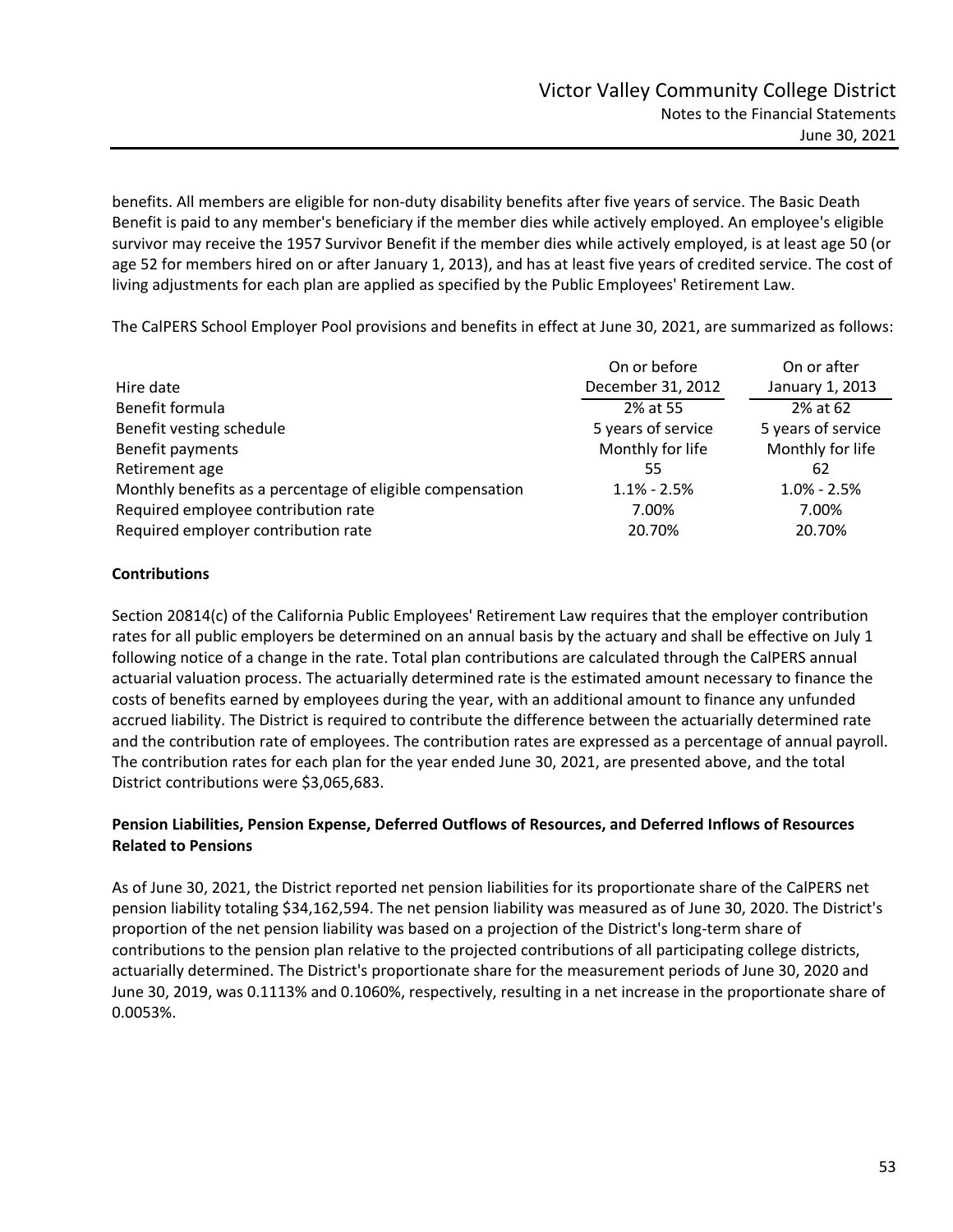For the year ended June 30, 2021, the District recognized pension expense of \$7,767,101. At June 30, 2021, the District reported deferred outflows of resources related to pensions from the following sources:

|                                                            | Deferred Outflows<br>of Resources |           |
|------------------------------------------------------------|-----------------------------------|-----------|
| Pension contributions subsequent to measurement date       | Ś                                 | 3,065,683 |
| Change in proportion and differences between contributions |                                   |           |
| made and District's proportionate share of contributions   |                                   | 1,862,662 |
| Differences between projected and actual earnings on       |                                   |           |
| pension plan investments                                   |                                   | 711.156   |
| Differences between expected and actual experience in      |                                   |           |
| the measurement of the total pension liability             |                                   | 1,694,360 |
| Changes of assumptions                                     |                                   | 125,276   |
|                                                            |                                   |           |
| Total                                                      |                                   | 7,459,137 |

The deferred outflows of resources related to pensions resulting from District contributions subsequent to the measurement date will be recognized as a reduction of the net pension liability in the subsequent fiscal year.

The deferred outflows/(inflows) of resources related to the difference between projected and actual earnings on pension plan investments will be amortized over a closed five‐year period and will be recognized in pension expense as follows:

| Year Ended<br>June 30,       | Deferred<br>Outflows/(Inflows)<br>of Resources    |  |
|------------------------------|---------------------------------------------------|--|
| 2022<br>2023<br>2024<br>2025 | \$<br>(266, 130)<br>237,378<br>412,603<br>327,305 |  |
| Total                        | 711,156                                           |  |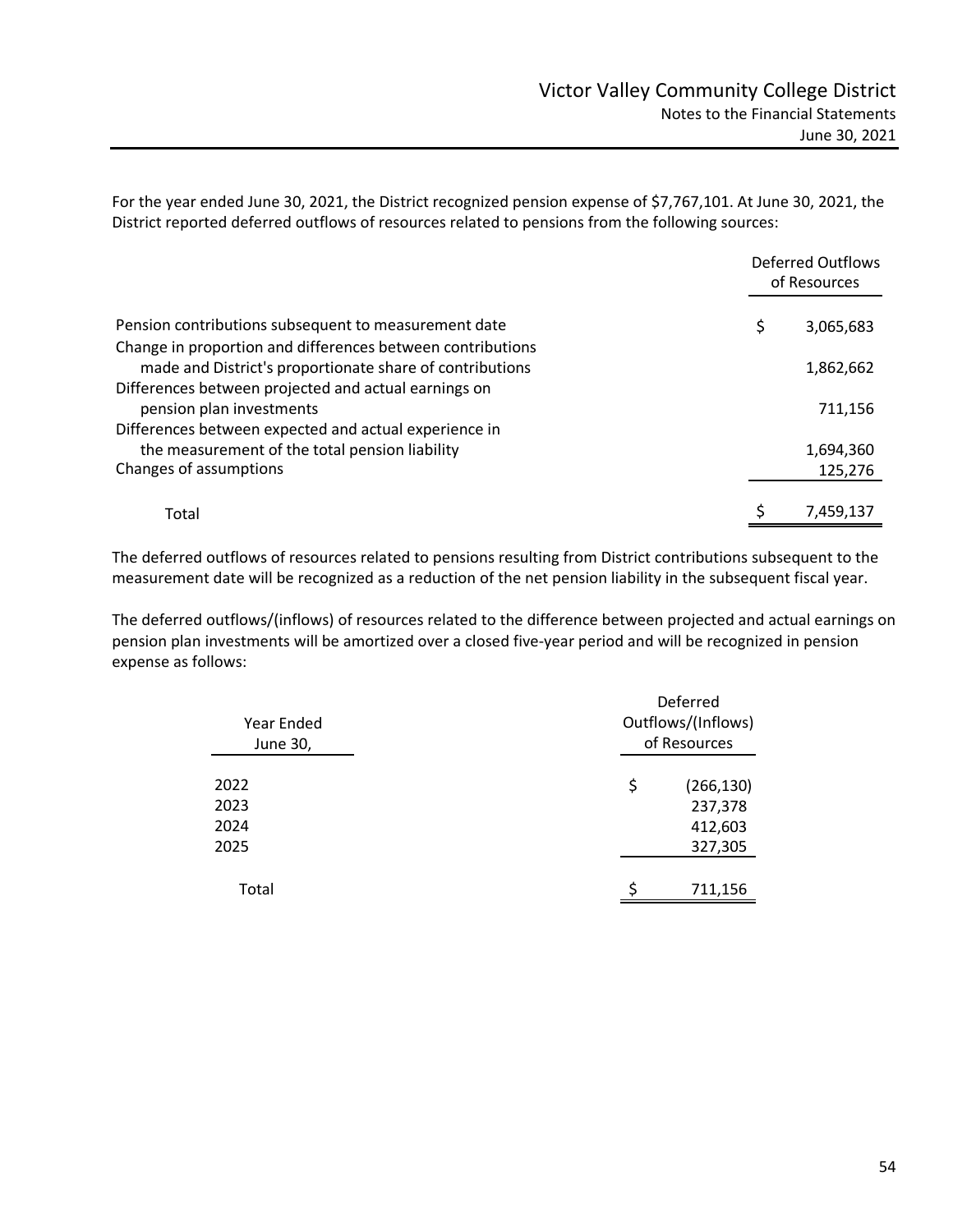The deferred outflows/(inflows) of resources related to the change in proportion and differences between contributions made and District's proportionate share of contributions, differences between expected and actual experience in the measurement of the total pension liability, and changes of assumptions will be amortized over the Expected Average Remaining Service Life (EARSL) of all members that are provided benefits (active, inactive, and retirees) as of the beginning of the measurement period. The EARSL for the measurement period is 4.1 years and will be recognized in pension expense as follows:

| Year Ended<br>June 30,       | Deferred<br>Outflows/(Inflows)<br>of Resources    |  |
|------------------------------|---------------------------------------------------|--|
| 2022<br>2023<br>2024<br>2025 | \$<br>2,039,616<br>1,297,036<br>324,052<br>21,594 |  |
| Total                        | 3,682,298                                         |  |

#### **Actuarial Methods and Assumptions**

Total pension liability for the SEP was determined by applying updated procedures to the financial reporting actuarial valuation as of June 30, 2019, and rolling forward the total pension liability to June 30, 2020. The financial reporting actuarial valuation as of June 30, 2019, used the following methods and assumptions, applied to all prior periods included in the measurement:

| June 30, 2019                      |  |
|------------------------------------|--|
| June 30, 2020                      |  |
| July 1, 1997 through June 30, 2015 |  |
| Entry age normal                   |  |
| 7.15%                              |  |
| 7.15%                              |  |
| 2.50%                              |  |
| Varies by entry age and service    |  |
|                                    |  |

The mortality table used was developed based on CalPERS‐specific data. The table includes 15 years of mortality improvements using Society of Actuaries 90% of Scale MP‐2016.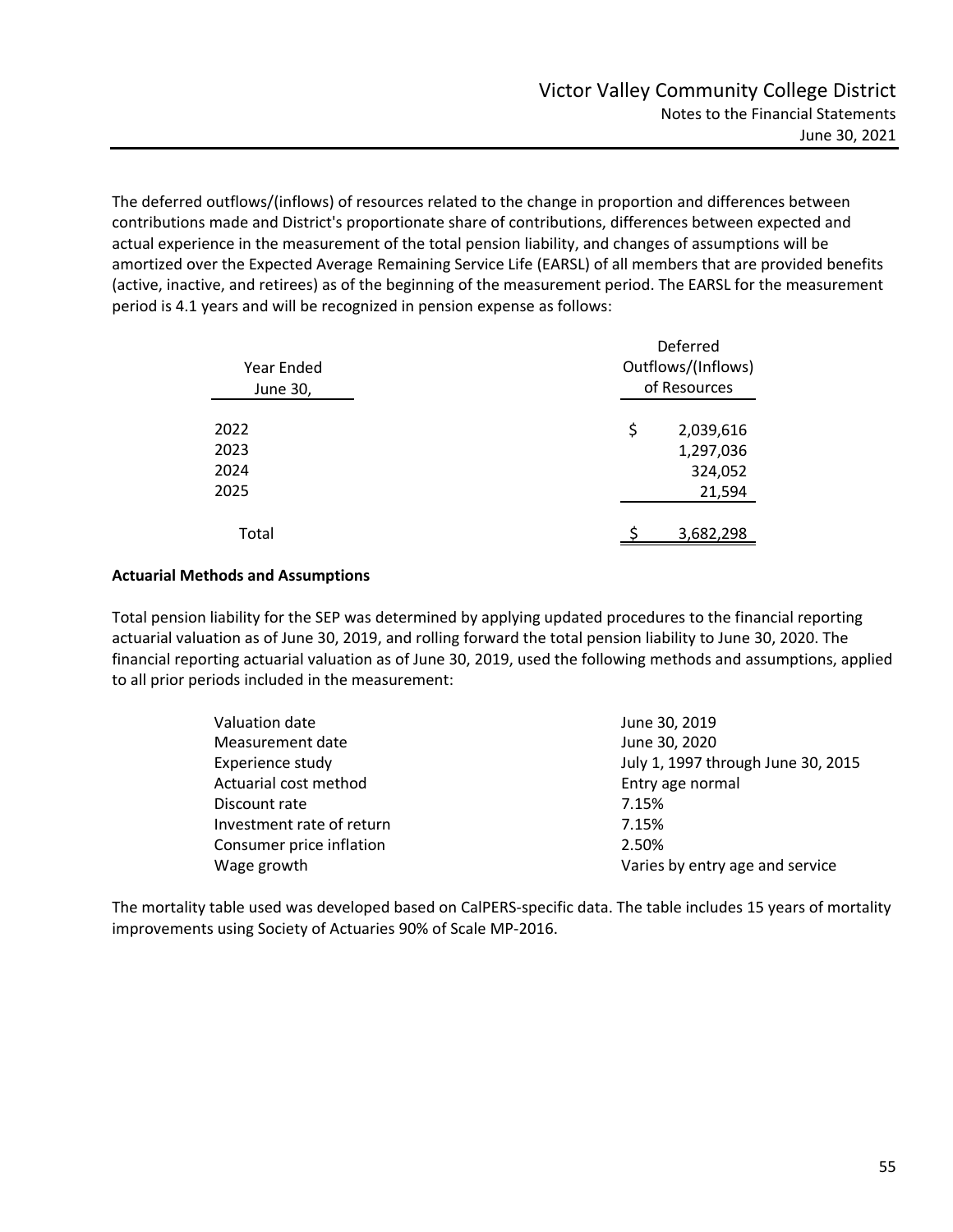In determining the long‐term expected rate of return, CalPERS took into account both short‐term and long‐term market return expectations, as well as the expected pension fund cash flows. Using historical returns of all the funds' asset classes, expected compound returns were calculated over the short-term (first ten years) and the long-term (11+ years) using a building-block approach. Using the expected nominal returns for both short-term and long‐term, the present value of benefits was calculated for each fund. The expected rate of return was set by calculating the rounded single equivalent expected return that arrived at the same present value of benefits for cash flows as the one calculated using both short-term and long-term returns. The expected rate of return was then set equal to the single equivalent rate calculated above and adjusted to account for assumed administrative expenses. The target asset allocation and best estimates of arithmetic real rates of return for each major asset class are summarized in the following table:

| <b>Asset Class</b> | <b>Assumed Asset</b><br>Allocation | Long-Term<br><b>Expected Real</b><br>Rate of Return |
|--------------------|------------------------------------|-----------------------------------------------------|
|                    |                                    |                                                     |
| Global equity      | 50%                                | 5.98%                                               |
| Fixed income       | 28%                                | 2.62%                                               |
| Inflation assets   | 0%                                 | 1.81%                                               |
| Private equity     | 8%                                 | 7.23%                                               |
| Real assets        | 13%                                | 4.93%                                               |
| Liquidity          | 1%                                 | $-0.92%$                                            |

#### **Discount Rate**

The discount rate used to measure the total pension liability was 7.15%. The projection of cash flows used to determine the discount rate assumed the contributions from plan members and employers will be made at statutory contribution rates. Based on these assumptions, the School Employer Pool fiduciary net position was projected to be available to make all projected future benefit payments to current plan members. Therefore, the long‐term assumed investment rate of return was applied to all periods of projected benefit payments to determine total pension liability.

The following presents the District's proportionate share of the net pension liability calculated using the current discount rate, as well as what the net pension liability would be if it were calculated using a discount rate that is one percent lower or higher than the current rate:

| Discount Rate                                        | <b>Net Pension</b><br>Liability |
|------------------------------------------------------|---------------------------------|
| 1% decrease (6.15%)                                  | 49,114,959                      |
| Current discount rate (7.15%)<br>1% increase (8.15%) | 34,162,594<br>21,752,882        |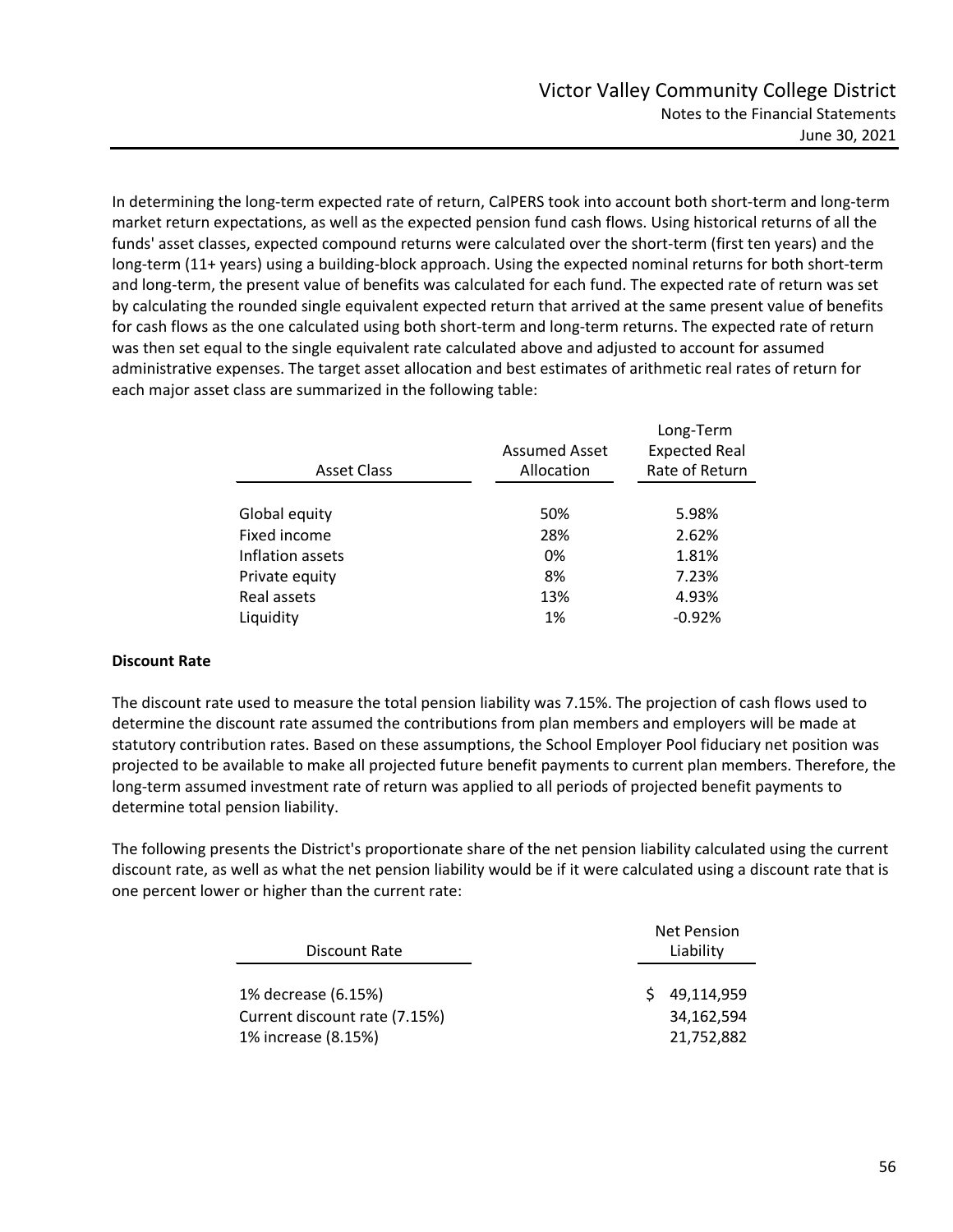## **STRS/PERS Irrevocable Trust**

During the 2015‐2016 fiscal year, the District established an irrevocable trust with Public Agency Retirement Services (PARS), for the purpose of funding future employer contributions associated with the CalSTRS and CalPERS pension plans. District contribution rates for these plans are expected to rise significantly in the coming years. Funds deposited into this trust are not considered "plan assets" for GASB 68 reporting, and therefore are not netted against the net pension liability shown on the Statement of Net Position. The balance and activity of the trust is recorded in the Statement of Net Position of the District. As of June 30, 2021, the balance of the trust was \$6,518,547.

#### **PARS‐ARS (Public Agency Retirement System Alternate Retirement System)**

The District contributes to the Public Agency Retirement System Alternate Retirement System (PARS‐ARS), a defined contribution retirement plan administered by the District. PARS‐ARS employs a corporate Trustee and Trust Administrator who receives and invests contributions to the Plan and manages the assets of the Trust.

Active plan members contribute 3.75% of their salary and the District contributes the equivalent 3.75%. Interest earnings on the plan investments minus administrative costs are credited to the members accounts monthly and accumulate tax‐free until withdrawal.

#### **Tax Deferred Annuity**

The District provides a Tax Shelter Annuity Plan for all eligible employees, as defined in the Plan documents. Participants may contribute a portion of their earnings under a 403(b) plan, which has a maximum deferral limit of \$18,000 if under age 50, and \$20,000 if over age 50. The District will not make matching contributions to the Plan on behalf of participants. However, the District absorbs some costs associated with the administration of the Plan.

#### **On Behalf Payments**

The State of California makes contributions to CalSTRS on behalf of the District. These payments consist of State General Fund contributions to CalSTRS for the fiscal year ended June 30, 2021, which amounted to \$2,658,814 (10.328%) of salaries subject to CalSTRS. Contributions are no longer appropriated in the annual *Budget Act* for the legislatively mandated benefits to CalPERS. Therefore, there is no on behalf contribution rate for CalPERS. No contributions were made for CalPERS for the year ended June 30, 2021. Under accounting principles generally accepted in the United States of America, these amounts are to be reported as revenues and expenditures. Accordingly, these amounts have been recorded in these financial statements.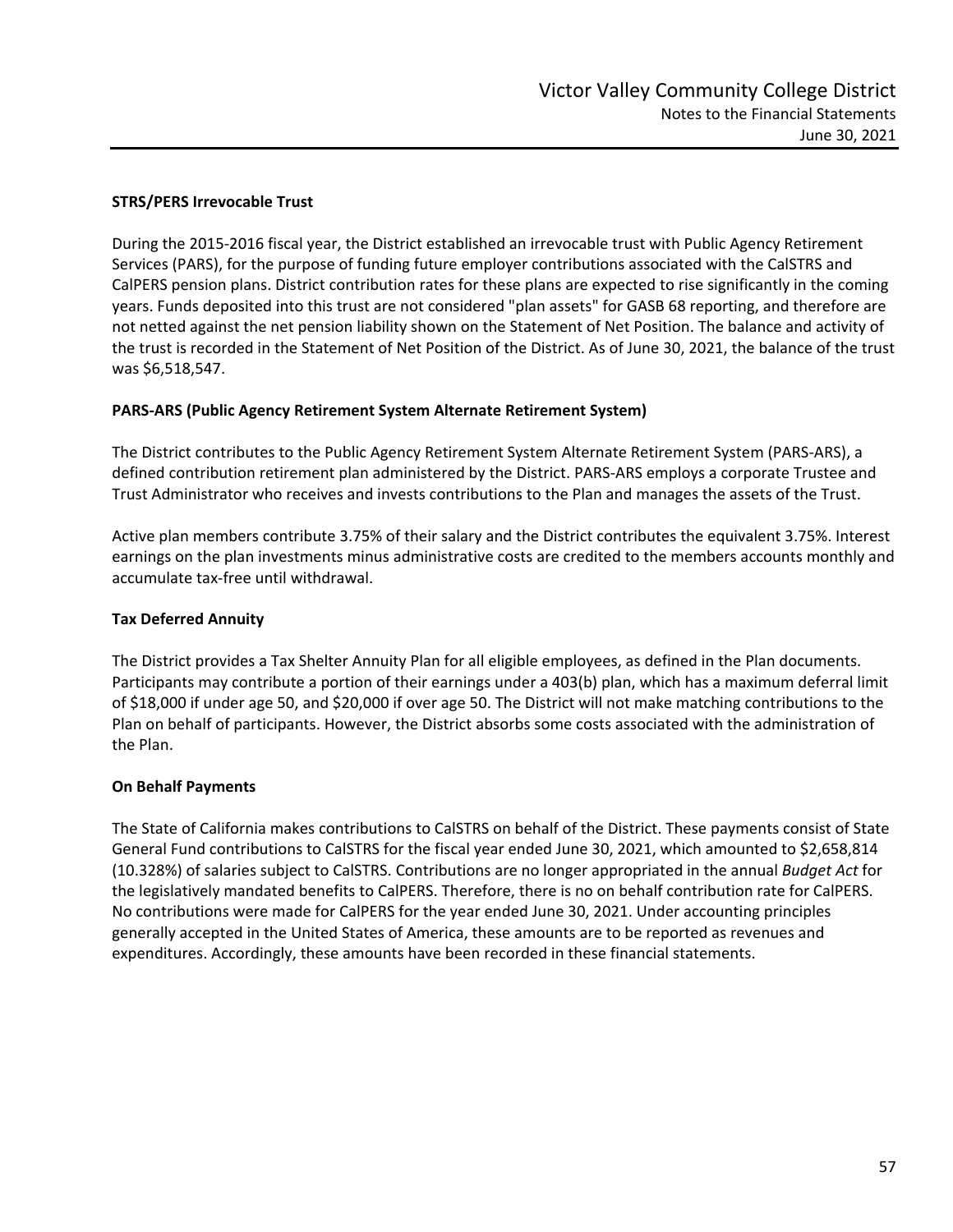## **Note 11 ‐ Participation in Public Entity Risk Pools and Joint Powers Authorities**

The District is a member of the Statewide Association of Community Colleges and California Schools Employee Benefit Association (CSEBA) Joint Powers Authority JPAs. The District pays annual premiums for its property liability, excess liability, and health coverage. The relationship between the District and the JPAs is such that it is not a component unit of the District for financial reporting purposes.

The District participated in the Protected Insurance Program for Schools and Colleges (PIPS) Joint Powers Authority (JPA), an insurance purchasing pool. The District pays annual premiums for its workers' compensation coverage based on its individual rate. The relationship between the District and the JPA is such that it is not a component unit of the District for financial reporting purposes.

The JPAs have budgeting and financial reporting requirements independent of member units and their financial statements are not presented in these financial statements; however, transactions between the JPAs and the District are included in these statements. Audited financial statements are available from the respective entities.

The District's share of year‐end assets, liabilities, or fund equity has not been calculated.

## **Note 12 ‐ Commitments and Contingencies**

#### **Grants**

The District receives financial assistance from Federal and State agencies in the form of grants. The disbursement of funds received under these programs generally requires compliance with terms and conditions specified in the grant agreements and is subject to audit by the grantor agencies. Any disallowed claims resulting from such audits could become a liability of the District. However, in the opinion of management, any such disallowed claims will not have a material adverse effect on the overall financial position of the District at June 30, 2021.

#### **Litigation**

The District is involved in various litigation arising from the normal course of business. In the opinion of management and legal counsel, the disposition of all litigation pending is not expected to have a material adverse effect on the overall financial position of the District at June 30, 2021.

#### **Construction Commitments**

As of June 30, 2021, the District had committed under various capital expenditure purchase agreements for various projects totaling approximately \$5.5 million to be funded through a combination of general obligation bonds and capital project apportionments from the California State Chancellor's Office.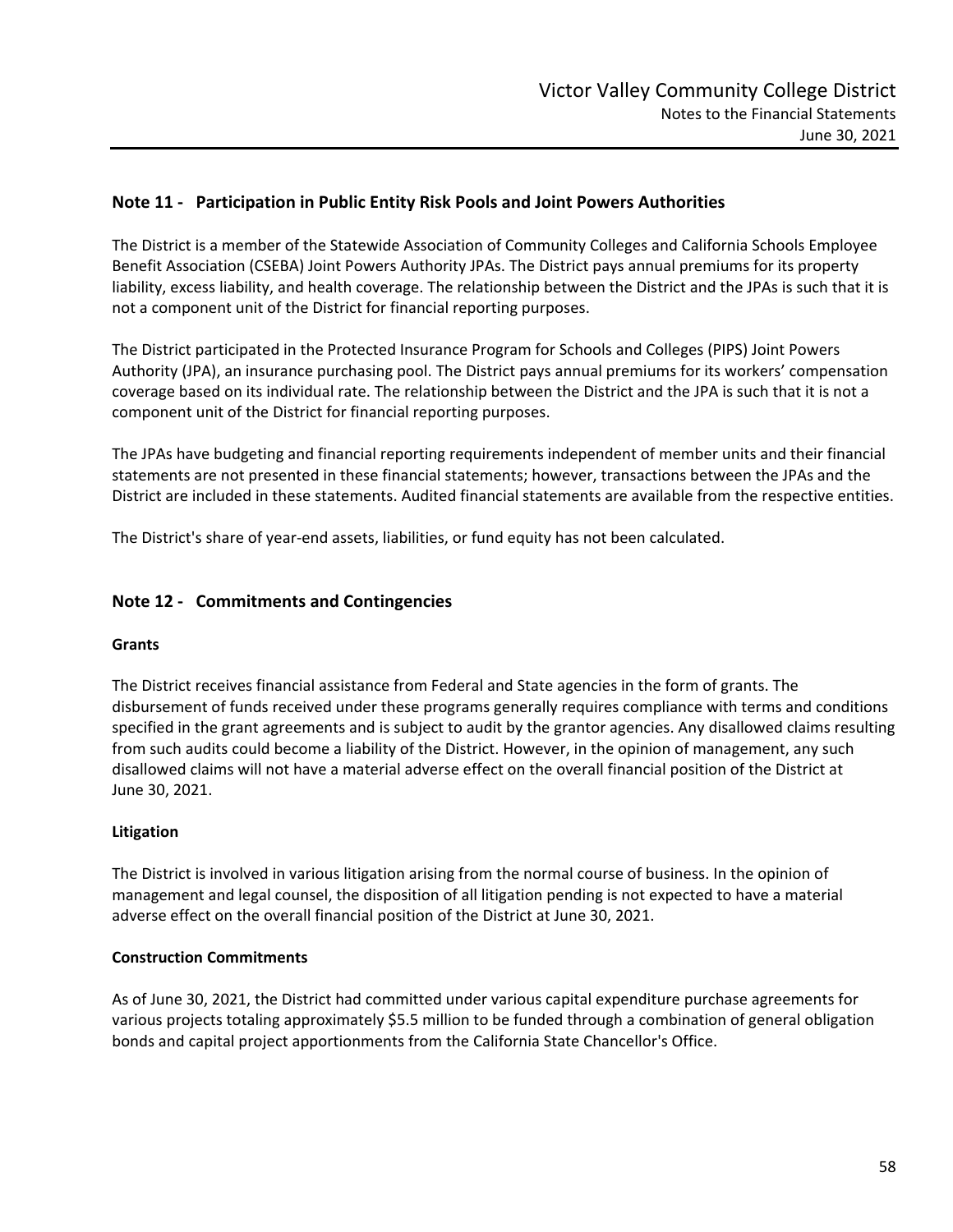## **Note 13 ‐ Restatement of Prior Year Net Position**

The District adopted GASB Statement No. 84, *Fiduciary Activities*, in the current year. As a result, the effect on the current fiscal year is as follows:

| <b>Primary Government</b>                                                                         |                  |
|---------------------------------------------------------------------------------------------------|------------------|
| Net Position - Beginning<br>Inclusion of assets and liabilities of funds previously identified as | \$ (37,680,703)  |
| fiduciary in nature from the adoption of GASB Statement No. 84                                    | 6,103,344        |
| Net Position - Beginning, as Restated                                                             | \$ (31,577,359)  |
|                                                                                                   |                  |
| <b>Fiduciary Funds</b>                                                                            |                  |
| Net Position - Beginning<br>Exclusion of assets and liabilities of funds previously identified as | 19,569,608<br>S. |
| fiduciary in nature from the adoption of GASB Statement No. 84                                    | (6,072,249)      |
| Net Position - Beginning, as Restated                                                             | 13,497,359       |

Certain reclassifications of amounts previously reported have been made to the Management Discussion and Analysis and the Statement of Cash Flows to maintain consistency between periods presented.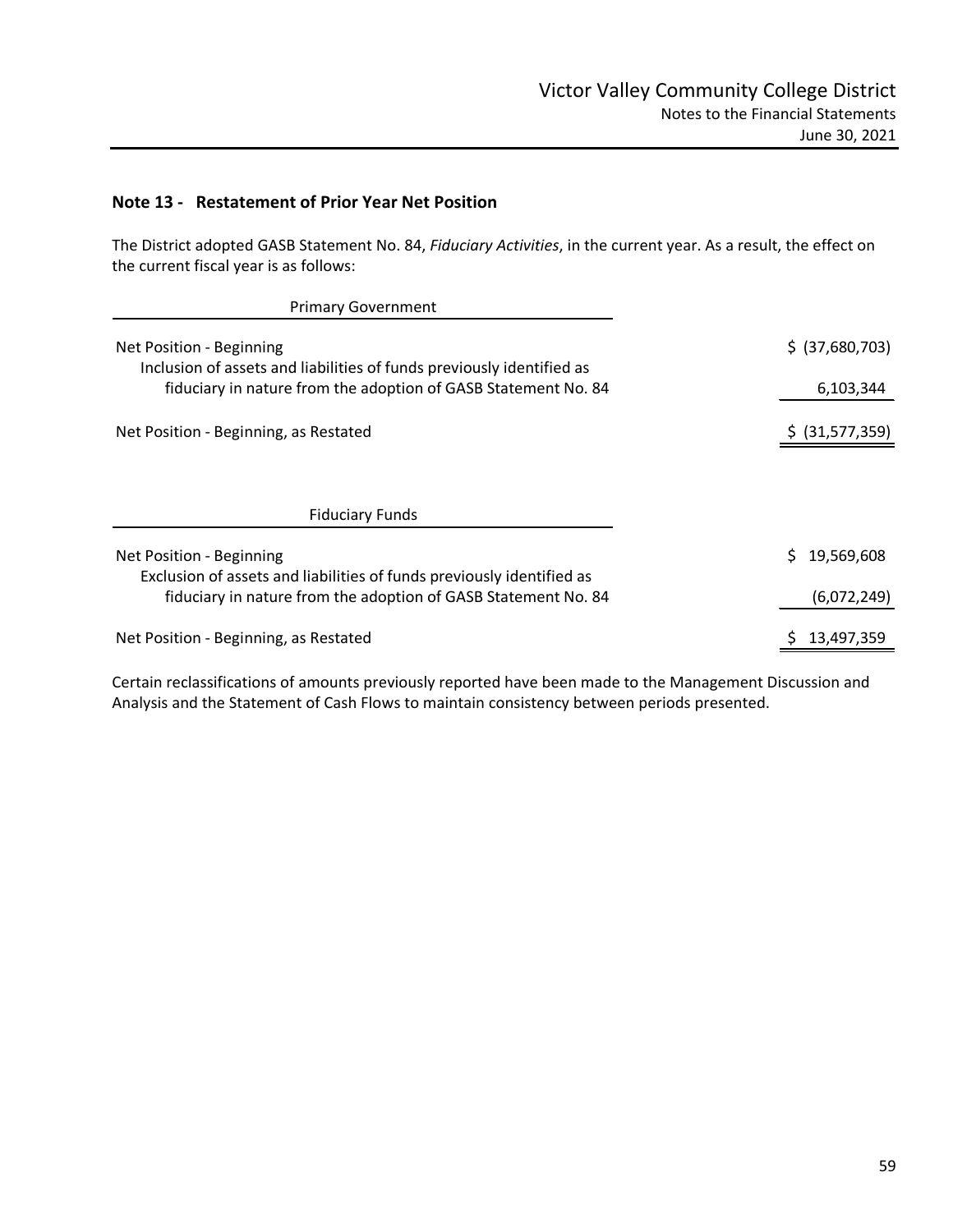Required Supplementary Information June 30, 2021 Victor Valley Community College District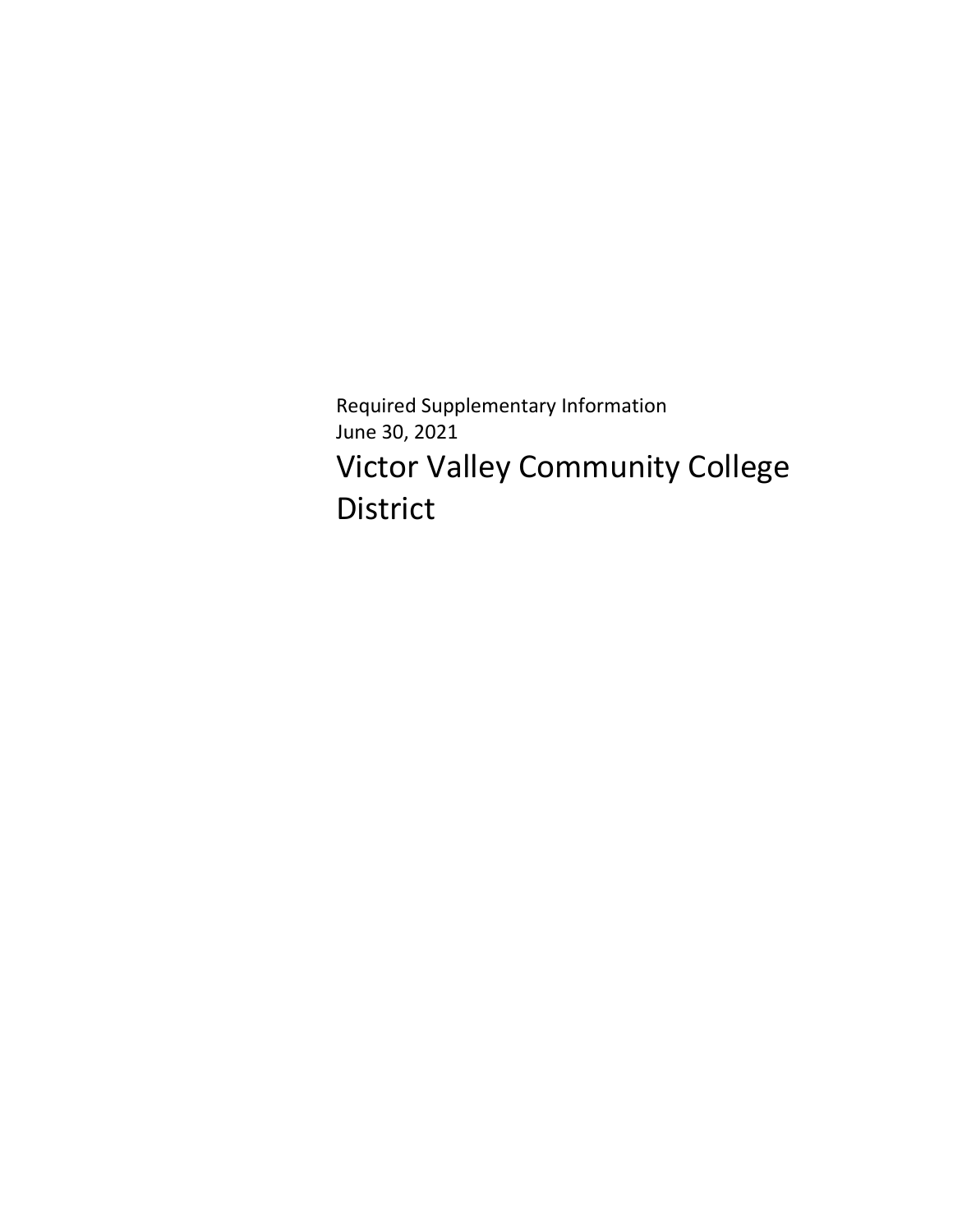Schedule of Changes in the District's Net OPEB Liability and Related Ratios

Year Ended June 30, 2021

|                                                                                                                                | 2021                                                   | 2020                                                   | 2019                                                  | 2018                                                     |  |  |
|--------------------------------------------------------------------------------------------------------------------------------|--------------------------------------------------------|--------------------------------------------------------|-------------------------------------------------------|----------------------------------------------------------|--|--|
| <b>Total OPEB Liability</b><br>Service cost<br>Interest                                                                        | \$<br>808,988<br>817,192                               | \$<br>770,408<br>791,571                               | \$<br>791,576<br>703,163                              | \$<br>635,656<br>679,336                                 |  |  |
| Difference between expected and<br>actual experience<br>Changes of assumptions<br>Benefit payments                             | 1,097,366<br>(730, 236)                                | (8,421)<br>122,344                                     | 1,473,222                                             |                                                          |  |  |
| Net change in total OPEB liability                                                                                             | (1, 299, 453)<br>693,857                               | (1,207,946)<br>467,956                                 | (1,074,880)<br>1,893,081                              | (916, 799)<br>398,193                                    |  |  |
| <b>Total OPEB Liability - Beginning</b>                                                                                        | 14,222,068                                             | 13,754,112                                             | 11,861,031                                            | 11,462,838                                               |  |  |
| Total OPEB Liability - Ending (a)                                                                                              | \$14,915,925                                           | \$14,222,068                                           | \$13,754,112                                          | \$11,861,031                                             |  |  |
| Plan Fiduciary Net Position<br>Contributions - employer<br>Net investment income<br>Benefit payments<br>Administrative expense | \$<br>899,453<br>620,725<br>(1, 299, 453)<br>(98, 917) | 1,207,946<br>\$<br>653,984<br>(1,207,946)<br>(97, 685) | 1,074,880<br>Ś<br>749,679<br>(1,074,880)<br>(97, 163) | \$.<br>1,424,926<br>1,185,907<br>(916, 799)<br>(91, 701) |  |  |
| Net change in plan fiduciary net position                                                                                      | 121,808                                                | 556,299                                                | 652,516                                               | 1,602,333                                                |  |  |
| Plan Fiduciary Net Position - Beginning                                                                                        | 13,375,551                                             | 12,819,252                                             | 12,166,736                                            | 10,564,403                                               |  |  |
| Plan Fiduciary Net Position - Ending (b)                                                                                       |                                                        | \$13,497,359 \$13,375,551 \$12,819,252                 |                                                       | \$12,166,736                                             |  |  |
| Net OPEB Liability (asset)- Ending (a) - (b)                                                                                   | \$1,418,566                                            | $\frac{\text{5}}{2}$ 846,517 \\$ 934,860               |                                                       | - \$<br>(305, 705)                                       |  |  |
| Plan Fiduciary Net Position as a Percentage<br>of the Total OPEB Liability                                                     | 90.49%                                                 | 94.05%                                                 | 93.20%                                                | 102.58%                                                  |  |  |
| Covered Employee Payroll                                                                                                       | \$45,193,637                                           | \$43,721,353                                           | \$40,991,291                                          | \$38,155,231                                             |  |  |
| Net OPEB Liability as a Percentage<br>of Covered Employee Payroll                                                              | N/A <sup>1</sup>                                       | N/A <sup>1</sup>                                       | N/A <sup>1</sup>                                      | N/A <sup>1</sup>                                         |  |  |
| Measurement Date                                                                                                               | June 30, 2020                                          | June 30, 2019                                          | June 30, 2018                                         | June 30, 2017                                            |  |  |

 $1$  The District's OPEB Plan is administered through a trust, however, contributions are not made based on a measure of pay. Therefore, no measure of payroll is presented.

*Note:* In the future, as data becomes available, ten years of information will be presented.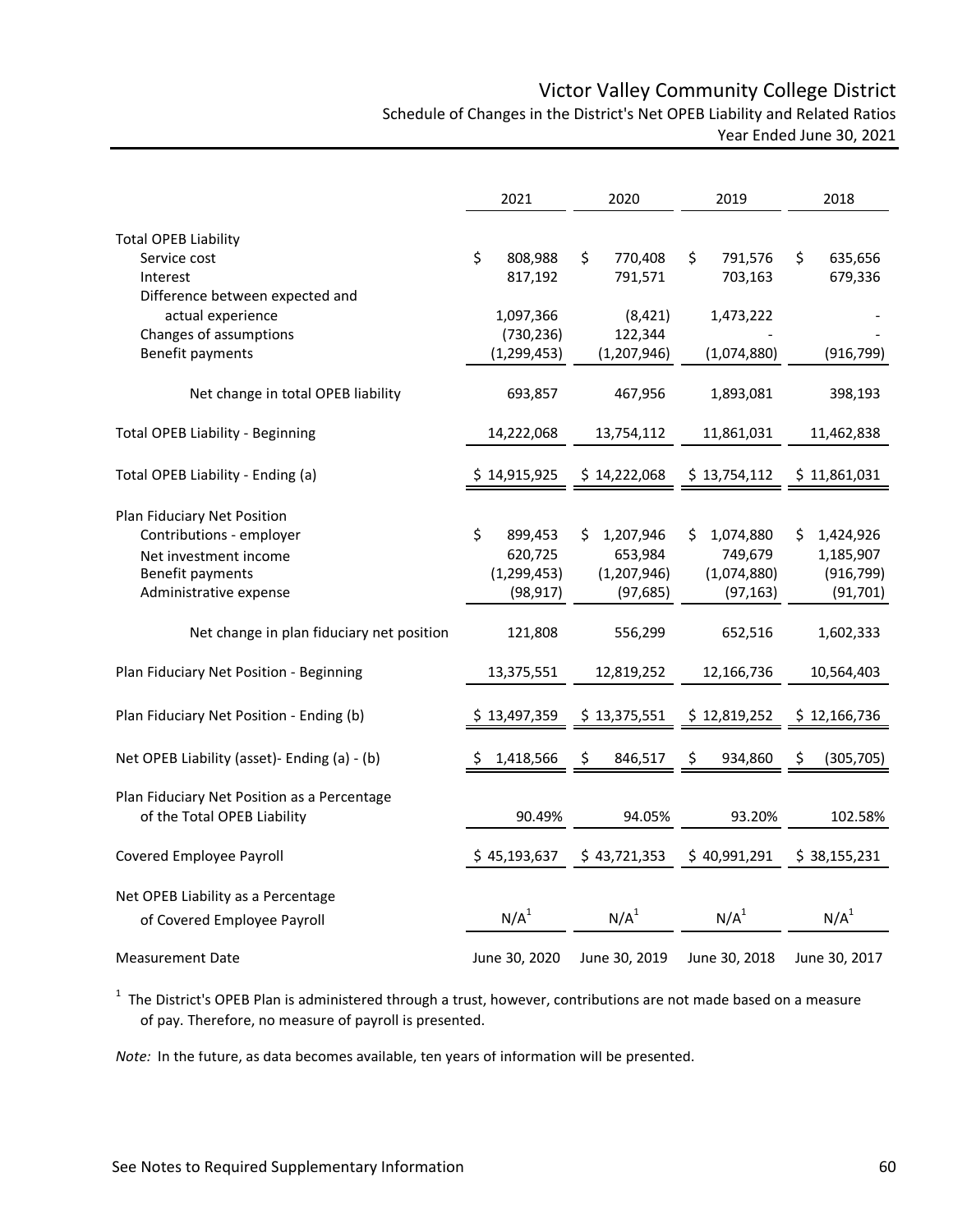## Victor Valley Community College District Schedule of OPEB Investment Returns Year Ended June 30, 2021

|                                                                    | 2021  | 2020  | 2019   | 2018   |  |
|--------------------------------------------------------------------|-------|-------|--------|--------|--|
| Annual money-weighted rate of return,<br>net of investment expense | 4.53% | 5.12% | 10.77% | 10.06% |  |

*Note:* In the future, as data becomes available, ten years of information will be presented.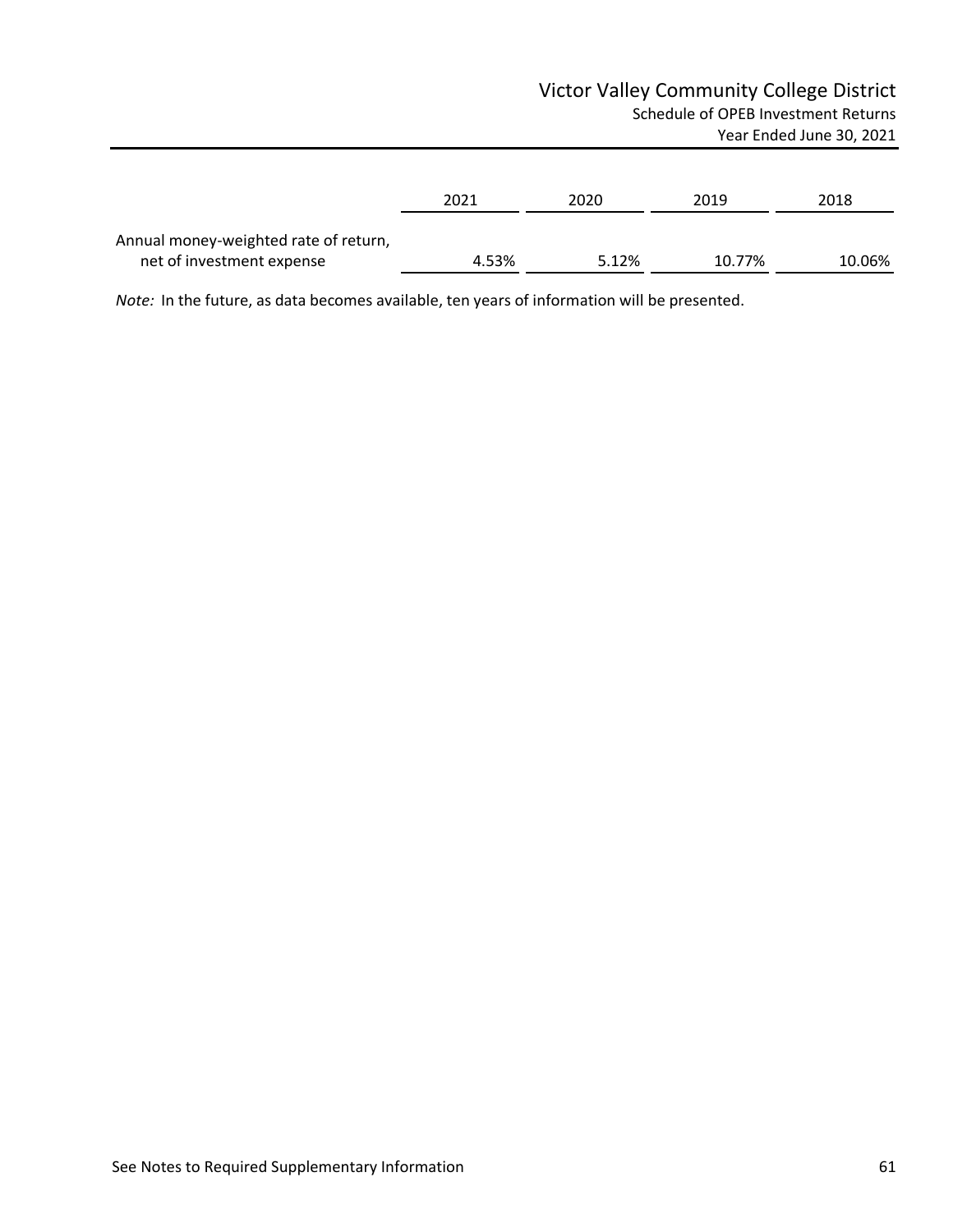Schedule of the District's Proportionate Share of the Net Pension Liability

Year Ended June 30, 2021

|                                                                                                    | 2021<br>2020  |               |               | 2019          |               | 2018          |               |               |
|----------------------------------------------------------------------------------------------------|---------------|---------------|---------------|---------------|---------------|---------------|---------------|---------------|
| <b>CalSTRS</b>                                                                                     |               |               |               |               |               |               |               |               |
| Proportion of the net pension liability                                                            |               | 0.0470%       |               | 0.0457%       |               | 0.0451%       |               | 0.0441%       |
| Proportionate share of the net pension liability<br>State's proportionate share of the net pension | \$            | 45,574,993    | \$            | 41,269,107    | Ś             | 41,421,042    | s             | 40,805,853    |
| liability associated with the District                                                             |               | 23,493,914    |               | 22,515,053    |               | 23,715,484    |               | 24,140,398    |
| Total                                                                                              | Ş             | 69,068,907    | Ş             | 63,784,160    | Ş             | 65,136,526    | Ş             | 64,946,251    |
| Covered payroll                                                                                    | -Ş            | 29,157,538    | \$.           | 28,970,534    | \$            | 27,005,315    | \$            | 24,923,736    |
| Proportionate share of the net pension liability<br>as a percentage of its covered payroll         |               | 156.31%       |               | 142.45%       |               | 153.38%       |               | 163.72%       |
| Plan fiduciary net position as a percentage<br>of the total pension liability                      |               | 72%           |               | 73%           |               | 71%           |               | 69%           |
| <b>Measurement Date</b>                                                                            | June 30, 2020 |               | June 30, 2019 |               | June 30, 2018 |               | June 30, 2017 |               |
| <b>CalPERS</b>                                                                                     |               |               |               |               |               |               |               |               |
| Proportion of the net pension liability                                                            |               | 0.1113%       |               | 0.1060%       |               | 0.1059%       |               | 0.1038%       |
| Proportionate share of the net pension liability                                                   | S             | 34,162,594    | \$            | 30,887,450    | S             | 28,240,613    | \$            | 24,774,264    |
| Covered payroll                                                                                    | \$            | 16,036,099    | \$            | 14,750,819    | \$            | 13,985,976    | \$            | 13,231,495    |
| Proportionate share of the net pension liability<br>as a percentage of its covered payroll         |               | 213.04%       |               | 209.39%       |               | 201.92%       |               | 187.24%       |
| Plan fiduciary net position as a percentage<br>of the total pension liability                      |               | 70%           |               | 70%           |               | 71%           |               | 72%           |
| <b>Measurement Date</b>                                                                            |               | June 30, 2020 |               | June 30, 2019 |               | June 30, 2018 |               | June 30, 2017 |

Note: In the future, as data becomes available, ten years of information will be presented.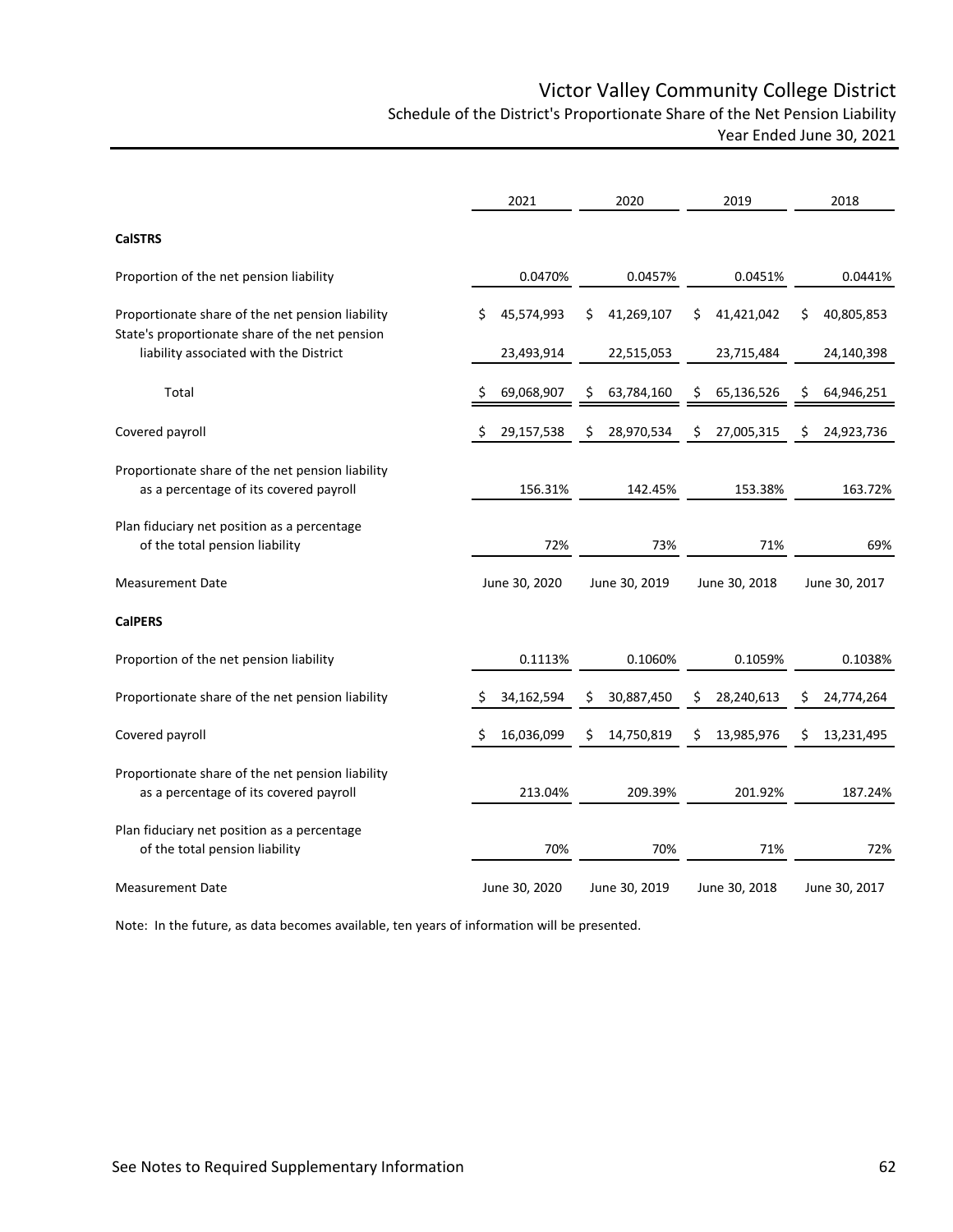## Schedule of the District's Proportionate Share of the Net Pension Liability

Year Ended June 30, 2021

|                                                                                            | 2017 |               |     | 2016          |    | 2015          |
|--------------------------------------------------------------------------------------------|------|---------------|-----|---------------|----|---------------|
| <b>CalSTRS</b>                                                                             |      |               |     |               |    |               |
| Proportion of the net pension liability                                                    |      | 0.0436%       |     | 0.0518%       |    | 0.0422%       |
| Proportionate share of the net pension liability                                           | \$   | 35,228,243    | \$  | 34,850,800    | \$ | 24,659,591    |
| State's proportionate share of the net pension<br>liability associated with the District   |      | 20,054,810    |     | 18,432,232    |    | 14,890,525    |
| Total                                                                                      | S    | 55,283,053    | \$  | 53,283,032    | \$ | 39,550,116    |
| Covered payroll                                                                            | \$.  | 23,587,493    | \$. | 26,023,288    | \$ | 21,103,504    |
| Proportionate share of the net pension liability<br>as a percentage of its covered payroll |      | 149.35%       |     | 133.92%       |    | 116.85%       |
| Plan fiduciary net position as a percentage<br>of the total pension liability              |      | 70%           |     | 74%           |    | 77%           |
| <b>Measurement Date</b>                                                                    |      | June 30, 2016 |     | June 30, 2015 |    | June 30, 2014 |
| <b>CalPERS</b>                                                                             |      |               |     |               |    |               |
| Proportion of the net pension liability                                                    |      | 0.1058%       |     | 0.1201%       |    | 0.1225%       |
| Proportionate share of the net pension liability                                           | S    | 20,891,295    | S   | 17,706,927    | Ş  | 13,903,284    |
| Covered payroll                                                                            | \$   | 13,273,327    | \$  | 13,838,552    | \$ | 12,939,488    |
| Proportionate share of the net pension liability<br>as a percentage of its covered payroll |      | 157.39%       |     | 127.95%       |    | 107.45%       |
| Plan fiduciary net position as a percentage<br>of the total pension liability              |      | 74%           |     | 79%           |    | 83%           |
| <b>Measurement Date</b>                                                                    |      | June 30, 2016 |     | June 30, 2015 |    | June 30, 2014 |

Note: In the future, as data becomes available, ten years of information will be presented.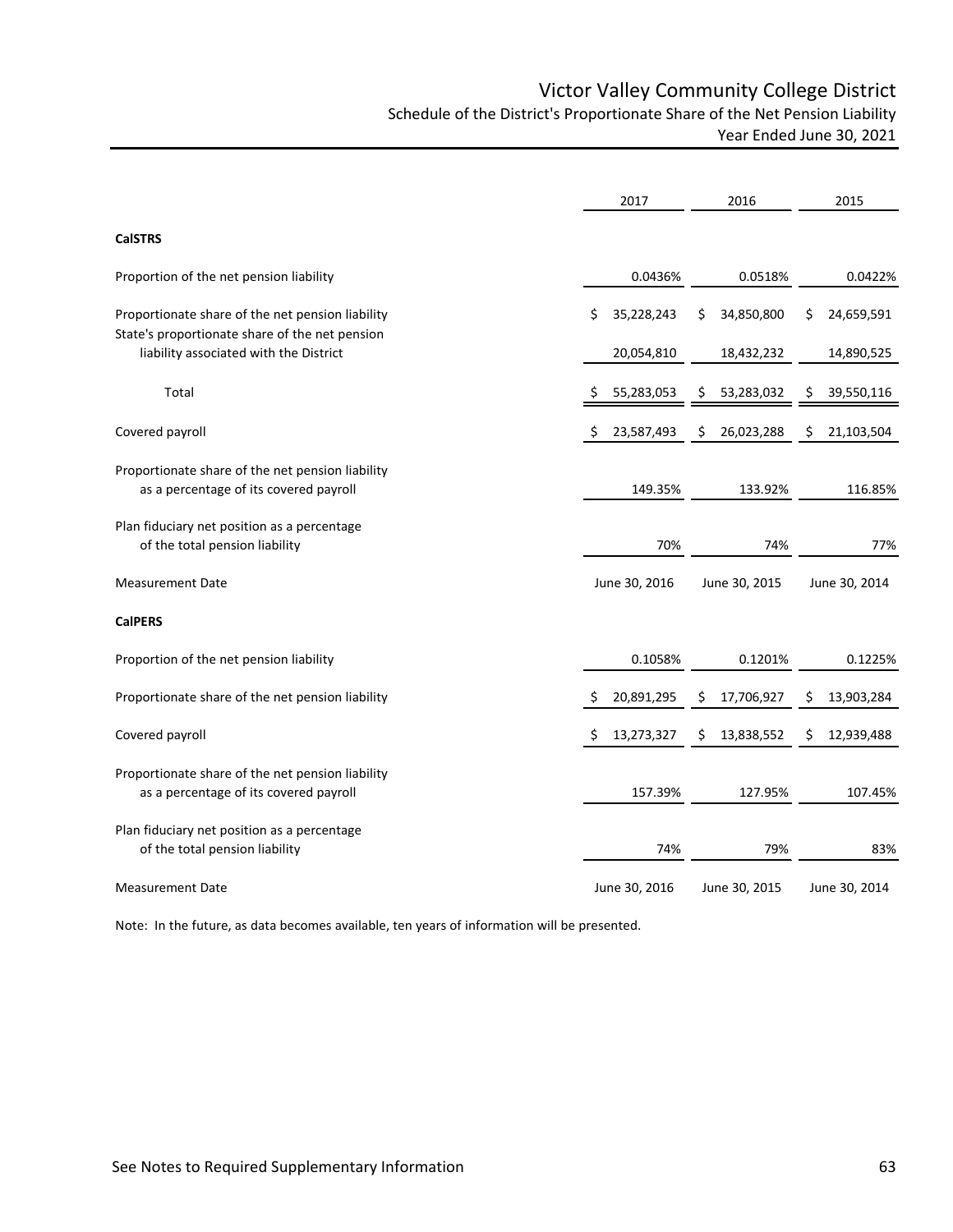## Schedule of District Contributions for Pensions

Year Ended June 30, 2021

|                                                                                                                |    | 2021                     |    | 2020                     | 2019                           | 2018                           |
|----------------------------------------------------------------------------------------------------------------|----|--------------------------|----|--------------------------|--------------------------------|--------------------------------|
| <b>CalSTRS</b>                                                                                                 |    |                          |    |                          |                                |                                |
| Contractually required contribution<br>Contributions in relation to the contractually<br>required contribution | \$ | 4,352,802<br>(4,352,802) | \$ | 4,985,939<br>(4,985,939) | \$<br>4,716,403<br>(4,716,403) | \$<br>3,896,867<br>(3,896,867) |
| Contribution deficiency (excess)                                                                               |    |                          |    |                          |                                |                                |
| Covered payroll                                                                                                | Ŝ. | 26,952,334               | \$ | 29,157,538               | \$<br>28,970,534               | \$<br>27,005,315               |
| Contributions as a percentage of covered payroll                                                               |    | 16.15%                   |    | 17.10%                   | 16.28%                         | 14.43%                         |
| <b>CalPERS</b>                                                                                                 |    |                          |    |                          |                                |                                |
| Contractually required contribution<br>Contributions in relation to the contractually                          | Ś  | 3,065,683                | Ś. | 3,162,479                | \$<br>2,664,293                | \$<br>2,172,162                |
| required contribution                                                                                          |    | (3,065,683)              |    | (3, 162, 479)            | (2,664,293)                    | (2, 172, 162)                  |
| Contribution deficiency (excess)                                                                               |    |                          |    |                          |                                |                                |
| Covered payroll                                                                                                | Ś  | 14,810,063               | \$ | 16,036,099               | \$<br>14,750,819               | \$<br>13,985,976               |
| Contributions as a percentage of covered payroll                                                               |    | 20.700%                  |    | 19.721%                  | 18.062%                        | 15.531%                        |

*Note* : In the future, as data becomes available, ten years of information will be presented.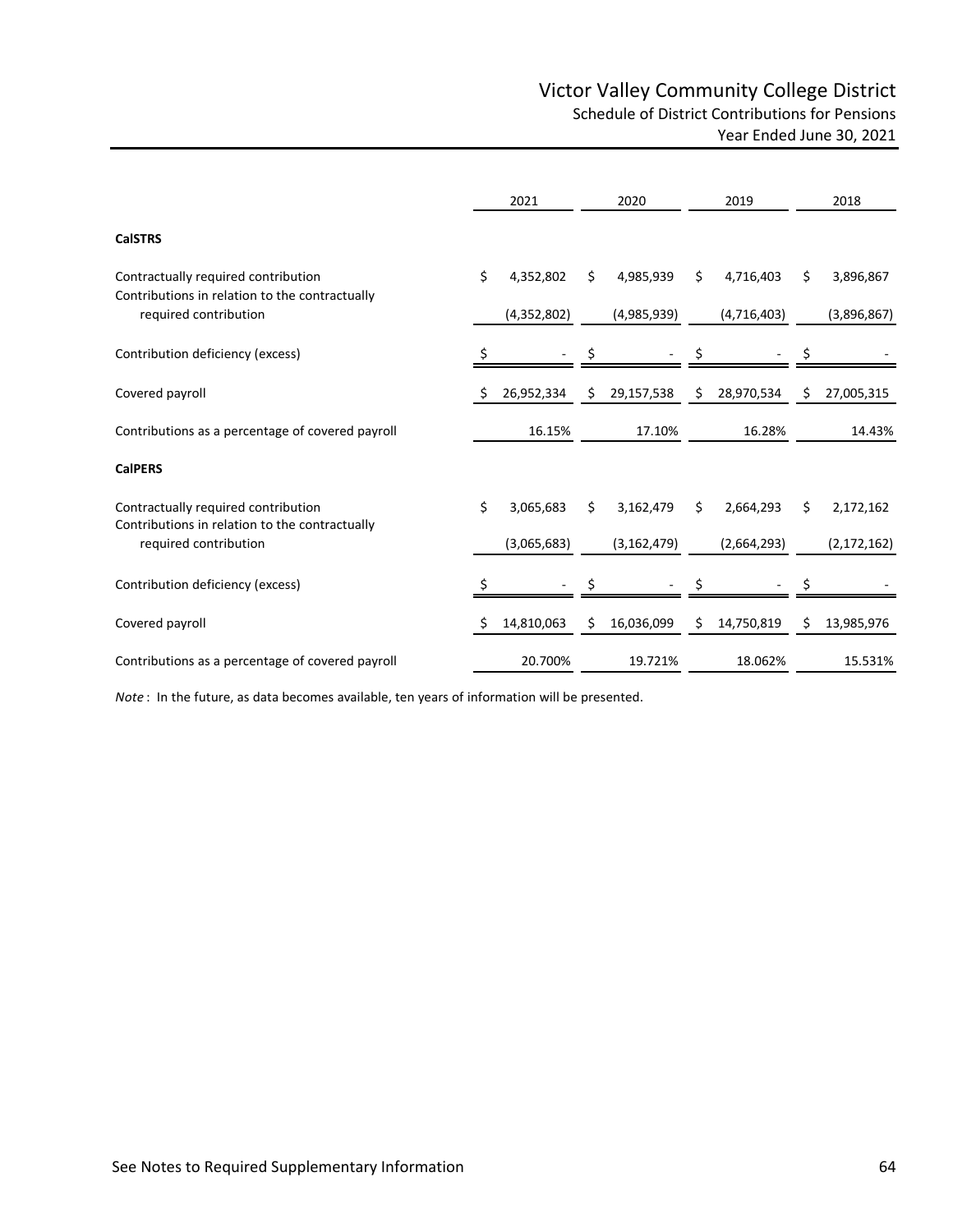## Schedule of District Contributions for Pensions

Year Ended June 30, 2021

|    | 2017          | 2016             | 2015             |
|----|---------------|------------------|------------------|
|    |               |                  |                  |
| \$ | 3,135,406     | \$<br>2,530,938  | \$<br>2,310,868  |
|    | (3, 135, 406) | (2,530,938)      | (2,310,868)      |
|    |               |                  |                  |
| Ŝ  | 24,923,736    | \$<br>23,587,493 | \$<br>26,023,288 |
|    | 12.58%        | 10.73%           | 8.88%            |
|    |               |                  |                  |
| \$ | 1,837,590     | \$<br>1,572,491  | \$<br>1,628,936  |
|    | (1,837,590)   | (1,572,491)      | (1,628,936)      |
|    |               |                  |                  |
| Ŝ  | 13,231,495    | \$<br>13,273,327 | \$<br>13,838,552 |
|    | 13.888%       | 11.847%          | 11.771%          |
|    |               |                  |                  |

*Note* : In the future, as data becomes available, ten years of information will be presented.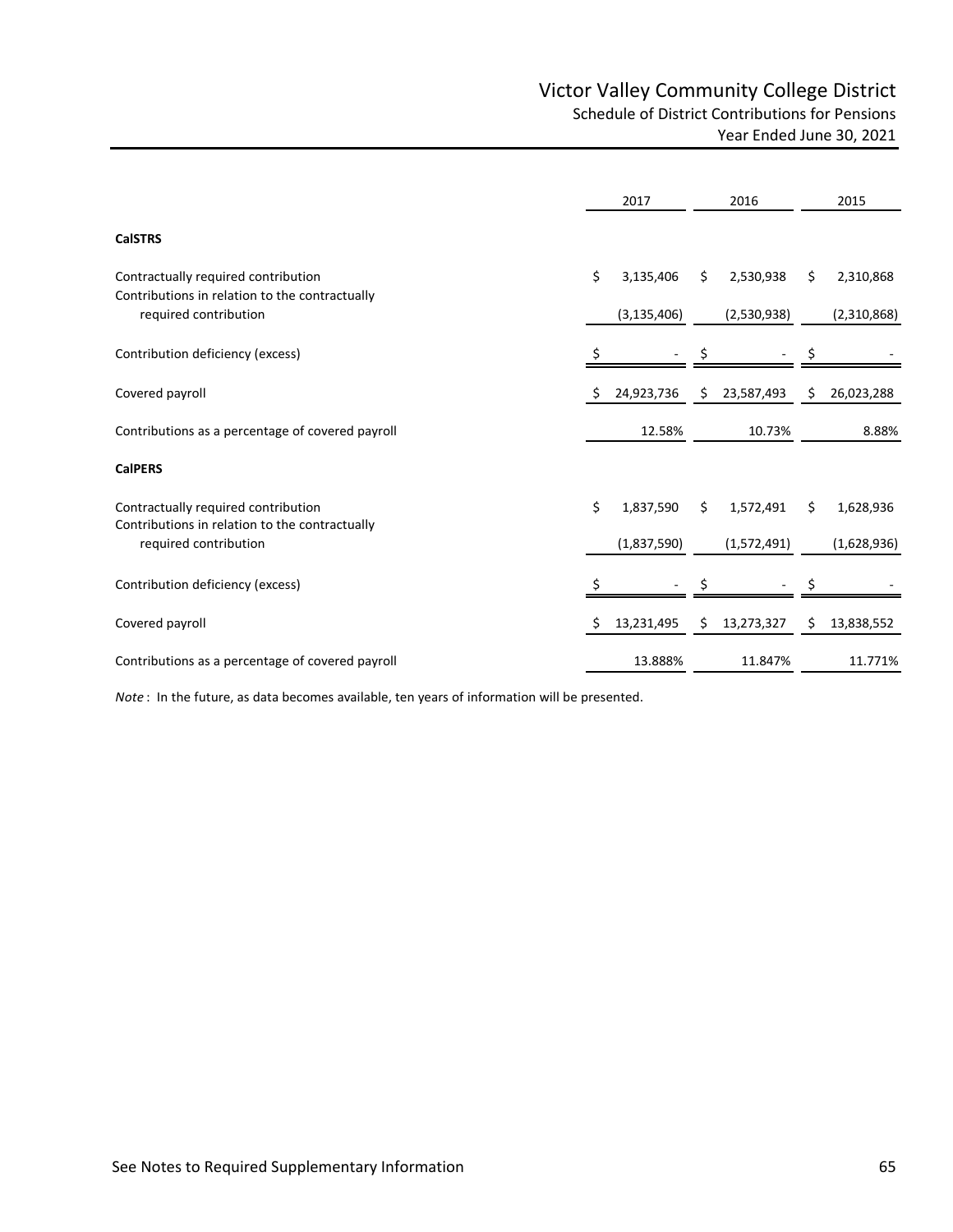## **Note 1 ‐ Purpose of Schedules**

#### **Schedule of Changes in the District's Net OPEB Liability and Related Ratios**

This schedule presents information on the District's changes in the net OPEB liability, including beginning and ending balances, the Plan's fiduciary net position, and the net OPEB liability. In the future, as data becomes available, ten years of information will be presented.

- *Changes in Benefit Terms* ‐ There were no changes in benefit terms since the previous valuation.
- *Changes of Assumptions* ‐ The inflation rate changed from 2.75% to 2.63% since the previous valuation.

#### **Schedule of OPEB Investment Returns**

This schedule presents information on the annual money‐weighted rate of return on OPEB plan investments. In future years, as data becomes available, ten years of information will be presented.

#### **Schedule of the District's Proportionate Share of the Net Pension Liability**

This schedule presents information on the District's proportionate share of the net pension liability (NPL), the Plans' fiduciary net positions and, when applicable, the State's proportionate share of the NPL associated with the District. In the future, as data becomes available, ten years of information will be presented.

- *Changes in Benefit Terms* ‐ There were no changes in benefit terms since the previous valuations for either CalSTRS or CalPERS.
- *Changes of Assumptions* ‐ There were no changes in economic assumptions since the previous valuations for either CalSTRS or CalPERS.

#### **Schedule of District Contributions for Pensions**

This schedule presents information on the District's required contribution, the amounts actually contributed, and any excess or deficiency related to the required contribution. In the future, as data becomes available, ten years of information will be presented.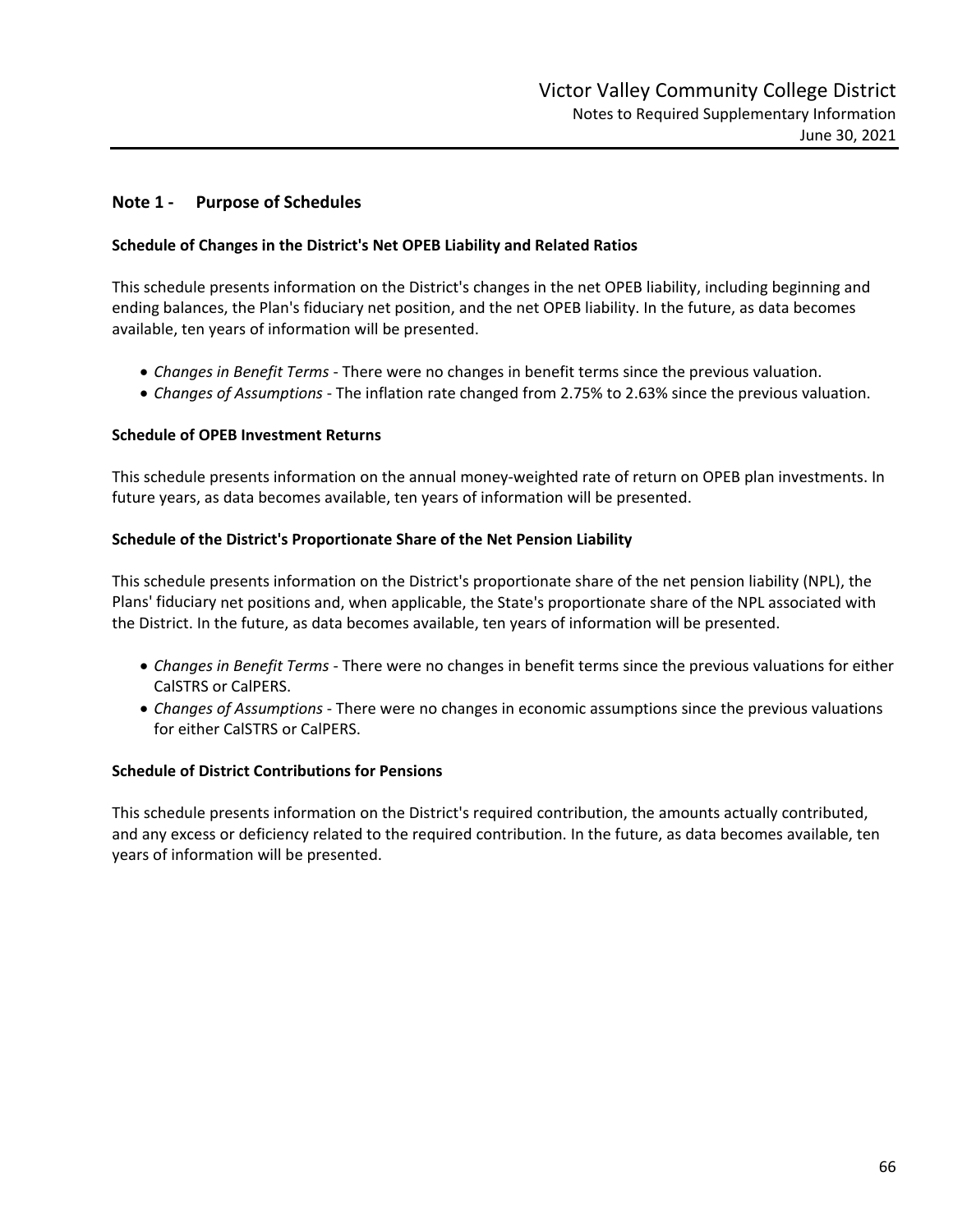Supplementary Information June 30, 2021 Victor Valley Community College District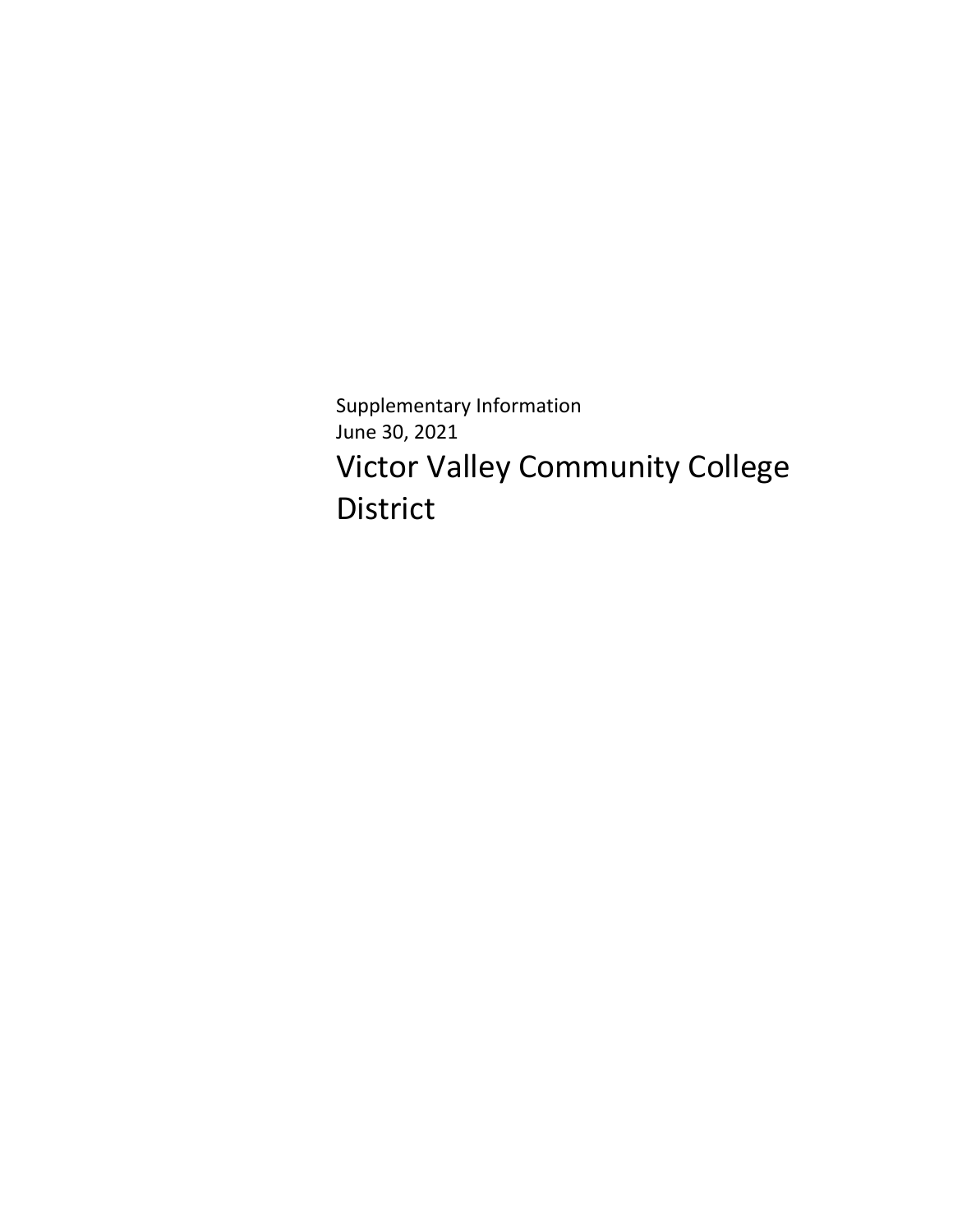Victor Valley Community College is a public community college operated under the Education Code of the State of California. The District was established by authority of the voters who created the District in 1960. The District began classes in 1961. The present campus was started in 1963 and opened its doors to students in 1965. The District encompasses an area of approximately 2,200 square miles and includes the communities of Adelanto, Apple Valley, Cedar Springs, Helendale, Hesperia, Lucerne Valley, Oro Grande, Phelan, Wrightwood, Los Flores, and Victorville. There were no changes in the boundaries of the District during the current year. The District's college is accredited by the Accrediting Commission for Community and Junior Colleges, Western Association of Schools and Colleges, which is one of six regional associations that accredit public and private schools, colleges, and universities in the United States.

| board of Trustees as Of Julie 30, 2021                                            |                                                               |                     |  |  |  |  |
|-----------------------------------------------------------------------------------|---------------------------------------------------------------|---------------------|--|--|--|--|
| Member                                                                            | Office                                                        | <b>Term Expires</b> |  |  |  |  |
| <b>Brandon Wood</b>                                                               | President                                                     | 2022                |  |  |  |  |
|                                                                                   |                                                               | 2024                |  |  |  |  |
| Jennifer Tarpley                                                                  | <b>Vice President</b>                                         |                     |  |  |  |  |
| Dennis Henderson                                                                  | Clerk                                                         | 2022                |  |  |  |  |
| <b>Sharon Pinkerton</b>                                                           | Member                                                        | 2024                |  |  |  |  |
| Joseph Brady                                                                      | Member                                                        | 2022                |  |  |  |  |
|                                                                                   |                                                               |                     |  |  |  |  |
|                                                                                   | Administration as of June 30, 2021                            |                     |  |  |  |  |
| Daniel Walden, Ph.D.                                                              | Superintendent/President                                      |                     |  |  |  |  |
| <b>Todd Scott</b>                                                                 | Vice President, Instruction                                   |                     |  |  |  |  |
| John Nahlen                                                                       |                                                               |                     |  |  |  |  |
| Deputy Superintendent/Executive Vice President,<br><b>Administrative Services</b> |                                                               |                     |  |  |  |  |
| Dr. Karen Engelsen<br>Vice President, Student Development                         |                                                               |                     |  |  |  |  |
| <b>Monica Martinez</b><br>Vice President, Human Resources                         |                                                               |                     |  |  |  |  |
| Arthur Lopez                                                                      | Associate Vice President, Matriculation and Athletic Director |                     |  |  |  |  |
|                                                                                   |                                                               |                     |  |  |  |  |
|                                                                                   | <b>Auxiliary Organizations in Good Standing</b>               |                     |  |  |  |  |
|                                                                                   | Victor Valley College Foundation, established July 9, 1975    |                     |  |  |  |  |

## **Board of Trustees as of June 30, 2021**

Kirsten Acosta, Executive Director Victor Valley College Foundation, established July 9, 1975 Master Agreement revised June 5, 2018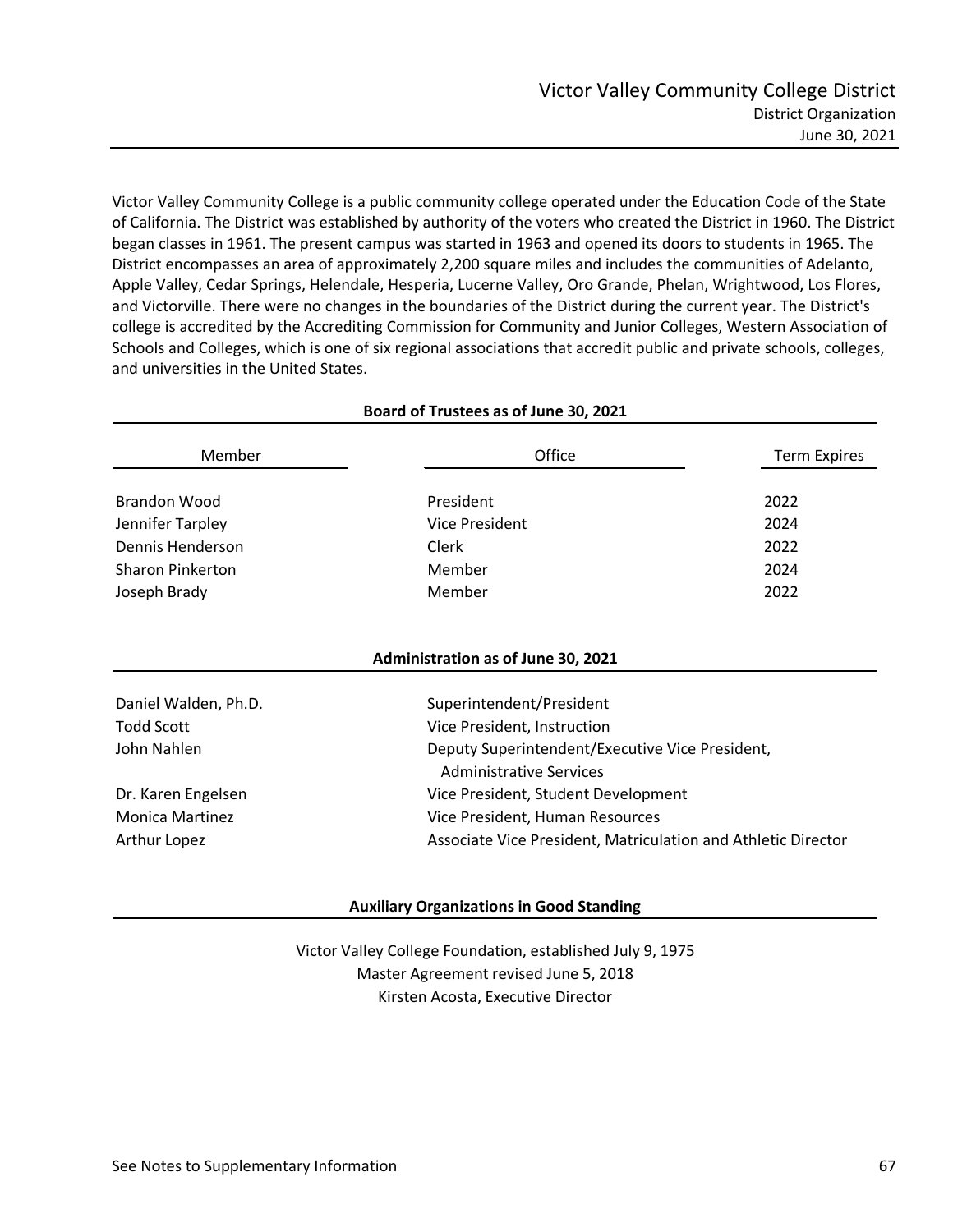| Federal Grantor/Pass-Through<br>Grantor/Program or Cluster Title  | <b>Federal Financial</b><br>Assistance<br>Listing/Federal<br>CFDA Number | Pass-Through<br>Entity<br>Identifying<br>Number | Federal<br>Expenditures |
|-------------------------------------------------------------------|--------------------------------------------------------------------------|-------------------------------------------------|-------------------------|
| U.S. Department of the Interior                                   |                                                                          |                                                 |                         |
| Plant Conservation and Restoration Management                     | 15.245                                                                   |                                                 | \$<br>28,379            |
| U.S. Department of Education                                      |                                                                          |                                                 |                         |
| <b>Student Financial Assistance Cluster</b>                       |                                                                          |                                                 |                         |
| Federal Pell Grant Program                                        | 84.063                                                                   |                                                 | 18,531,364              |
| Federal Pell Grant Program Administrative Allowance               | 84.063                                                                   |                                                 | 28,170                  |
| <b>Federal Direct Student Loans</b>                               | 84.268                                                                   |                                                 | 61,612                  |
| Federal Supplemental Educational Opportunity Grants (FSEOG)       | 84.007                                                                   |                                                 | 846,100                 |
| <b>FSEOG Administrative Allowance</b>                             | 84.007                                                                   |                                                 | 43,646                  |
| Federal Work-Study Program                                        | 84.033                                                                   |                                                 | 93,856                  |
| Federal Work-Study Program Administrative Allowance               | 84.033                                                                   |                                                 | 4,693                   |
|                                                                   |                                                                          |                                                 |                         |
| Subtotal Student Financial Assistance Cluster                     |                                                                          |                                                 | 19,609,441              |
| <b>TRIO Cluster</b>                                               |                                                                          |                                                 |                         |
| <b>TRIO Upward Bound</b>                                          | 84.047A                                                                  |                                                 | 275,019                 |
|                                                                   |                                                                          |                                                 |                         |
| <b>Subtotal TRIO Cluster</b>                                      |                                                                          |                                                 | 275,019                 |
| COVID-19: Higher Education Emergency Relief Funds,                |                                                                          |                                                 |                         |
| <b>Student Aid Portion</b>                                        | 84.425E                                                                  |                                                 | 3,812,595               |
| COVID-19: Higher Education Emergency Relief Funds,                |                                                                          |                                                 |                         |
| <b>Institutional Portion</b>                                      | 84.425F                                                                  |                                                 |                         |
|                                                                   |                                                                          |                                                 | 4,866,622               |
| COVID-19: Higher Education Emergency Relief Funds,                |                                                                          |                                                 |                         |
| Minority Serving Institutions                                     | 84.425L                                                                  |                                                 | 18,587                  |
| Subtotal                                                          |                                                                          |                                                 | 8,697,804               |
|                                                                   |                                                                          |                                                 |                         |
| Guided Pathways to Improve Hispanic and Low Income                |                                                                          |                                                 |                         |
| <b>Student Success</b>                                            | 84.031S                                                                  |                                                 | 152,638                 |
| Passed through California Department of Education                 |                                                                          |                                                 |                         |
| Adult Education: Adult Basic Education & ELA                      | 84.002A                                                                  | 14508                                           | 29,501                  |
| <b>Adult Education: Adult Secondary Education</b>                 | 84.002                                                                   | 13978                                           | 93,312                  |
| Adult Education: Integrated English Literacy and Civics Education | 84.002A                                                                  | 14109                                           | 4,816                   |
|                                                                   |                                                                          |                                                 |                         |
| Subtotal                                                          |                                                                          |                                                 | 127,629                 |
| Passed through California Community Colleges Chancellor's Office  |                                                                          |                                                 |                         |
| Career and Technical Education Act (CTEA), Title I, Part C        | 84.048A                                                                  | 20-C01-990                                      | 469,179                 |
|                                                                   |                                                                          |                                                 |                         |
| Total U.S. Department of Education                                |                                                                          |                                                 | 29,331,710              |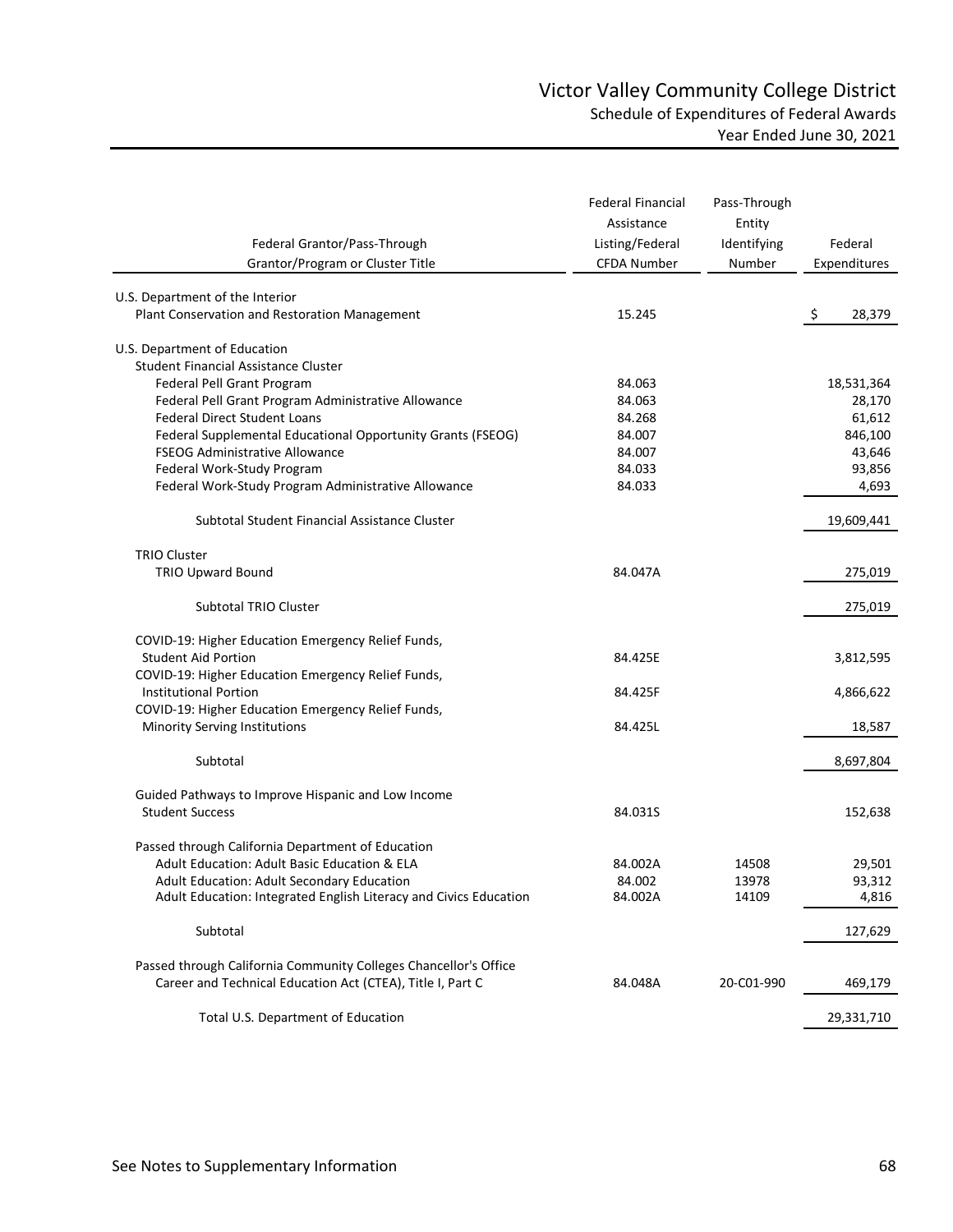|                                                                                                                  | <b>Federal Financial</b><br>Assistance | Pass-Through<br>Entity |               |
|------------------------------------------------------------------------------------------------------------------|----------------------------------------|------------------------|---------------|
| Federal Grantor/Pass-Through                                                                                     | Listing/Federal                        | Identifying            | Federal       |
| Grantor/Program or Cluster Title                                                                                 | <b>CFDA Number</b>                     | Number                 | Expenditures  |
| U.S. Department of the Treasury<br>Passed through California Community Colleges Chancellor's Office              |                                        |                        |               |
| COVID-19: Coronavirus Relief Fund                                                                                | 21.019                                 | $[1]$                  | \$<br>449,215 |
| National Science Foundation                                                                                      |                                        |                        |               |
| Research and Development Cluster<br>Advanced Technological Education                                             | 47.076                                 |                        | 60,248        |
|                                                                                                                  |                                        |                        |               |
| Subtotal Research and Development Cluster                                                                        |                                        |                        | 60,248        |
| <b>Total National Science Foundation</b>                                                                         |                                        |                        | 60,248        |
| U.S. Department of Veterans Affairs                                                                              |                                        |                        |               |
| <b>Veterans Services</b>                                                                                         | 64.028                                 |                        | 6,683         |
| U.S. Department of Health and Human Services<br>Passed through California Community Colleges Chancellor's Office |                                        |                        |               |
| Temporary Assistance for Needy Families (TANF)                                                                   | 93.558                                 | $\lceil 1 \rceil$      | 115,684       |
| <b>Total Federal Financial Assistance</b>                                                                        |                                        |                        | 29,991,919    |

[1] Pass‐Through Entity Identifying Number not available.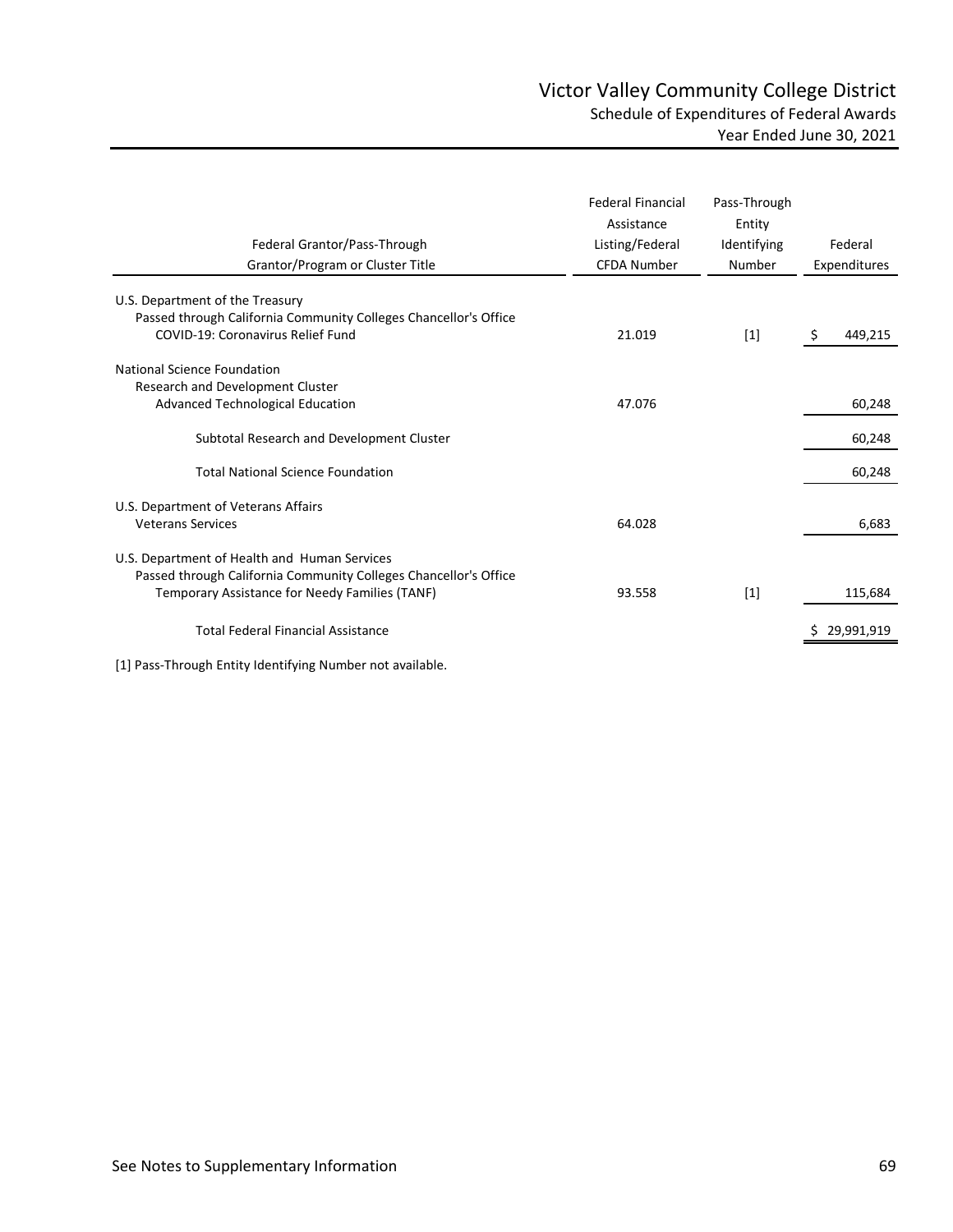# Victor Valley Community College District Schedule of Expenditures of State Awards Year Ended June 30, 2021

|                                                        | Program Revenues |            |                                |               |                 |                         |  |  |  |
|--------------------------------------------------------|------------------|------------|--------------------------------|---------------|-----------------|-------------------------|--|--|--|
|                                                        | Cash             | Accounts   | Accounts                       | Unearned      | Total           | Program<br>Expenditures |  |  |  |
| Program                                                | Received         | Receivable | Payable                        | Revenue       | Revenue         |                         |  |  |  |
| <b>AB104 Adult Education Consortium</b>                | \$<br>2,635,517  | \$         | \$<br>$\overline{\phantom{a}}$ | \$<br>450,680 | \$<br>2,184,837 | \$<br>2,184,837         |  |  |  |
| Apprenticeship Initiative                              | 108,735          |            |                                | 34,658        | 74,077          | 74,077                  |  |  |  |
| California College Promise Program                     | 722,619          |            |                                | 632,252       | 90,367          | 90,367                  |  |  |  |
| Cal Fresh                                              | 40,047           |            |                                | 40,047        |                 |                         |  |  |  |
| Cal Grant - Student Aid                                | 3,085,927        |            |                                |               | 3,085,927       | 3,085,927               |  |  |  |
| Cal OES                                                |                  | 100,000    |                                |               | 100,000         | 100,000                 |  |  |  |
| <b>CalWORKs</b>                                        | 730,835          |            |                                | 244,615       | 486,220         | 486,220                 |  |  |  |
| CARE                                                   | 471,773          |            |                                | 250,102       | 221,671         | 221,671                 |  |  |  |
| Child Development: California State Preschool Program  | 170,487          |            |                                |               | 170,487         | 170,487                 |  |  |  |
| <b>Classified Professional Development</b>             | 35,342           |            | $\overline{\phantom{a}}$       | 35,342        |                 |                         |  |  |  |
| CTE Online (CVC-OEI)                                   | 187,509          |            |                                |               | 187,509         | 187,509                 |  |  |  |
| CTE Online (CVC-OEI) - Close Out                       |                  | 3,750      |                                |               | 3,750           | 3,750                   |  |  |  |
| Disabled Students Program And Services                 | 821,360          |            |                                | 189,542       | 631,818         | 631,818                 |  |  |  |
| Disaster Relief Emergency SFA                          | 96,554           |            |                                |               | 96,554          | 96,554                  |  |  |  |
| <b>DSN - Advance Technology</b>                        | 298,255          |            |                                | 53,062        | 245,193         | 245,193                 |  |  |  |
| DSN Business - Key Talent                              | 259,243          |            |                                | 163           | 259,080         | 259,080                 |  |  |  |
| <b>Emergency FA Low Income</b>                         | 1,157,433        |            | $\overline{\phantom{a}}$       | 1,157,433     |                 |                         |  |  |  |
| <b>Extended Opportunity Program and Services</b>       | 1,742,536        |            |                                | 643,412       | 1,099,124       | 1,099,124               |  |  |  |
| <b>Financial Aid Technology</b>                        | 131,419          |            |                                | 65,892        | 65,527          | 65,527                  |  |  |  |
| <b>Full-Time Student Success Grant</b>                 | 2,212,121        |            |                                | 63,594        | 2,148,527       | 2,148,527               |  |  |  |
| <b>Guided Pathways</b>                                 | 737,839          |            |                                | 355,583       | 382,256         | 382,256                 |  |  |  |
| Homeless Housing- Rapid Rehousing                      | 1,390,998        |            |                                | 296,548       | 1,094,450       | 1,094,450               |  |  |  |
| Hunger Free Campus AB214                               | 28,809           |            | 912                            |               | 27,897          | 27,897                  |  |  |  |
| <b>Mental Health Support</b>                           | 76,514           |            |                                | 45,730        | 30,784          | 30,784                  |  |  |  |
| NEXTUP/CAFYES                                          | 972,632          |            |                                | 201,456       | 771,176         | 771,176                 |  |  |  |
| Nursing Enrollment Growth & Retention                  | 241,759          | 1,695      | 37,973                         | 71,390        | 134,091         | 134,091                 |  |  |  |
| Physical Plant/Instructional Support/Library Materials | 208,799          |            |                                | 208,799       |                 |                         |  |  |  |
| PT Faculty Compensation                                | 246,473          |            | 30,521                         |               | 215,952         | 215,952                 |  |  |  |
| Re-Entry - Incarcerated                                | 77,331           |            |                                | 44,876        | 32,455          | 32,455                  |  |  |  |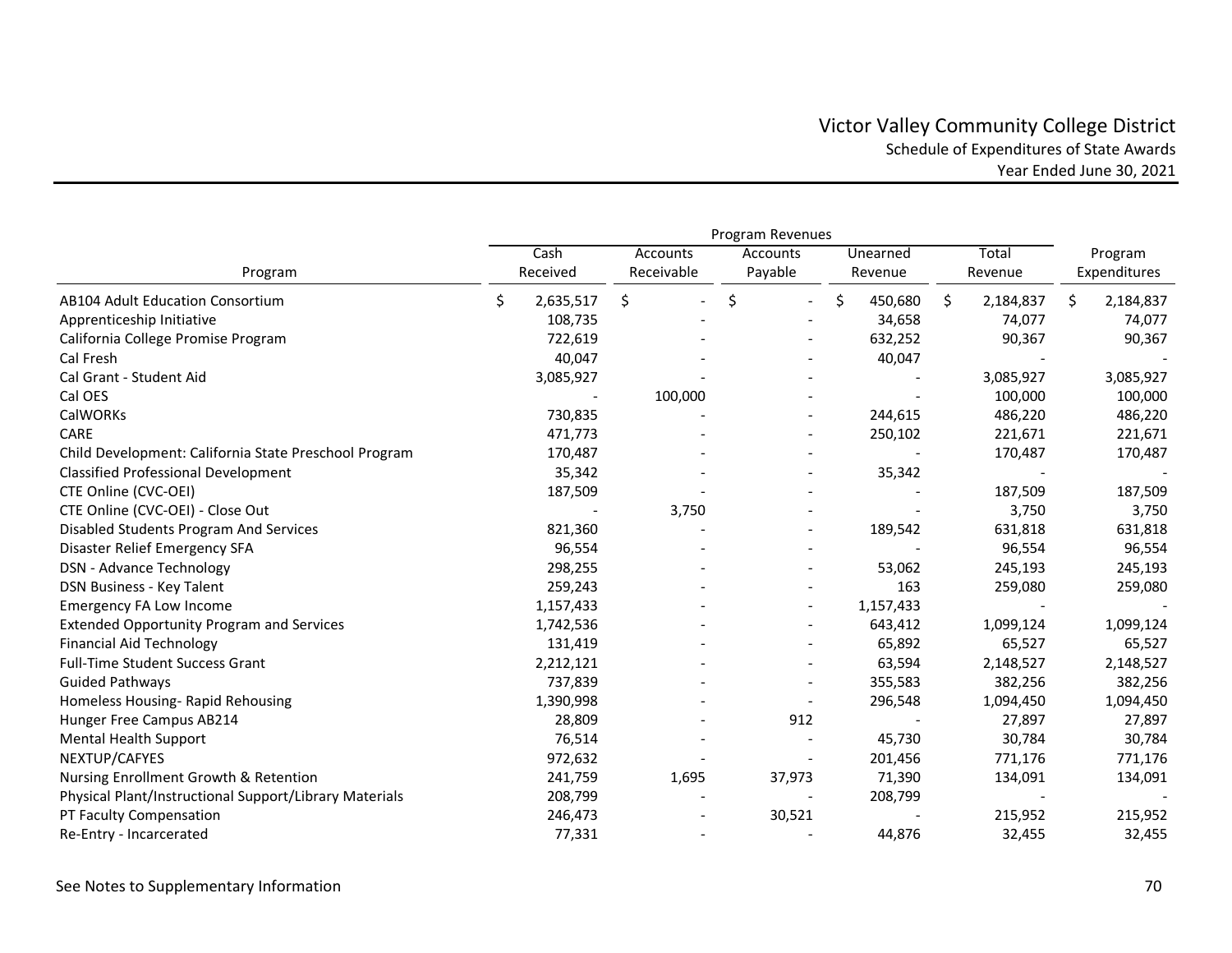# Victor Valley Community College District Schedule of Expenditures of State Awards Year Ended June 30, 2021

|                                                | Program Revenues |                  |    |                        |    |                          |   |                     |    |                  |    |                         |
|------------------------------------------------|------------------|------------------|----|------------------------|----|--------------------------|---|---------------------|----|------------------|----|-------------------------|
| Program                                        |                  | Cash<br>Received |    | Accounts<br>Receivable |    | Accounts<br>Payable      |   | Unearned<br>Revenue |    | Total<br>Revenue |    | Program<br>Expenditures |
| Song-Brown Nursing Grant #4                    | \$               | 12,588           | \$ |                        | \$ | $\overline{\phantom{0}}$ | S | 12,588              | Ŝ. |                  | \$ |                         |
| SSSP - SEA                                     |                  | 2,848,770        |    | 5,214                  |    |                          |   |                     |    | 2,853,984        |    | 2,853,984               |
| <b>Staff Diversity</b>                         |                  | 116,195          |    |                        |    |                          |   | 103,296             |    | 12,899           |    | 12,899                  |
| State COVID Block grant                        |                  | 551,417          |    |                        |    | $\overline{\phantom{a}}$ |   |                     |    | 551,417          |    | 551,417                 |
| Strong Workforce - Local Round 4               |                  | 1,215,737        |    |                        |    | $\overline{\phantom{a}}$ |   | 763,262             |    | 452,475          |    | 452,475                 |
| Strong Workforce - Local Round 3               |                  | 765,852          |    |                        |    |                          |   |                     |    | 765,852          |    | 765,852                 |
| Strong Workforce - CTE - Regional 4            |                  | 359,531          |    | 19,147                 |    |                          |   |                     |    | 378,678          |    | 378,678                 |
| Strong Workforce - Local Round 5               |                  | 1,249,112        |    |                        |    | $\overline{\phantom{a}}$ |   | 1,040,350           |    | 208,762          |    | 208,762                 |
| Strong Workforce - Regional Round 3            |                  | 26,319           |    | 44,532                 |    |                          |   |                     |    | 70,851           |    | 70,851                  |
| Strong Workforce - Regional Round 2            |                  | 179,749          |    |                        |    | $\overline{\phantom{a}}$ |   | 153,546             |    | 26,203           |    | 26,203                  |
| Student Financial Aid Administrative Allowance |                  | 521,166          |    |                        |    | $\overline{\phantom{0}}$ |   | 84,347              |    | 436,819          |    | 436,819                 |
| <b>Student Retention &amp; Enrollment</b>      |                  | 200,402          |    |                        |    |                          |   | 199,560             |    | 842              |    | 842                     |
| SWP Regional Proj Coord Support                |                  | 20,307           |    | 27,780                 |    |                          |   |                     |    | 48,087           |    | 48,087                  |
| TANF/Child Development Careers Program         |                  | 3,684            |    |                        |    |                          |   | 3,684               |    |                  |    |                         |
| Undocumented Resource Liaison                  |                  | 49,597           |    |                        |    | $\overline{\phantom{a}}$ |   | 49,597              |    |                  |    |                         |
| <b>Veterans Resource Center</b>                |                  | 210,046          |    |                        |    |                          |   | 70,319              |    | 139,727          |    | 139,727                 |
| Veterans Resource Center 2                     |                  | 62,790           |    |                        |    |                          |   | 62,790              |    |                  |    |                         |
| Total state programs                           |                  | 27,282,128       |    | 202,118                |    | 69,406                   |   | 7,628,515           |    | 19,786,325       |    | 19,786,325              |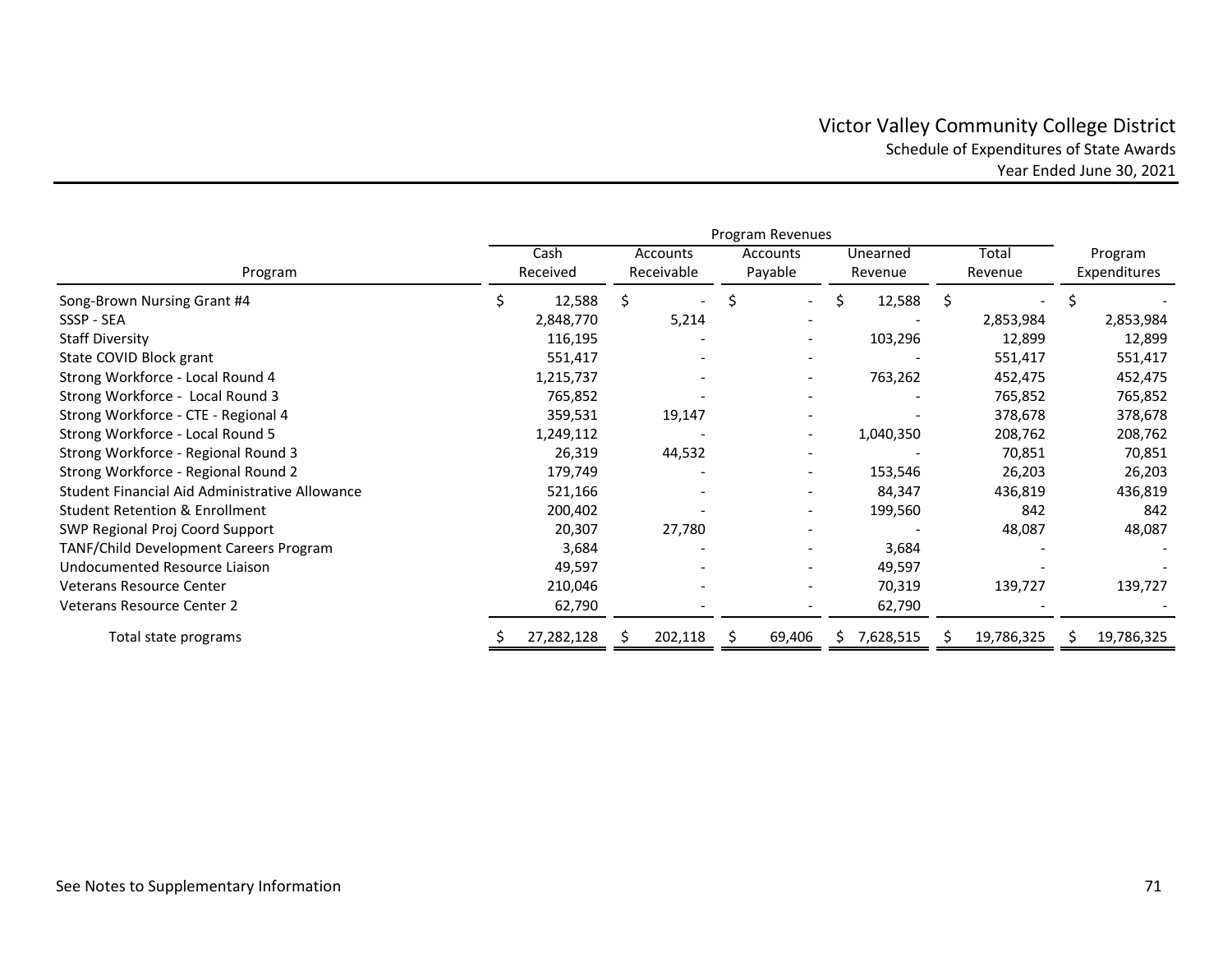# Victor Valley Community College District

Schedule of Workload Measures for State General Apportionment Annual (Actual) Attendance

Year Ended June 30, 2021

| <b>CATEGORIES</b>                                                                                                                                                                                          | **(Revised)/<br>Reported<br>Data | Audit<br>Adjustments | Audited<br>Data    |
|------------------------------------------------------------------------------------------------------------------------------------------------------------------------------------------------------------|----------------------------------|----------------------|--------------------|
| A. Summer Intersession (Summer 2020 only)<br>1. Noncredit<br>2. Credit                                                                                                                                     | 8.25<br>57.52                    |                      | 8.25<br>57.52      |
| B. Summer Intersession (Summer 2021 - Prior to July 1, 2021)<br>1. Noncredit<br>2. Credit                                                                                                                  | 571.18                           |                      | 571.18             |
| C. Primary Terms (Exclusive of Summer Intersession)<br>1. Census Procedure Courses<br>(a) Weekly Census Contact Hours<br>(b) Daily Census Contact Hours<br>2. Actual Hours of Attendance Procedure Courses | 2,825.55<br>979.90               |                      | 2,825.55<br>979.90 |
| (a) Noncredit<br>(b) Credit                                                                                                                                                                                | 56.54<br>388.26                  |                      | 56.54<br>388.26    |
| 3. Alternative Attendance Accounting Procedure Courses<br>(a) Weekly Census Procedure Courses<br>(b) Daily Census Procedure Courses<br>(c) Noncredit Independent Study/Distance Education Courses          | 2,001.10<br>987.53               |                      | 2,001.10<br>987.53 |
| <b>D. Total FTES</b>                                                                                                                                                                                       | 7,875.83                         |                      | 7,875.83           |
| <b>SUPPLEMENTAL INFORMATION (Subset of Above Information)</b>                                                                                                                                              |                                  |                      |                    |
| E. In-Service Training Courses (FTES)                                                                                                                                                                      |                                  |                      |                    |
| F. Basic Skills Courses and Immigrant Education<br>1. Noncredit<br>2. Credit                                                                                                                               | 32.84<br>13.00                   |                      | 32.84<br>13.00     |

\*\*Annual report revised as of November 1, 2021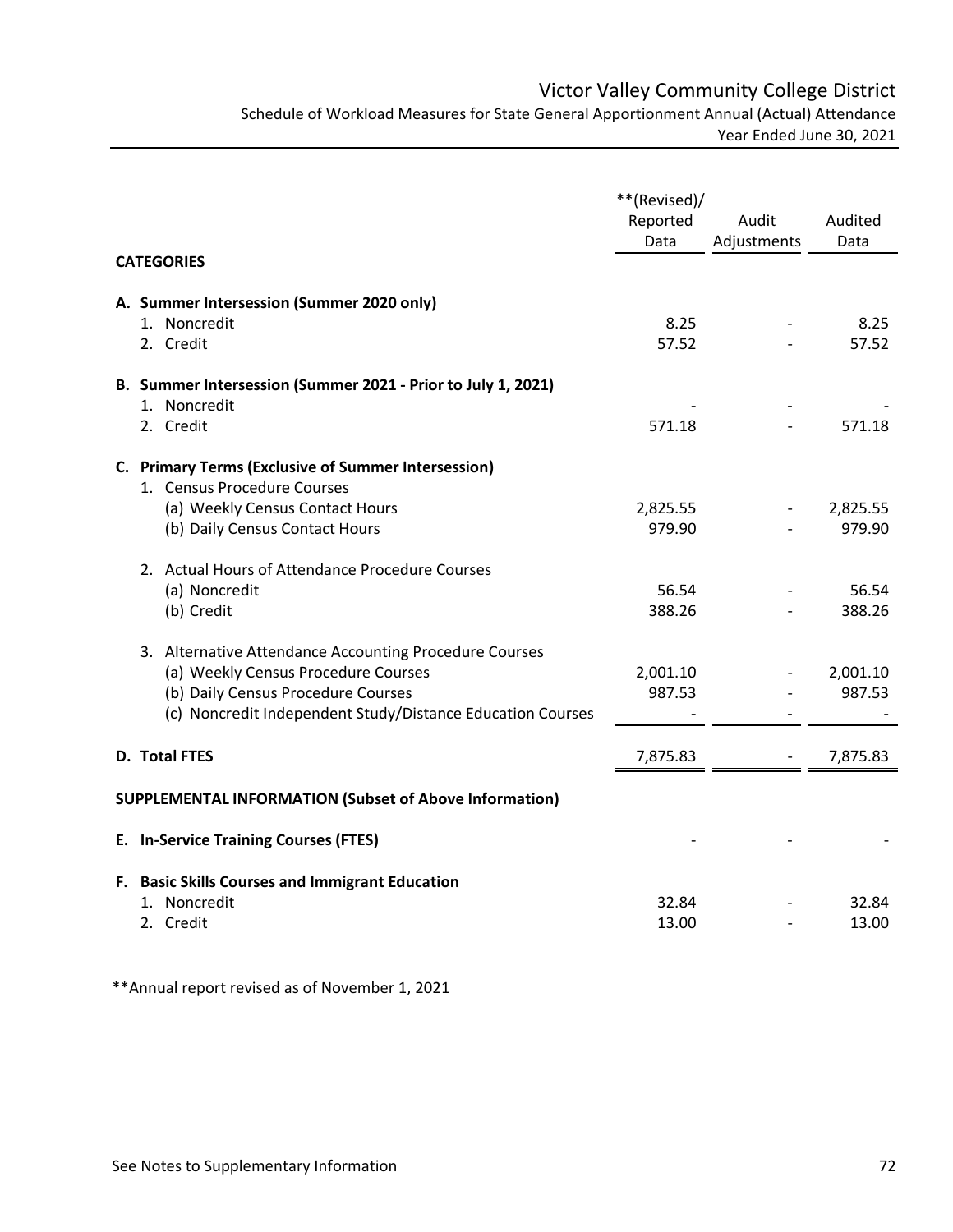# Victor Valley Community College District Reconciliation of *Education Code* Section 84362 (50 Percent Law) Calculation Year Ended June 30, 2021

|                                        |            | <b>ECS 84362 A</b>               |                            |              | <b>ECS 84362 B</b> |                  |              |  |  |
|----------------------------------------|------------|----------------------------------|----------------------------|--------------|--------------------|------------------|--------------|--|--|
|                                        |            | <b>Instructional Salary Cost</b> |                            |              |                    | <b>Total CEE</b> |              |  |  |
|                                        |            |                                  | AC 0100 - 5900 and AC 6110 |              |                    | AC 0100 - 6799   |              |  |  |
|                                        | Object/TOP | Reported                         | Audit                      | Revised      | Reported           | Audit            | Revised      |  |  |
|                                        | Codes      | Data                             | Adjustments                | Data         | Data               | Adjustments      | Data         |  |  |
| <b>Academic Salaries</b>               |            |                                  |                            |              |                    |                  |              |  |  |
| <b>Instructional Salaries</b>          |            |                                  |                            |              |                    |                  |              |  |  |
| <b>Contract or Regular</b>             | 1100       | \$10,089,166                     | l \$                       | \$10,089,166 | \$10,089,166       | $\zeta$          | \$10,089,166 |  |  |
| Other                                  | 1300       | 11,699,327                       |                            | 11,699,327   | 11,723,252         |                  | 11,723,252   |  |  |
| <b>Total Instructional Salaries</b>    |            | 21,788,493                       |                            | 21,788,493   | 21,812,418         |                  | 21,812,418   |  |  |
| Noninstructional Salaries              |            |                                  |                            |              |                    |                  |              |  |  |
| <b>Contract or Regular</b>             | 1200       |                                  |                            |              | 4,197,741          |                  | 4,197,741    |  |  |
| Other                                  | 1400       |                                  |                            |              | 630,279            |                  | 630,279      |  |  |
| <b>Total Noninstructional Salaries</b> |            |                                  |                            |              | 4,828,020          |                  | 4,828,020    |  |  |
| <b>Total Academic Salaries</b>         |            | 21,788,493                       |                            | 21,788,493   | 26,640,438         |                  | 26,640,438   |  |  |
|                                        |            |                                  |                            |              |                    |                  |              |  |  |
| <b>Classified Salaries</b>             |            |                                  |                            |              |                    |                  |              |  |  |
| Noninstructional Salaries              |            |                                  |                            |              |                    |                  |              |  |  |
| <b>Regular Status</b>                  | 2100       |                                  |                            |              | 9,563,758          |                  | 9,563,758    |  |  |
| Other                                  | 2300       |                                  |                            |              | 259,138            |                  | 259,138      |  |  |
| <b>Total Noninstructional Salaries</b> |            |                                  |                            |              | 9,822,896          |                  | 9,822,896    |  |  |
| <b>Instructional Aides</b>             |            |                                  |                            |              |                    |                  |              |  |  |
| <b>Regular Status</b>                  | 2200       | 1,606,171                        |                            | 1,606,171    | 1,620,572          |                  | 1,620,572    |  |  |
| Other                                  | 2400       | 61,624                           |                            | 61,624       | 112,897            |                  | 112,897      |  |  |
| <b>Total Instructional Aides</b>       |            | 1,667,795                        |                            | 1,667,795    | 1,733,469          |                  | 1,733,469    |  |  |
| <b>Total Classified Salaries</b>       |            | 1,667,795                        |                            | 1,667,795    | 11,556,365         |                  | 11,556,365   |  |  |
| <b>Employee Benefits</b>               | 3000       | 7,025,066                        |                            | 7,025,066    | 18,388,595         |                  | 18,388,595   |  |  |
| <b>Supplies and Material</b>           | 4000       |                                  |                            |              | 275,210            |                  | 275,210      |  |  |
| <b>Other Operating Expenses</b>        | 5000       |                                  |                            |              | 6,250,112          |                  | 6,250,112    |  |  |
| <b>Equipment Replacement</b>           | 6420       |                                  |                            |              |                    |                  |              |  |  |
| <b>Total Expenditures Prior to</b>     |            |                                  |                            |              |                    |                  |              |  |  |
| <b>Exclusions</b>                      |            | 30,481,354                       |                            | 30,481,354   | 63,110,720         |                  | 63,110,720   |  |  |

See Notes to Supplementary Information 73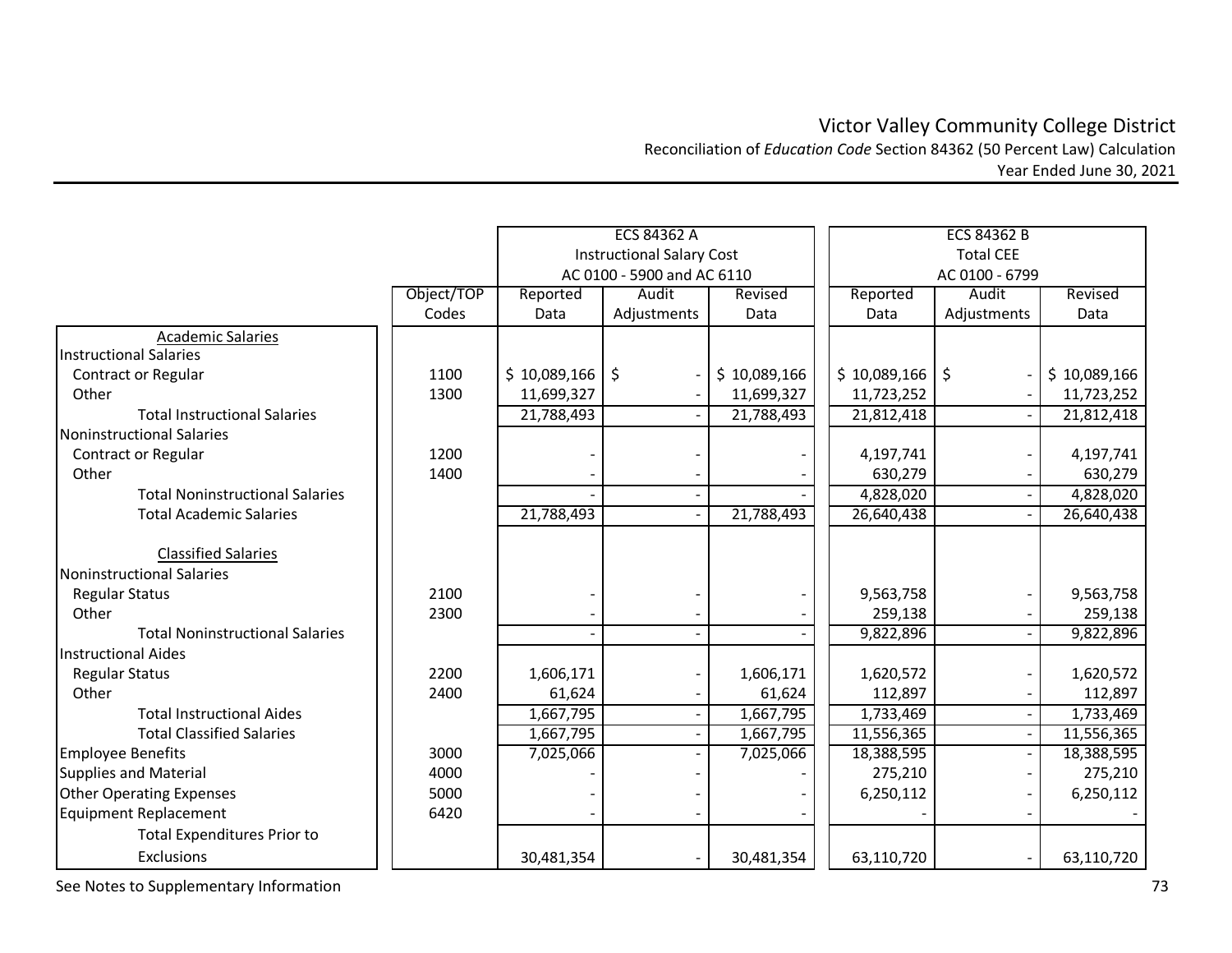# Victor Valley Community College District Reconciliation of *Education Code* Section 84362 (50 Percent Law) Calculation Year Ended June 30, 2021

|                                              |            | <b>ECS 84362 A</b>               |                            |               |                | <b>ECS 84362 B</b> |         |         |  |
|----------------------------------------------|------------|----------------------------------|----------------------------|---------------|----------------|--------------------|---------|---------|--|
|                                              |            | <b>Instructional Salary Cost</b> |                            |               |                | <b>Total CEE</b>   |         |         |  |
|                                              |            |                                  | AC 0100 - 5900 and AC 6110 |               | AC 0100 - 6799 |                    |         |         |  |
|                                              | Object/TOP | Reported                         | Audit                      | Revised       | Reported       | Audit              | Revised |         |  |
|                                              | Codes      | Data                             | Adjustments                | Data          | Data           | Adjustments        |         | Data    |  |
| <b>Exclusions</b>                            |            |                                  |                            |               |                |                    |         |         |  |
| Activities to Exclude                        |            |                                  |                            |               |                |                    |         |         |  |
|                                              |            |                                  |                            |               |                |                    |         |         |  |
| Instructional Staff - Retirees' Benefits and |            |                                  |                            |               |                |                    |         |         |  |
| <b>Retirement Incentives</b>                 | 5900       | \$<br>$574,485$   \$             |                            | \$<br>574,485 | \$<br>574,485  | $\ddot{\varsigma}$ | \$      | 574,485 |  |
| <b>Student Health Services Above Amount</b>  |            |                                  |                            |               |                |                    |         |         |  |
| Collected                                    | 6441       |                                  |                            |               |                |                    |         |         |  |
| <b>Student Transportation</b>                | 6491       |                                  |                            |               | 1,800          |                    |         | 1,800   |  |
| Noninstructional Staff - Retirees' Benefits  |            |                                  |                            |               |                |                    |         |         |  |
| and Retirement Incentives                    | 6740       |                                  |                            |               | 973,777        |                    |         | 973,777 |  |
| Objects to Exclude                           |            |                                  |                            |               |                |                    |         |         |  |
| <b>Rents and Leases</b>                      | 5060       |                                  |                            |               | 257,750        |                    |         | 257,750 |  |
| Lottery Expenditures                         |            |                                  |                            |               |                |                    |         |         |  |
| <b>Academic Salaries</b>                     | 1000       |                                  |                            |               |                |                    |         |         |  |
| <b>Classified Salaries</b>                   | 2000       |                                  |                            |               |                |                    |         |         |  |
| <b>Employee Benefits</b>                     | 3000       |                                  |                            |               |                |                    |         |         |  |
| <b>Supplies and Materials</b>                | 4000       |                                  |                            |               |                |                    |         |         |  |
| Software                                     | 4100       |                                  |                            |               |                |                    |         |         |  |
| Books, Magazines, and Periodicals            | 4200       |                                  |                            |               |                |                    |         |         |  |
| <b>Instructional Supplies and Materials</b>  | 4300       |                                  |                            |               |                |                    |         |         |  |
| Noninstructional Supplies and Materials      | 4400       |                                  |                            |               |                |                    |         |         |  |
| <b>Total Supplies and Materials</b>          |            |                                  |                            |               |                |                    |         |         |  |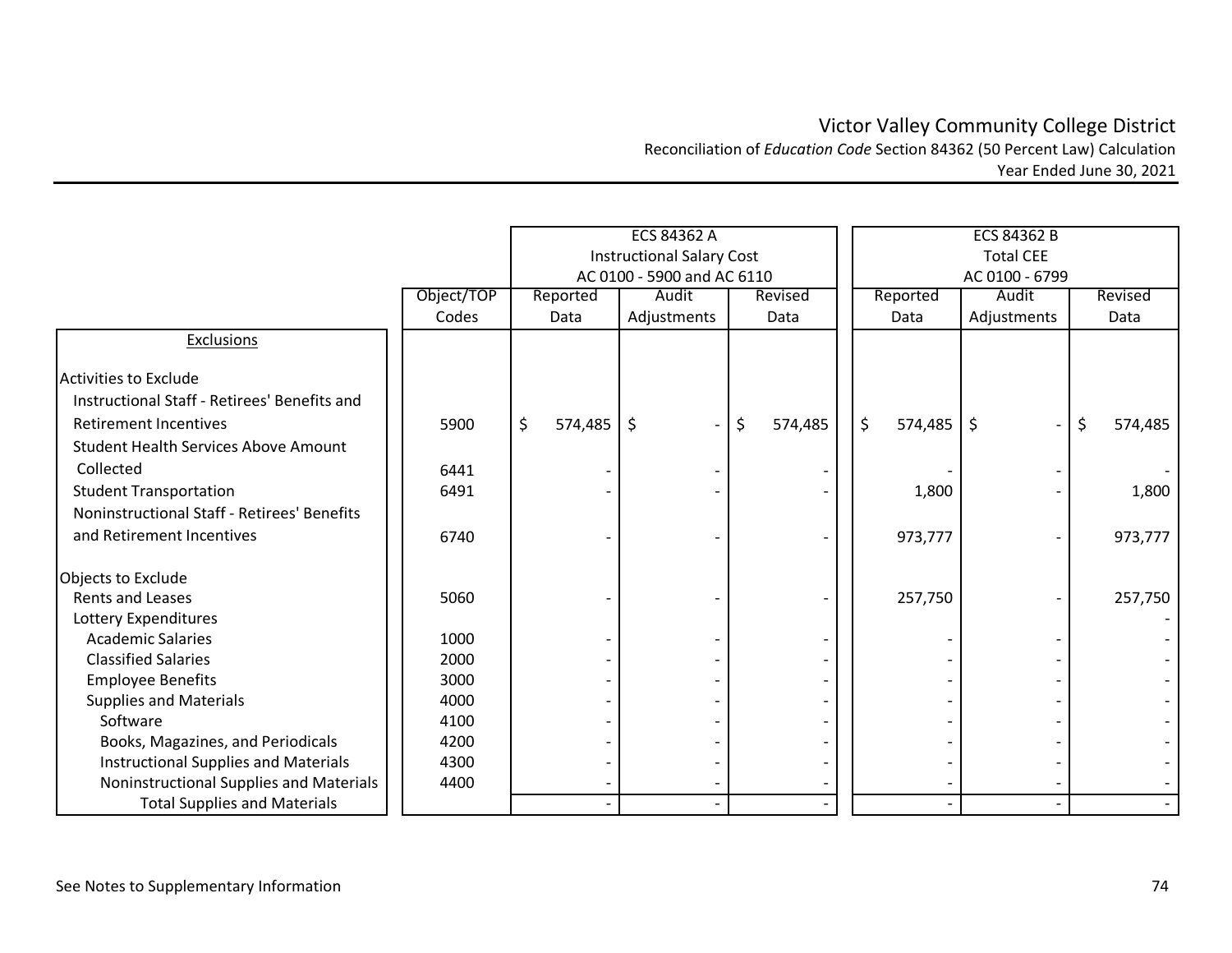# Victor Valley Community College District Reconciliation of *Education Code* Section 84362 (50 Percent Law) Calculation Year Ended June 30, 2021

|                                       |            | ECS 84362 A  |                                  |              |     |                | ECS 84362 B      |                |  |
|---------------------------------------|------------|--------------|----------------------------------|--------------|-----|----------------|------------------|----------------|--|
|                                       |            |              | <b>Instructional Salary Cost</b> |              |     |                | <b>Total CEE</b> |                |  |
|                                       |            |              | AC 0100 - 5900 and AC 6110       |              |     | AC 0100 - 6799 |                  |                |  |
|                                       | Object/TOP | Reported     | Audit                            | Revised      |     | Reported       | Audit            | Revised        |  |
|                                       | Codes      | Data         | Adjustments                      | Data         |     | Data           | Adjustments      | Data           |  |
| Other Operating Expenses and Services | 5000       | \$           |                                  |              | \$. | 1,723,354      | S                | 1,723,354<br>S |  |
| Capital Outlay                        | 6000       |              |                                  |              |     |                |                  |                |  |
| Library Books                         | 6300       |              |                                  |              |     |                |                  |                |  |
| Equipment                             | 6400       |              |                                  |              |     |                |                  |                |  |
| Equipment - Additional                | 6410       |              |                                  |              |     |                |                  |                |  |
| Equipment - Replacement               | 6420       |              |                                  |              |     |                |                  |                |  |
| <b>Total Equipment</b>                |            |              |                                  |              |     |                |                  |                |  |
| <b>Total Capital Outlay</b>           |            |              |                                  |              |     |                |                  |                |  |
| Other Outgo                           | 7000       |              |                                  |              |     |                |                  |                |  |
| <b>Total Exclusions</b>               |            | 574,485      |                                  | 574,485      |     | 3,531,166      |                  | 3,531,166      |  |
|                                       |            |              |                                  |              |     |                |                  |                |  |
| Total for ECS 84362, 50% Law          |            | \$29,906,869 | \$ ا                             | \$29,906,869 |     | \$59,579,554   | \$               | \$59,579,554   |  |
| Percent of CEE (Instructional Salary  |            |              |                                  |              |     |                |                  |                |  |
| Cost/Total CEE)                       |            | 50.20%       |                                  | 50.20%       |     | 100.00%        |                  | 100.00%        |  |
| 50% of Current Expense of Education   |            |              |                                  |              |     | \$29,789,777   |                  | \$29,789,777   |  |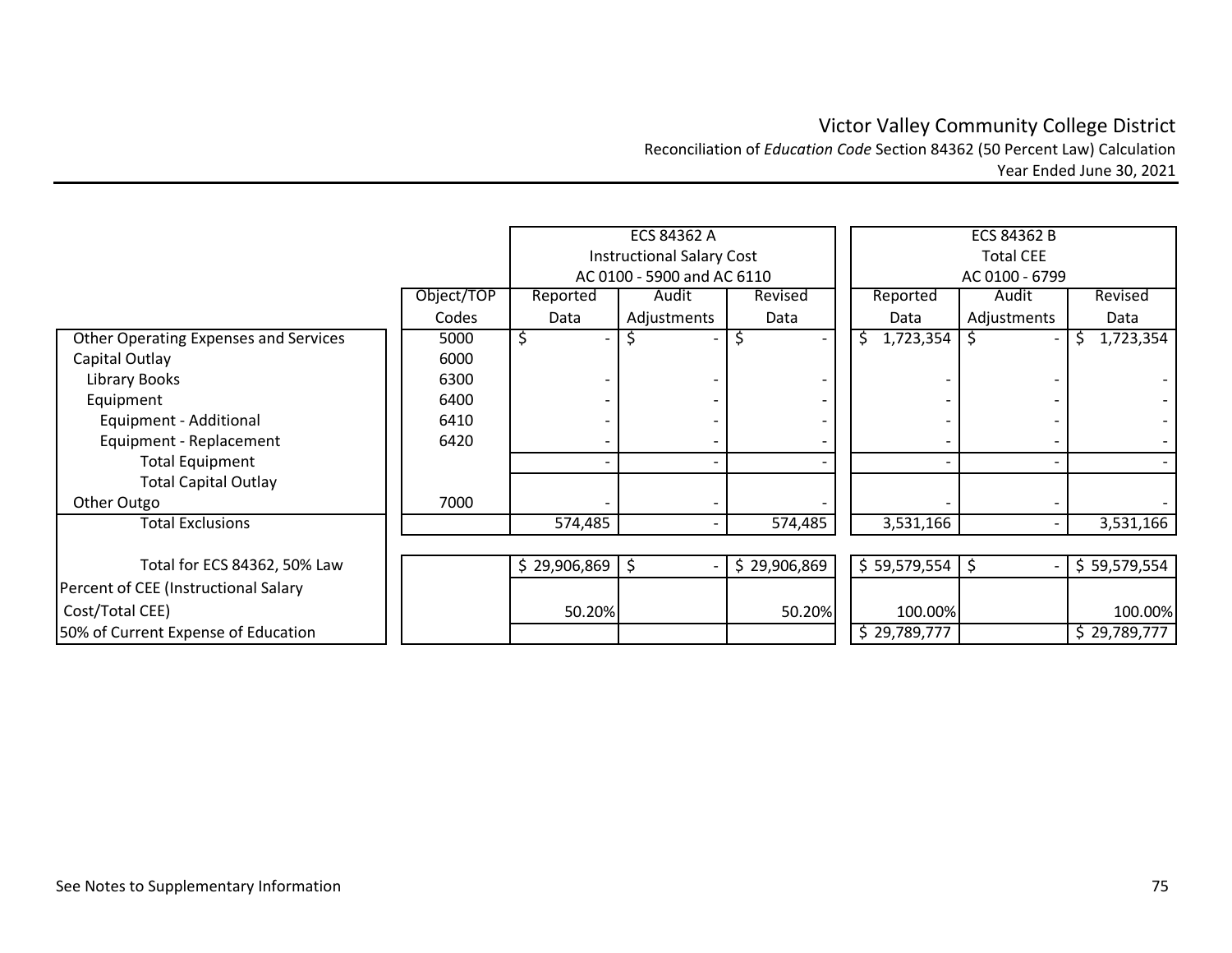There were no adjustments to the Annual Financial and Budget Report (CCFS‐311) which required reconciliation to the audited financial statements at June 30, 2021.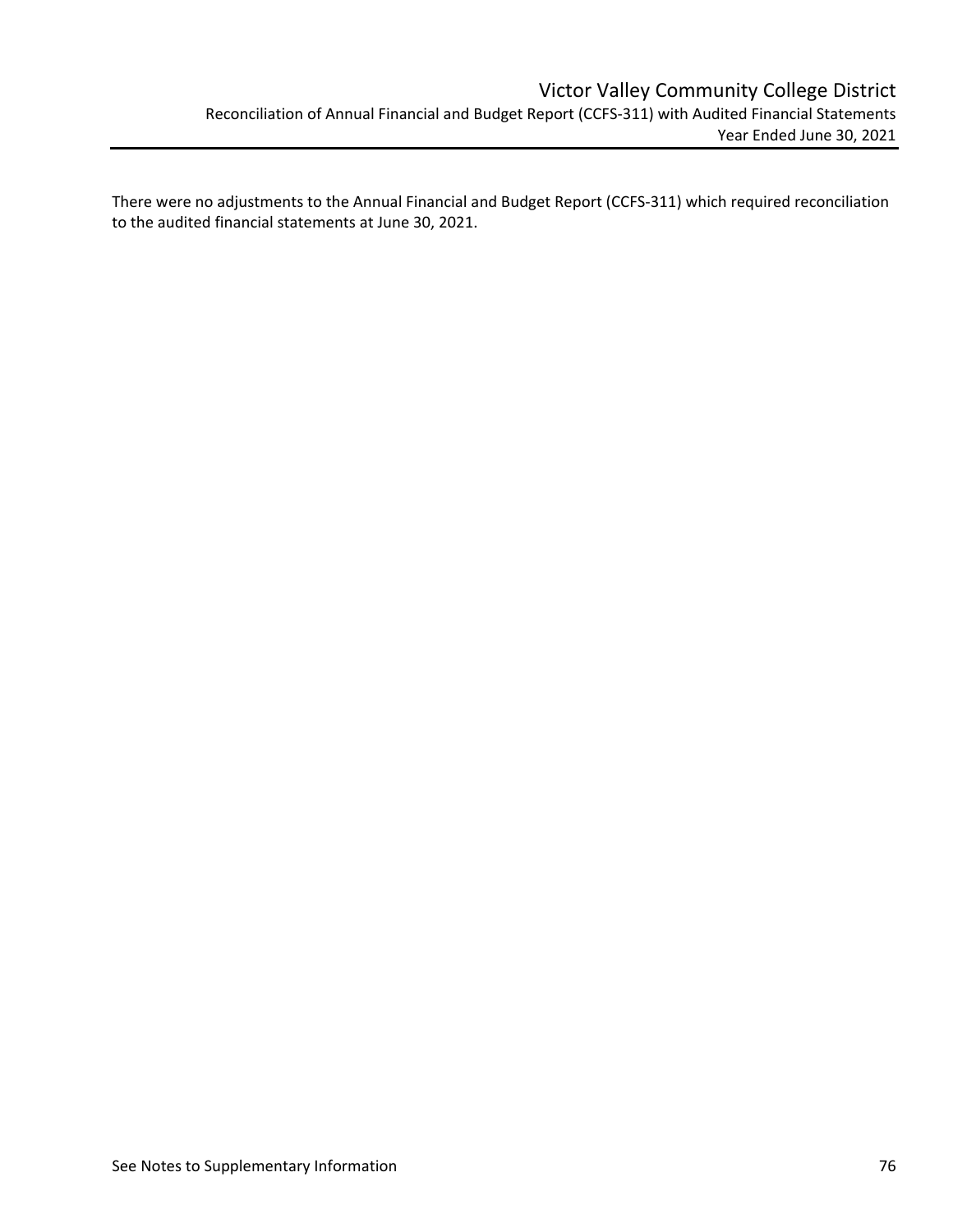# Victor Valley Community College District Proposition 30 Education Protection Account (EPA) Expenditure Report Year Ended June 30, 2021

| <b>Activity Classification</b>    | Object<br>Code |                 |                 | Unrestricted   |            |
|-----------------------------------|----------------|-----------------|-----------------|----------------|------------|
|                                   |                |                 |                 |                |            |
| <b>EPA Revenue:</b>               | 8630           |                 |                 |                | 11,971,413 |
|                                   |                | <b>Salaries</b> | Operating       |                |            |
|                                   | Activity       | and Benefits    | Expenses        | Capital Outlay |            |
| <b>Activity Classification</b>    | Code           | (Obj 1000-3000) | (Obj 4000-5000) | (Obj 6000)     | Total      |
| <b>Instructional Activities</b>   | 1000-5900      | 11,971,413      |                 |                | 11,971,413 |
| <b>Total Expenditures for EPA</b> |                | 11,971,413      |                 |                | 11,971,413 |
| <b>Revenues Less Expenditures</b> |                |                 |                 |                |            |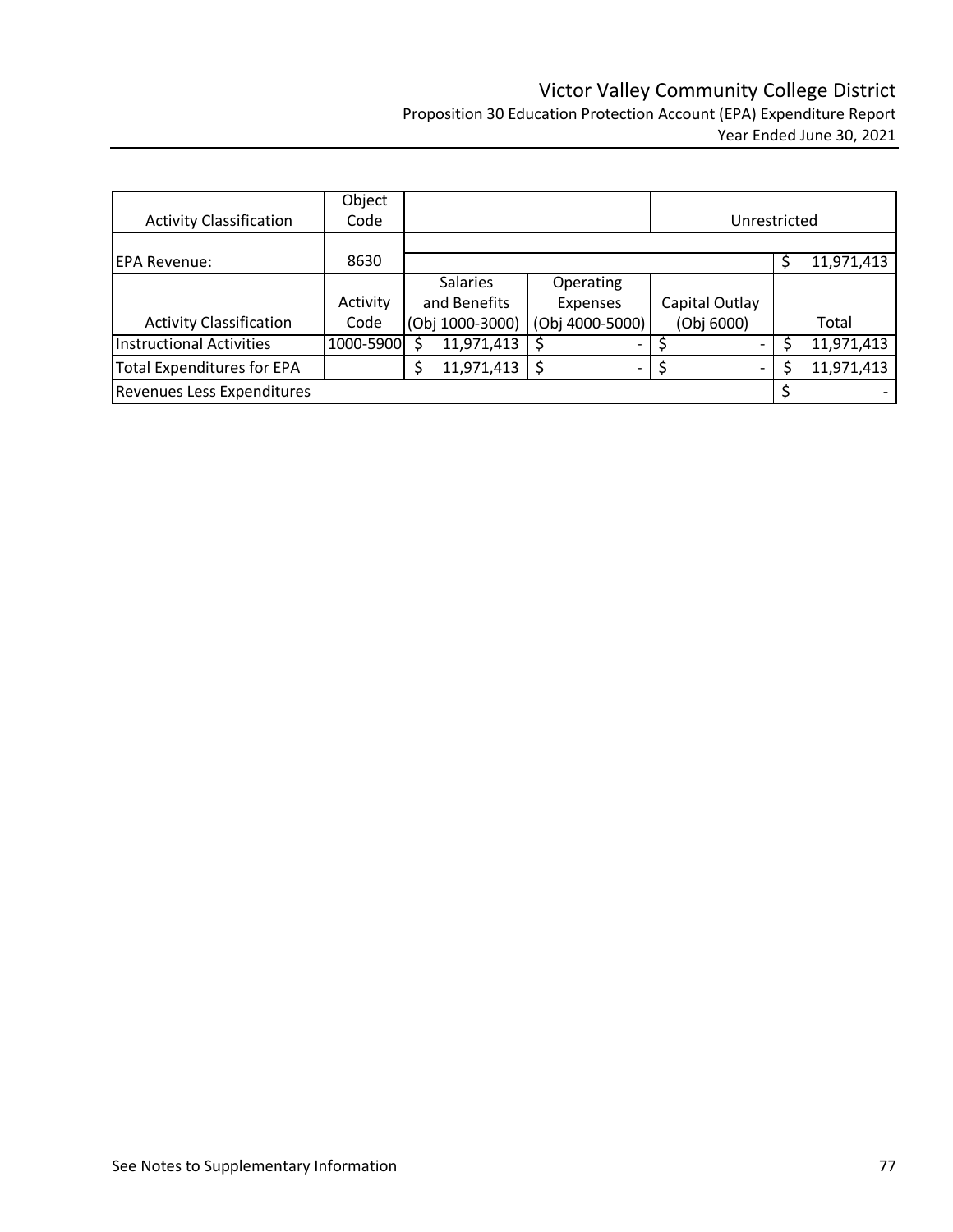# Victor Valley Community College District

Reconciliation of Governmental Funds to the Statement of Net Position

June 30, 2021

Amounts reported for governmental activities in the Statement of Net Position are different because

| <b>Total fund balance</b>                                                |                  |                   |
|--------------------------------------------------------------------------|------------------|-------------------|
| <b>General Funds</b>                                                     | \$<br>13,477,296 |                   |
| Special Revenue Funds                                                    | 26,122,809       |                   |
| Capital Project Funds                                                    | 38,838,677       |                   |
| Debt Service Funds                                                       | 10,890,149       |                   |
| <b>Proprietary Funds</b>                                                 | 3,210,415        |                   |
| <b>Internal Service Funds</b>                                            | 679,354          |                   |
| <b>Fiduciary Funds</b>                                                   | 16,451,071       |                   |
| Total fund balance - all District funds                                  |                  | \$<br>109,669,771 |
| Amounts held in trust on behalf of others (OPEB Trust)                   |                  | (16, 451, 071)    |
| Capital assets used in governmental activities are not financial         |                  |                   |
| resources and, therefore, are not reported as assets in                  |                  |                   |
| governmental funds.                                                      |                  |                   |
| The cost of capital assets is                                            | 220,940,389      |                   |
| Accumulated depreciation is                                              | (80, 496, 938)   |                   |
| Total capital assets, net                                                |                  | 140,443,451       |
| Deferred outflows of resources represent a consumption of net            |                  |                   |
| position in a future period and is not reported in the District's funds. |                  |                   |
| Deferred outflows of resources at year-end consist of:                   |                  |                   |
| Deferred outflows of resources related to debt refunding                 | 11,757,460       |                   |
| Deferred outflows of resources related to OPEB                           | 3,690,612        |                   |
| Deferred outflows of resources related to pensions                       | 21,328,450       |                   |
| Total deferred outflows of resources                                     |                  | 36,776,522        |
| In governmental funds, unmatured interest on long-term liabilities is    |                  |                   |
| recognized in the period when it is due. On the government-wide          |                  |                   |
| statements, unmatured interest on long-term liabilities is recognized    |                  |                   |
| when it is incurred.                                                     |                  | (2,357,554)       |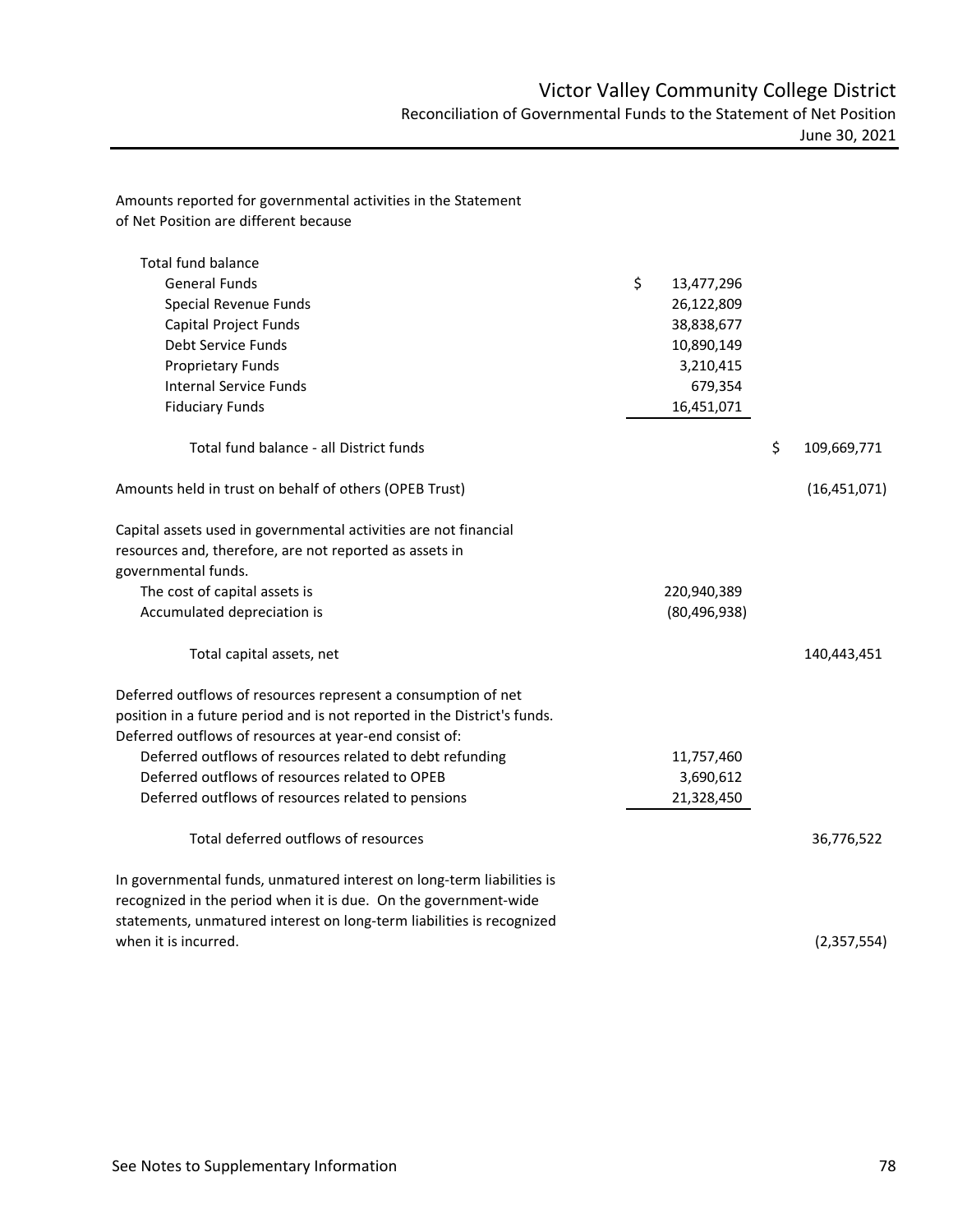# Victor Valley Community College District Reconciliation of Governmental Funds to the Statement of Net Position

June 30, 2021

| Long-term liabilities, including bonds payable, are not due and payable in       |    |                 |                     |
|----------------------------------------------------------------------------------|----|-----------------|---------------------|
| the current period and, therefore, are not reported as liabilities in the funds. |    |                 |                     |
| Long-term liabilities at year end consist of:                                    |    |                 |                     |
| General obligation bonds                                                         | Ś. | (168, 559, 720) |                     |
| Capital leases                                                                   |    | (3, 174, 478)   |                     |
| Compensated absences                                                             |    | (1,893,632)     |                     |
| Early retirement incentive                                                       |    | (2,897,432)     |                     |
| Net other postemployment benefits (OPEB) liability                               |    | (1, 418, 566)   |                     |
| Aggregate net pension liability                                                  |    | (79, 737, 587)  |                     |
| In addition, the District has issued 'capital appreciation'                      |    |                 |                     |
| general obligation bonds. The accretion of interest                              |    |                 |                     |
| unmatured on the general obligation bonds to date is                             |    | (39, 278, 611)  |                     |
| Total long-term liabilities                                                      |    |                 | \$<br>(296,960,026) |
| Deferred inflows of resources represent an acquisition of net                    |    |                 |                     |
| position in a future period and is not reported in the District's funds.         |    |                 |                     |
| Deferred inflows of resources amount to and related to                           |    |                 |                     |
| Deferred inflows of resources related to OPEB                                    |    | (663, 821)      |                     |
| Deferred inflows of resources related to pensions                                |    | (3,019,674)     |                     |
| Total deferred inflows of resources                                              |    |                 | (3,683,495)         |
| Total net position                                                               |    |                 | (32, 562, 402)      |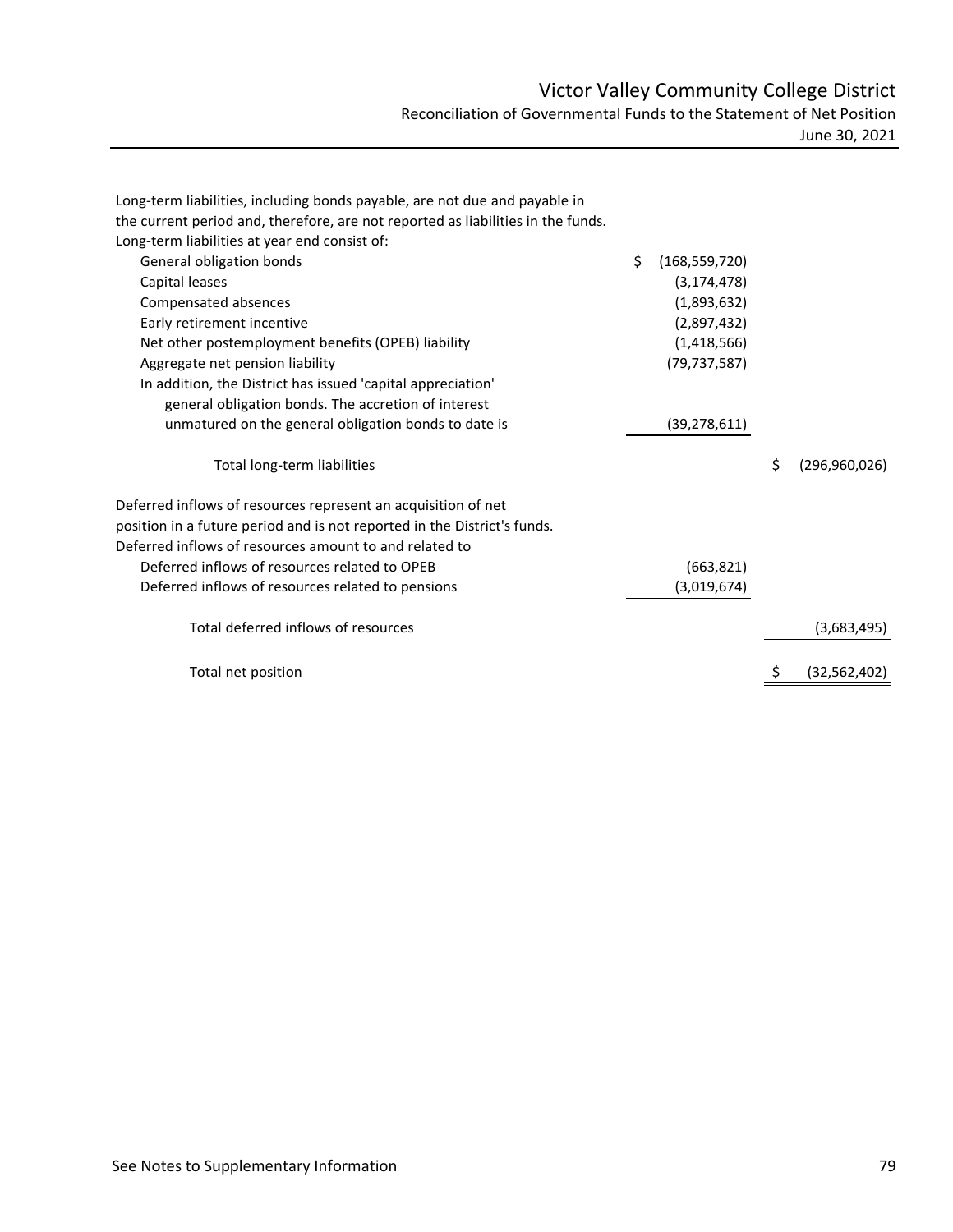# **Note 1 ‐ Purpose of Schedules**

# **District Organization**

This schedule provides information about the District's governing board members, administration members, and auxiliary organizations in good standing.

# **Schedule of Expenditures of Federal Awards (SEFA)**

# Basis of Presentation

The accompanying Schedule of Expenditures of Federal Awards (the Schedule) includes the federal award activity of the District under programs of the federal government for the year ended June 30, 2021. The information is presented in accordance with the requirements of Title 2 U.S. Code of Federal Regulations Part 200, *Uniform Administrative Requirements, Cost Principles, and Audit Requirements for Federal Awards* (Uniform Guidance). Because the Schedule presents only a selected portion of the operations of the District, it is not intended to and does not present the financial position, changes in net position, or cash flows of the District.

# Summary of Significant Accounting Policies

Expenditures reported in the Schedule are reported on the modified accrual basis of accounting. When applicable, such expenditures are recognized following the cost principles contained in the Uniform Guidance, wherein certain types of expenditures are not allowable or are limited as to reimbursement. No federal financial assistance has been provided to a subrecipient.

Indirect Cost Rate The District has not elected to use the 10% de minimis cost rate.

# Donated Personal Protective Equipment (PPE) (unaudited)

Nonmonetary assistance of PPE received during the emergency period of the COVID‐19 pandemic was \$83,363 and is based on the estimated fair market value of the PPE received. The donated PPE was generally provided by donors without information about compliance or reporting requirements associated with federal financial assisting listings or CFDA numbers. The donated PPE is not included in the Schedule of Expenditure of Federal Awards.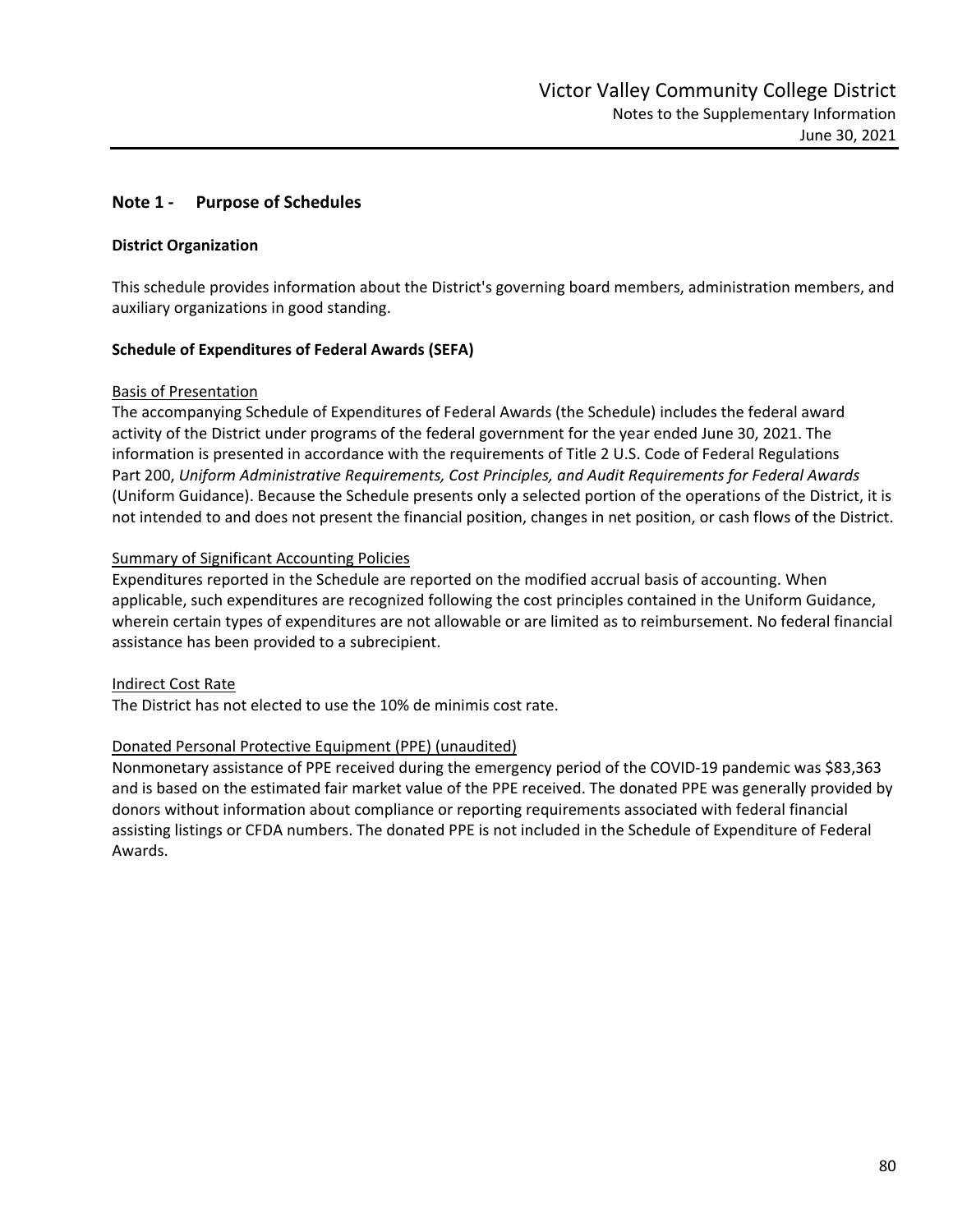# **Schedule of Expenditures of State Awards**

The accompanying Schedule of Expenditures of State Awards includes the state grant activity of the District and is presented on the modified accrual basis of accounting. Therefore, some amounts presented in this schedule may differ from amounts presented in, or used in the preparation of, the financial statements. The information in this schedule is presented to comply with reporting requirements of the California State Chancellor's Office.

# **Schedule of Workload Measures for State General Apportionment Annual (Actual) Attendance**

FTES is a measurement of the number of students attending classes of the District. The purpose of attendance accounting from a fiscal standpoint is to provide the basis for making apportionments of State funds to community college districts. This schedule provides information regarding the attendance of students based on various methods of accumulating attendance data.

# **Reconciliation of** *Education Code* **Section 84362 (50 Percent Law) Calculation**

ECS 84362 requires the District to expend a minimum of 50% of the unrestricted General Fund monies on salaries of classroom instructors. This is reported annually to the State Chancellor's Office. This schedule provides a reconciliation of the amount reported to the State Chancellor's Office and the impact of any audit adjustments and/or corrections noted during the audit.

# **Reconciliation of Annual Financial and Budget Report (CCFS‐311) With Audited Financial Statements**

This schedule provides the information necessary to reconcile the fund balance of all funds reported on the Form CCFS‐311 to the audited financial statements.

# **Proposition 30 Education Protection Account (EPA) Expenditure Report**

This schedule provides information about the District's EPA proceeds and summarizes the expenditures of EPA proceeds.

# **Reconciliation of Governmental Funds to the Statement of Net Position**

This schedule provides a reconciliation of the adjustments necessary to bring the District's internal fund financial statements, prepared on a modified accrual basis, to the government‐wide full accrual basis financial statements required under GASB Statements No. 34 and No. 35 business-type activities reporting model.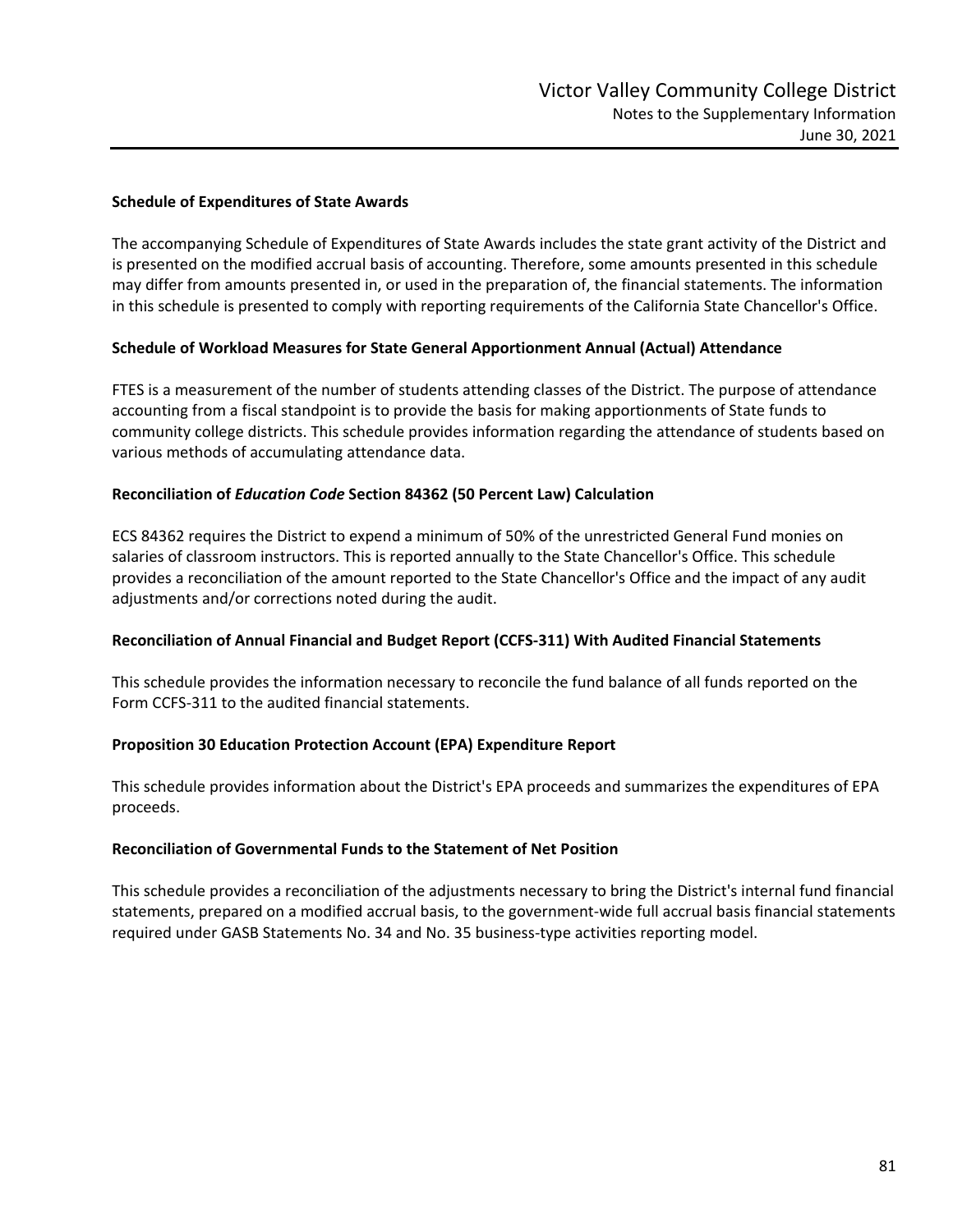Independent Auditor's Report June 30, 2021 Victor Valley Community College District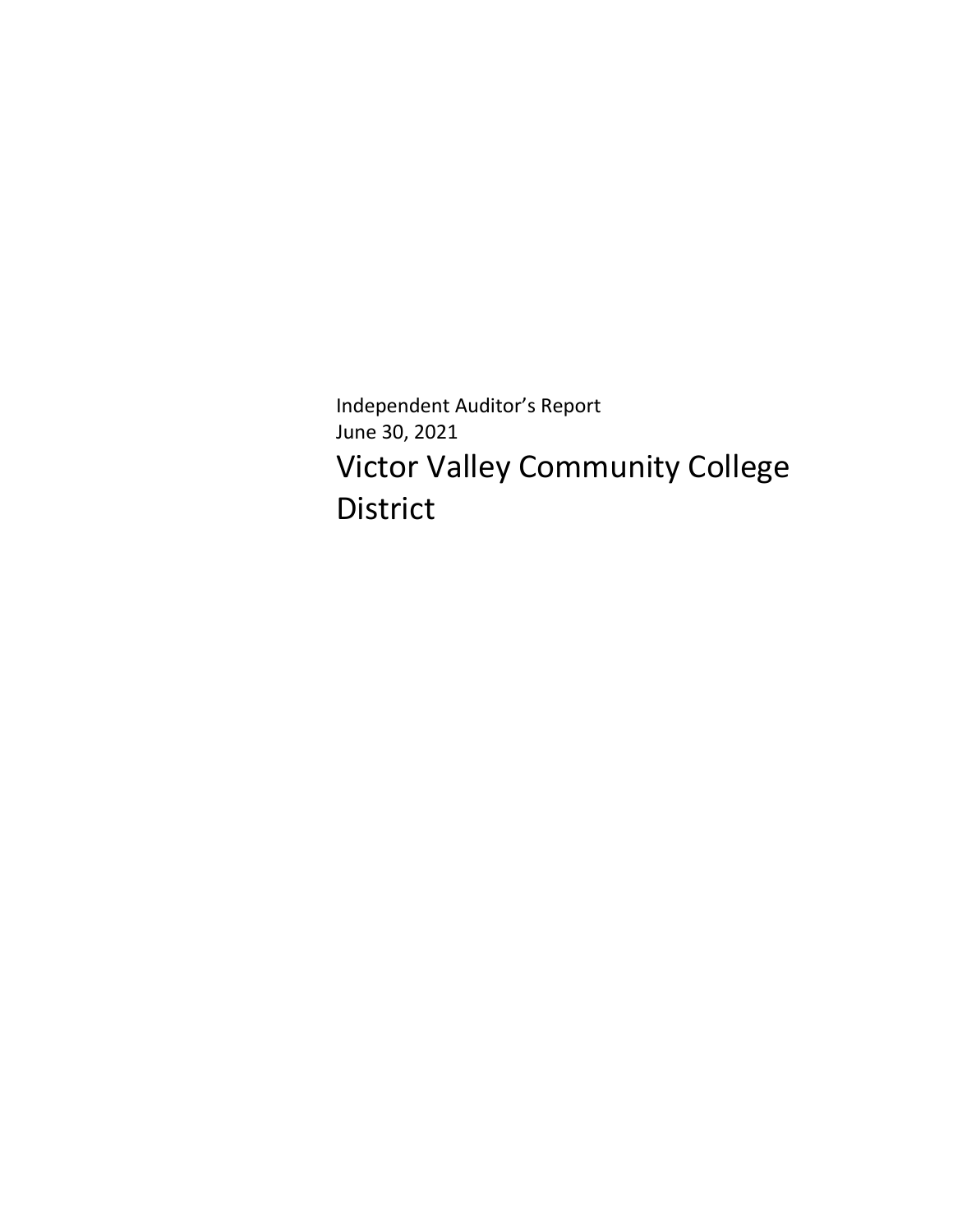**Independent Auditor's Report on Internal Control over Financial Reporting and on Compliance and Other Matters Based on an Audit of Financial Statements Performed in Accordance with** *Government Auditing Standards*

Board of Trustees Victor Valley Community College District Victorville, California

We have audited, in accordance with auditing standards generally accepted in the United States of America and the standards applicable to financial audits contained in *Government Auditing Standards*, issued by the Comptroller General of the United States, the financial statements of the business‐type activities and the remaining fund information of Victor Valley Community College District (the District) as of and for the year ended June 30, 2021, and the related notes to the financial statements, which collectively comprise the District's basic financial statements and have issued our report thereon dated February 28, 2022.

# **Emphasis of Matter – Change in Accounting Principle**

As discussed in Note 2 and Note 13 to the financial statements, the District adopted the provisions of GASB Statement No. 84, *Fiduciary Activities*, which resulted in a restatement of net position as of July 1, 2020. Our opinions are not modified with respect to this matter.

### **Internal Control over Financial Reporting**

In planning and performing our audit of the financial statements, we considered the District's internal control over financial reporting (internal control) as a basis for designing audit procedures that are appropriate in the circumstances for the purpose of expressing our opinions on the financial statements, but not for the purpose of expressing an opinion on the effectiveness of the District's internal control. Accordingly, we do not express an opinion on the effectiveness of the District's internal control.

A *deficiency in internal control* exists when the design or operation of a control does not allow management or employees, in the normal course of performing their assigned functions, to prevent, or detect and correct, misstatements on a timely basis. A *material weakness* is a deficiency, or a combination of deficiencies, in internal control, such that there is a reasonable possibility that a material misstatement of the District's financial statements will not be prevented, or detected and corrected, on a timely basis. A *significant deficiency* is a deficiency, or a combination of deficiencies, in internal control that is less severe than a material weakness, yet important enough to merit attention by those charged with governance.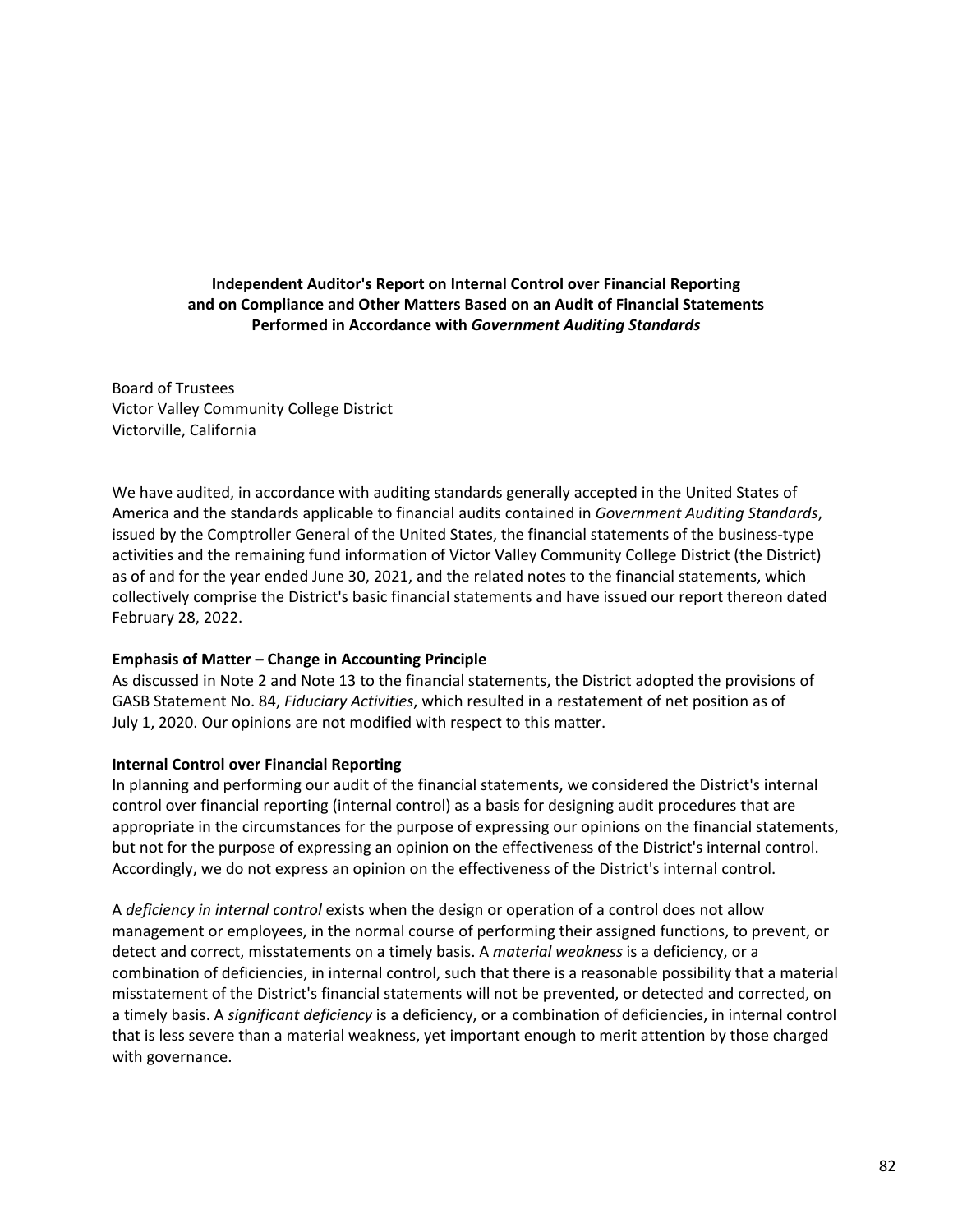Our consideration of internal control was for the limited purpose described in the first paragraph of this section and was not designed to identify all deficiencies in internal control that might be material weaknesses or significant deficiencies. Given these limitations, during our audit, we did not identify any deficiencies in internal control that we consider to be material weaknesses. However, material weaknesses may exist that have not been identified.

# **Compliance and Other Matters**

As part of obtaining reasonable assurance about whether the District's financial statements are free from material misstatement, we performed tests of its compliance with certain provisions of laws, regulations, contracts, and grant agreements, noncompliance with which could have a direct and material effect on the financial statements. However, providing an opinion on compliance with those provisions was not an objective of our audit, and accordingly, we do not express such an opinion. The results of our tests disclosed no instances of noncompliance or other matters that are required to be reported under *Government Auditing Standards*.

## **Purpose of this Report**

The purpose of this report is solely to describe the scope of our testing of internal control and compliance and the results of that testing, and not to provide an opinion on the effectiveness of the District's internal control or on compliance. This report is an integral part of an audit performed in accordance with *Government Auditing Standards* in considering the District's internal control and compliance. Accordingly, this communication is not suitable for any other purpose.

Rancho Cucamonga, California February 28, 2022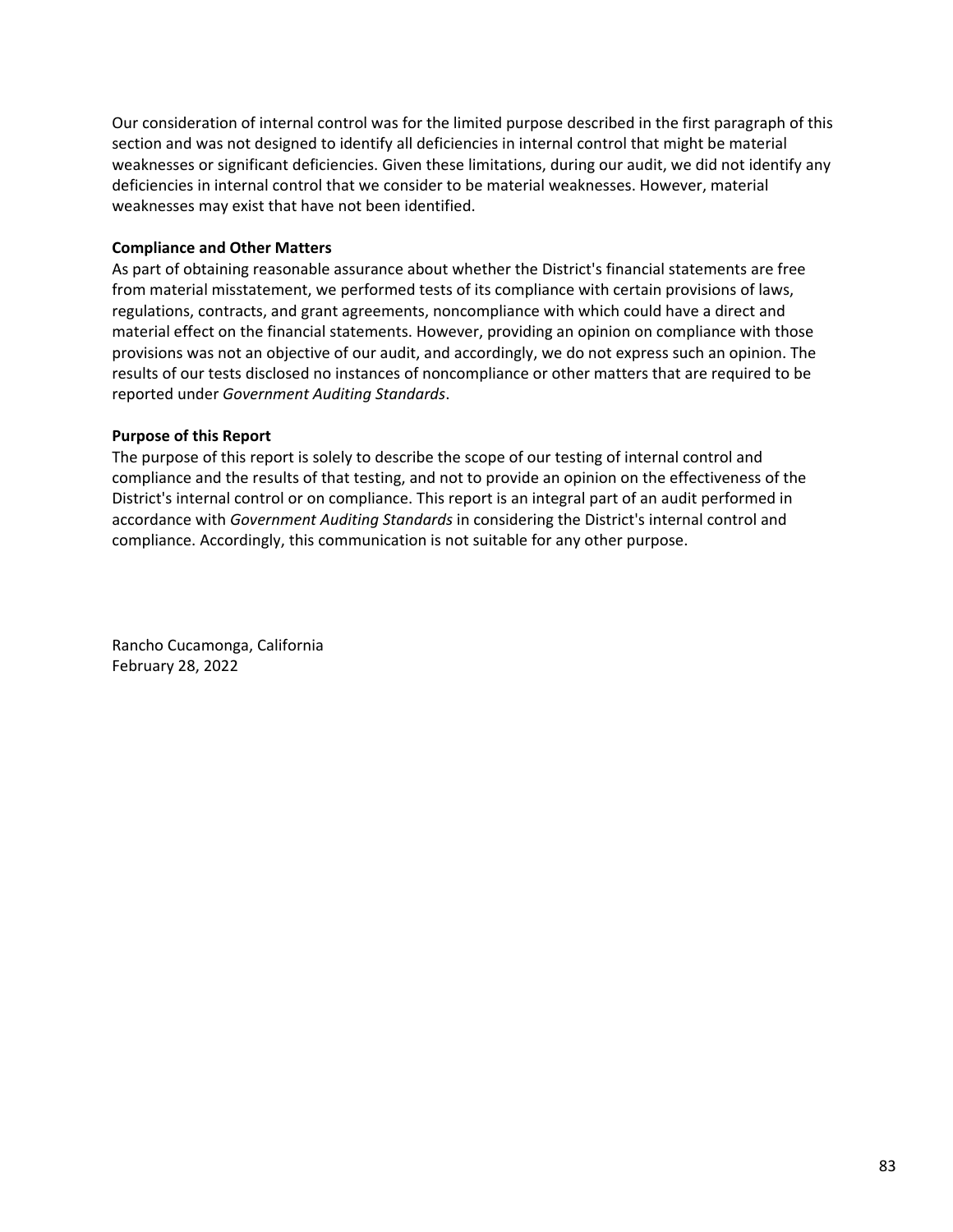**Independent Auditor's Report on Compliance for Each Major Federal Program; Report on Internal Control over Compliance Required by the Uniform Guidance**

Board of Trustees Victor Valley Community College District Victorville, California

# **Report on Compliance for Each Major Federal Program**

We have audited Victor Valley Community College District's (the District) compliance with the types of compliance requirements described in the *OMB Compliance Supplement* that could have a direct and material effect on each of the District's major federal programs for the year ended June 30, 2021. The District's major federal programs are identified in the summary of auditor's results section of the accompanying schedule of findings and questioned costs.

# **Management's Responsibility**

Management is responsible for compliance with federal statutes, regulations, and the terms and conditions of its federal awards applicable to its federal programs.

# **Auditor's Responsibility**

Our responsibility is to express an opinion on compliance for each of the District's major federal programs based on our audit of the types of compliance requirements referred to above. We conducted our audit of compliance in accordance with auditing standards generally accepted in the United States of America; the standards applicable to financial audits contained in *Government Auditing Standards*, issued by the Comptroller General of the United States; and the audit requirements of Title 2 U.S. *Code of Federal Regulations* Part 200, *Uniform Administrative Requirements, Cost Principles, and Audit Requirements for Federal Awards* (Uniform Guidance). Those standards and the Uniform Guidance require that we plan and perform the audit to obtain reasonable assurance about whether noncompliance with the types of compliance requirements referred to above that could have a direct and material effect on a major federal program occurred. An audit includes examining, on a test basis, evidence about the District's compliance with those requirements and performing such other procedures as we considered necessary in the circumstances.

We believe that our audit provides a reasonable basis for our opinion on compliance for each major federal program. However, our audit does not provide a legal determination of the District's compliance.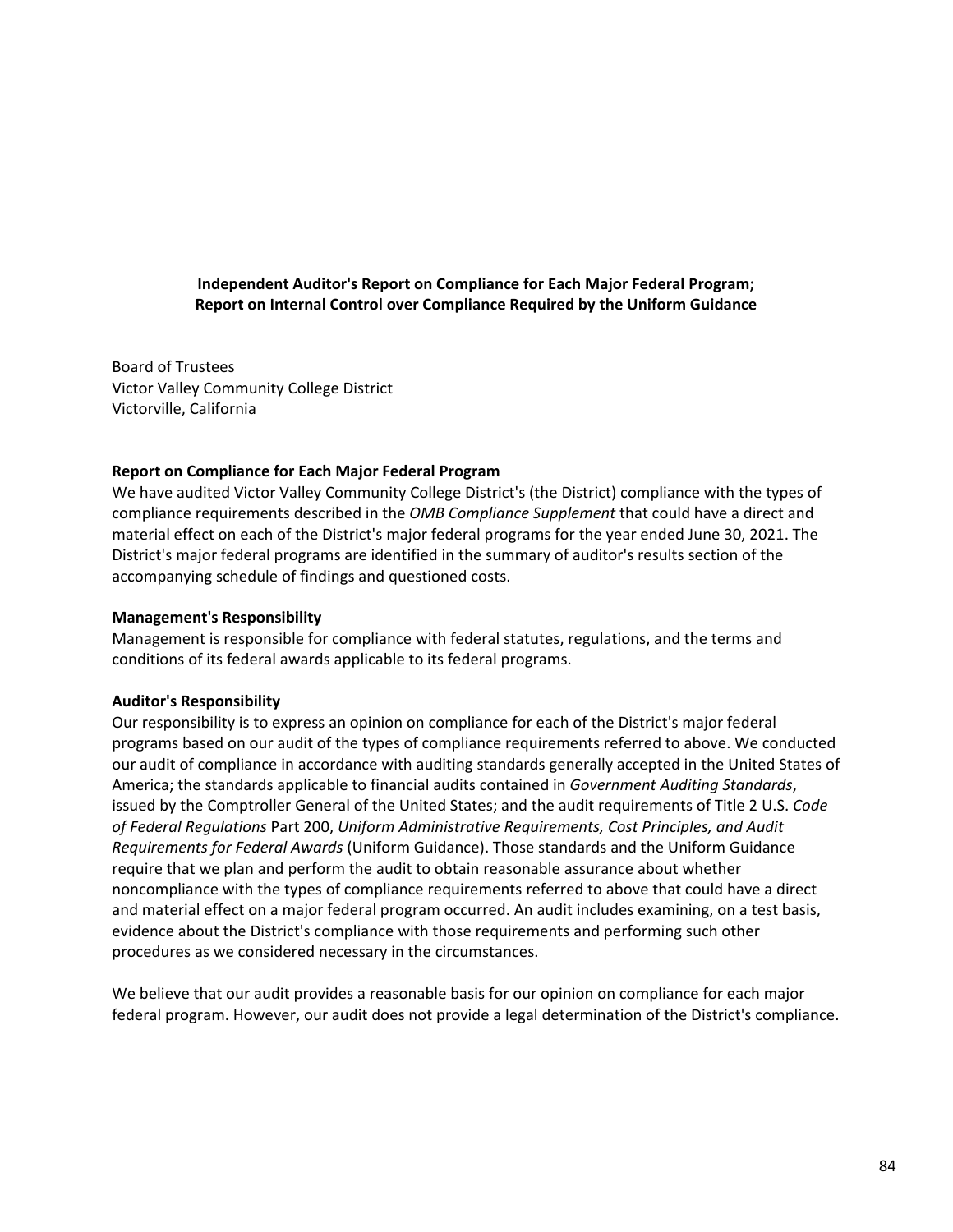## **Opinion on Each Major Federal Program**

In our opinion, the District complied, in all material respects, with the types of compliance requirements referred to above that could have a direct and material effect on each of its major federal programs for the year ended June 30, 2021.

## **Other Matters**

The results of our auditing procedures disclosed instances of noncompliance, which are required to be reported in accordance with the Uniform Guidance and which are described in the accompanying schedule of findings and questioned costs as items 2021‐001, 2021‐002, and 2021‐003. Our opinion on each major federal program is not modified with respect to these matters.

The District's responses to the noncompliance findings identified in our audit are described in the accompanying schedule of findings and questioned costs. The District's responses were not subjected to the auditing procedures applied in the audit of compliance and, accordingly, we express no opinion on the responses.

## **Report on Internal Control Over Compliance**

Management of the District is responsible for establishing and maintaining effective internal control over compliance with the types of compliance requirements referred to above. In planning and performing our audit of compliance, we considered the District's internal control over compliance with the types of requirements that could have a direct and material effect on each major federal program to determine the auditing procedures that are appropriate in the circumstances for the purpose of expressing an opinion on compliance for each major federal program and to test and report on internal control over compliance in accordance with the Uniform Guidance, but not for the purpose of expressing an opinion on the effectiveness of internal control over compliance. Accordingly, we do not express an opinion on the effectiveness of the District's internal control over compliance.

A *deficiency in internal control over compliance* exists when the design or operation of a control over compliance does not allow management or employees, in the normal course of performing their assigned functions, to prevent, or detect and correct, noncompliance with a type of compliance requirement of a federal program on a timely basis. A *material weakness in internal control over compliance* is a deficiency, or a combination of deficiencies, in internal control over compliance, such that there is a reasonable possibility that material noncompliance with a type of compliance requirement of a federal program will not be prevented, or detected and corrected, on a timely basis. A *significant deficiency in internal control over compliance* is a deficiency, or a combination of deficiencies, in internal control over compliance with a type of compliance requirement of a federal program that is less severe than a material weakness in internal control over compliance, yet important enough to merit attention by those charged with governance.

Our consideration of internal control over compliance was for the limited purpose described in the first paragraph of this section and was not designed to identify all deficiencies in internal control over compliance that might be material weaknesses or significant deficiencies and therefore, material weaknesses and significant deficiencies may exist that have not been identified. We did not identify any deficiencies in internal control over compliance that we consider to be material weaknesses. However, we identified certain deficiencies in internal control over compliance, described in the accompanying schedule of findings and questioned costs as items 2021‐001, 2021‐002, and 2021‐003 that we consider to be significant deficiencies.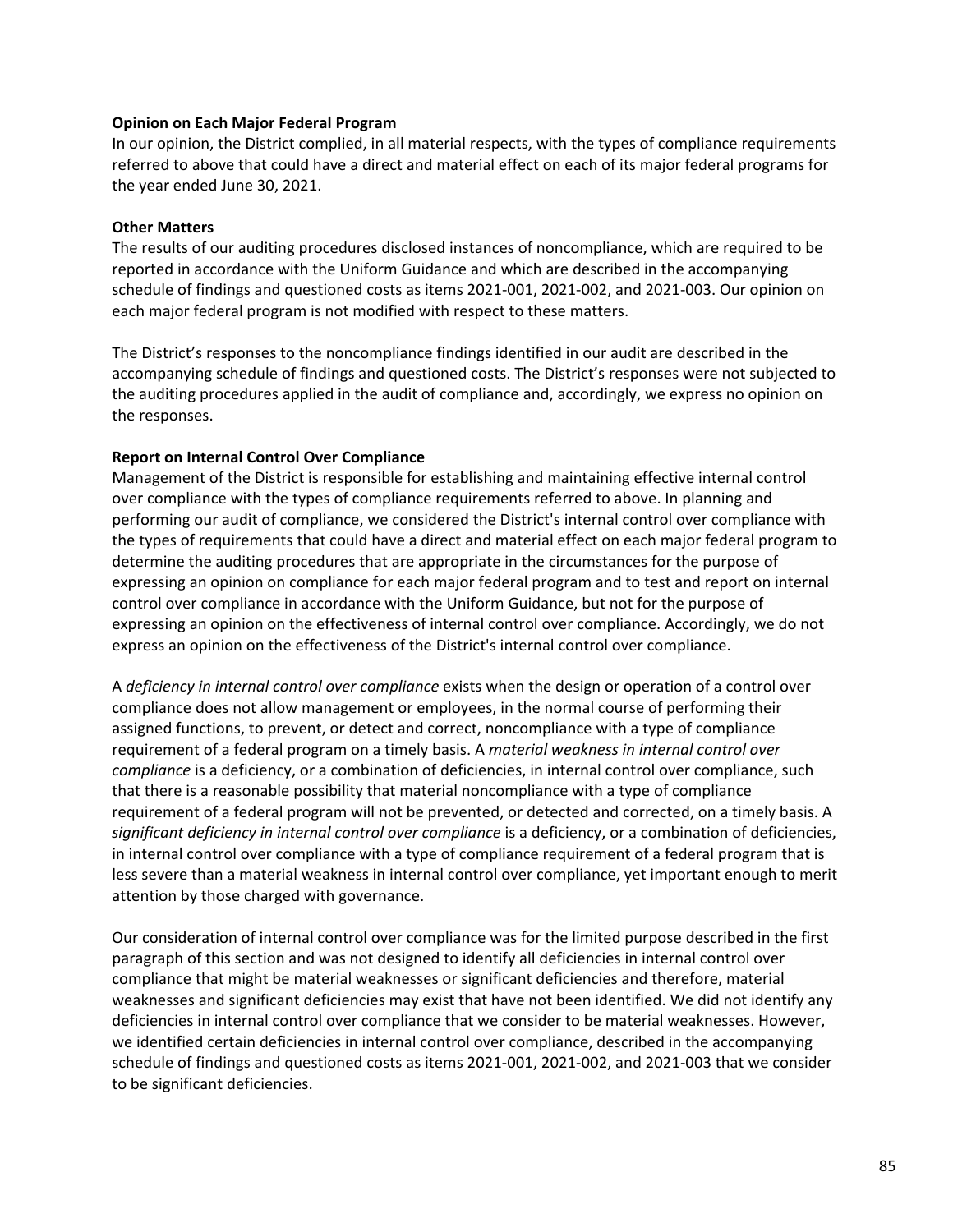The District's responses to the internal control over compliance findings identified in our audit are described in the accompanying schedule of findings and questioned costs. The District's responses were not subjected to the auditing procedures applied in the audit of compliance and, accordingly, we express no opinion on the responses.

The purpose of this report on internal control over compliance is solely to describe the scope of our testing of internal control over compliance and the results of that testing based on the requirements of the Uniform Guidance. Accordingly, this report is not suitable for any other purpose.

Rancho Cucamonga, California February 28, 2022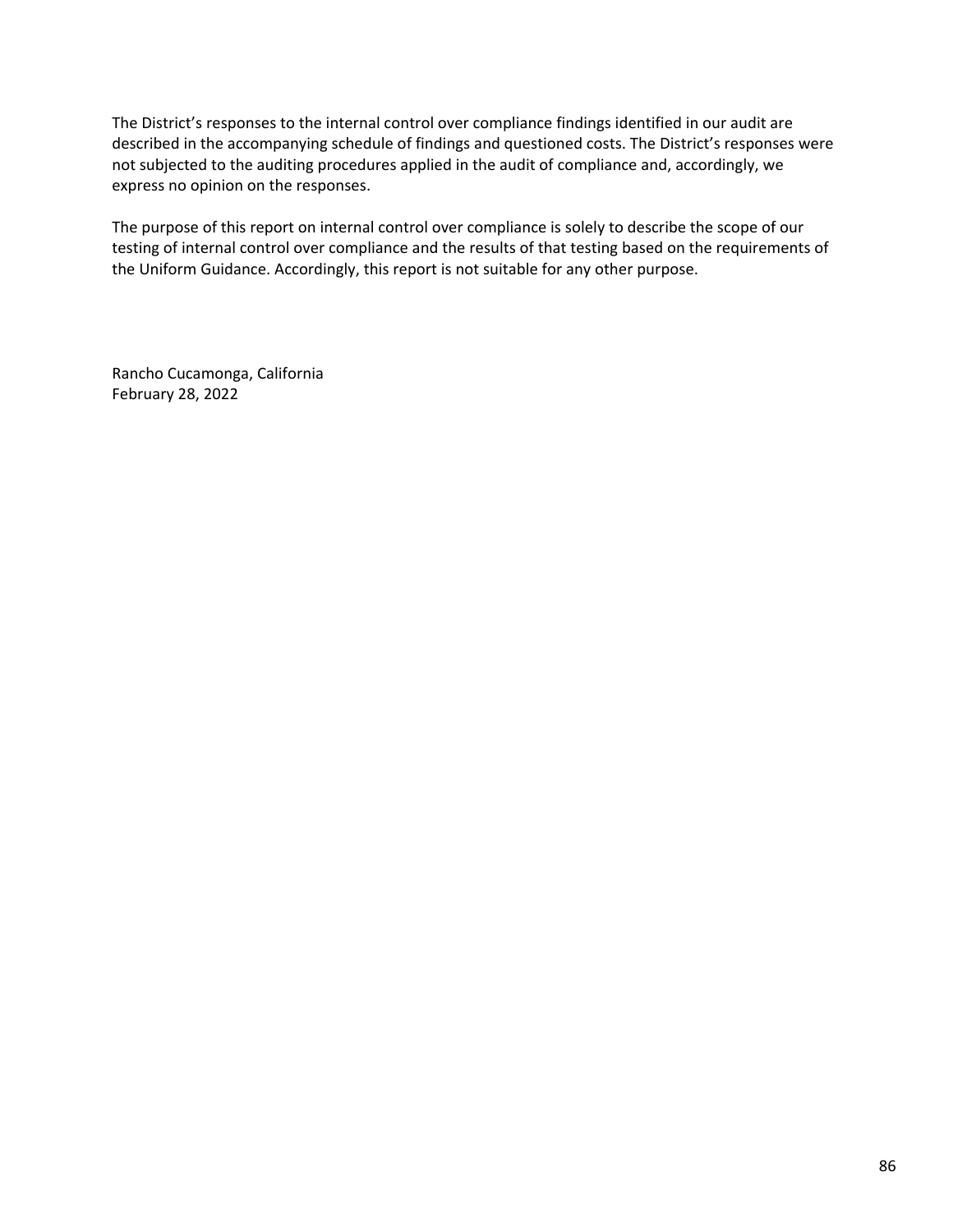## **Independent Auditor's Report on State Compliance**

Board of Trustees Victor Valley Community College District Victorville, California

## **Report on State Compliance**

We have audited Victor Valley Community College District's (the District) compliance with the types of compliance requirements described in the 2020‐2021 California Community Colleges Chancellor's Office *Contracted District Audit Manual* applicable to the State laws and regulations listed in the table below for the year ended June 30, 2021.

## **Management's Responsibility**

Management is responsible for compliance with the State laws and regulations as identified in the table below.

### **Auditor's Responsibility**

Our responsibility is to express an opinion on compliance of each of the District's State programs based on our audit of the types of compliance requirements referred in the table below. We conducted our audit in accordance with auditing standards generally accepted in the United States of America; the standards applicable to financial audits contained in *Government Auditing Standards*, issued by the Comptroller General of the United States; and the standards and procedures identified in the 2020‐2021 California Community Colleges Chancellor's Office *Contracted District Audit Manual*. Those standards require that we plan and perform the audit to obtain reasonable assurance about whether noncompliance with the compliance requirements listed in the table below has occurred. An audit includes examining, on a test basis, evidence about the District's compliance with those requirements and performing such other procedures as we considered necessary in the circumstances.

We believe that our audit provides a reasonable basis for our opinion on State compliance. However, our audit does not provide a legal determination of the District's compliance.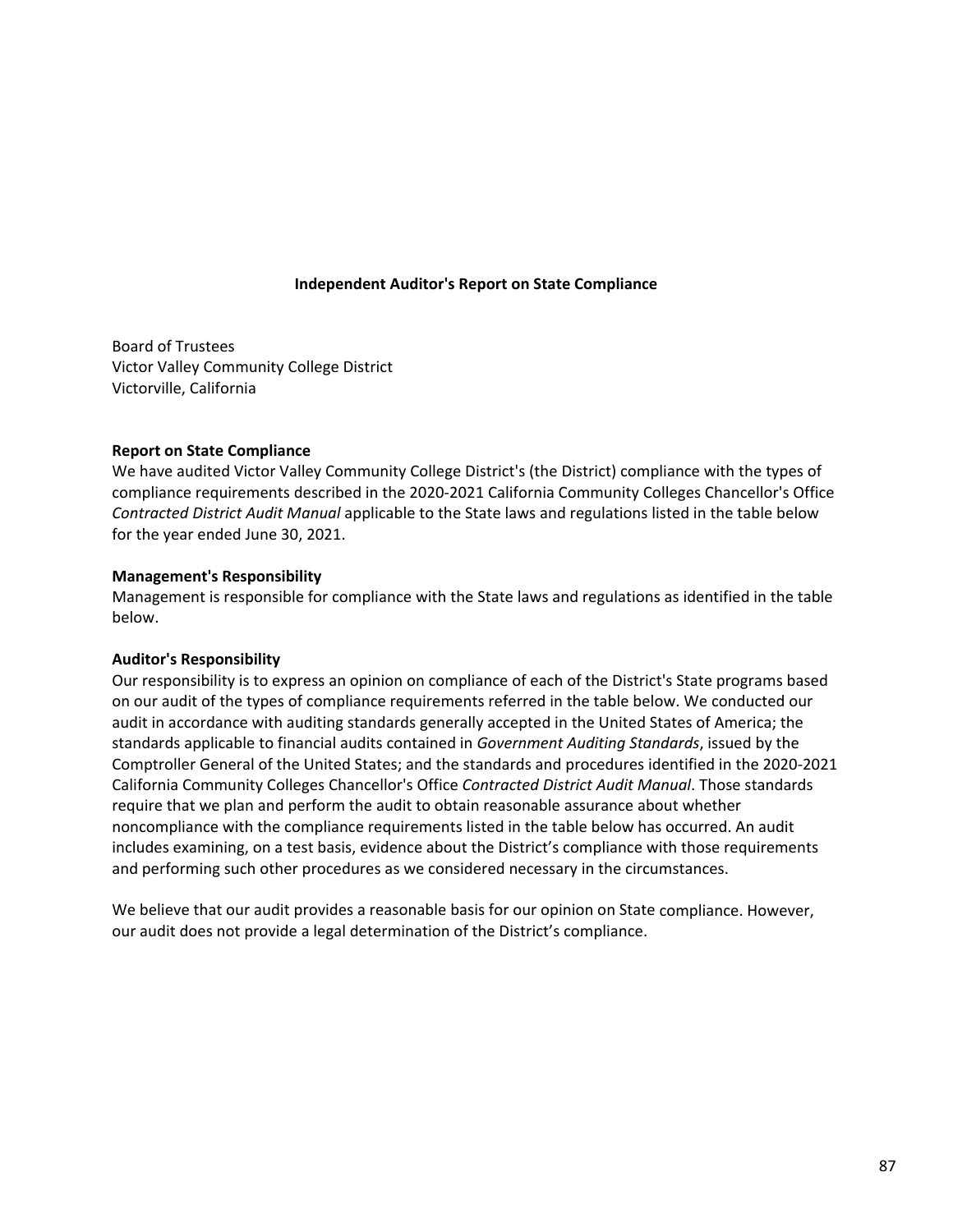## **Compliance Requirements Tested**

In connection with the audit referred to above, we selected and tested transactions and records to determine the District's compliance with State laws and regulations applicable to the following:

- Section 411 SCFF Data Management Control Environment
- Section 412 SCFF Supplemental Allocation Metrics
- Section 413 SCFF Success Allocation Metrics
- Section 421 Salaries of Classroom Instructors (50 Percent Law)
- Section 423 Apportionment for Activities Funded From Other Sources
- Section 424 Student Centered Funding Formula Base Allocation: FTES
- Section 425 Residency Determination for Credit Courses
- Section 426 Students Actively Enrolled
- Section 427 Dual Enrollment (CCAP and Non-CCAP)
- Section 430 Scheduled Maintenance Program
- Section 431 Gann Limit Calculation
- Section 435 Open Enrollment
- Section 444 Apprenticeship Related and Supplemental Instruction (RSI) Funds
- Section 475 Disabled Student Programs and Services (DSPS)
- Section 479 To Be Arranged Hours (TBA)
- Section 490 Proposition 1D and 51 State Bond Funded Projects
- Section 491 Education Protection Account Funds
- Section 499 COVID‐19 Response Block Grant Expenditures

The District reports no Apportionment for Activities Funded From Other Sources; therefore, the compliance tests within this section were not applicable.

The District reports no Apprenticeship Related and Supplemental Instruction (RSI) Funds; therefore, the compliance tests within this section were not applicable.

The District reports no attendance for classes with To Be Arranged Hours (TBA); therefore, the compliance tests within this section were not applicable.

The District does not have any Proposition 1D and 51 State Bond Funded Projects; therefore, the compliance tests within this section were not applicable.

### **Unmodified Opinion**

In our opinion, the District complied, in all material respects, with the compliance requirements referred to above for the year ended June 30, 2021.

The purpose of this report on State compliance is solely to describe the results of our testing based on the requirements of the 2020‐2021 California Community Colleges Chancellor's Office *Contracted District Audit Manual*. Accordingly, this report is not suitable for any other purpose.

Rancho Cucamonga, California February 28, 2022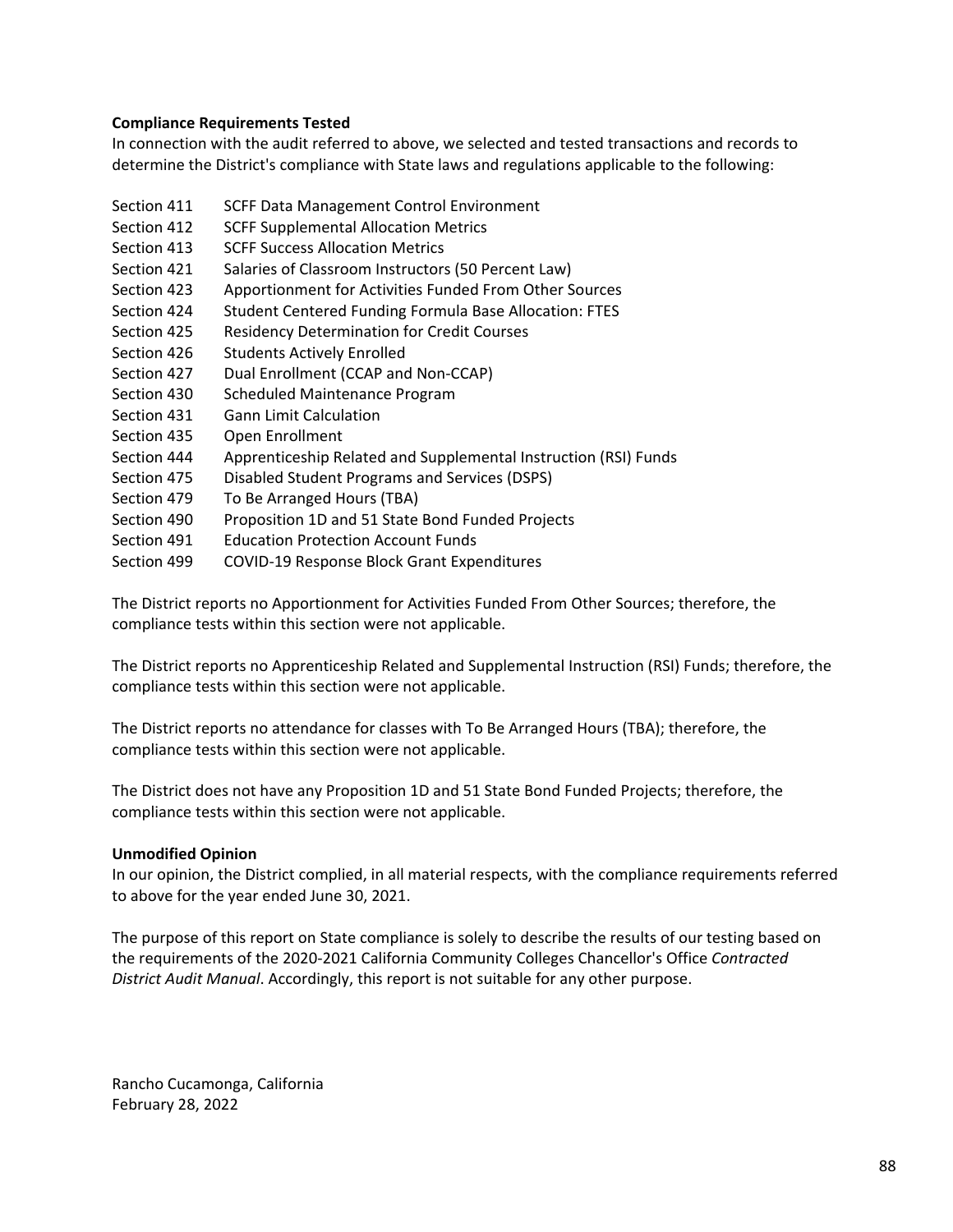Schedule of Findings and Questioned Costs June 30, 2021 Victor Valley Community College District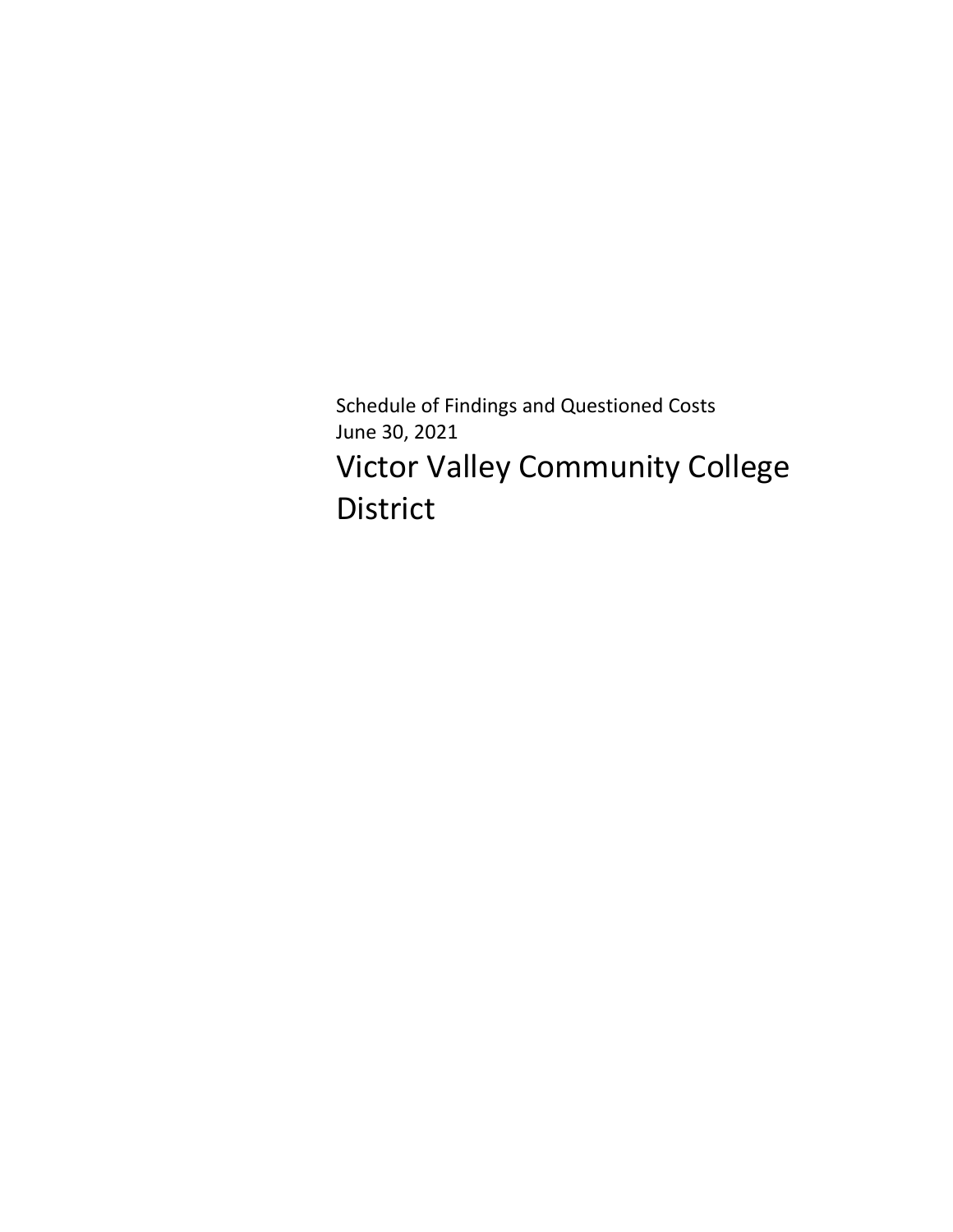| <b>Financial Statements</b>                                                                                                                               |                                                            |
|-----------------------------------------------------------------------------------------------------------------------------------------------------------|------------------------------------------------------------|
| Type of auditor's report issued                                                                                                                           | Unmodified                                                 |
| Internal control over financial reporting<br>Material weaknesses identified<br>Significant deficiencies identified not considered                         | No                                                         |
| to be material weaknesses                                                                                                                                 | None Reported                                              |
| Noncompliance material to financial statements noted?                                                                                                     | No                                                         |
| <b>Federal Awards</b>                                                                                                                                     |                                                            |
| Internal control over major programs<br>Material weaknesses identified<br>Significant deficiencies identified not considered<br>to be material weaknesses | No<br>Yes                                                  |
| Type of auditor's report issued on compliance<br>for major programs                                                                                       | Unmodified                                                 |
| Any audit findings disclosed that are required to be reported<br>in accordance with Uniform Guidance 2 CFR 200.516(a)                                     | Yes                                                        |
| <b>Identification of major programs</b>                                                                                                                   |                                                            |
| Name of Federal Program or Cluster                                                                                                                        | Federal Assistance Listing /<br><b>Federal CFDA Number</b> |
| <b>Student Financial Assistance Cluster</b><br>COVID-19: Higher Education Emergency Relief Funds,                                                         | 84.007, 84.033, 84.063, 84.268                             |
| <b>Student Aid Portion</b>                                                                                                                                | 84.425E                                                    |
| COVID-19: Higher Education Emergency Relief Funds,<br><b>Institutional Portion</b><br>COVID-19: Higher Education Emergency Relief Funds,                  | 84.425F                                                    |
| <b>Minority Serving Institutions</b>                                                                                                                      | 84.425L                                                    |
| Dollar threshold used to distinguish between type A<br>and type B programs                                                                                | \$899,758                                                  |
| Auditee qualified as low-risk auditee?                                                                                                                    | Yes                                                        |
| <b>State Compliance</b>                                                                                                                                   |                                                            |
| Type of auditor's report issued on compliance<br>for programs                                                                                             | Unmodified                                                 |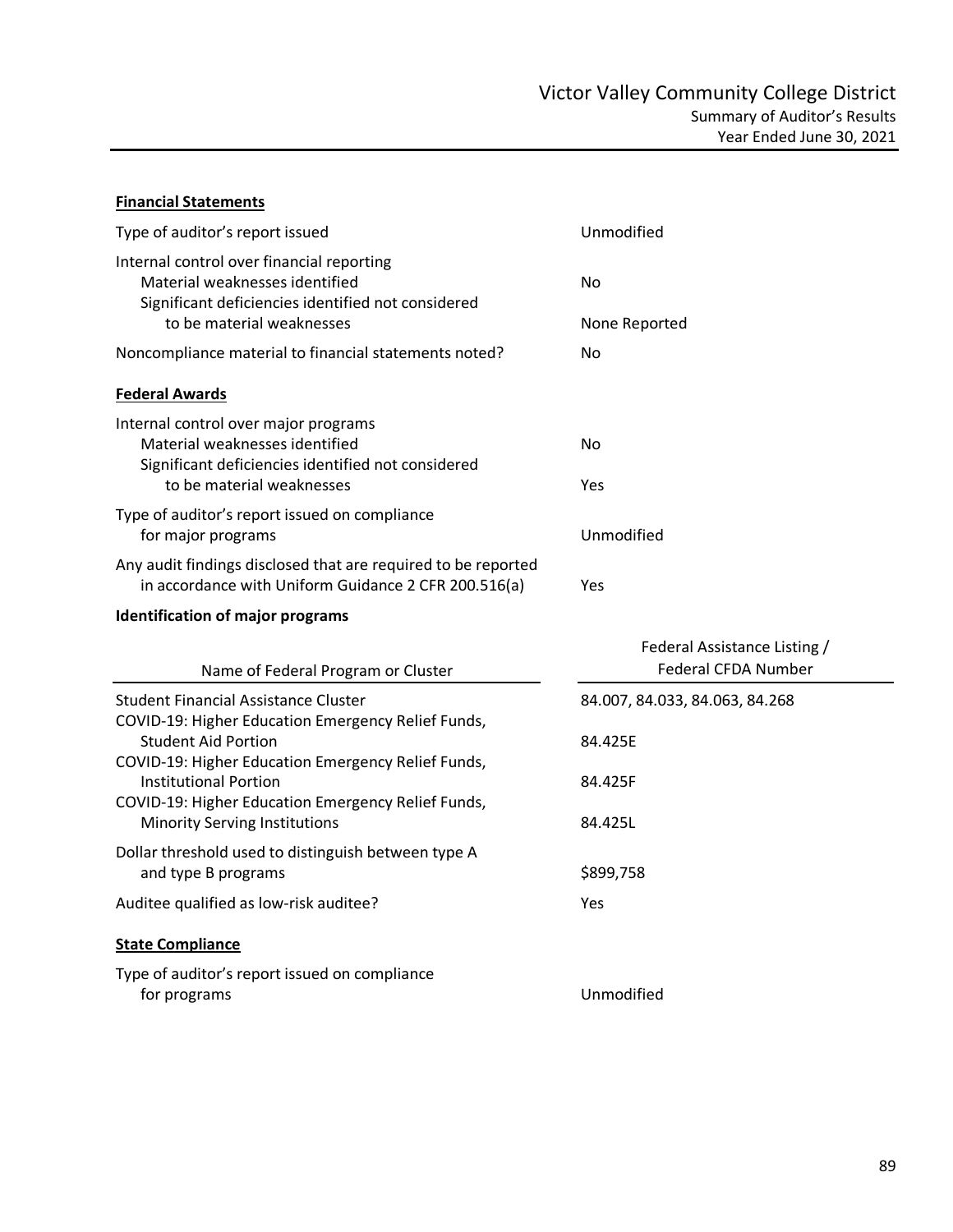None reported.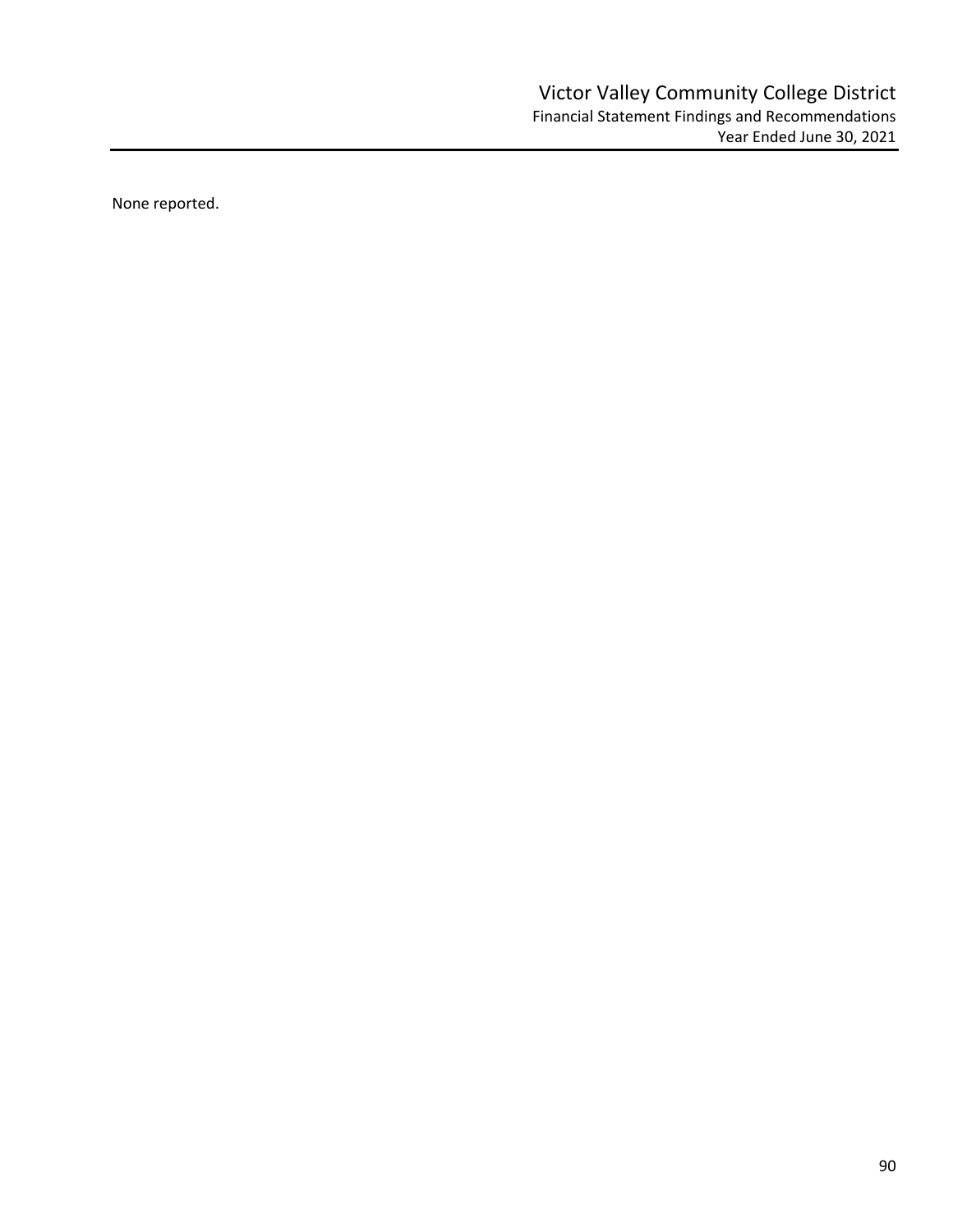The following findings represent significant deficiencies in internal control over compliance and instances of noncompliance including questioned costs that are required to be reported by the Uniform Guidance.

# **2021‐001 Special Tests and Provisions – Disbursements to or on Behalf of Students**

 **Program Name:** Student Financial Assistance Cluster  **Federal Assistance Listing Numbers:** 84.007, 84.033, 84.063, 84.268  **Federal Agency:** U.S. Department of Education (ED) Direct funded by the U.S. Department of Education (ED)

## **Criteria or Specific Requirements**

34 CFR 668.165(a): (1) Before an institution disburses title IV, Higher Education Act (HEA) program funds for any award year, the institution must notify a student of the amount of funds that the student or his or her parent can expect to receive under each title IV, HEA program, and how and when those funds will be disbursed. If those funds include Direct Loan program funds, the notice must indicate which funds are from subsidized loans, which are from unsubsidized loans, and which are from Parent Loan for Undergraduate Students (PLUS) loans. (2) Except in the case of a post‐withdrawal disbursement made in accordance with § 668.22(a)(5), if an institution credits a student ledger account with Direct Loan, Federal Perkins Loan, or Teacher Education Assistance for College and Higher Education (TEACH) Grant program funds, the institution must notify the student or parent of ‐ (i) The anticipated date and amount of the disbursement; (ii) The student's or parent's right to cancel all or a portion of that loan, loan disbursement, TEACH Grant, or TEACH Grant disbursement and have the loan proceeds or TEACH Grant proceeds returned to the Secretary of the Department of Education; and (ii) The procedures and time by which the student or parent must notify the institution that he or she wishes to cancel the loan, loan disbursement, TEACH Grant, or TEACH Grant disbursement. (3) The institution must provide the notice described in paragraph (a)(2) of this section in writing (i) No earlier than 30 days before, and no later than 30 days after, crediting the student's ledger account at the institution, if the institution obtains affirmative confirmation from the student under paragraph (a)(6)(i) of this section.

34 CFR 685.300(b)(9): In the program participation agreement, the school must promise to comply with the Act and applicable regulations and must agree to provide for the implementation of a quality assurance system, as established by the Secretary of the Department of Education and developed in consultation with the school, to ensure that the school is complying with program requirements and meeting program objectives.

# **Condition**

*Significant Deficiency –* The District provided notice of the disbursement of Direct Loan funds earlier than 30 days before crediting a student's account. In addition, the District did not have a Direct Loan quality assurance system documented.

### **Questioned Costs**

There were no questioned costs associated with this finding.

# **Context**

The District disbursed \$61,612 in Direct Loan program funds during the 2020‐2021 year.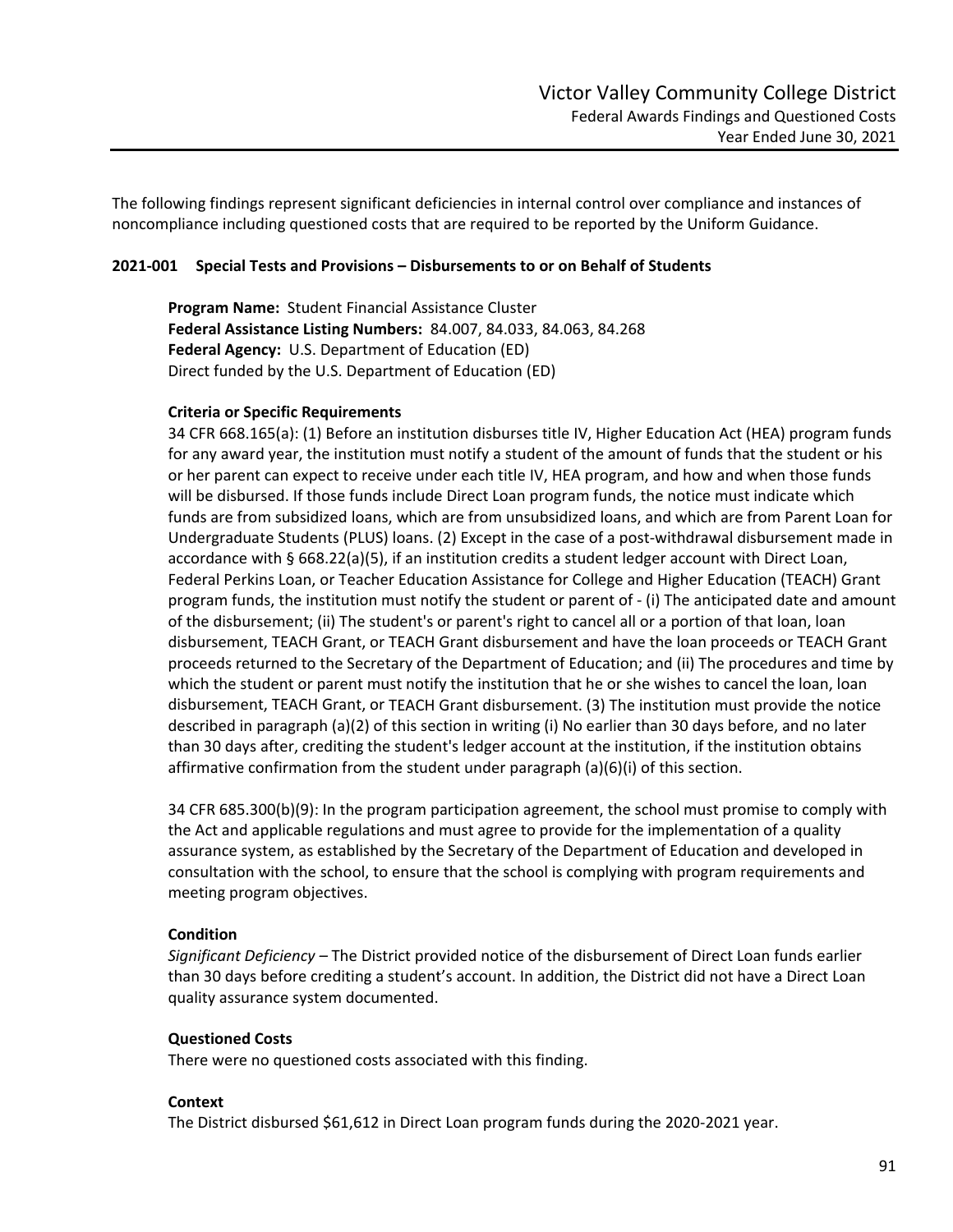# **Effect**

Without a documented Direct Loan quality assurance system and proper monitoring, the District is not in compliance with the above references criteria.

# **Cause**

The District's controls associated with the Direct Loan program failed to ensure that proper procedures were followed and documented over the disbursements to and on behalf of students.

# **Repeat Finding (Yes or No)**

No

# **Recommendation**

The District should develop, document, and implement procedures over the Direct Loan program to ensure that program compliance requirements are adhered to and written notifications are obtained within the appropriate timeframe.

# **Views of Responsible Officials and Corrective Action Plan**

Victor Valley College (VVC) concurs with the audit finding. Victor Valley College recently hired a new director of financial aid in October 2021 to oversee the Office of Financial Aid, including all day to day operations and overall adherence to compliance matters related to federal regulations and requirements. We will believe this will help to improve processes, practices, and procedures and will help to address any deficiencies.

# Updated Process and Procedures:

In response to this audit recommendation, VVC created a draft loan disbursement notification document/email that satisfies each of the requirements outlined in the noncompliance section of this finding. In addition, VVC has drafted a Direct Loan quality assurance system. VVC has also revised its Loan Disbursement Notification Policy/Procedure to ensure that students are receiving all required notifications for the Federal Direct Loan and Teach Grant programs.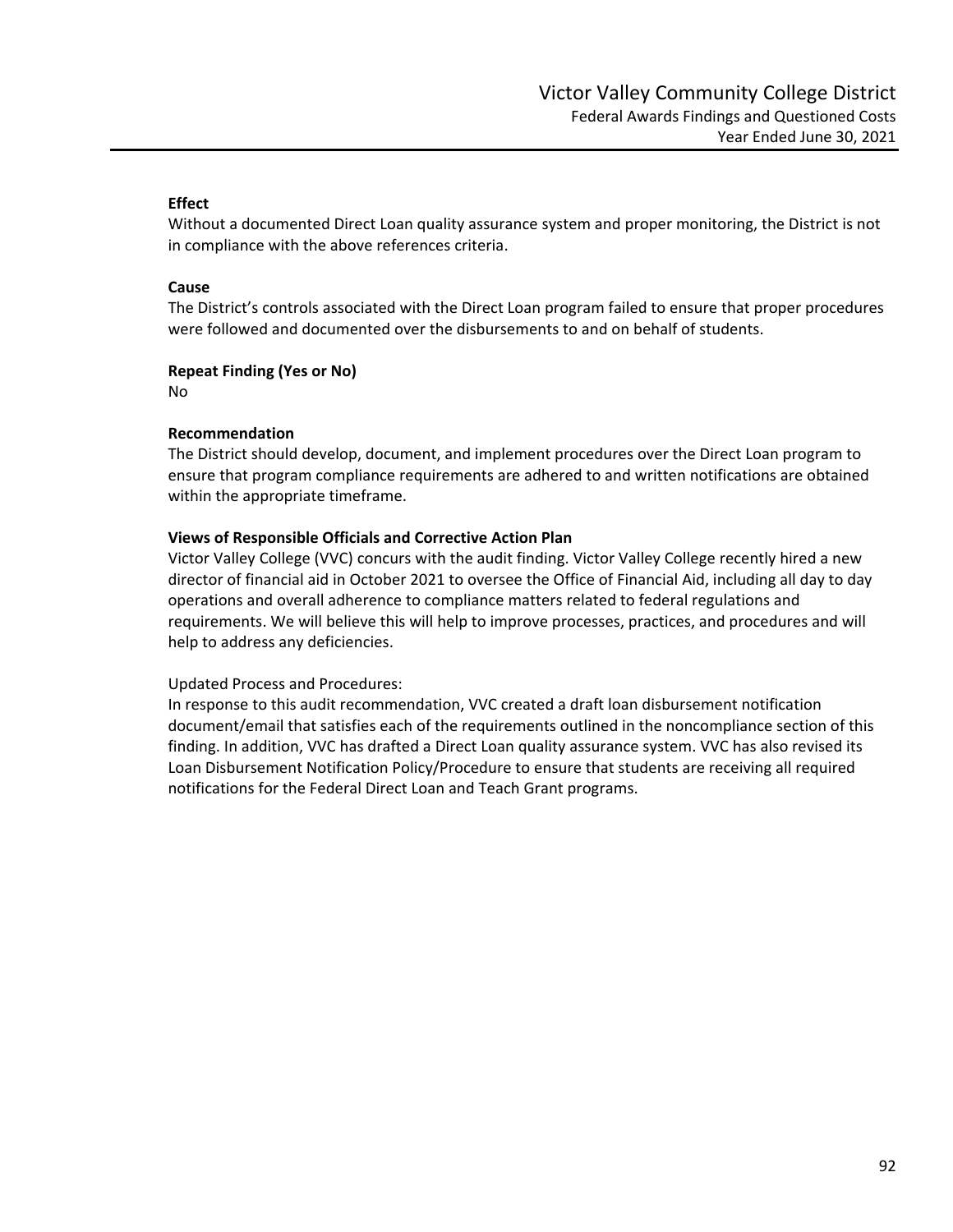# **2021‐002 Special Tests and Provisions – Borrower Data and Reconciliation (Direct Loan)**

 **Program Name:** Student Financial Assistance Cluster  **Federal Assistance Listing Numbers:** 84.007, 84.033, 84.063, 84.268 **Federal Agency:** U.S. Department of Education (ED) Direct funded by the U.S. Department of Education (ED)

## **Criteria or Specific Requirements**

34 CFR 685.300(b)(5): In the program participation agreement, the school must promise to comply with the Act and applicable regulations and must agree to, on a monthly basis, reconcile institutional records with Direct Loan funds received from the Secretary of the Department of Education and Direct Loan disbursement records submitted to and accepted by the Secretary of the Department of Education.

## **Condition**

*Significant Deficiency –* The District did not perform monthly reconciliations between institutional records and School Account Statement (SAS) data files received by the Department of Education's Common Origination and Disbursement (COD).

## **Questioned Costs**

There were no questioned costs associated with this finding.

# **Context**

The District disbursed \$61,612 in Direct Loan program funds during the 2020‐2021 year.

# **Effect**

The District is out of compliance with 34 CFR 685.300(b)(5).

### **Cause**

The District's controls associated with the Direct Loan program failed to ensure that proper procedures were followed over the monthly reconciliation of institutional records and SAS data files received by COD.

 **Repeat Finding (Yes or No)**  No

### **Recommendation**

The District should develop and implement procedures over the Direct Loan program to ensure that program compliance requirements are adhered to and monthly reconciliations are being performed between institutional records and SAS data files received by COD.

### **Views of Responsible Officials and Corrective Action Plan**

The Victor Valley College District agrees with the finding. The District is in the process of writing up the Monthly Reconciliation procedures for the Financial Aid Office and the Fiscal Office. It will adhere to the compliance of 34 CFR 685.300(b)(5).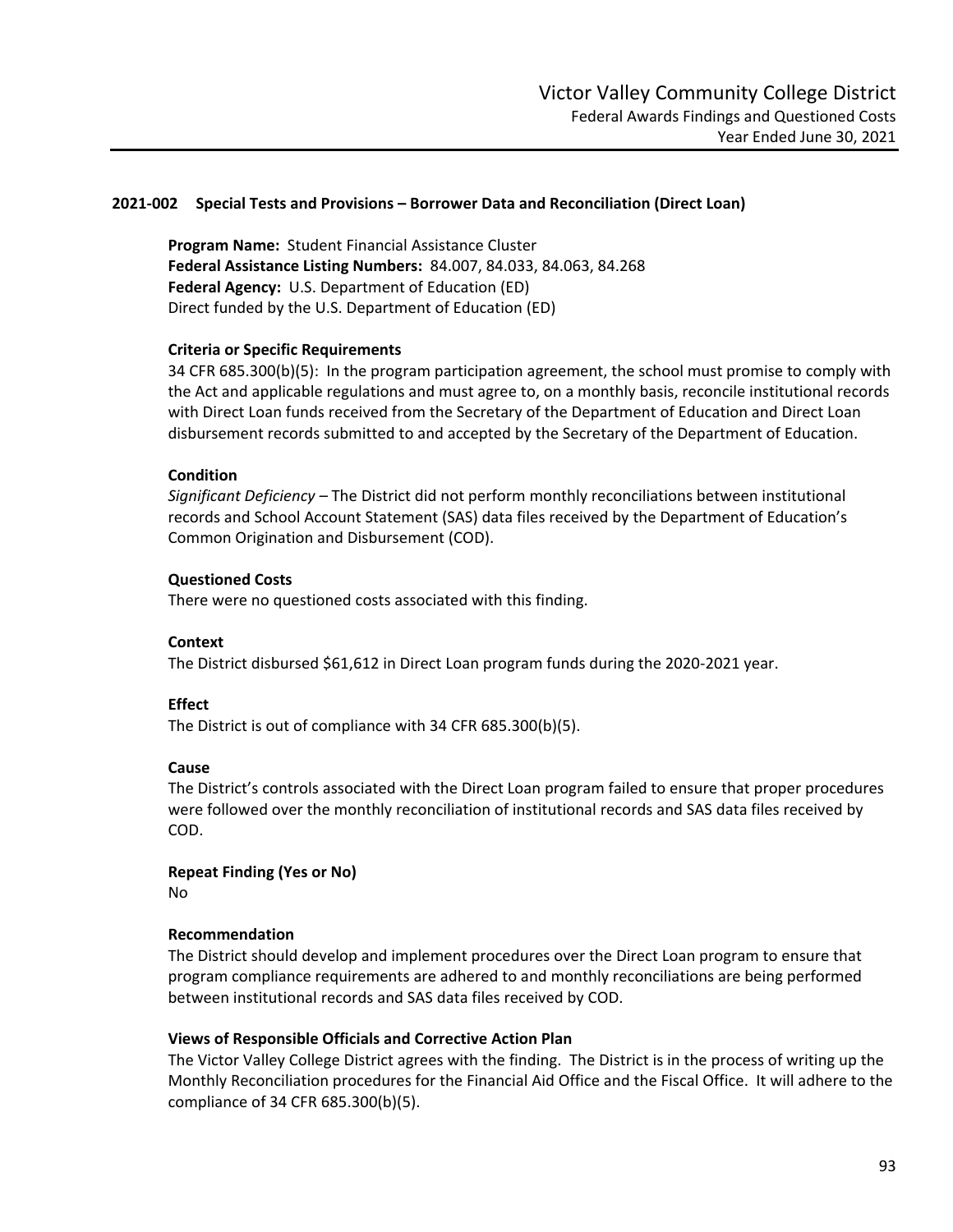# **2021‐003 Reporting**

**Program Names:** COVID‐19: Higher Education Emergency Relief Funds, Student Aid Portion; COVID‐19: Higher Education Emergency Relief Funds, Institutional Portion  **Federal Assistance Listing Numbers:** 84.425E, 84.425F **Federal Agency:** U.S. Department of Education (ED) Direct funded by the U.S. Department of Education (ED)

## **Criteria or Specific Requirement**

Section 18004(a)(1) of The Coronavirus Aid, Relief, and Economic Security (CARES) Act required that institutions that received the HEERF 18004(a)(1) Student Aid Portion award to publicly post certain information on their website no later than 30 days after their award and update that information every 45 days thereafter. This was amended on August 31, 2020 to decrease the frequency of reporting from every 45 days thereafter to every calendar quarter. The reports must be updated no later than 10 days after the end of each calendar quarter. In addition, Section 18004(a)(1) of the CARES Act required that institutions that received the HEERF 18004(a)(1) Institutional Portion award to publicly post expenditure reports on a quarterly basis. Each report is separate for the calendar quarter and not cumulative.

## **Condition**

*Significant deficiency* ‐The District's student aid quarterly report did not contain all of the required reporting elements. The District's institutional quarterly report did not accurately report the quarterly program expenditures.

# **Cause**

The District did not publicly report the estimated total number of students at the institution that are eligible to receive emergency financial aid grants to students under the Student Aid Portion program. The District's institutional quarterly report was not a separate report for the quarter ended in that cumulative expenditure amounts were reported for the Institutional Portion program.

# **Effect**

The District is not in compliance with reporting requirements under Section 18004(a)(1) for the Student Aid and Institutional Portion programs.

# **Questioned Costs**

There were no questioned costs associated with this finding.

### **Context**

The District was required to report student grant metrics and other data no later than 10 days after each calendar quarter end. The report was reviewed for compliance noting it did not contain all of the required reporting elements. The District was required to report program expenditures for each calendar quarter for the Institutional Portion program. The report was reviewed for compliance noting the expenditures reported were reported cumulatively.

# **Repeat Finding (Yes or No)**

Yes, see summary schedule of prior audit findings, finding 2020‐001.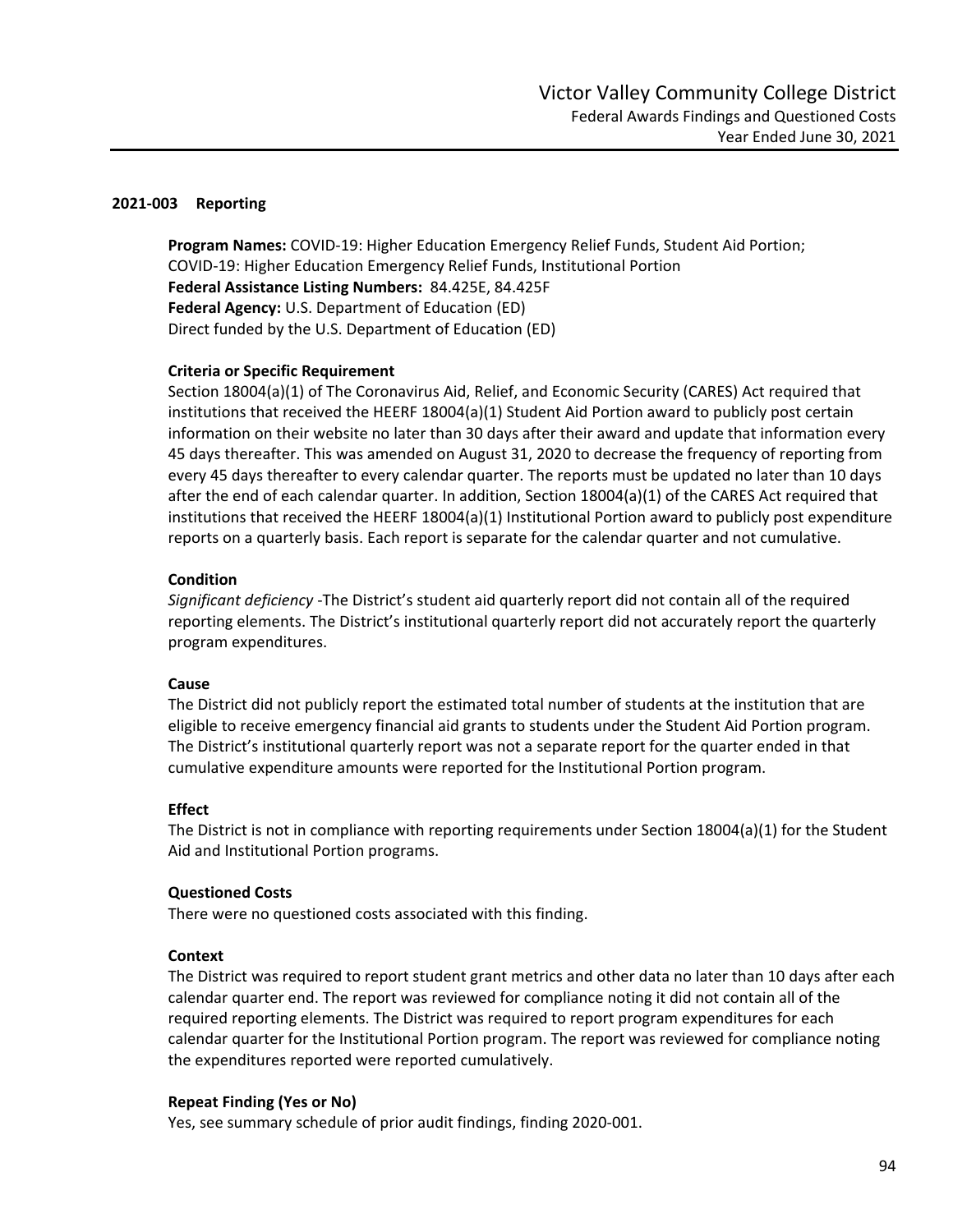# **Recommendation**

The District should ensure that reporting requirements are clearly communicated to all staff, and procedures in place to ensure requirements and deadlines are met. The District should also ensure all documentation to support amounts reported is maintained in accordance with document retention guidelines.

# **Views of Responsible Officials and Corrective Action Plan**

The Victor Valley College District agrees with the finding. The District has changed the process of eligibility of disbursing funds which will be posted on the website. The District will post the estimated total number of students eligible. Then the District will post the actual number of students and amounts disbursed. The Institutional District Quarterly Report will no longer report the cumulative expenditures and only report the quarterly expenditure totals.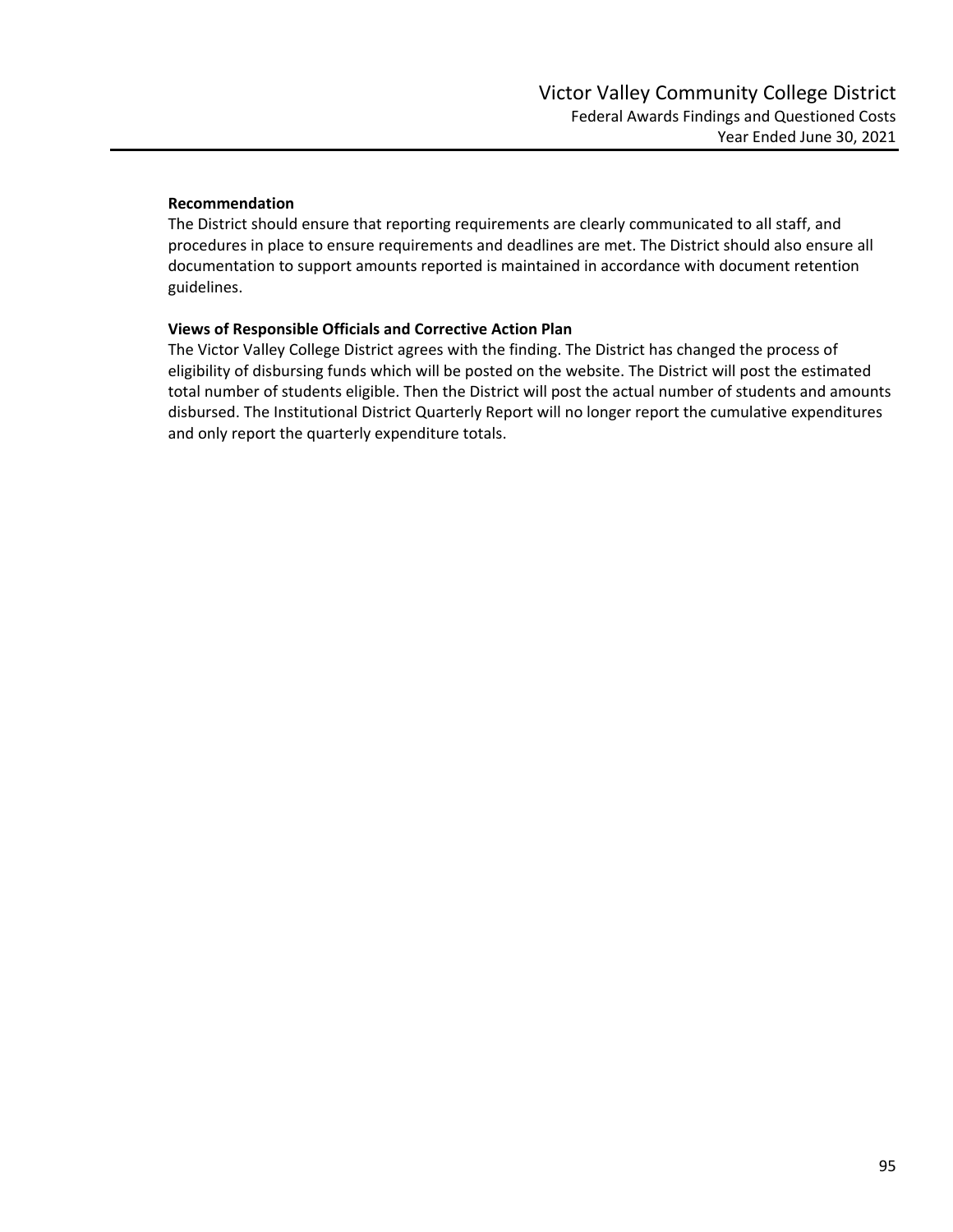None reported.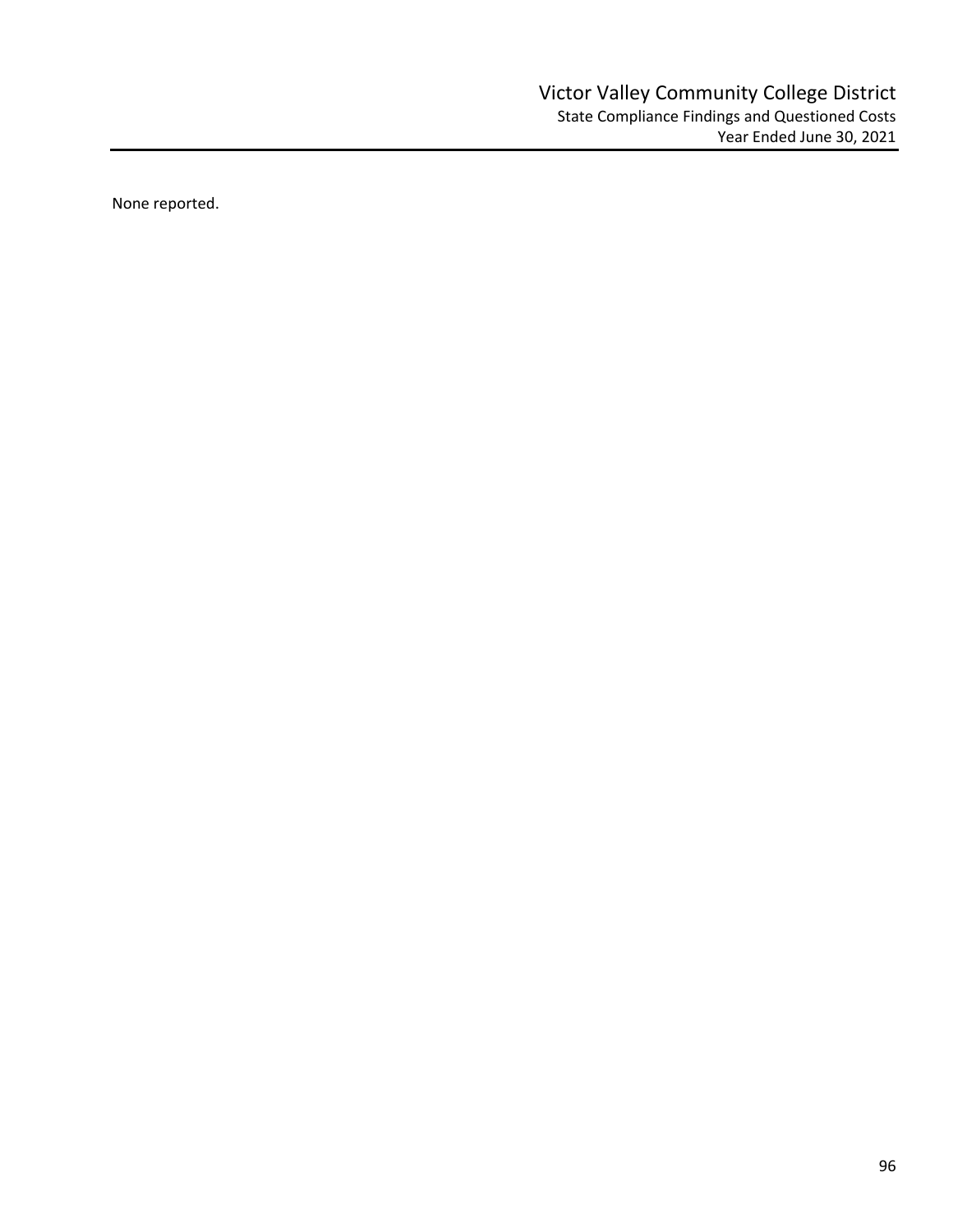Except as specified in previous sections of this report, summarized below is the current status of all audit findings reported in the prior year's Schedule of Findings and Questioned Costs.

## **Federal Awards Findings**

## **2020‐001 Reporting**

**Program Name:** COVID‐19: Higher Education Emergency Relief Funds, Student Aid Portion **Federal Assistance Listing Number:** 84.425E **Federal Agency:** U.S. Department of Education (ED) Direct funded by the U.S. Department of Education (ED)

## **Criteria or Specific Requirement**

*Section 18004(a)(1)* of The Coronavirus Aid, Relief, and Economic Security Act required that institutions that received the HEERF 18004(a)(1) Student Aid Portion award to publicly post certain information on their website no later than 30 days after their award and update that information every 45 days thereafter.

## **Condition**

Significant deficiency ‐During our testing over reporting for the student aid portion, we noted that the 30 day report did not contain all of the required reporting elements.

### **Cause**

The District did not publicly report the amount of Emergency Aid Grant that a student would receive under the program.

# **Effect**

The District's 30 day report did not contain all of the required reporting elements.

### **Questioned Costs**

None reported

# **Context**

The District was required to report student grant metrics and other data no later than 30 days after their award allocation date. The report was reviewed for compliance noting it did not contain all of the required reporting elements.

### **Repeat Finding from Prior Year:** No

### **Recommendation**

The District should ensure that reporting requirements are clearly communicated to all staff, and procedures in place to ensure requirements and deadlines are met. The District should also ensure all documentation to support amounts reported is maintained in accordance with document retention guidelines.